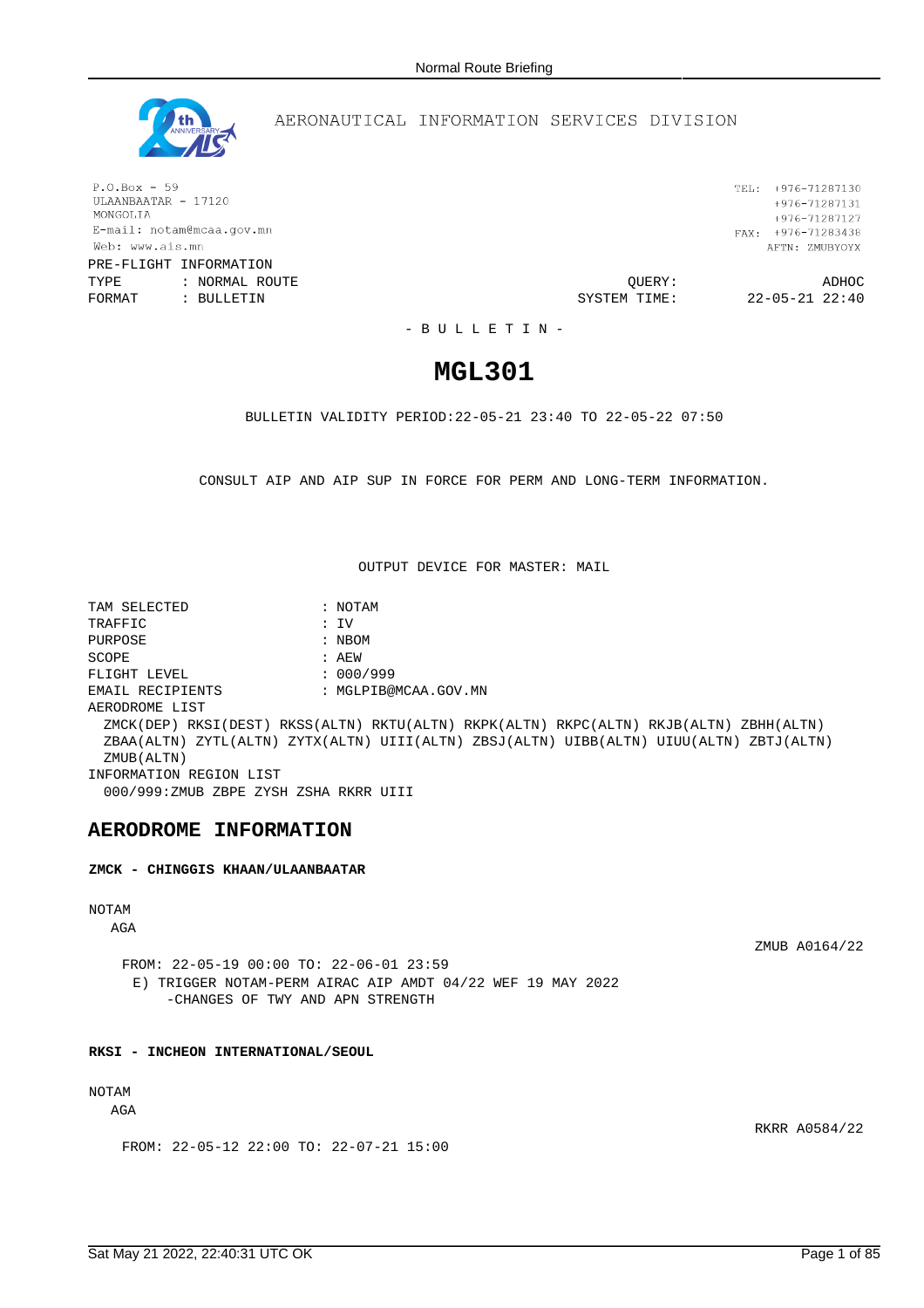| E) TAXILANE M18 AND M19(BTN TWY M AND TAXILANE R4) TEMPO CHANGE TO<br>ACFT STAND<br>- RMK : TAXILANE M18 AND M19(BTN TWY M AND TAXILANE R4) NOT AVBL FOR                              |               |
|---------------------------------------------------------------------------------------------------------------------------------------------------------------------------------------|---------------|
| TAXIING                                                                                                                                                                               |               |
| FROM: 22-05-18 16:00 TO: 22-08-13 16:00<br>E) ACFT STAND NR 102 CLSD DUE TO WIP                                                                                                       | RKRR A0580/22 |
| FROM: 22-05-18 16:00 TO: 22-08-13 16:00<br>E) SOME PART OF TAXILANE R1(BTN ACFT STAND NR 102 AND TWY A9) CLSD<br>DUE                                                                  | RKRR A0579/22 |
| TO WIP<br>- RMK : TWY A9 NML OPS                                                                                                                                                      |               |
| FROM: 22-05-18 16:00 TO: 22-08-13 16:00<br>E) SOME PART OF TAXILANE R1(BTN TWY A10 AND A11) CLSD DUE TO WIP<br>- RMK : TWY A10 AND A11 NML OPS                                        | RKRR A0578/22 |
| FROM: 22-05-11 21:00 TO: 22-06-30 09:00<br>E) SOME PART OF TAXILANE R1(BTN ACFT STAND NR 341 AND 347) CLSD DUE<br>TO WIP                                                              | RKRR A0577/22 |
| FROM: 22-05-09 08:39 TO: 22-05-23 00:00<br>E) REF AIP SUP 12/22, TDWR SUSPENSION PERIOD START DATE CHG TO 0000<br>UTC 16 MAY 2022                                                     | RKRR A0551/22 |
| RKRR A0164/22 REPLACED BY RKRR A0513/22<br>FROM: 22-04-29 08:29 TO: 22-07-21 15:00<br>E) TAXILANE D5 TEMPO CHANGE TO ACFT STAND<br>- RMK : TAXILANE D5 NOT AVBL FOR TAXIING           |               |
| FROM: 22-05-09 00:00 TO: 22-05-24 23:59<br>E) TRIGGER NOTAM-AIP SUP 12/22<br>WEF 0000 UTC 9 MAY 2022 TIL 0000 UTC 16 AUG 2022<br>TERMINAL DOPPER WEATHER RADAR U/S DUE TO REPLACEMENT | RKRR Z0200/22 |
| FROM: 22-05-18 16:00 TO: 22-06-08 16:00<br>E) TRIGGER NOTAM-AIRAC AIP SUP 9/22<br>WEF 1600 UTC 18 MAY 2022 TIL 1600 UTC 10 AUG 2022<br>RWY 15R/33L AND TWY CLSD DUE TO CONST          | RKRR Z0197/22 |
| <b>INFO</b><br>FROM: 22-05-14 15:00 TO: 22-06-01 15:00                                                                                                                                | RKRR A0596/22 |
|                                                                                                                                                                                       |               |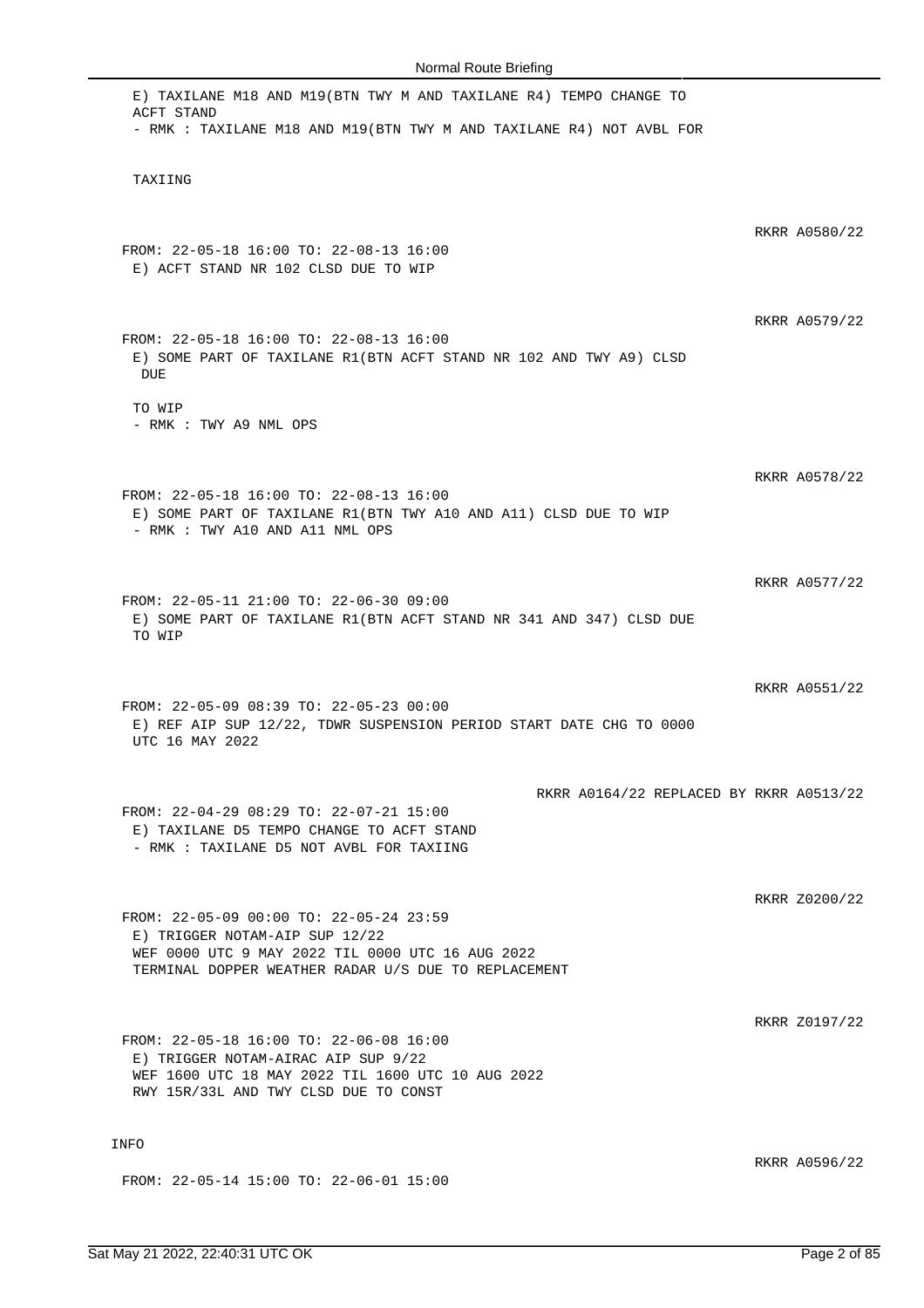| E) TEMP OBST (HYDRO CRANE FOR HIGH PLACE WORK) ERECTED AS FLW<br>1. PSN: 372921.37N 1262827.11E - 372920.55N 1262825.65E -<br>372917.74N 1262826.65E - 372919.32N 1262829.44E<br>2. HGT : 85.3M(279.85FT) AMSL                                                                                                                                                   |               |
|------------------------------------------------------------------------------------------------------------------------------------------------------------------------------------------------------------------------------------------------------------------------------------------------------------------------------------------------------------------|---------------|
| FROM: 22-05-13 00:00 TO: 22-07-31 09:00<br>E) TEMP OBST(HIGH PLACE OPERATION CAR FOR HIGH PLACE WORK) ERECTED AS                                                                                                                                                                                                                                                 | RKRR A0586/22 |
| FLW<br>1. PSN : 372856.72N 1262606.16E - 372858.88N 1262609.99E -<br>372918.60N 1262546.69E - 372920.76N 1262550.51E<br>2. HGT : 10M(32.8FT) AMSL                                                                                                                                                                                                                |               |
| FROM: 22-05-13 00:00 TO: 22-07-31 09:00<br>E) TEMP OBST(HIGH PLACE OPERATION CAR FOR HIGH PLACE WORK) ERECTED AS                                                                                                                                                                                                                                                 | RKRR A0585/22 |
| FLW<br>1. PSN: 372649.04N 1262759.72E - 372651.20N 1262803.54E -<br>372710.93N 1262740.26E - 372713.09N 1262744.08E<br>2. HGT : 10M(32.8FT) AMSL                                                                                                                                                                                                                 |               |
| FROM: 22-05-14 15:00 TO: 22-05-28 15:00<br>E) TRIGGER NOTAM-AIP SUP 15/22<br>WEF 1500 UTC 14 MAY 2022 TIL 1500 UTC 14 MAY 2023<br>TEMPORARY OBSTACLE (TOWER CRANE) ERECTED                                                                                                                                                                                       | RKRR Z0251/22 |
| ATM<br>FROM: 22-03-23 16:00 TO: 22-06-15 16:00<br>E) INSTR APCH PROC ILS RWY 16L, LOC RWY 16L, ILS RWY 34R, LOC RWY 34R<br>NOT AVBL DUE TO TEMP OBST(TOWER CRANES) ERECTED AS FLW<br>1) HGT : 101.29M(332.3FT) AMSL<br>2) RADIUS : 50M(164FT)<br>REF TO AIRAC AIP SUP 5/22 FOR DETAILS                                                                           | RKRR A0307/22 |
| RKSS - GIMPO INTERNATIONAL/SEOUL<br>NOTAM<br>AGA                                                                                                                                                                                                                                                                                                                 |               |
| FROM: 22-05-18 21:00 TO: 22-06-04 14:00<br>D) 2100-1400<br>E) RWY14L/32R DECLARED DISTANCES CHANGE AS FLW DUE TO CURING OF<br>PAVEMENT<br>RWY32R THRESHOLD TO 395M(1,296FT)<br>RWY32R:TORA AND ASDA(11,811FT TO 10,515FT)/TODA(12,795FT TO<br>11,499FT) /LDA(NOT CHANGE)<br>RMK: ONLY RWY 32R VIA B2 INT DEP AVBL<br>RWY14L:ALL OF DECLARED DISTANCES NOT CHANGE | RKRR A0635/22 |

FROM: 22-05-17 14:00 TO: 22-06-10 21:00

RKRR A0605/22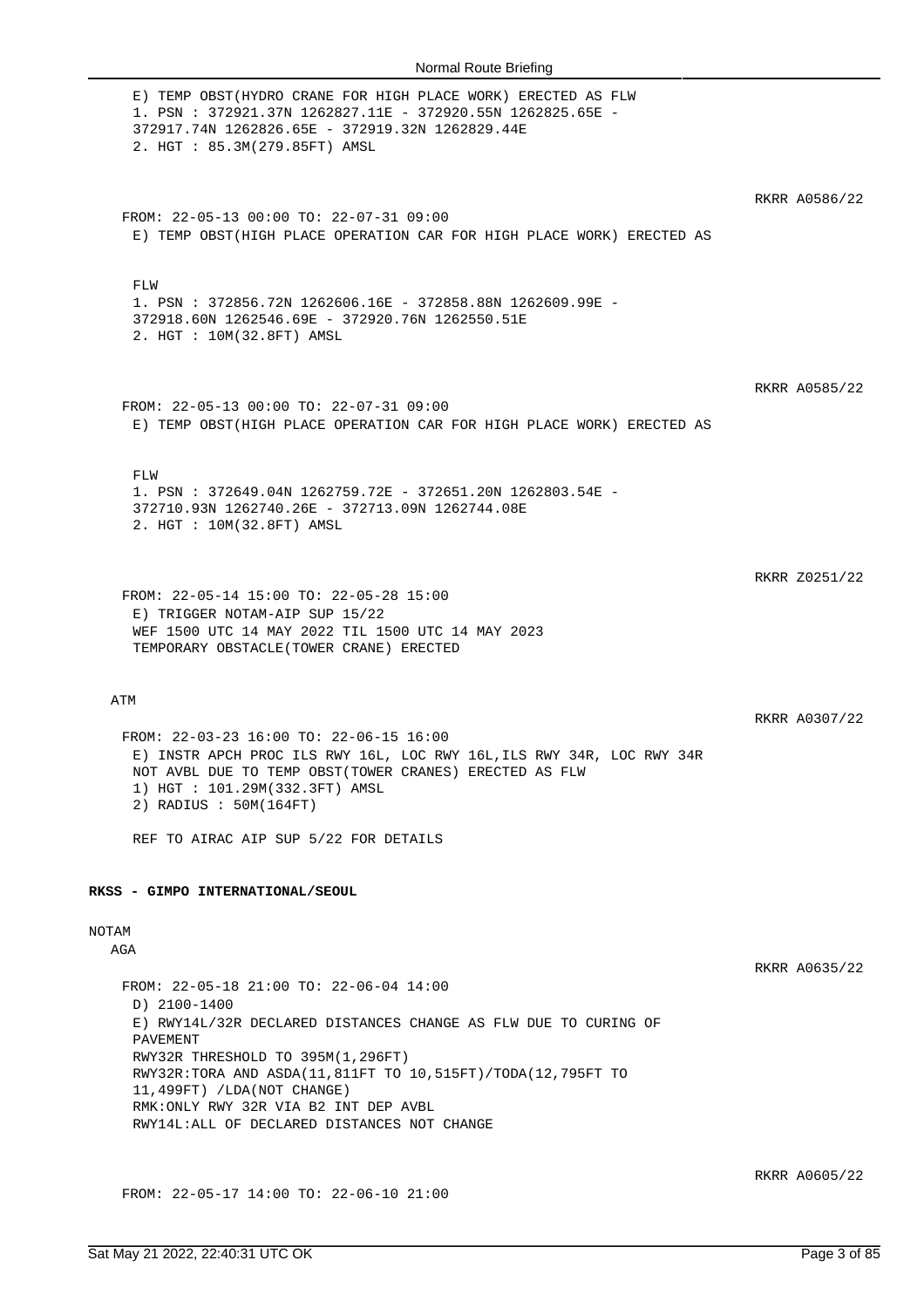D) 1400-2100 E) PART OF RWY 14L/32R(FM RWY 32R THR TO B2 INT) CLSD DUE TO WIP RKRR A0594/22 FROM: 22-05-11 14:00 TO: 22-07-13 16:00 E) CODE F ACFT TAX RTE INCLUDE LVP CHANGE AS FLW DUE TO WIP RWY14R DEP:STAND-P1-P-B2-RWY14L/32R-G1-RWY14R RWY32L ARR:RWY32L-G1-RWY14L/32R-B2-P-P1-STAND RWY14R ARR/RWY 32L DEP : NO CHANGE RMK ACFT TAXIING DOWN RWY14L/32R UNDER LVP REQ FOLLOW-ME-CAR RKRR A0583/22 FROM: 22-05-16 14:00 TO: 22-06-10 21:00 D) 1400-2100 E) PORTION OF TWY R(BTN ACFT STAND NR 127 AND 130) AND TWY P2 CLSD DUE TO WIP RKRR Z0201/22 FROM: 22-05-19 14:00 TO: 22-06-02 14:00 E) TRIGGER NOTAM-AIRAC AIP SUP 10/22 WEF 19 MAY 2022 TIL 30 JUN 2022, 1400 UTC TO 2100 UTC DAILY TCLL FOR TWY D2 U/S DUE TO REPLACEMENT RKRR Z0194/22 FROM: 22-05-18 16:00 TO: 22-06-01 16:00 E) TRIGGER NOTAM-PERM AIRAC AIP AMDT 4/22A WEF 1600 UTC 18 MAY 2022 1.INFORMATION OF TAXI AND GROUND MOVEMENT PROCEDURES FOR NORTH APRON. 2.ESTABLISHMENT OF ACFT STANDS NR. 225-226, INFORMATION OF ACFT STANDS NR. 203, 224 AND WITHDRAWAL OF ACFT STAND NR. 223. 3.INFORMATION OF INS COORDINATES AND ACFT TYPE FOR ACFT STANDS. **RKTU - CHEONGJU INTL/CHEONGJU** NOTAM INFO RKRR A0616/22 FROM: 22-05-16 23:00 TO: 22-05-22 08:00 D) 2300-0800 E) TEMPO OBST(CRANE, PUMP CAR) ERECTED AS FLW PSN : 364249N 1273019E HGT : 325FT(99.1M) MSL **RKPK - GIMHAE INTERNATIONAL/BUSAN** NOTAM NIL **RKPC - JEJU INTERNATIONAL/JEJU** NOTAM AGA RKRR A0641/22 FROM: 22-05-19 14:00 TO: 22-07-22 21:00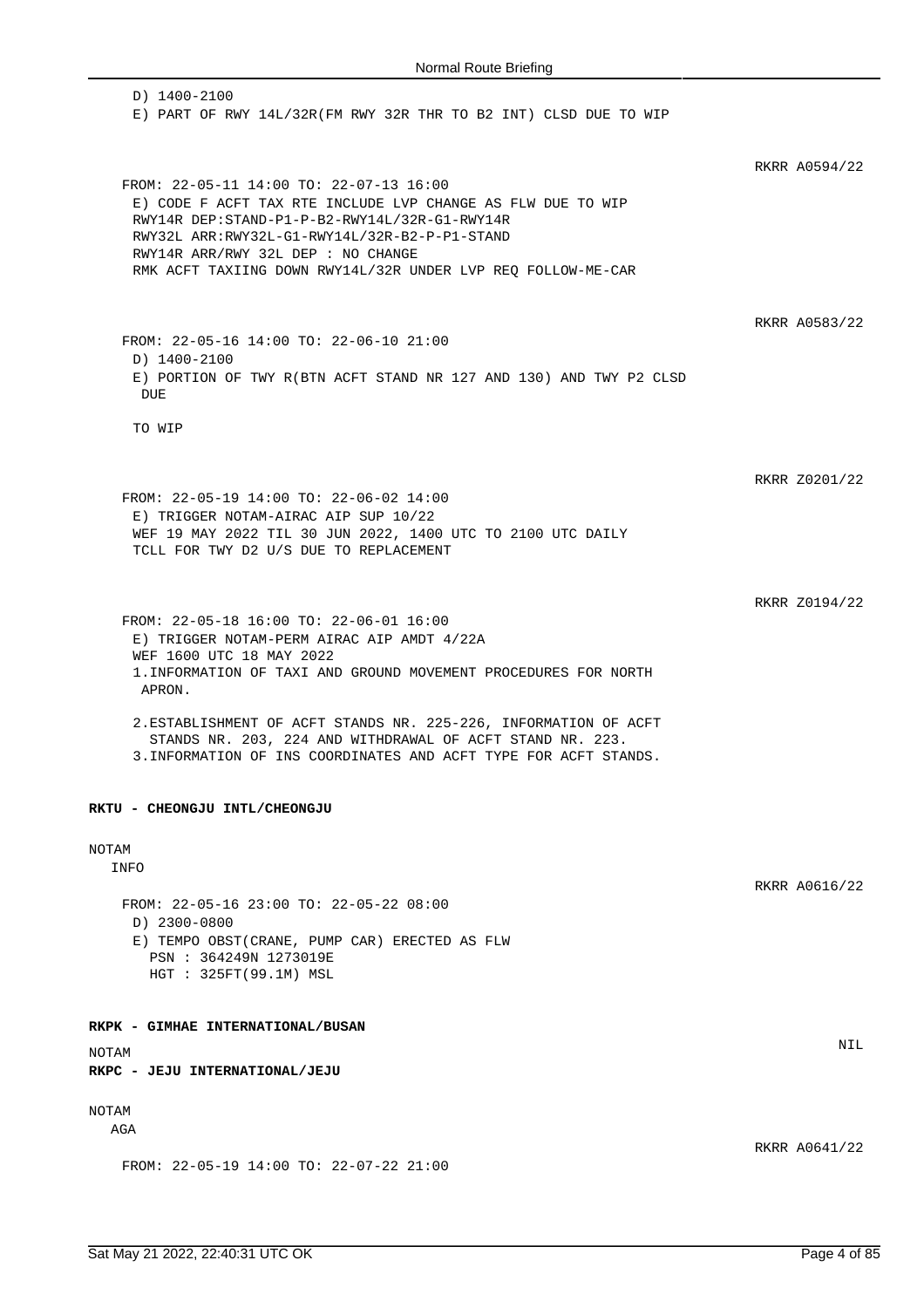E) CL LGT OF TWY P4, P5, P6, P7 U/S DUE WIP RKRR A0617/22 FROM: 22-05-16 14:00 TO: 22-07-08 21:00 E) CL LGT OF TWY P8, P9, P10 U/S DUE WIP RKRR A0518/22 FROM: 22-05-09 14:00 TO: 22-06-03 21:00 E) TWY P11, P12, P13 CL LGT U/S DUE WIP RKRR Z0253/22 FROM: 22-05-09 14:00 TO: 22-05-23 14:00 E) TRIGGER NOTAM-AIP SUP 18/22 WEF 1400 UTC 9 MAY 2022 TIL 2100 UTC 28 DEC 2022 OPERATIONAL RESTRICTIONS OF RWY 07/25 RKRR Z0195/22 FROM: 22-05-18 16:00 TO: 22-06-01 16:00 E) TRIGGER NOTAM-PERM AIRAC AIP AMDT 4/22A WEF 1600 UTC 18 MAY 2022 INFORMATION OF ACFT TYPES FOR ACFT STAND NR. 1E.

**RKJB - MUAN INTERNATIONAL/MUAN**

# NOTAM

AGA

FROM: 22-05-18 23:00 TO: 22-08-17 23:00 E) REF AIP SUP 7/22, PERIOD IS CHANGED AS FLW : WEF 2300 UTC 18 MAY 2022 TO 2300 UTC 17 AUG 2022 INSTEAD OF WEF 1500 UTC 9 FEB 2022 TO 2300 UTC 18 MAY 2022 RMK : AIP SUP 7/22 IS HERE BY SUPERSEDED

#### **ZBHH - BAITA/HOHHOT**

### NOTAM

**AGA** 

FROM: 22-05-07 02:00 TO: 22-06-06 15:59 E) PRKG STAND NR.20 CLSD DUE TO WIP.

FROM: 22-05-06 23:00 TO: 22-08-05 10:30 D) 2300-0030(NEXT DAY) AND 0800-1030 DLY E) ACTIVITIES OF BIRD FLOCKS WILL TAKE PLACE AROUND AD. HEIGHT:30-100M, EXERCISE CAUTION WHILE LANDING AND TAKE-OFF.

CNS

ZBBB E0899/22

RKRR A0623/22

ZBBB E1142/22

ZBBB E1140/22

FROM: 22-04-15 10:00 TO: 22-07-13 15:59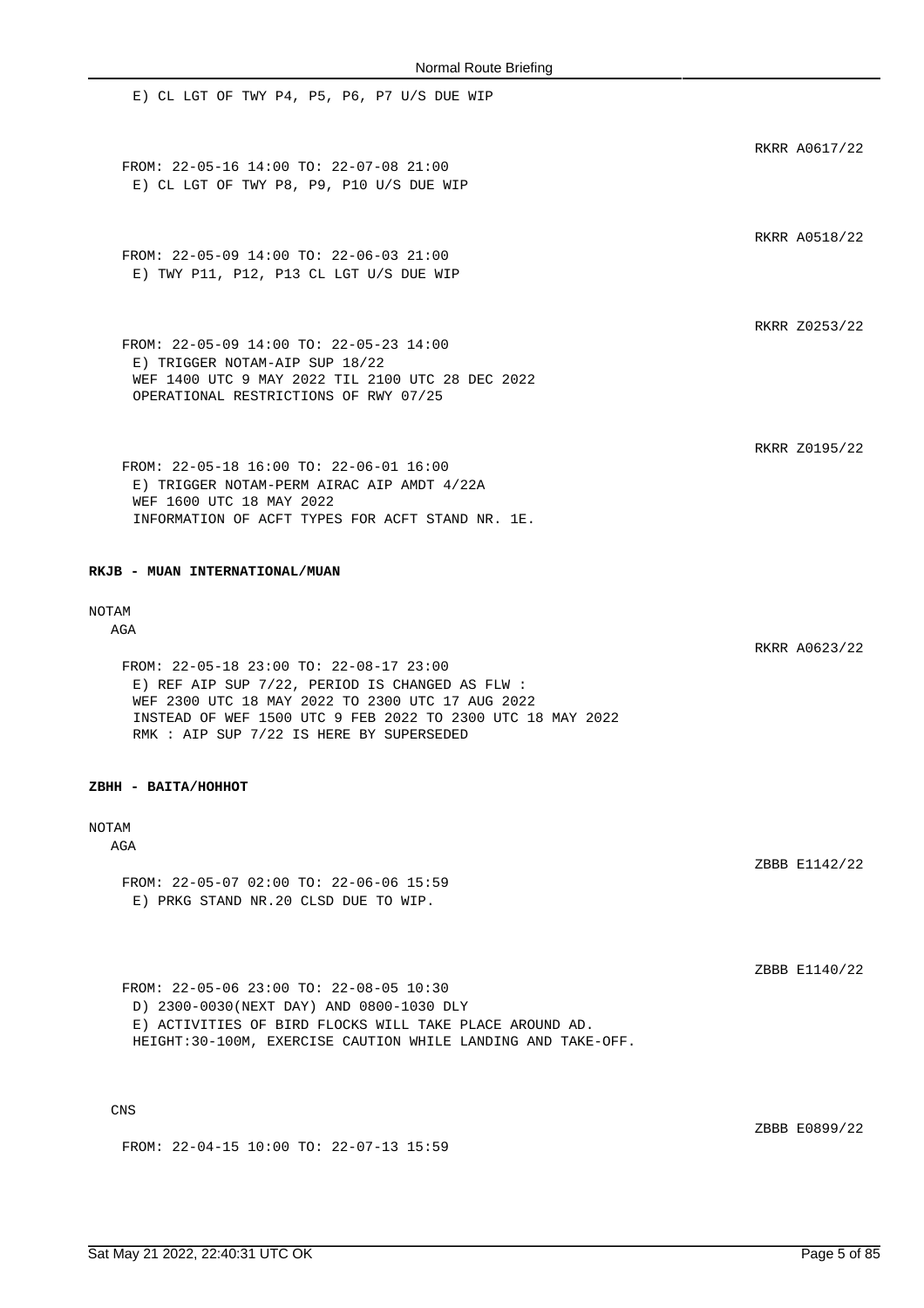| Normal Route Drieling                                                                                                                                                                                                                                                                                                                                         |               |
|---------------------------------------------------------------------------------------------------------------------------------------------------------------------------------------------------------------------------------------------------------------------------------------------------------------------------------------------------------------|---------------|
| E) CHENJIAYING NDB 'KJ'434KHZ LIMITED TO USE:<br>1.U/S BEYOND 7NM OF BEARING 42DEG.<br>2.U/S BEYOND 6NM OF BEARING 34DEG.<br>3.U/S BEARING 77DEG.<br>4. U/S BEYOND 6NM OF BEARING 51DEG.<br>5.U/S BEYOND 20NM OF BEARING 326DEG.<br>6.U/S BEYOND 15NM OF BEARING 299DEG.<br>7.U/S BEYOND 20NM OF BEARING 356DEG.                                              |               |
| ZBBB E1894/21 REPLACED BY ZBBB E3950/21<br>FROM: 21-12-29 07:45 TO: 22-06-30 15:59<br>E) HOHHOT/BAITA NDB ' FX '372KHZ U/S.                                                                                                                                                                                                                                   |               |
| ATM<br>FROM: 22-04-27 08:00 TO: 22-08-10 17:00<br>E) FLW STANDARD INSTRUMENT ARRIVAL PROCEDURE COMPLETELY WITHDRAWN:<br>1. ZBHH-9C(2022-3-15): STAR NDB RWY08.<br>2. ZBHH-9D(2022-3-15): STAR NDB RWY26.                                                                                                                                                      | ZBBB E1059/22 |
| FROM: 22-04-27 08:00 TO: 22-08-10 17:00<br>E) FLW STANDARD INSTRUMENT DEPARTURE PROCEDURE COMPLETELY<br>WITHDRAWN:<br>1. ZBHH-7C(2022-3-15): SID NDB RWY08.<br>2. ZBHH-7D(2022-3-15): SID NDB RWY26.                                                                                                                                                          | ZBBB E1058/22 |
| FROM: 22-04-27 08:00 TO: 22-08-10 17:00<br>E) FLW INSTRUMENT APPROACH PROCEDURE COMPLETELY WITHDRAWN:<br>1. ZBHH-10C(2022-3-15): ILS/DME Y RWY08 APPROACH PROCEDURE.<br>2. ZBHH-10D(2022-3-15): ILS/DME Y RWY26 APPROACH PROCEDURE.<br>3. ZBHH-10E(2022-3-15): NDB/DME RWY08 APPROACH PROCEDURE.<br>4. ZBHH-10F(2022-3-15): NDB/DME RWY26 APPROACH PROCEDURE. | ZBBB E1057/22 |
| ZBAA - CAPITAL/BEIJING                                                                                                                                                                                                                                                                                                                                        |               |
| NOTAM<br>AGA                                                                                                                                                                                                                                                                                                                                                  | ZBBB E1329/22 |
| FROM: 22-05-20 16:00 TO: 22-05-31 15:59<br>E) ACTIVITIES OF BIRD FLOCKS TAKE PLACE AROUND AD.                                                                                                                                                                                                                                                                 |               |

ZBBB E0971/22

FROM: 22-04-24 17:00 TO: 22-06-21 21:30 D) 1700-2130 EVERY SUN-TUE AND MAY 11

HEIGHT:0-500M,EXERCISE CAUTION WHILE LANDING AND TAKE-OFF.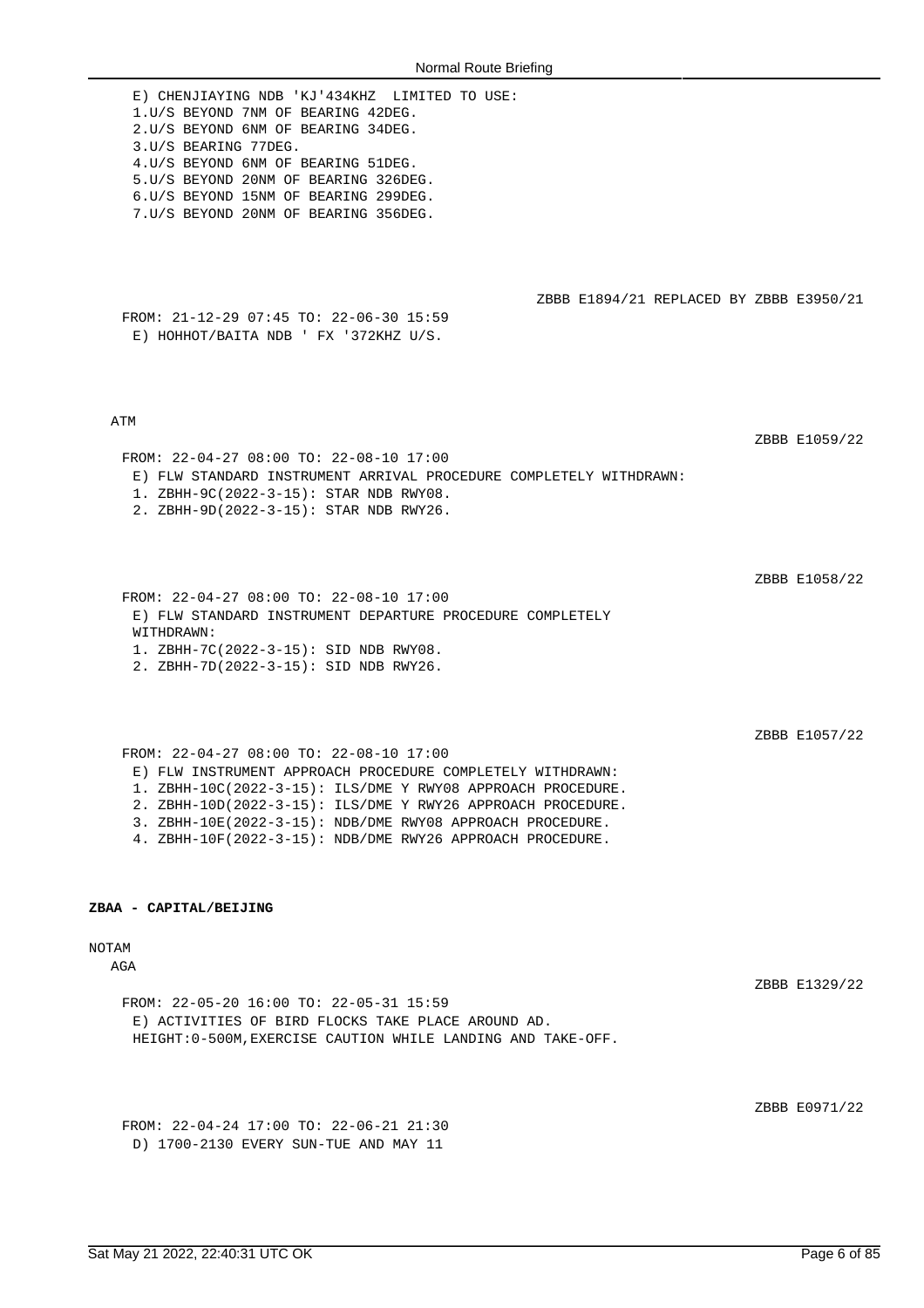E) AD NOT AVBL FOR ACFT WITH WING SPAN 65M AND MORE TO TAKE-OFF. ZBBB E0961/22 FROM: 22-04-24 17:00 TO: 22-06-21 21:30 D) 1700-2130 EVERY SUN-TUE AND MAY 11 E) AD NOT AVBL FOR ARRIVAL FLT. ZBBB E0960/22 FROM: 22-04-21 00:00 TO: 22-06-23 10:00 E) RWY36L ONLY AVBL FOR TAKE-OFF,NOT AVBL FOR LANDING. ZBBB E3916/21 REPLACED BY ZBBB E0678/22 FROM: 22-03-25 07:09 TO: 22-06-30 15:59 E) TWY Z23 CLSD BTN TWY C AND TWY Z24. ZBBB E0448/22 FROM: 22-03-01 04:00 TO: 22-05-31 15:59 E) TWY J CLSD NORTH OF STAND NR.M04. ZBBB E0373/22 FROM: 22-02-18 16:00 TO: 22-08-31 15:59 E) PARKING STAND NR.223,224,225 WITHDRAWN. CNS ZBBB E1104/22 REPLACED BY ZBBB E1137/22 FROM: 22-05-05 01:30 TO: 22-06-30 10:00 E) RWY18L OM U/S DUE TO MAINT. ZBBB E3194/21 REPLACED BY ZBBB E0963/22 FROM: 22-04-20 06:46 TO: 22-11-05 15:59 E) LOC 18L ILS CAT I LIMITATION AS FLW: U/S BEYOND 21.5NM OF FRONT COURSE. ZBBB E0957/22 FROM: 22-04-21 00:00 TO: 22-06-23 10:00 E) RWY36L ILS U/S DUE TO WIP. ZBBB E3237/21 REPLACED BY ZBBB E0956/22 FROM: 22-04-19 08:01 TO: 22-11-05 15:59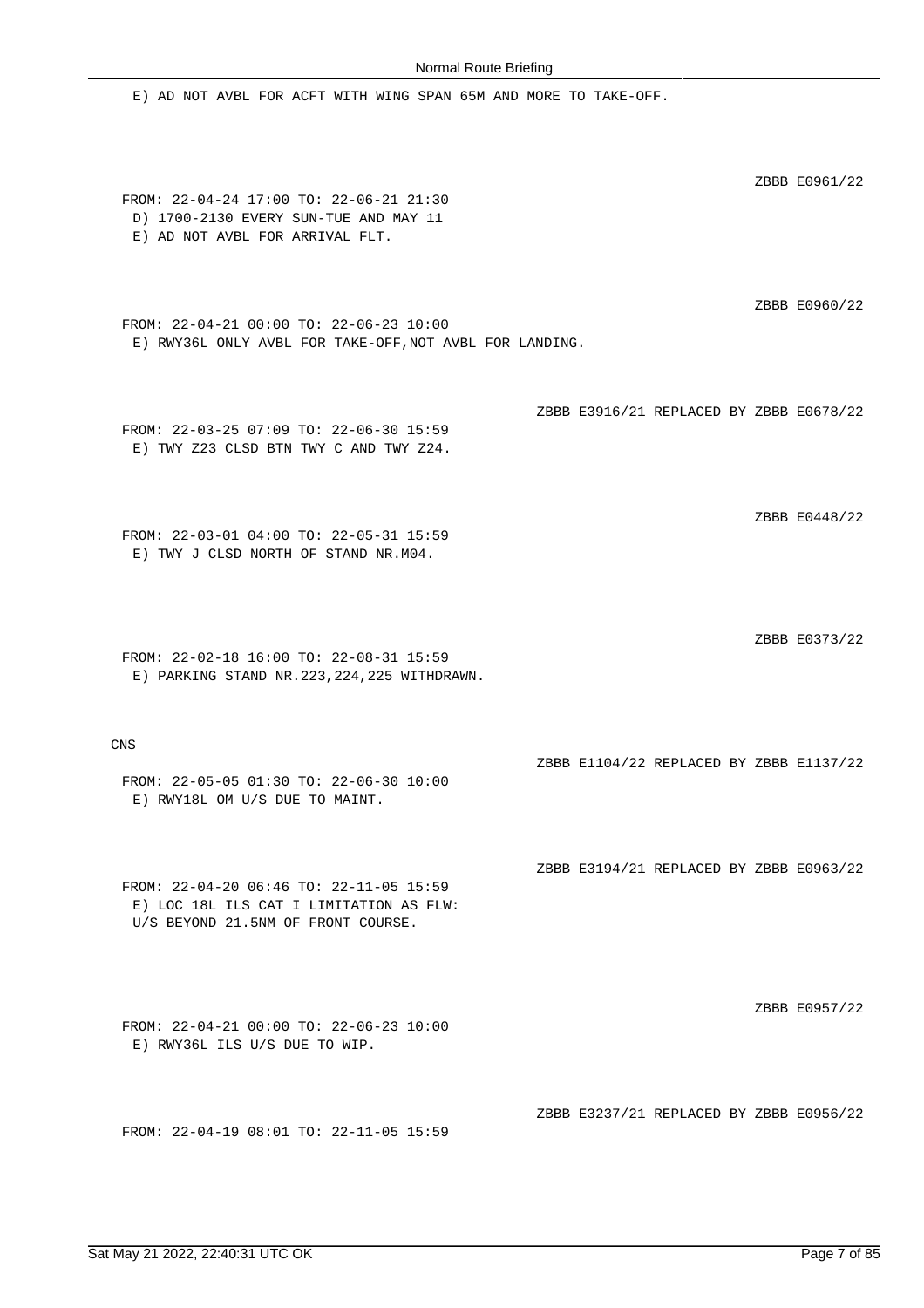E) DME 01 'INJ' CH22X LIMITED TO USE: BEYOND 21NM U/S.

ZBBB E3236/21 REPLACED BY ZBBB E0955/22 FROM: 22-04-19 07:59 TO: 22-11-05 15:59 E) LOC 01 ILS CAT IIIA LIMITATION: BEYOND 015DEG LEFTSIDE OF FRONT COURSE U/S. ZBBB E3118/21 REPLACED BY ZBBB E0954/22 FROM: 22-04-19 07:58 TO: 22-10-26 15:59 E) LOC 36R ILS CAT IIIA LIMITATION: BEYOND 010DEG LEFTSIDE OF FRONT COURSE U/S. ZBBB E3239/21 REPLACED BY ZBBB E0953/22 FROM: 22-04-19 07:57 TO: 22-10-29 15:59 E) LOC FOR RWY18R(ILS CAT I) U/S BEYOND 21NM OF FRONT COURSE. ZBBB E0952/22 FROM: 22-04-19 07:56 TO: 22-10-18 15:59 E) MM FOR RWY19 U/S. ZBBB E0951/22 FROM: 22-04-19 07:49 TO: 22-10-18 15:59 E) MM FOR RWY01 U/S. ZBBB E3942/21 REPLACED BY ZBBB E0578/22 FROM: 22-03-17 01:19 TO: 22-06-29 23:59 E) RWY18L NDB 'OR' 196KHZ U/S DUE TO MAINT. ZBBB E0198/22 FROM: 22-01-28 00:58 TO: 22-07-24 15:59 E) OM FOR RWY18R U/S.

ZBBB E0091/22

FROM: 22-01-12 09:31 TO: 22-08-04 15:59 E) LOC 19 ILS CAT I LIMITATION: 1.REF ZBAA AD2.24-20G RNAV ILS/DME Z RWY19,BEYOND 19NM OF FRONT COURSE U/S. 2.REF ZBAA AD2.24-20H RNAV ILS/DME Y RWY19,BEYOND 21NM OF FRONT COURSE U/S.

ZBBB E3546/21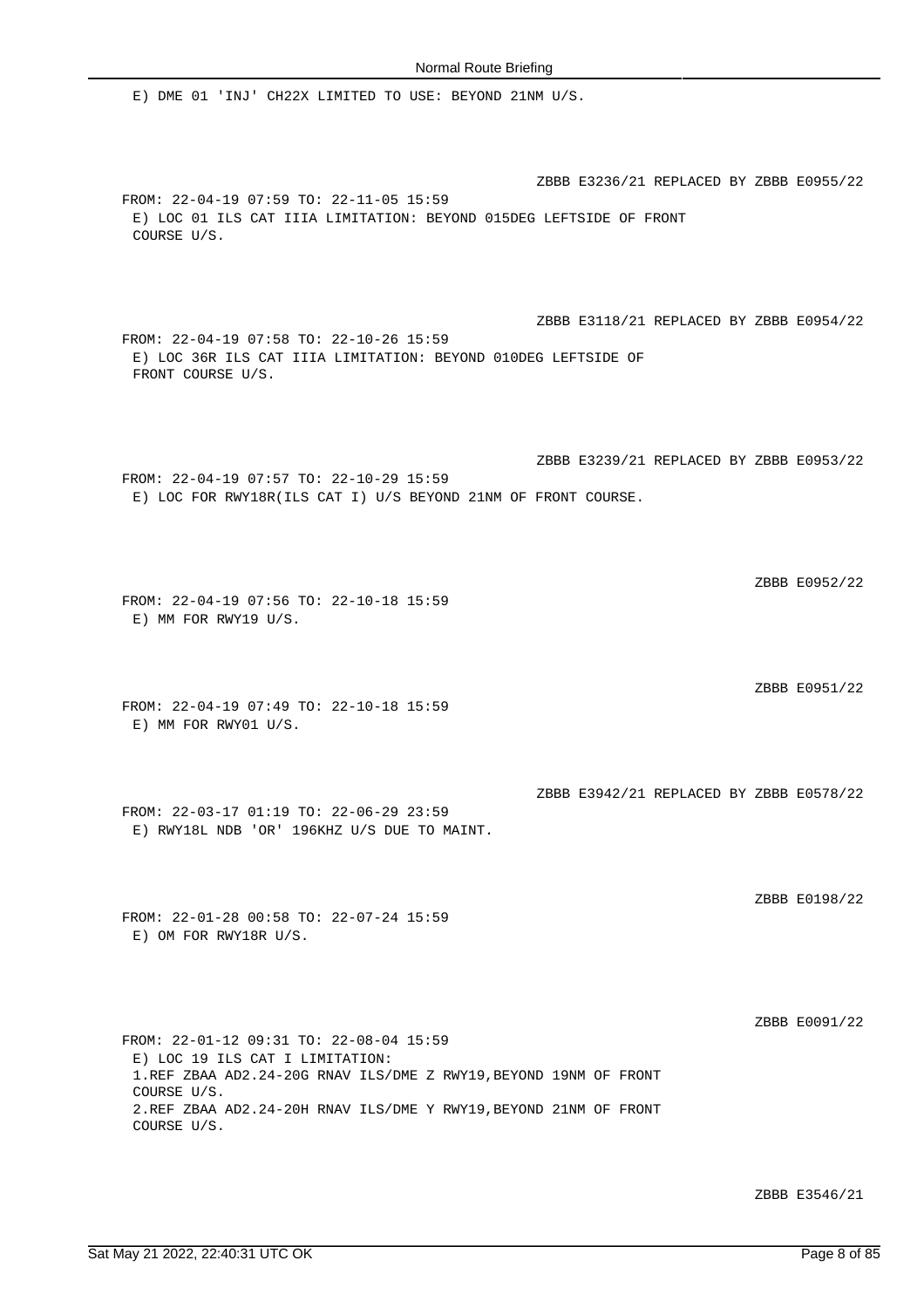FROM: 21-11-18 08:07 TO: PERM E) SHAZIYING VOR/DME 'SZY'117.2MHZ/CH119X LIMITED TO USE: VOR/DME U/S BTN RADIAL 160DEG-250DEG CLOCKWISE.

FROM: 21-02-09 08:22 TO: PERM E) XILIUHETUN NDB 'WF' 395KHZ U/S.

FROM: 14-10-27 16:00 TO: PERM

## **TNFO**

ZBBB E0304/21

ZBBB E0346/22 REPLACED BY ZBBB E1266/22

FROM: 22-05-14 01:25 TO: 22-08-14 15:59 EST E) BEIJING/DAXING AIRPORT ZBAD NOT AVBL FOR INTERNATIONAL FLIGHT ARRIVAL.FLIGHT PLAN TO ARRIVAL AT BEIJING/DAXING AIRPORT ZBAD CHANGE TO ARRIVAL AT BEIJING/CAPITAL AIRPORT ZBAA.

ZBBB E2772/19

FROM: 19-11-30 16:00 TO: PERM E) WHEN ACFT TAKE OFF FROM RWY18L/36R, TWR ATC ISSUE INITIAL HEADING INSTRUCTION: WHEN AIRBORNE TRACK EXTENDED CENTRELINE.

E) INDEPENDENT VISUAL APPROACHES (IVA) MAY BE USED AT BEIJING

ZBBB E5022/14

CAPITAL INTERNATIONAL AIRPORT DURING PARALLEL OPERATIONS IN THE RWY36L/36R/01 OR RWY 18R/18L/19 DIRECTION. DEPENDING ON THE METEOROLOGICAL CONDITIONS THEY MAY BE INITIATED FROM A TURNING TO FINAL OR FROM AN ILS APPROACH ONCE THE PILOT IS VISUAL. IMPORTANT INSTRUCTIONS AND ADVISORY INFORMATION FOR PILOTS: 1. REPORT PRECEDING AIRCRAFT AND/OR THE RUNWAY IN SIGHT AS SOON AS POSSIBLE. 2. APPROACH CONTROLLER SHALL GIVE IVA EXPECTATION AND ASSIGNED RWY TO THE FLIGHT CREW AT THE INITIAL CONTACT. IF NO OBJECTION THAT HAS BEEN ACCEPTED. 3. MANAGE IAS ON BASE LEG TO ENSURE YOU DO NOT OVERSHOOT THE CENTERLINE AND ON FINAL TO KEEP THE INTERVALS BETWEEN AIRCRAFT. STANDARD TERMINAL AREA SPEEDS APPLY, 180KT 10NM FROM THRESHOLD AND 160KT 5NM FROM THRESHOLD. IF FLIGHT CREW CANNOT FULFILL THE REQUIRED SPEED, INFORM ATC IMMEDIATELY. 4. FLY ACCURATE HEADINGS WHEN BEING VECTORED TO FINAL. THE VECTOR FOR FINAL WILL NOT BE GREATER THAN 30 DEGREES. 5. THE PHRASEOLOGY WILL INCLUDE 'CLEARED INDEPENDENT VISUAL APPROACH'. 6. ATC WILL PROVIDE SEPARATIONS UNTIL CLEARED FOR AN VISUAL APPROACH. IF THE AIRCRAFT IS TO FOLLOW A PRECEDING AIRCRAFT TO MAKE THE VISUAL APPROACH, YOU WILL RESPONSIBLE FOR THE SEPARATION WITH THE PRECEDING AIRCRAFT, OR YOU JUST HAVE THE RUNWAY IN SIGHT TO MAKE THE VISUAL APPROACH BUT NOT THE PRECEDING AIRCRAFT, ATC WILL PROVIDE SEPARATIONS BETWEEN YOU AND THE PRECEDING AIRCRAFT. 7. IT IS NOT NECESSARY TO APPLY ANY OTHER TYPE OF SEPARATION WITH THE OTHER AIRCRAFT APPROACHING ON THE ADJACENT FINAL AFTER ONE AIRCRAFT IS CLEARED FOR AN INDEPENDENT VISUAL APPROACH. 8. ONCE THE VISUAL APPROACH HAS BEEN ISSUED AND THE PILOT HAS ACKNOWLEDGED RECEIPT OF THE VISUAL APPROACH CLEARANCE, THE SEPARATION BETWEEN AIRCRAFT AND OBSTACLES IS IN THE CHARGE OF THE FLIGHT CREW. 9. DO NOT PASS THROUGH YOUR ASSIGNED RUNWAY CENTERLINE. OTHER AIRCRAFT WILL BE OPERATING ON THE ADJACENT APPROACH.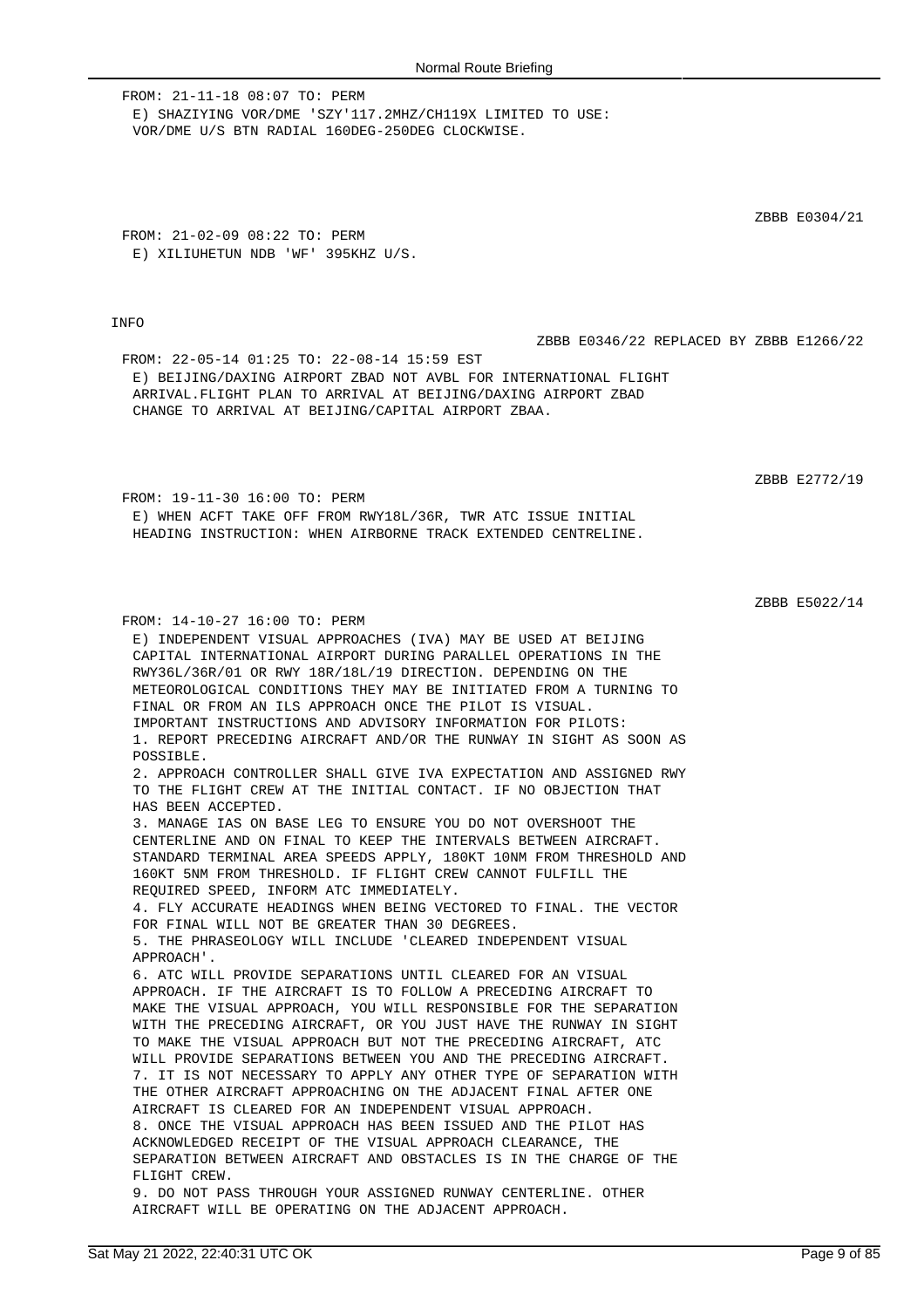10. ATC WILL PROVIDE THE TYPE AND WAKE TURBULENCE CATEGORY OF THE PRECEDING AIRCRAFT FOR ALL LANDING AIRCRAFTS WHICH ARE TAILING AFTER THE HEAVY AIRCRAFTS AND ABOVE (OR B757). 11. IF NECESSARY, ATC SHALL INFORM THE TRAFFIC INFORMATION OF OTHER RELEVANT AIRCRAFT. 12. FLIGHT CREW MUST RESPOND TO ANY TCAS ALERT IN ACCORDANCE WITH THE PROCEDURES IN THE AIRCRAFT'S FLIGHT MANUAL. 13. ACCURATELY TRACK THE EXTENDED RUNWAY CENTERLINE DURING THE FINAL. 14. IF FOR ANY REASON, INCLUDING RADIO FAILURE OR RADIO CONGESTION, CONTACT CANNOT BE ESTABLISHED OR MAINTAINED WITH FINAL ATC SUCH THAT IT PREVENTS AN INSTRUCTION BEING ISSUED BY ATC OR A VECTORING REQUEST BEING MADE BY THE FLIGHT CREW TO ENABLE INTERCEPT OF THE FINAL APPROACH COURSE FOR THE RUNWAY ASSIGNED, THEN AN AIRCRAFT SHALL INITIATE A TURN IN ORDER TO TRACK THE EXTENDED CENTERLINE OF THE RUNWAY ASSIGNED AND CONTACT THE TWR. 15. ALL MEDIUM AIRCRAFTS AND BELOW SHALL FULLY VACATE RWY WITHIN 50S AFTER TOUCHDOWN, AND ALL HEAVY AIRCRAFTS AND ABOVE SHALL FULLY VACATE RWY WITHIN 70S AFTER TOUCHDOWN, IF FLIGHT CREW CANNOT FULFILL THE PROCESS WITHIN THE REQUIRED TIME, PILOT SHALL INFORM ATC IN ADVANCE.

#### **ZYTL - ZHOUSHUIZI/DALIAN**

## NOTAM

 $\Delta G \Delta$ 

FROM: 22-04-28 07:49 TO: 22-06-30 15:59 EST E) WIP WI AN AREA: 1,000M -1,400M WEST OF RWY28 DTHR,75M-170M SOUTH OF RCL.

ZBBB Y0166/22

FROM: 22-03-26 08:00 TO: 22-05-31 08:00 E) ACTIVITIES OF BIRD FLOCKS TAKE PLACE AROUND AD, HEIGHT: 0-3000M, EXERCISE CAUTION WHILE APPROACH.

ZBBB Y1535/21 REPLACED BY ZBBB Y0152/22

ZBBB Y0131/22 REPLACED BY ZBBB Y0378/22

FROM: 22-03-12 02:15 TO: 22-06-19 11:00 EST E) PARKING STAND NR.230 CLSD.

ZBBB Y1525/21 REPLACED BY ZBBB Y0151/22

FROM: 22-03-12 02:13 TO: 22-06-13 10:00 EST E) PARKING STAND NR.231 AND 232 CLSD.

ZBBB Y0132/22

FROM: 22-03-15 22:00 TO: 22-06-15 22:00 EST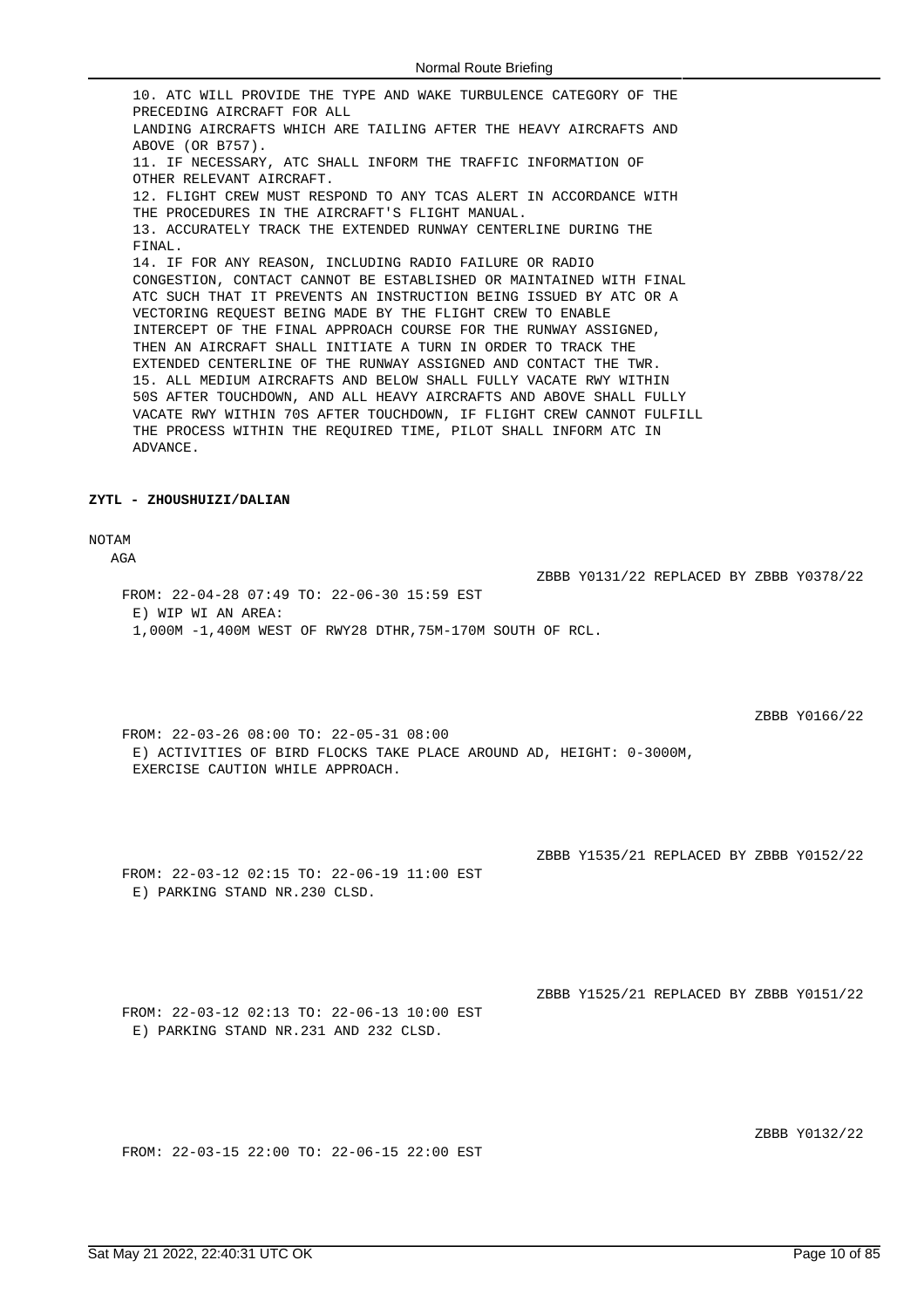E) WIP WI AN AREA: 780M -1,050M WEST OF RWY28 DTHR,250M-390M SOUTH OF RCL.

ZBBB Y0130/22

FROM: 22-03-15 22:00 TO: 22-06-15 22:00 EST E) PARKING STAND NR.145,146,147,09,10 CLSD DUE TO WIP.

## CNS

ZBBB Y0157/22

ZBBB Y0406/22

FROM: 22-03-14 05:10 TO: 22-06-12 04:00 EST E) FUJIAZHUANG NDB 'FC' 213KHZ LIMITATION CHANGED TO: 1.ON BEARING 107DEG U/S. 2.ON BEARING 163DEG U/S. 3.WI 6NM ON BEARING 190DEG U/S. 4.BTN 2.3NM-3.1NM ON BEARING 283DEG U/S.

### **ZYTX - TAOXIAN/SHENYANG**

# NOTAM

AGA

FROM: 22-05-11 01:00 TO: 22-05-31 05:00 E) PRKG STAND Y07 CLSD.

ZBBB Y0225/22 REPLACED BY ZBBB Y0383/22

ZBBB Y1539/21 REPLACED BY ZBBB Y0183/22

FROM: 22-04-29 04:20 TO: 22-05-31 05:00 E) PARKING STAND NR.Y06 CLSD DUE TO MAINT.

FROM: 22-03-25 12:18 TO: 22-06-25 12:20 EST E) TWY F CLSD.

## CNS

FROM: 22-05-22 04:00 TO: 22-05-22 10:00 E) DONGYANGJIAO NDB 'PU' 296KHZ U/S DUE TO CHECK. ZBBB Y0443/22

ZBBB Y0442/22

FROM: 22-05-22 00:00 TO: 22-05-22 04:00 E) OM FOR RWY06 U/S DUE TO CHECK.

ZBBB Y0382/22

FROM: 22-04-29 03:00 TO: 22-07-31 15:59 EST E) DONGYANGJIAO NDB 'PU' 296KHZ LIMITED TO USE: 1. U/S BEYOND 14NM ON BEARING 287DEG FOR ARRIVAL/DEPARTURE PROCEDURE. 2. U/S BEYOND 13NM ON BEARING 341DEG FOR DEPARTURE PROCEDURE. 3. U/S BEYOND 15NM ON BEARING 331DEG FOR ARRIVAL PROCEDURE.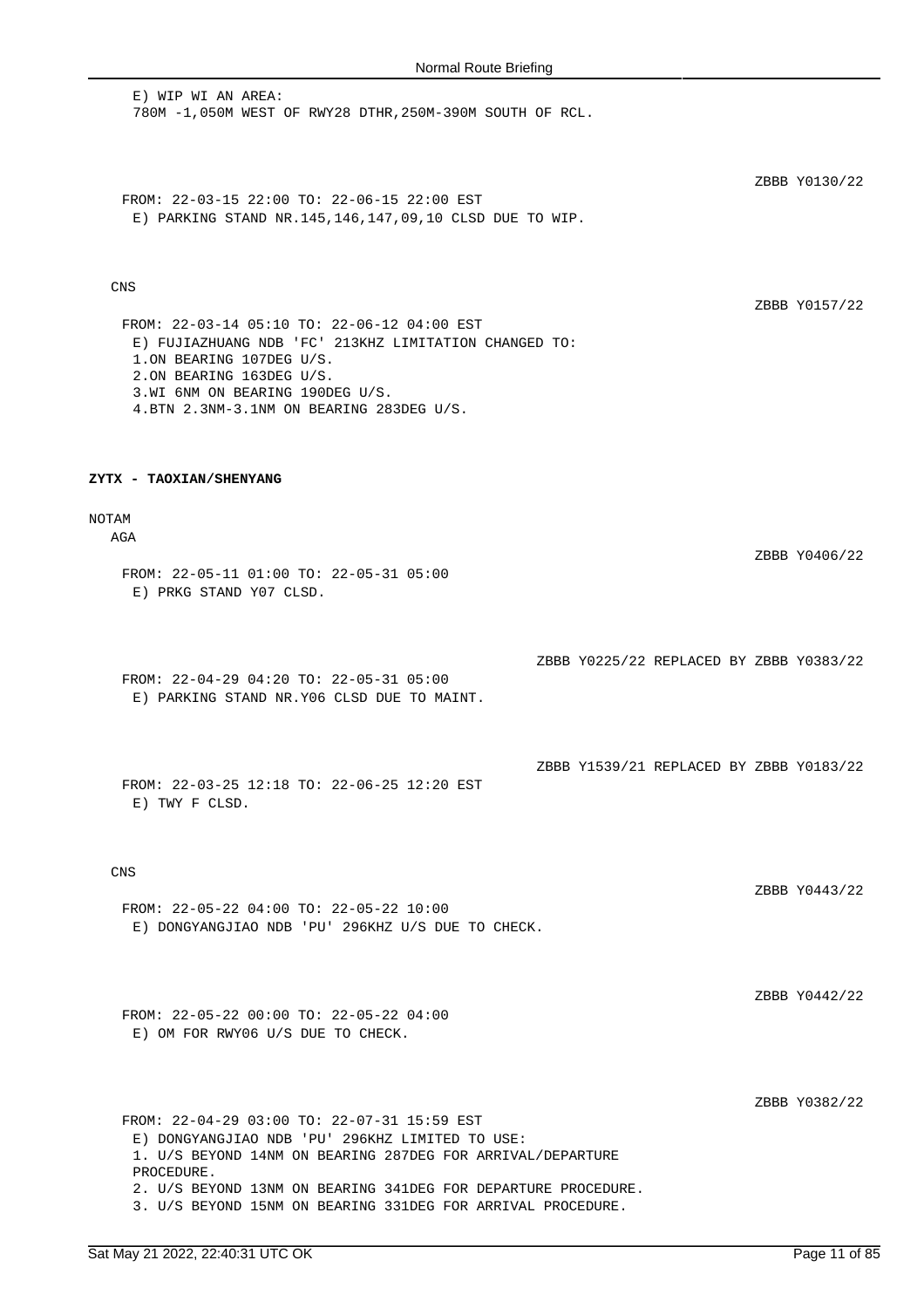4. U/S BEYOND 13NM ON BEARING 293DEG FOR ARRIVAL PROCEDURE. 5. U/S BEYOND 14NM ON BEARING 261DEG FOR ARRIVAL/DEPARTURE PROCEDURE. 6. U/S BEYOND 35NM ON BEARING 257DEG FOR ARRIVAL PROCEDURE. 7. U/S ON BEARING 293DEG FOR HOLDING PROCEDURE.

ZBBB Y0374/22

FROM: 22-04-27 05:30 TO: 22-07-31 15:59 EST E) WANGBINGOU NDB 'KY' 365KHZ LIMITED TO USE: 1. U/S BTN 10NM-20NM ON BEARING 056DEG FOR ARRIVAL/DEPARTURE PROCEDURE. 2. U/S BEYOND 12NM ON BEARING 099DEG FOR DEPARTURE PROCEDURE. 3. U/S BEYOND 9NM ON BEARING 289DEG FOR ARRIVAL PROCEDURE. 4. U/S BEYOND 8NM ON BEARING 273DEG FOR ARRIVAL PROCEDURE. 5. U/S BEYOND 8NM ON BEARING 305DEG FOR ARRIVAL PROCEDURE. 6. U/S BTN 10NM-20NM ON BEARING 056DEG FOR INITIAL APCH PROCEDURE.

ZBBB Y0021/22 REPLACED BY ZBBB Y0372/22 FROM: 22-04-27 02:16 TO: 22-07-31 15:59 EST E) NDB 'K' 321KHZ FOR RWY24 ON BEARING 125DEG-165DEG(CLOCKWISE) LIMITED TO USE.

### **UIII - IRKUTSK/IRKUTSK**

### NOTAM

AGA

UUUU A2189/22 REPLACED BY UUUU A2501/22

FROM: 22-05-05 02:00 TO: 22-09-15 23:59 E) ACFT WITH INDEX 4, 5, 6 ARE PROHIBITED TO CARRY OUT TURN ON RWY WHEN AIR TEMPERATURE IS 20 DEG OR HIGHER. TURN SHALL BE PERFORMED ONLY ON TURNING PADS.

UUUU A1538/22 REPLACED BY UUUU A2310/22

FROM: 22-04-26 06:30 TO: 22-05-31 23:59 EST E) RWY 12: TAKE-OFF CARRIED OUT ONLY FROM DTHR. DECLARED DISTANCES: FROM DTHR RWY 12: TORA 2767, TODA 2967, ASDA 3166, LDA 3166. FROM THR RWY 30: TORA 3166, TODA 3166, ASDA 3166, LDA 2767.

UUUU A2239/22

FROM: 22-05-17 06:00 TO: 22-06-30 14:00 D) TUE THU 0600-1400, SAT 0600-1200 E) RWY 12/30 CLSD FUE TO RREPAIR. DRG REPAIR AD NOT AVBL AS ALTN.

UUUU A2085/22

FROM: 22-04-15 00:00 TO: 22-11-15 23:59 E) TAX OF TYPE A-330, A-321, B747, B777, B767, B737-800, B737-900 ACFT FOR DEP FROM RWY 30 AND AFTER LDG ON RWY 12 CARRIED OUT ALONG RWY AND TWY 6.

FROM: 21-11-29 03:31 TO: 22-05-31 23:59 EST

UUUU A2561/21 REPLACED BY UUUU A7565/21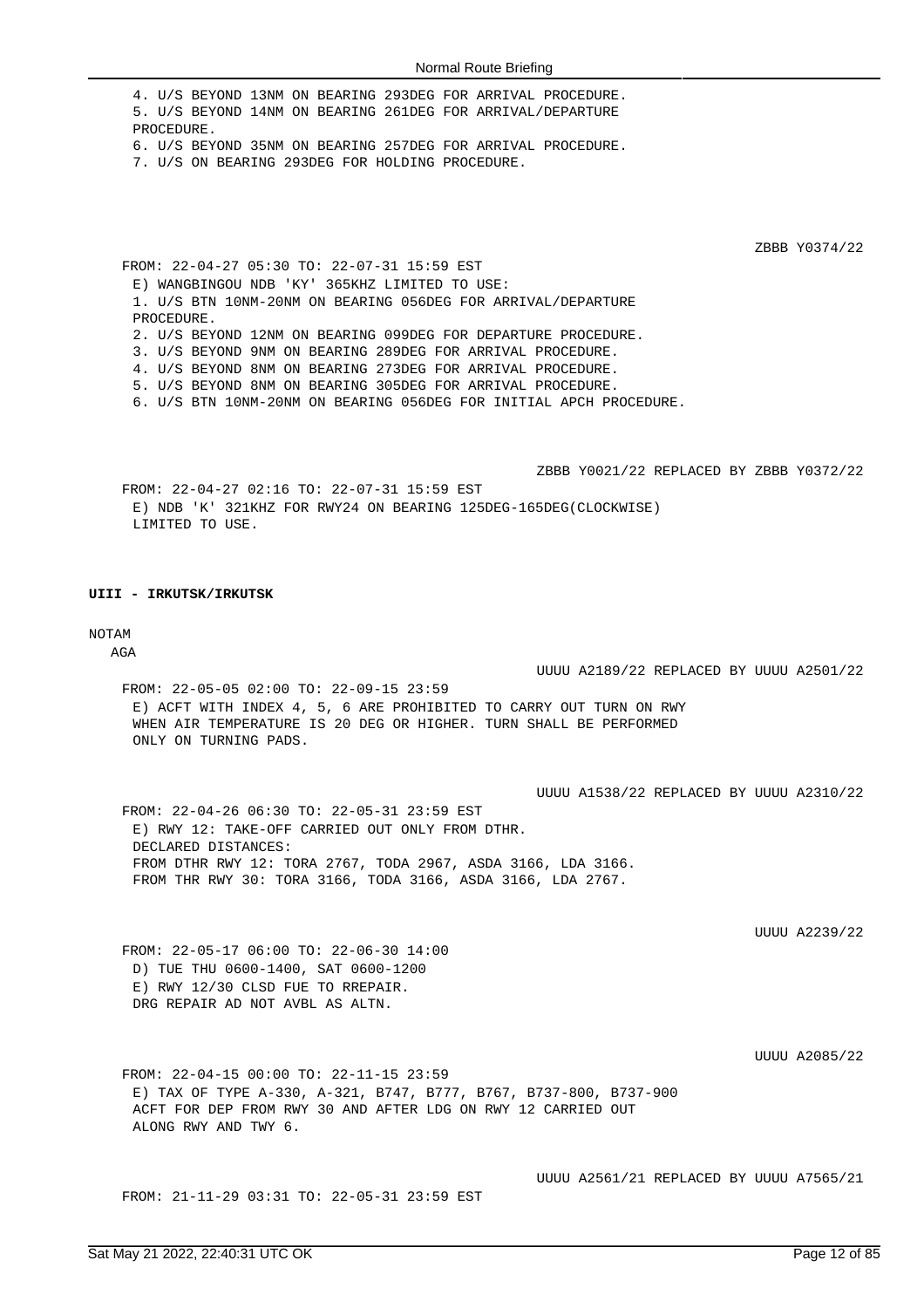E) STANDS 1, 16, 39 CLSD DUE TO REPAIR. UUUU A3179/21 REPLACED BY UUUU A7564/21 FROM: 21-11-29 03:30 TO: 22-05-31 23:59 EST E) ACFT STAND 61 CLSD DUE TO REPAIR. UUUU A3180/21 REPLACED BY UUUU A7563/21 FROM: 21-11-29 03:29 TO: 22-05-31 23:59 EST E) TWY 10 CLSD DUE TO REPAIR. UUUU A4630/21 FROM: 21-07-30 00:00 TO: PERM E) AD AVBL FOR A-321-200 ACFT: - WITH MEAN ANNUAL FLT INTST LIMITATION 2 DEP PER WEEK AND WO MASS LIMITATIONS, - OR WITH MEAN ANNUAL FLT INTST LIMITATION 1 DEP PER 24HR AND MASS LIMITATION UP TO 87.8T, - OR WITH MEAN ANNUAL FLT INTST LIMITATION 12 DEP PER WEEK AND MASS LIMITATION UP TO 85.7T, - OR WITH MEAN ANNUAL FLT INTST LIMITATION 2 DEP PER 24HR AND MASS LIMITATION UP TO 82.8T. REF AIP BOOK 1 PAGE AD 1.3-7. CNS UUUU G0105/22 FROM: 22-03-24 00:00 TO: 22-06-23 23:59 E) BODAYBO GBAS (UIKB) 114.350 CH 22309 (575213.5N 1141334.9E) U/S. UUUU G1871/21 REPLACED BY UUUU G0101/22 FROM: 22-03-15 09:00 TO: 22-06-23 23:59 EST E) KIRENSK (UIKK) GBAS 114.400 CH 22311 (574612.8N 1080312.7E) U/S. UUUU A8756/20 REPLACED BY UUUU A7356/21 FROM: 21-11-19 03:53 TO: PERM E) REF AIP BOOK 1 PAGE AD 2.1 UIII-8 TABLE AD 2.19 RADIO NAVIGATION AIDS AND LANDING AIDS RWY 30: ILS PROVIDES CAT II, GP RDH 16.0M. UUUU A8746/20 REPLACED BY UUUU A7355/21 FROM: 21-11-19 03:50 TO: PERM E) RWY30 ILS: RDH READ 16.0M INSTEAD OF PUBLISHED. REF AIP RUSSIA BOOK 1 PAGE AD 2.1 UIII-98,100. ATM UUUU A0372/22

FROM: 22-01-27 00:00 TO: PERM E) REF AIRAC AIP AMDT 01/22 PAGE AD 2.1 UIII-12 SECTION AD 2.21 NOISE ABATEMENT PROSEDURES POINT 4.1 TAKE-OFF RESTRICTIONS DELETE TEXT: ,WHEN EXECUTING TAKE-OFF FROM RWY 12 THE MINIMUM CLIMB GRADIENT IS 3.5 PER CENT UP TO (300)M AAL,.

**ZBSJ - ZHENGDING/SHIJIAZHUANG**

NOTAM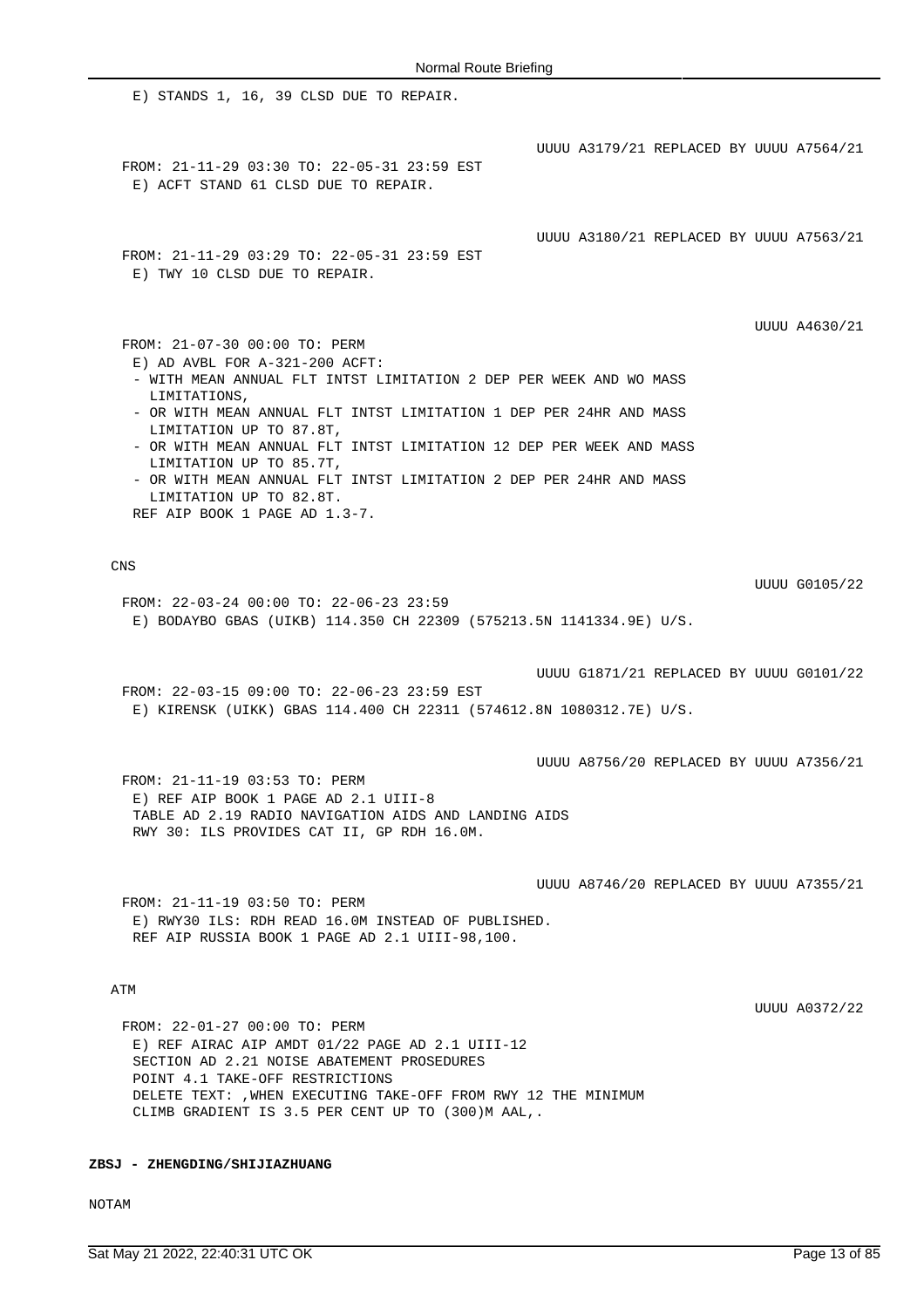FROM: 22-05-21 16:01 TO: 22-09-17 15:59 E) WIP WI FLW AREA WITH FENCE: 1. 233.5M-293M WEST OF RCL,1,597.5M SOUTH OF RWY15 THR-1,454M NORTH OF RWY33 THR. 2. 233.5M-312M WEST OF RCL,1,945M SOUTH OF RWY15 THR-994M NORTH OF RWY33 THR. 3. 233.5M-357M WEST OF RCL,2,405M SOUTH OF RWY15 THR-787M NORTH OF RWY33 THR. 4. 233.5M-326M WEST OF RCL,2,612M SOUTH OF RWY15 THR-525M NORTH OF RWY33 THR. 5. 233.5M-465M WEST OF RCL,2,875M SOUTH OF RWY15 THR-492M NORTH OF RWY33 THR.

ZBBB E0296/22 REPLACED BY ZBBB E1220/22 FROM: 22-05-11 01:30 TO: 22-08-11 15:59 E) PARKING STAND NR.111,NR.112,NR.114,NR.115,AND NR.116 CLSD DUE TO WIP.

ZBBB E0823/22

ZBBB E1298/22

FROM: 22-04-03 22:00 TO: 22-06-30 15:59 E) ACTIVITIES OF BIRD FLOCKS TAKE PLACE AT 8-20KM NORTHEAST AND 20-30KM SOUTHWEST OF ZBSJ AD,HEIGHT:300M-1000M, TIME: 2200-1800. EXERCISE CAUTION WHILE LANDING AND TAKE-OFF.

#### CNS

ZBBB E0229/22 REPLACED BY ZBBB E1065/22

ZBBB E0291/22 REPLACED BY ZBBB E1228/22

FROM: 22-04-28 09:23 TO: 22-07-28 15:59 E) RWY15 LOC BEYOND 025DEG LEFTSIDE OF FRONT COURSE U/S.

# INFO

FROM: 22-05-11 09:37 TO: 22-08-11 15:59 E) ATP ZBSJ CNL FLY OVER POINT 'Y' OF WAYPOINT ID DUBIX IN DATA FOR RNAV FLIGHT PROCEDURES TABLE FOR RWY15 DEP UKMIS-9ZD. CNL FLY OVER POINT 'Y' OF WAYPOINT ID OC IN DATA FOR RNAV FLIGHT PROCEDURES TABLE FOR RWY33 DEP VADKA-8ZD. CNL FLY OVER POINT 'Y' OF WAYPOINT ID OC IN DATA FOR RNAV FLIGHT PROCEDURES TABLE FOR RWY33 DEP BELAX-8ZD. CNL FLY OVER POINT 'Y' OF WAYPOINT ID OC IN DATA FOR RNAV FLIGHT PROCEDURES TABLE FOR RWY33 DEP UKMIS-8ZD. CNL FLY OVER POINT 'Y' OF WAYPOINT ID OC IN DATA FOR RNAV FLIGHT PROCEDURES TABLE FOR RWY33 DEP ADBES-8ZD.

FROM: 21-05-31 07:08 TO: 22-05-31 15:59

ZBBB E1153/20 REPLACED BY ZBBB E1659/21

#### AGA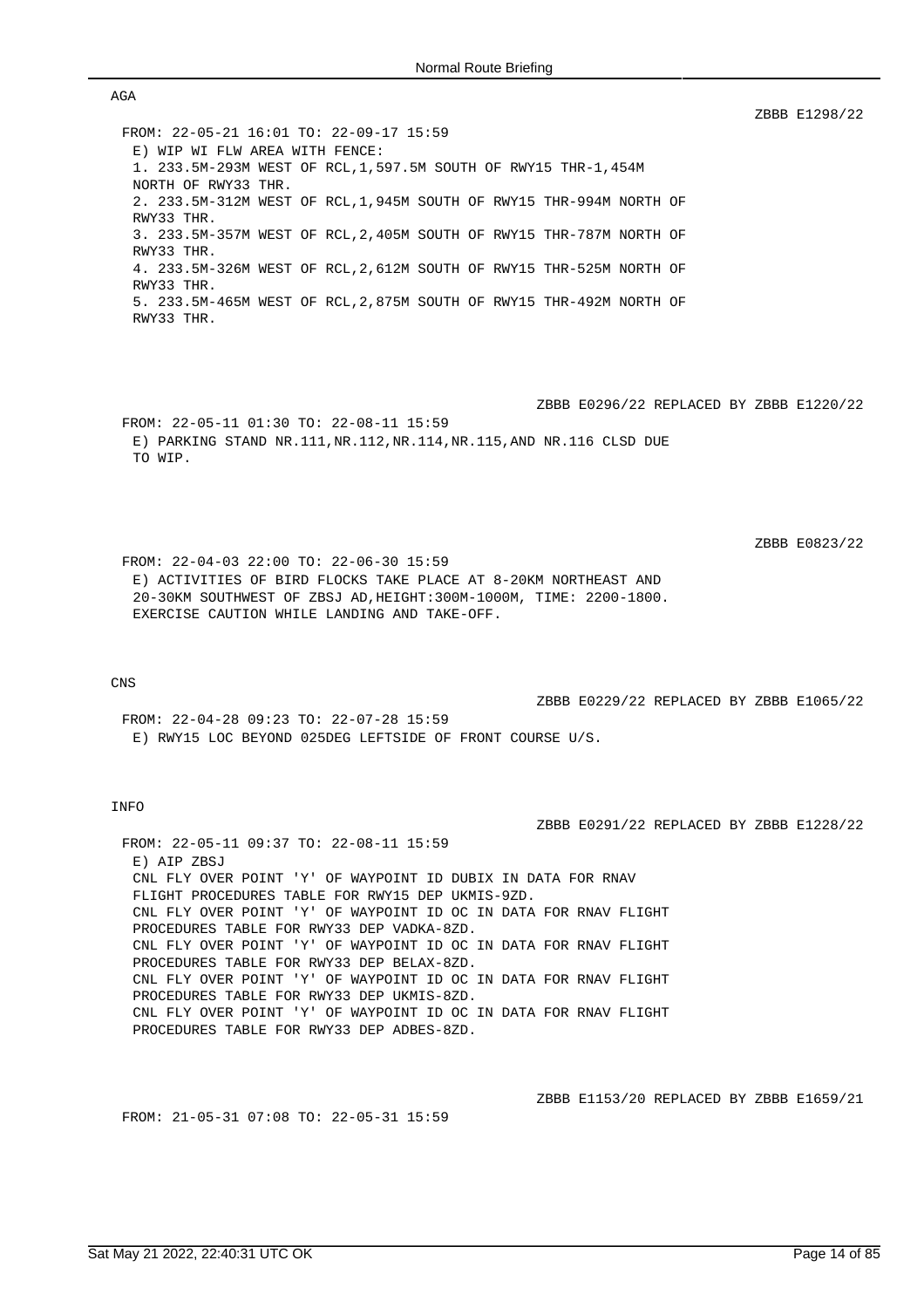FROM: 22-05-07 00:00 TO: 22-05-31 23:59 EST

- NON-SKED FLT: ONLY WHEN IT IS AVBL. - ON REQ NOT LESS THAN 48 HR BEFORE FLT.

FROM: 22-03-27 01:49 TO: 22-06-30 23:59

RWY CENTER:

**UIBB - BRATSK/BRATSK**

NOTAM AGA

> FROM: 22-03-27 00:00 TO: 22-10-29 23:59 E) 1. AD OPR HR: 0000-1200 DLY. FIRE FIGHTING CATEGORY 8 PROVIDED. 2. AD MAY BE CHOSEN AS ALTN SUBJ AIR CARRIERS REQ BASED ON PREVIOUSLY MADE AGREEMENT ON PROVISION OF HANDING SERVICES AT BRATSK INTERNATIONAL AEROPORT. AT LEAST 3 HR BEFORE AD CLOSURE REQUIRED TO CANCEL SUCH REQUESTS.

MI8, ATR42, HAWKER125, BOMBARDIER300/600, DHC6, CESSNA208/750,

FALKON10/50/900, DIAMOND40/42, GULFSTREAM G200 ACFT.

UUUU A7579/21 REPLACED BY UUUU A1115/22 FROM: 22-02-25 06:00 TO: 22-05-31 23:59 EST

E) 1. MAIN TWY SEGMENT BTN TWY D CURVE TO ACFT STAND 26 AVBL FOR TAX. ENTRY/EXIT TO/FROM STANDS 26 AND 27 VIA TWY D ONLY.

- 2. STANDS 5, 6, 7, 8, 9, 10, 23, 24, 25 CLSD DUE TO REPAIR.
- 3. MAIN TWY SEGMENT BTN STANDS 5 AND 26 CLSD FOR TAX OF ALL ACFT TYPES.
- 4. NON-SKED FLT ARR/DEP SUBJ 48HR PRIOR REQUEST STRICTLY DUE TO LACK OF STANDS.

UUUU A7575/21 REPLACED BY UUUU A1114/22

FROM: 22-02-25 05:40 TO: 22-05-30 23:59 EST E) DURING AD RECONSTRUCTION WORKS: STAND 35 ALLOCATED FOR SANITARY AND QUARANTINE USE.

UUUU A8303/21

FROM: 21-12-22 06:00 TO: PERM E) RWY 30: LDG SIGN LGT ESTABLISHED AS FLW: UNIDIRECTIONAL WHITE LGT, 285M FM RWY 30 THR, 5 LGT WITH SPACING 3M BOTH SIDE OF RWY. REF AIP PAGE AD 2.1 UIBB-5, 31.1.

FROM: 21-12-22 06:00 TO: PERM

UUUU A6082/21 REPLACED BY UUUU A8301/21

E) ACFT STANDS 19-22: ACFT STAND 21 PUT INTO OPR FOR AN28/140, YAK40,

UUUU A1482/22

UUUU A2533/22

UUUU A1116/22 REPLACED BY UUUU A1736/22

E) NEW TEMPORARY OBST ERECTED WITH LGT AS FLW, ALL DATA BASED ON

OBSTACLE TYPE BRG(MAG)(DEG) DIST(M) ELEVATION(M) CRANE 247 907 162

E) DUE TO LACK OF TC-1 FUEL ACFT REFUELLING PROVIDED AS FLW: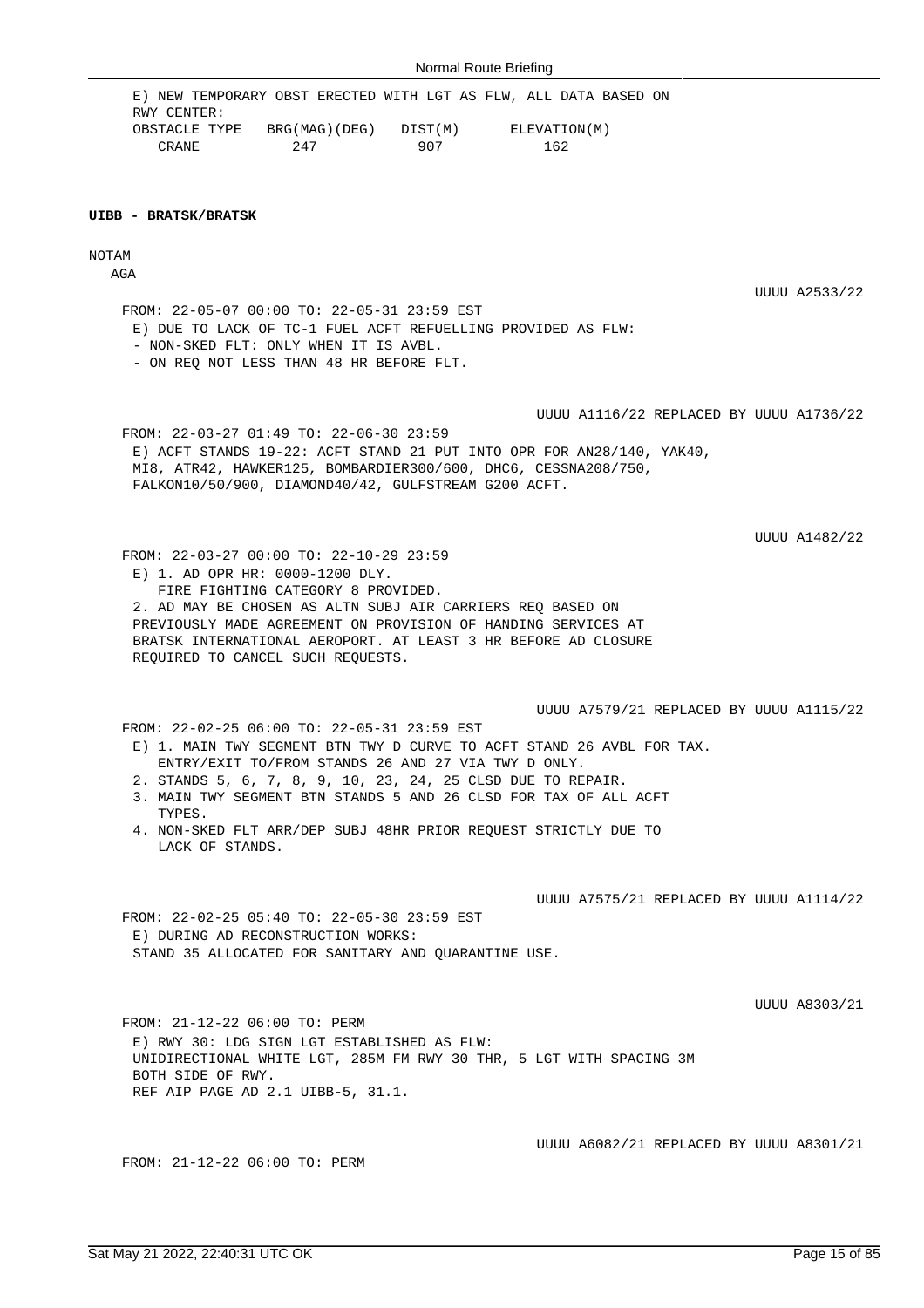E) RWY 30: PAPI DECOMMISSIONED. REF AIP PAGE AD 2.1 UIBB-5, 31.1.

## CNS

FROM: 20-12-31 00:00 TO: PERM E) RWY 30 DME ACOSSIATED WITH ILS PUT INTO OPERATION: ID IBS, FREQ 110.3 MHZ /CH 40X, COORD 562151.8N 1014259.2E (PZ-90.11), ELEVATION 480M, ZERO READINGS OVER THR, OPR HR - H24. REF AIP BOOK 1 PAGE AD 2.1 UIBB-7 TABLE AD 2.19.

UUUU A8757/20

UUUU A1489/21

UUUU A8758/20

FROM: 20-12-31 00:00 TO: PERM E) RWY 30: ILS PROVIDES CAT II, LOC RDH 15.4 M. REF AIP BOOK 1 PAGE AD 2.1 UIBB-7 TABLE AD 2.19.

### ATM

FROM: 21-03-15 10:00 TO: PERM E) NEW OCA/H VALID INSTEAD OF PUBLISHED RWY 12: - GLS: CAT BC A 537/(47)M, CAT B 540/(50)M, CAT C 542/(52)M, CAT D 546/(56)M, - 2 NDB WITH FAF: ACFT CAT A,B,C,D 590/(100)M, - NDB (LOM) WITH FAF: CAT BC A,B,C,D 610/(120)M, - NDB (LMM): CAT BC A, B, C, D 610/(120)M, - VOR: CAT BC A,B,C,D 585/(95)M, - RNAV(GNSS)LNAV: CAT BC A,B,C,D 590/(100)M. RWY 30: - ILS KAT I AND GLS KAT I: ACFT CAT A 533/(44)M, CAT B 536/(47)M, CAT C 540/(51)M, CAT D544/(55)M, - 2 NDB WITH FAF: ACFT CAT A,B,C,D 595/(105)M, - 2 NDB WITHOUT FAF: CAT BC  $A, B, C, D$  925/(435)M, - NDB (LOM) WITH FAF: ACFT CAT A,B,C,D 595/(105)M, - VOR: ACFT CAT A,B,C,D 590/(100)M, - RNAV(GNSS)LNAV: ACFT CAT A,B,C,D 595/(105)M. RWY 12/30: CIRCLING: ACFT CAT A 680/(190)M, CAT B 795/(310)M,CAT C 825/(335)M, CAT D 860/(370)M. REF AIP BOOK 1 PAGE AD 2.1 97,99,100,101,102,103,139,140, 149,155,156,157,158. UUUU A8775/20 FROM: 20-12-31 07:00 TO: PERM E) REF AIP BOOK 1 PAGE AD 2.1 UIBB-97 1. IAC: PROC DESIGNATION CHANGE ILS RWY 30 TO READ ILS RWY 30 CAT I 2. RDH TO READ 15.5 INSTEAD OF PUBLISHED. 3. DISTANCIES FROM RWY 30 THR TO DME ASSOCIATED WITH ILS (FREQ 110.3 CS IBS) AND CROSSING HGT:

 FAP D15.1 H (800), LOM D3.8 H (210), LMM D1.1 H (70).

#### **UIUU - MUKHINO/ULAN-UDE**

NOTAM

AGA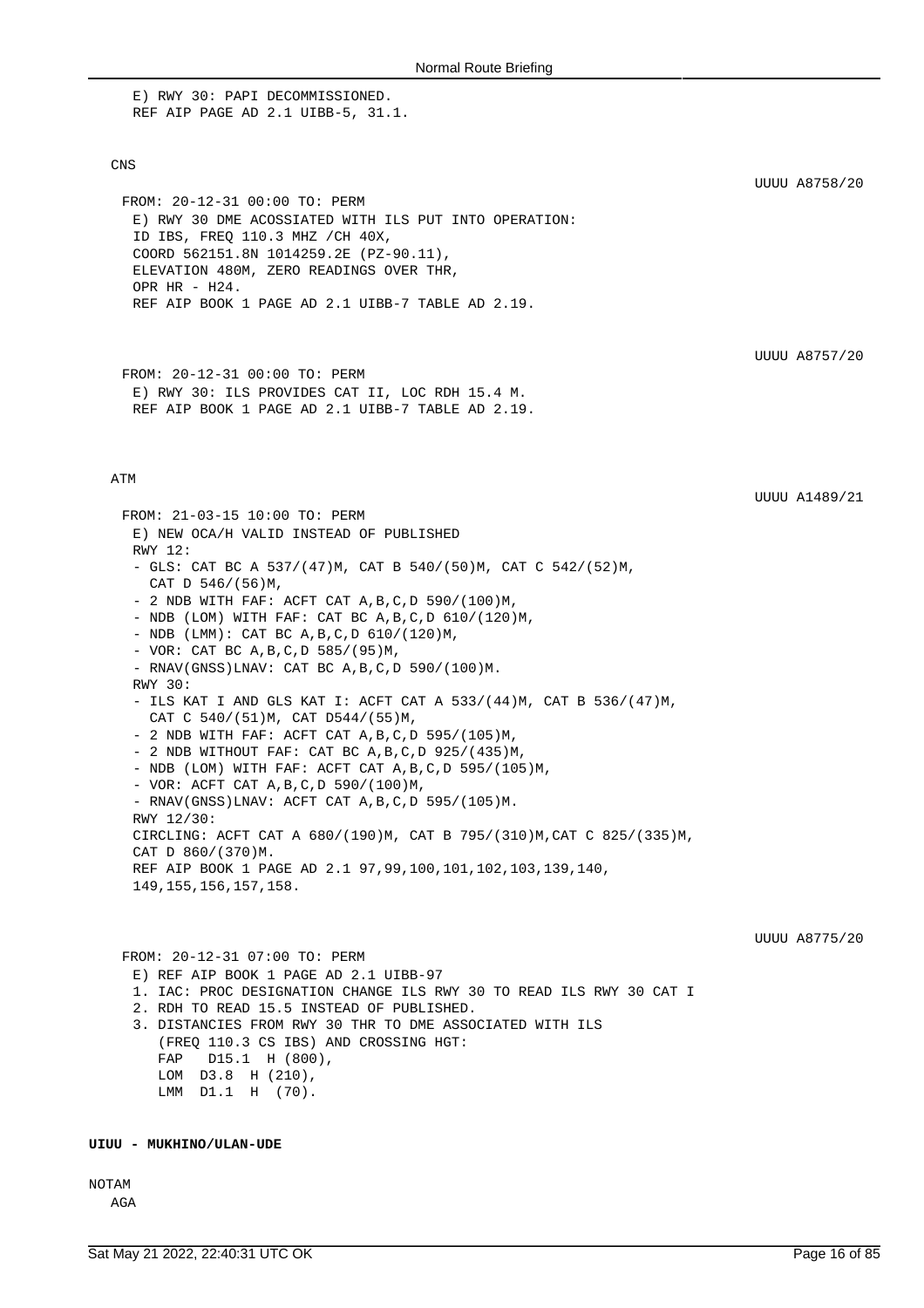UUUU A1668/22 REPLACED BY UUUU A2528/22 FROM: 22-05-06 08:15 TO: 22-09-30 23:59  $E)$  AD OPR HR - H24. AD CAT 7 FOR FIRE FIGHTING PROVIDED: SUN 2200-MON 0159, MON 1400-1600, MON 2200-TUE 0159, TUE 2200-WED 0159, WED 2200-THU 0159, THU 1145-1600, THU 2200-FRI 0159, FRI 2200-SAT 0345, SAT 2200-SUN 0159, SUN 1300-1445. AD CAT 6 FOR FIRE FIGHTING PROVIDED. MON 0200-0715, TUE 0200-1000 2045-2159, WED 0200-1345 2030-2159, THU 0200-1145 2045-2159, FRI 0200-0715, SAT 0345-0515 1830-2159, SUN 0200-1300. AT ALL OTHER TIMES AD CAT 3 FOR FIRE FIGHTING PROVIDED. UUUU A8556/21 REPLACED BY UUUU A1797/22 FROM: 22-03-30 01:05 TO: 22-06-30 23:59 E) TAXIING OF IL-76T/TD, AN-12, IL-18 ACFT VIA TWY E SHALL BE CARRIED OUT STRICTLY ALONG CL AT REDUCED SPEED AFTER FOLLOW-ME VEHICLE. UUUU A8555/21 REPLACED BY UUUU A1796/22 FROM: 22-03-30 01:00 TO: 22-06-30 23:59 E) TWY K: TWY EDGE LGT U/S. ACFT TAX VIA TWY K IN DAYTIME WHEN VIS 2000M OR LESS, AS WELL AS AT NIGHT CARRIED OUT AFTER FOLLOW-ME CAR. UUUU A7577/21 REPLACED BY UUUU A1472/22 FROM: 22-03-15 03:46 TO: 22-05-31 23:59 E) APRON 2: SUPPLEMENTARY ACFT STAND 4A TEMPO PUT INTO OPR: ACFT STAND 4A: LOCATED BTN ACFT STANDS 3 AND 4, AVBL FOR A-321-200, B737-800, B757 ACFT AND CODE LETTER BELOW ACFT. ALL ACFT TAXIING IN/OUT OF THESE STANDS CARRIED OUT UNDER OWN ENG PWR. UUUU A6307/21 REPLACED BY UUUU A1471/22 FROM: 22-03-15 03:14 TO: 22-05-31 23:59 E) TWY A CLSD. TWY K FROM TWY A TO TWY B CLSD FOR TAX. INFO UUUU A8554/21 REPLACED BY UUUU A1795/22 FROM: 22-03-30 01:00 TO: 22-06-30 23:59 E) SOUTH OF THR 26 CONCRETE-MIXING PLANT INSTALLED: ALT 526M, COORD: 514824.4N 1072730.4E, NIGHT MARKING PROVIDED.

# **ZBTJ - BINHAI/TIANJIN**

NOTAM

AGA

ZBBB E0092/22 REPLACED BY ZBBB E0950/22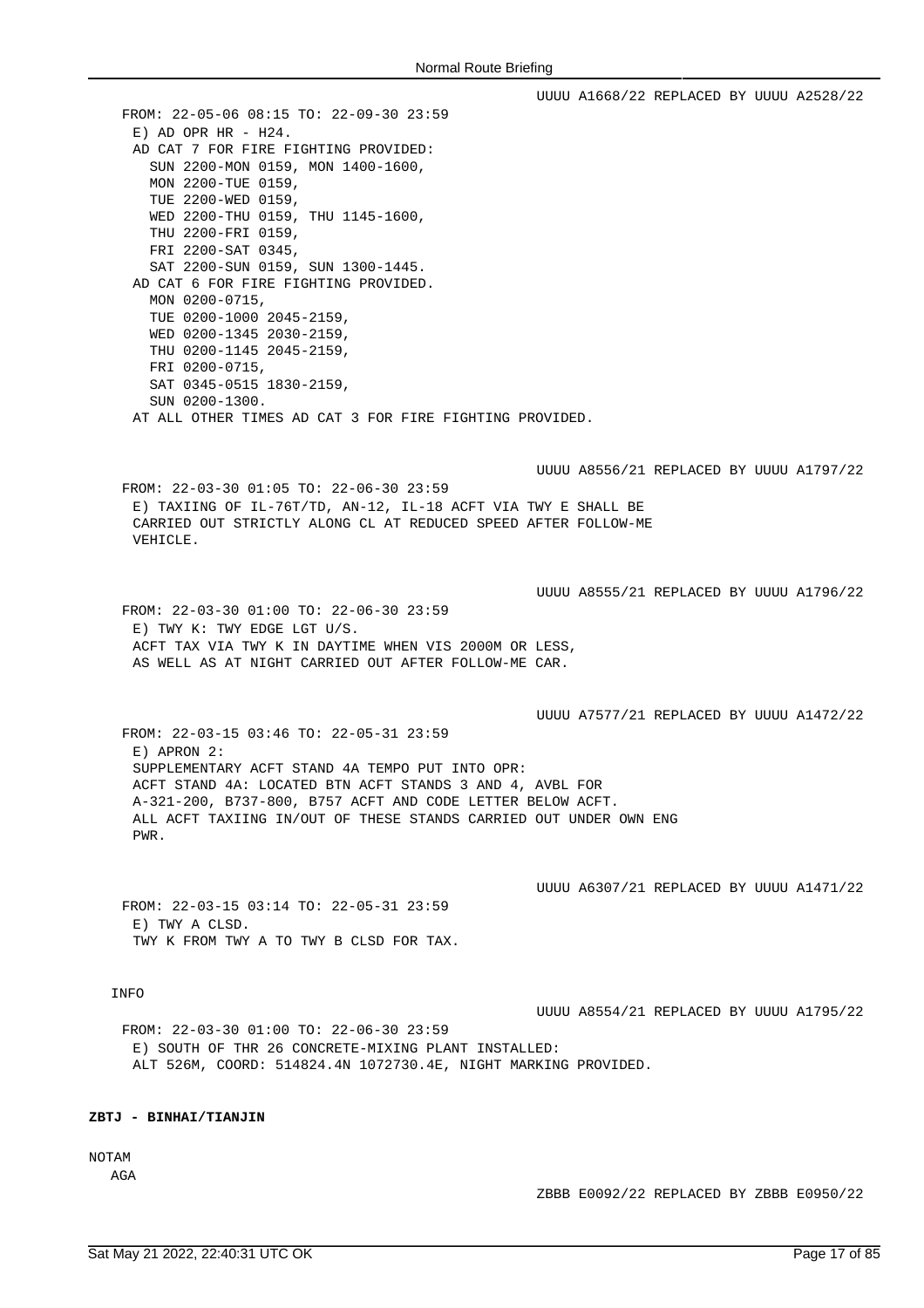FROM: 22-04-19 03:14 TO: 22-06-30 15:59 E) PARKING STAND NR.108 AND NR.109 CLSD WITH MARKINGS AND LGTS.DUE TO WIP.

ZBBB E3946/21 REPLACED BY ZBBB E0655/22

ZBBB E3762/21 REPLACED BY ZBBB E0511/22

ZBBB E3633/21 REPLACED BY ZBBB E0403/22

ZBBB E3632/21 REPLACED BY ZBBB E0402/22

ZBBB E3631/21 REPLACED BY ZBBB E0401/22

ZBBB E3630/21 REPLACED BY ZBBB E0400/22

E) AD ZBTJ APRON CONTROL PUT INTO USE: 1. APRON CONTROL AREA: 1.1.APRON AND TWY: WEST OF TWY A(NOT INCLUSIVE). 1.2.APRON AND TWY: EAST OF TWY C(NOT INCLUSIVE), NORTH OF TWY P(NOT INCLUSIVE), WEST OF TWY N7(NOT INCLUSIVE). 1.3.APRON AND TWY: EAST OF HOLDING POSITION MARKING PATTERN B FOR TWY Y9. 2. APRON CONTROL FREQUENCE: 121.725MHZ, CALL SIGN: TIANJIN APRON. 3. OPERATION REGULATION: DEP ACFT SHALL PREPARE COMPLETELY THAT READY TO START-UP AFTER GETTING DELIVERY CLEARANCE FROM TOWER, PILOT SHALL TO CONTACT TIANJIN APRON CONTROL FREQUENCE ACCORDING TO TOWER INSTRUCTION. ACFT SHALL FOLLOW THE INSTRUCTION OF TIANJIN APRON CONTROL TO PUSHBACK AND START-UP. ARRIVAL ACFT SHALL FOLLOW ATC INSTRUCTION.

ZBBB E0565/22

FROM: 22-03-16 10:00 TO: 22-06-30 15:59 E) PARKING STAND NR.874 CLSD.

FROM: 22-03-25 03:33 TO: 22-06-30 15:59

CNS

- FROM: 22-03-09 08:30 TO: 22-05-25 15:59 E) RWY34R IM U/S.
- FROM: 22-02-24 01:57 TO: 22-05-25 15:59 E) RWY34L OM U/S.
- FROM: 22-02-24 01:56 TO: 22-05-25 15:59 E) RWY34L MM U/S.
- FROM: 22-02-24 01:55 TO: 22-05-25 15:59 E) RWY16R OM U/S.
- FROM: 22-02-24 01:53 TO: 22-05-25 15:59 E) RWY16R MM U/S.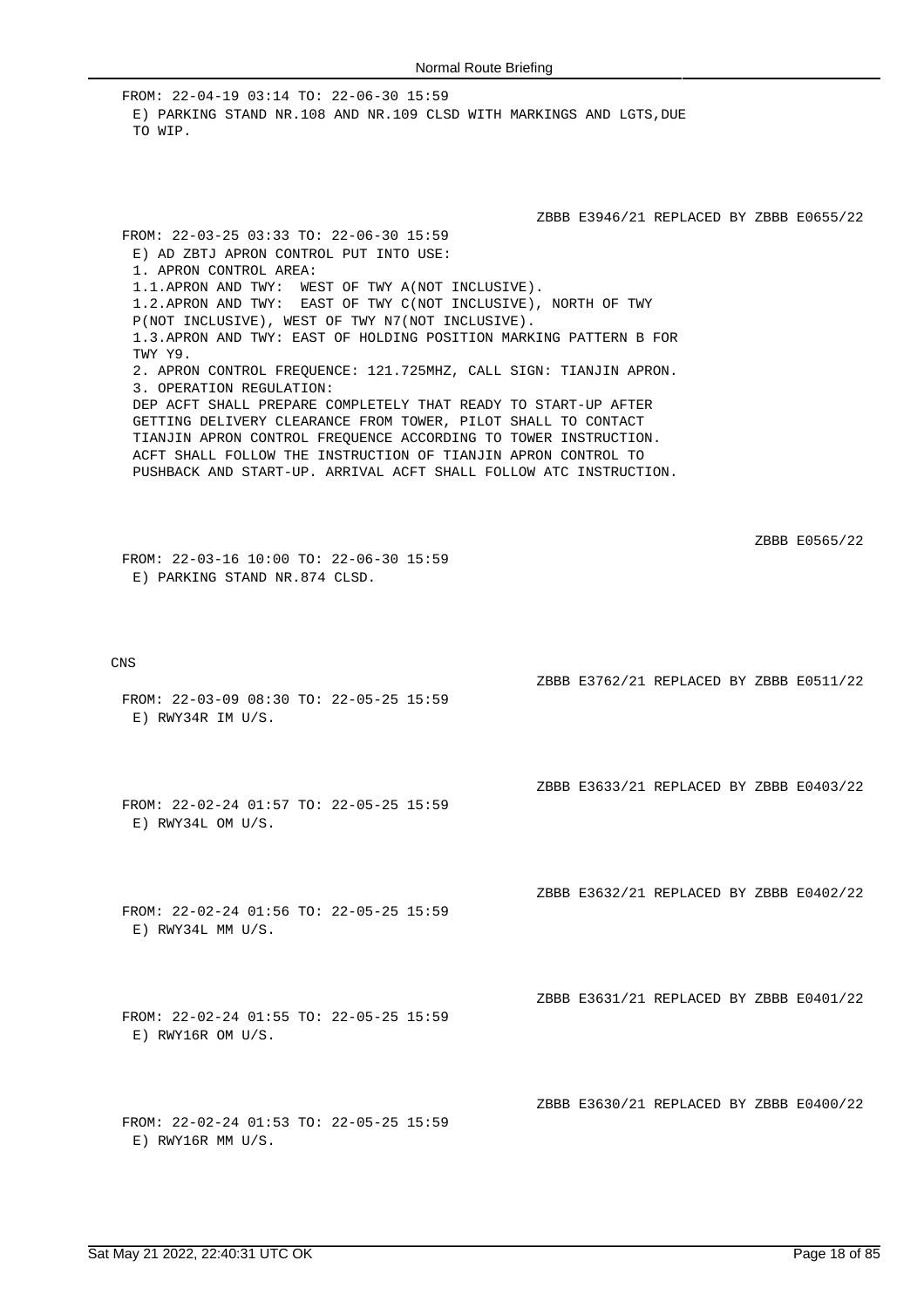| INFO                                                                                                                                                                                                                                                            |                                         |
|-----------------------------------------------------------------------------------------------------------------------------------------------------------------------------------------------------------------------------------------------------------------|-----------------------------------------|
|                                                                                                                                                                                                                                                                 | ZBBB E1311/22 REPLACED BY ZBBB E1313/22 |
| FROM: 22-05-19 00:35 TO: 22-08-19 15:59                                                                                                                                                                                                                         |                                         |
| E) NEW TEMPORARY OBST ERECTED WITH LGT AS FLW, ALL DATA BASED ON<br>ARP:                                                                                                                                                                                        |                                         |
| NR OBSTACLE TYPE<br>BRG(MAG)(DEG)<br>DIST(M)                                                                                                                                                                                                                    | ELEVATION(M)                            |
| 13,785<br>1 WIND TURBINES<br>014                                                                                                                                                                                                                                | 219.22                                  |
| 12,905<br>2 WIND TURBINES<br>019                                                                                                                                                                                                                                | 219.99                                  |
| 3 WIND TURBINES<br>018<br>13,735                                                                                                                                                                                                                                | 219.67                                  |
| 4 WIND TURBINES<br>019<br>15,414                                                                                                                                                                                                                                | 211.02                                  |
| 5 WIND TURBINES 018<br>15,806                                                                                                                                                                                                                                   | 181.34                                  |
| FROM: 22-05-18 16:00 TO: 22-06-15 15:59<br>E) REF AIP CHINA ZBTJ AD 2.20 LOCAL TRAFFIC<br>REGULATIONS (2022-4-15), ITEM 1.2 CHANGED AS FLW:<br>DCL SERVICE PROVIDED BY TWR WILL BE PUT INTO USE. FLIGHT CREW<br>SHALL REQUEST DCL WITHIN 30 MINUTES BEFORE ETD. | ZBBB E1308/22<br>ZBBB E1226/22          |
| FROM: 22-05-18 16:00 TO: 22-08-19 15:59<br>E) A NEW OBST ERECTED AT PSN: 267DEG(MAG) AND 23,244M FROM ARP<br>WITH LGTS. ALT:625M.                                                                                                                               | ZBBB E0895/22                           |
| FROM: 22-04-13 13:00 TO: 22-05-31 01:00                                                                                                                                                                                                                         |                                         |
| D) 1300-0100(NEXT DAY) DLY                                                                                                                                                                                                                                      |                                         |
| E) AD NOT AVBL FOR TRG FLIGHT.                                                                                                                                                                                                                                  |                                         |
| ZMUB - BUYANT-UKHAA/ULAANBAATAR                                                                                                                                                                                                                                 |                                         |
| <b>NOTAM</b>                                                                                                                                                                                                                                                    |                                         |
| AGA                                                                                                                                                                                                                                                             |                                         |
| FROM: 22-05-04 21:00 TO: 22-08-04 13:00<br>E) AD OPERATION HOURS CHANGED TO 2100-1300.                                                                                                                                                                          | ZMUB A0215/22                           |
| <b>CNS</b>                                                                                                                                                                                                                                                      |                                         |
| FROM: 22-04-30 16:18 TO: 22-07-31 23:59<br>E) ULAANBAATAR NDB DA 520KHZ U/S.                                                                                                                                                                                    | ZMUB A0199/22                           |
| FROM: 22-04-30 16:05 TO: 22-07-31 23:59                                                                                                                                                                                                                         | ZMUB A0040/22 REPLACED BY ZMUB A0197/22 |
| $E)$ ILS OM RWY14 U/S.                                                                                                                                                                                                                                          |                                         |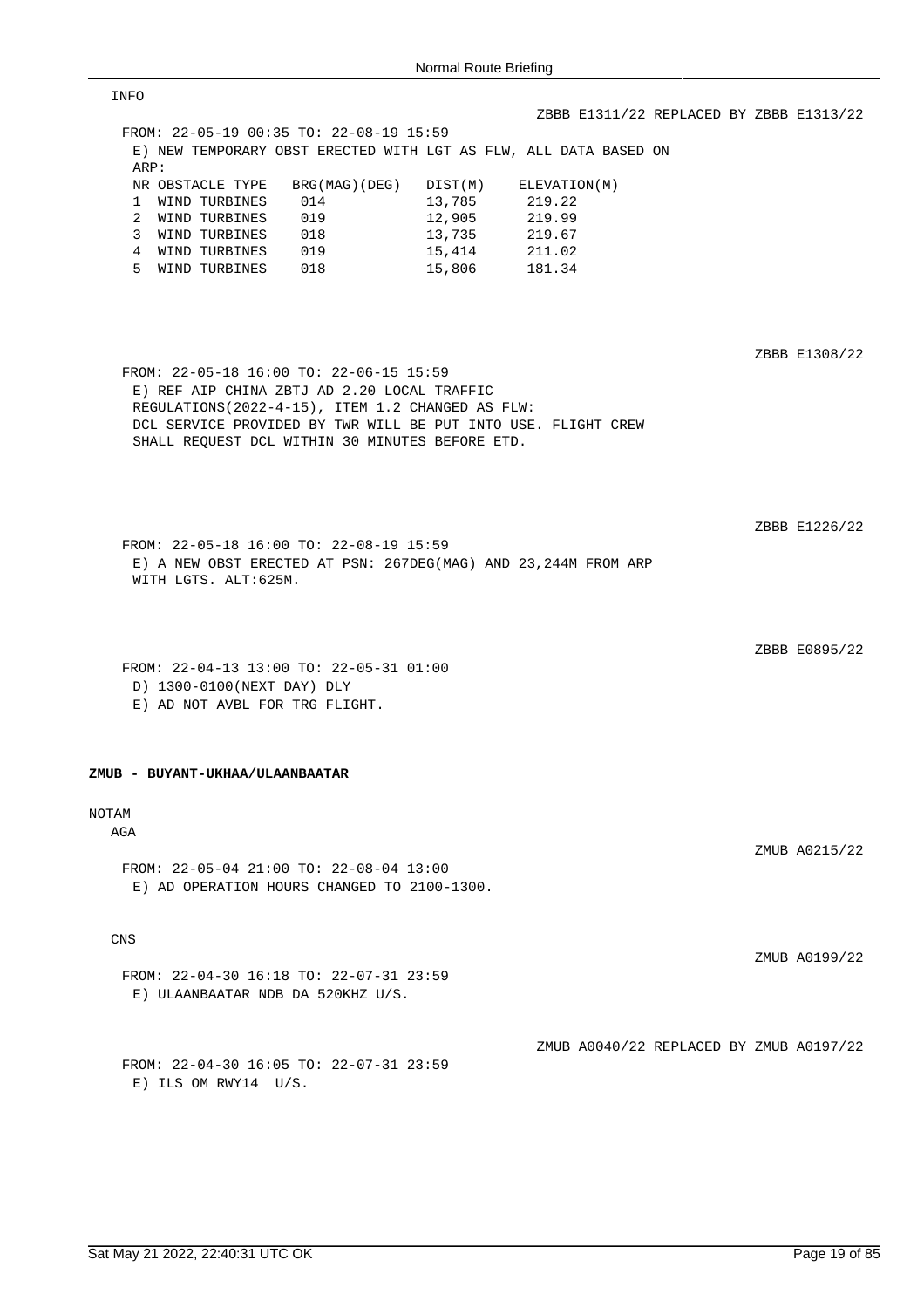## **SUPRA-REGIONAL EN-ROUTE INFORMATION**

ZBPE- BEIJING, ZGZU- GUANGZHOU, ZHWH- WUHAN, ZJSA- SANYA, ZLHW- LANZHOU, ZPKM- KUNMING, ZSHA- SHANGHAI

### NOTAM ATM

FROM: 22-05-18 16:00 TO: 22-06-01 15:59 E) TRIGGER NOTAM AIP CHINA AMENDMENT NR.05/2022(2022-4-15) WILL BE EFFECTIVE FROM 1600UTC ON 18 MAY 2022. MAIN CHANGES AS FOLLOWS: 1.HAILAR CONTROL AREA WITHDRAWN? HARBIN CONTROL AREA ADJUSTED? ZYHBAR04 ESTABLISHED. ZGGGAR03/15/16/21/23/27/31/33/36 ADJUSTED. 2.NALATI VOR/DME ADJUSTED. 3.COMPULSORY REPORTING POINTS AGVIL, IKAVO, MIKIP, SALIV, ENVIP, VEXAN, XOPEK, OLMIB, UPMAT, BENBI, OPORU, LUMLU, AVMAD, APESO, VANPI, UKLUK, PEXID, VAKVU, GUSIV, GUDRO, SUMIB, LUPVU, LIPNO, ALGAG, AVLEN, VIKEB, OMBEB, UDUMI, REBIS, POXIB, ISMED, REPUV, IDPOG, OSNOV, PUNIR, VESUX, MOLSO, DUBNA, VIBUB, MEXON, UBMOG, XINUL, PUBIK, DUBAS, OBDON, IGEDU, AVPAM, OLDAX, AKEKO ESTABLISHED. COMPULSORY REPORTING POINTS OPUNI, EXURI, IDAXI ADJUSTED. COMPULSORY REPORTING POINTS ONIXO, UBGIV, TASAD, MOMRA,VEMBA, NODOG, VEROK, VEBLA, NODEB, NIVEM, PABMU, BESGO, IRTAS WITHDRAWN. 4.ATS ROUTES V52, V87, V88, V107, W24, W82, W83, W515, W516, W53 ESTABLISHED? ATS ROUTES A470, W19, A343, A470, A461, A599, A581, B213, B330, G586, R343, R473, V5, V66, V110, W37, W19, W4, W30, W180, W24, W45, W46, W50, W56, W80, W118, W138, W521, W608, W614, W615, W616 ADJUSTED. ATS ROUTES W88, W612, W636, W637 WITHDRAWN. 5.BESGO HOLDING PATTERN ADJUSTED. 6.PARTIAL RWY TAKE-OFF ENTER FM TWY D4/D9 ADDED AND APRON ADJUSTED AT HAIKOU/MEILAN AIRPORT(ZJHK). 7.SID RNAV RWY02L PROCEDURE ADJUSTED AT CHENGDU/SHUANGLIU AIRPORT(ZUUU). 8.VAR, AD ELEV, FLIGHT PROCEDURE AND OBST CHANGED AT KASHI/KASHI AIRPORT(ZWSH). 9.LANDING MINIMA FOR CIRCLING CHANGED IN XINING/CAOJIAPU AIRPORT  $(7.7 \times N)$ 10.E-MAIL ADDRESS FOR AIS DEPARTMENT AND NOTAM REGULATIONS IN GEN3.1 HAVE BEEN UPDATED. 11.NEW APRON, TWYS AND PARKING STANDS ADDED AND FLIGHT PROCEDURES ADJUSTED IN WUHAN/TIANHE AIRPORT (ZHHH). 12.LANDING MINIMA FOR CIRCLING CHANGED IN CHENGDU/TIANFU AIRPORT  $(ZIITF)$ . 13.FLIGHT PROCEDURES, QNH AND MVA ADJUSTED IN GUANGZHOU/BAIYUN AIRPORT(ZGGG). 14.FLIGHT PROCEDURE ADJUSTED IN CHANGSHA/HUANGHUA AIRPORT(ZGHA). 15.FLIGHT PROCEDURE ADJUSTED IN XUZHOU/GUANYIN AIRPORT(ZSXZ). 16.NEW PARKING STANDS ADDED IN SHANGHAI/HONGQIAO AIRPORT (ZSSS). 17.VAR, STRIP, MAGNETIC COURSE, PROCEDURE, ALTITUDE, NAVIGATION SPECIFICATION, OBSTACLES, LANDING MINIMA CHANGED IN TIANJIN/BINHAI AIRPORT(ZBTJ). 18. FLIGHT PROCEDURES ADJUSTED IN ZHANGJIAJIE/HEHUA AIRPORT  $(7GDY)$ 19. LIANYUNGANG/HUAGUOSHAN (ZSLG) AIRPORT WILL OPEN TO FOREIGN FLIGHTS. 20. SUP NR.02/22(2022-4-15) ABOUT CONSTRUCTION AREA OF HANGZHOU/XIAOSHAN AIRPORT(ZSHC) WILL BE EFFECTIVE FROM 1600UTC ON 18 MAY 2022.. 21.PCN OF TWY AND APRON AT GUILIN/LIANGJIANG AIRPORT(ZGKL). LOG ON AIS CHINA WEBSITE: WWW.EAIPCHINA.CN FOR PREVIEWING THE

ZBBB A0848/22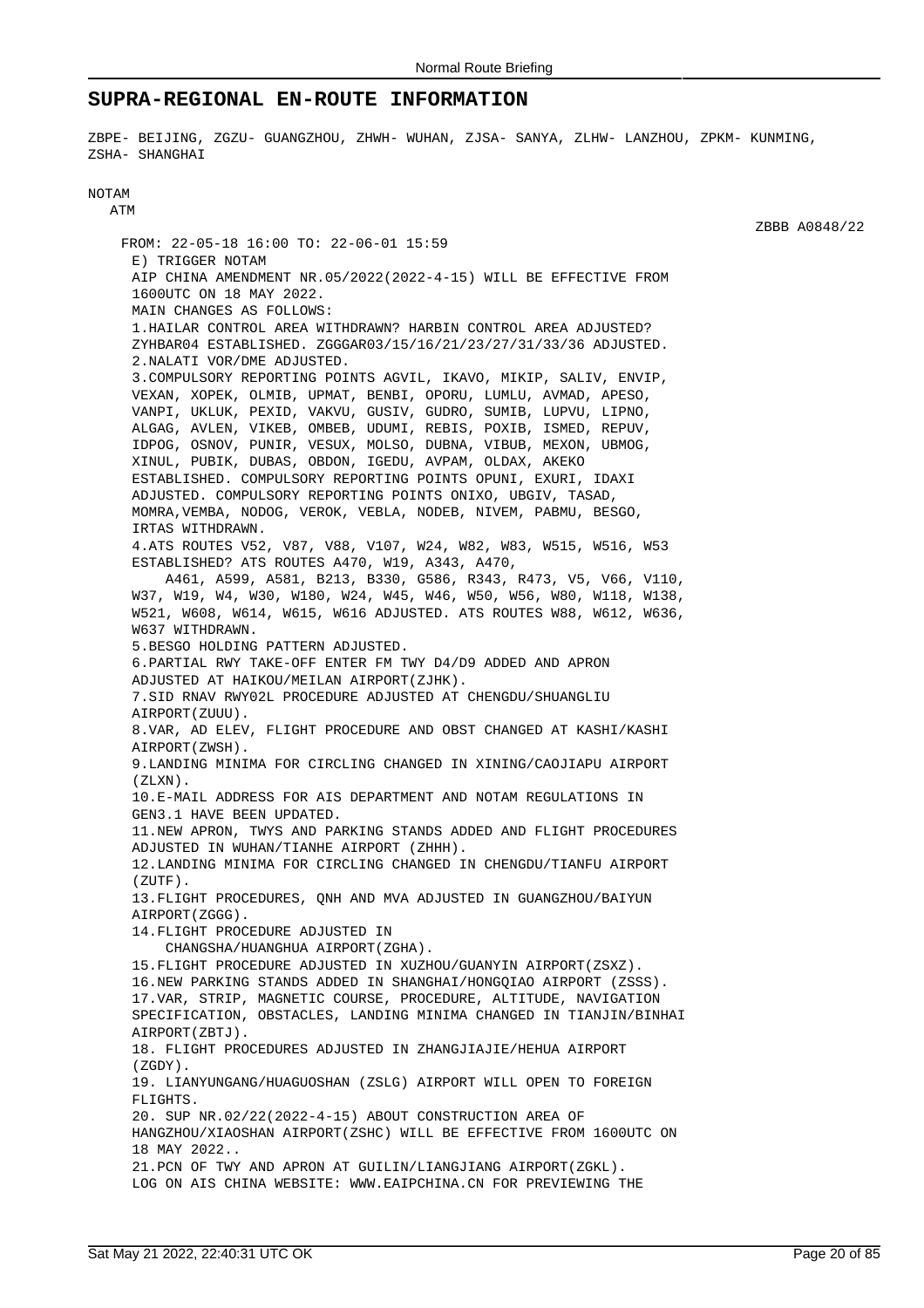WHOLE INFORMATION.

## INFO

ZBBB A1383/21 REPLACED BY ZBBB A0031/22 FROM: 22-01-05 03:20 TO: 22-06-30 15:59 EST E) SAFETY GUIDANCE 1. REMINDER FOR PILOTS (1)FOLLOW ATC'S INSTRUCTIONS STRICTLY IN YOUR OPERATION. IF YOU HAVE ANY QUESTION, PLEASE CONFIRM AND VERIFY IT WITH ATC. (2) MONITOR THE FREQUENCY AND REPEAT ATC'S INSTRUCTIONS ATTENTIVELY, ESPECIALLY THOSE RELATING TO ROUTE, ALTITUDE, FREQUENCY, APPROACH AND DEPARTURE ROUTES, GROUND TAXIING, IN ORDER TO AVOID MISUNDERSTANDINGS. A SPECIAL REMINDER FOR THE AIRCREW: CAUTION WITH THE ZBAA AND ZBAD'S APPROACH AND DEPARTURE PROCEDURES AND THE GROUND TAXIING ROUTES, THEY ARE COMPLICATED. (3) FLIGHT LEVELS IN CHINA ARE MEASURED USING THE METRIC SYSTEM. WHEN FLYING IN AND OUT OF CHINA, PAY ATTENTION TO THE FLIGHT LEVEL CONVERSION. THE RVSM AIRSPACE IS IMPLEMENTED IN ACCORDANCE WITH CHINA'S AIP. (4) DURING YOUR FLIGHT MISSION IN CHINA, THE EMERGENCY FREQUENCY 121.5 MHZ SHALL BE MONITORED ALL THE TIME TO AVOID COMMUNICATION FAILURE. 2. REMINDER FOR AIRLINES DANGEROUS GOODS RELATING TO EPIDEMIC PREVENTION CARRRIED BY COMMERCIAL FLIGHTS, SUCH AS THE LITHIUM BATTERIES IN RESPIRATORS, ALCOHOL-BASED HAND SANITIZERS,SHALL BE IN COMPLIANCE WITH ICAO DOC 9284 (TECHNICAL INSTRUCTIONS FOR THE SAFE TRANSPORT OF DANGEROUS GOODS BY AIR).

ZBPE- BEIJING, ZHWH- WUHAN, ZLHW- LANZHOU

# NOTAM

INFO

ZBBB A0887/22

FROM: 22-04-24 06:30 TO: PERM E) ALL FLIGHTS SHALL ADD ZLXYZPZX TO ATS MESSAGE ADDRESS LIST WHILE OVERFLING FLW ATS RTES: 1. W4 :IGADA-OMLIX 2. W175: LIMGI-BIVAT 3. W104: OMDIS-LEBOM 4. W210 :BIVAT-RIDMI

ZWUQ- URUMQI, ZYSH- SHENYANG

# NOTAM

ATM

FROM: 22-05-18 16:00 TO: 22-06-01 15:59 E) TRIGGER NOTAM AIP CHINA AMENDMENT NR.05/2022(2022-4-15) WILL BE EFFECTIVE FROM 1600UTC ON 18 MAY 2022.

ZBBB A0849/22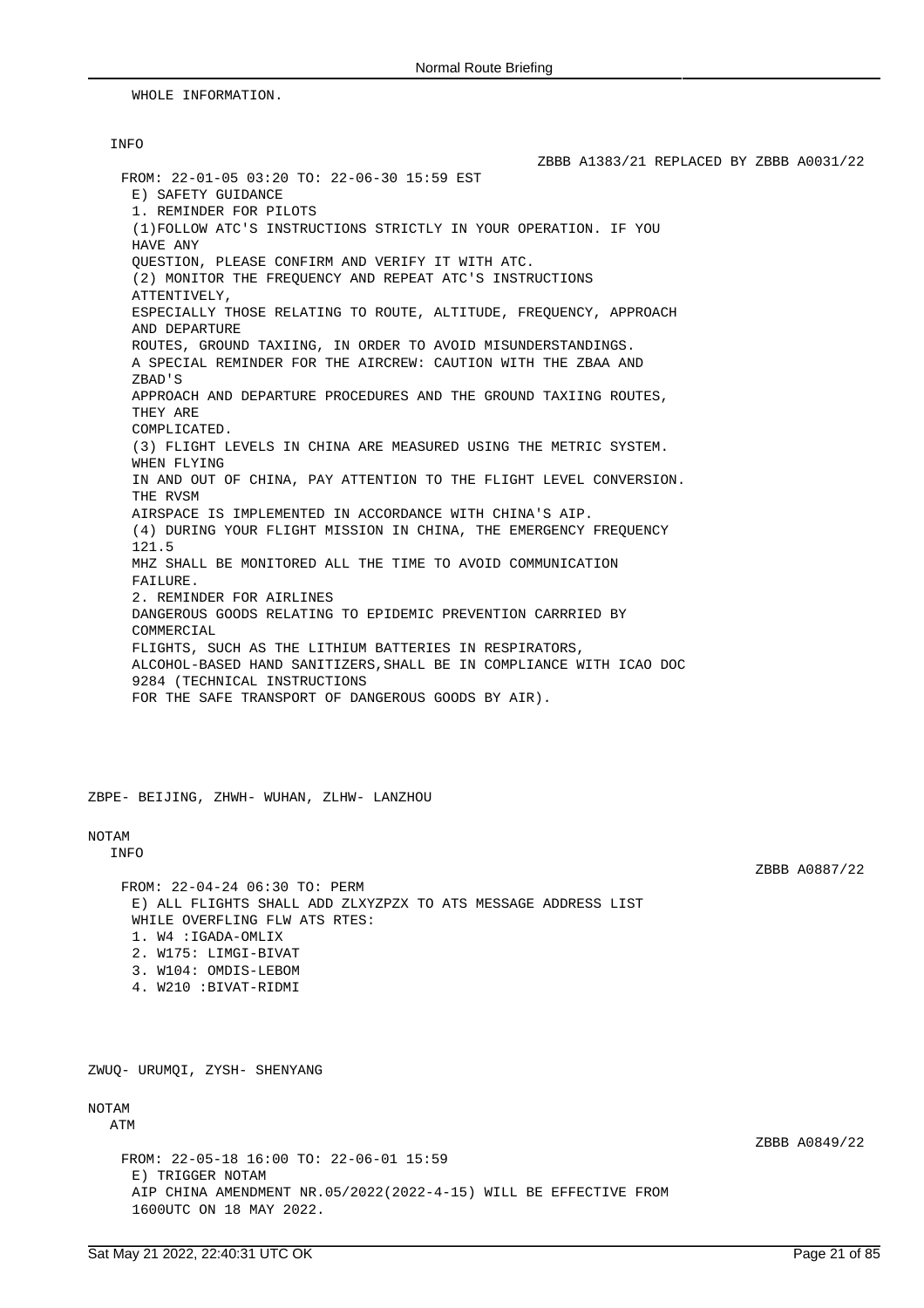MAIN CHANGES AS FOLLOWS: 1.HAILAR CONTROL AREA WITHDRAWN? HARBIN CONTROL AREA ADJUSTED? ZYHBAR04 ESTABLISHED. ZGGGAR03/15/16/21/23/27/31/33/36 ADJUSTED. 2.NALATI VOR/DME ADJUSTED. 3.COMPULSORY REPORTING POINTS AGVIL, IKAVO, MIKIP, SALIV, ENVIP, VEXAN, XOPEK, OLMIB, UPMAT, BENBI, OPORU, LUMLU, AVMAD, APESO, VANPI, UKLUK, PEXID, VAKVU, GUSIV, GUDRO, SUMIB, LUPVU, LIPNO, ALGAG, AVLEN, VIKEB, OMBEB, UDUMI, REBIS, POXIB, ISMED, REPUV, IDPOG, OSNOV, PUNIR, VESUX, MOLSO, DUBNA, VIBUB, MEXON, UBMOG, XINUL, PUBIK, DUBAS, OBDON, IGEDU, AVPAM, OLDAX, AKEKO ESTABLISHED. COMPULSORY REPORTING POINTS OPUNI, EXURI, IDAXI ADJUSTED. COMPULSORY REPORTING POINTS ONIXO, UBGIV, TASAD, MOMRA,VEMBA, NODOG, VEROK, VEBLA, NODEB, NIVEM, PABMU, BESGO, IRTAS WITHDRAWN. 4.ATS ROUTES V52, V87, V88, V107, W24, W82, W83, W515, W516, W53 ESTABLISHED? ATS ROUTES A470, W19, A343, A470, A461, A599, A581, B213, B330, G586, R343, R473, V5, V66, V110, W37, W19, W4, W30, W180, W24, W45, W46, W50, W56, W80, W118, W138, W521, W608, W614, W615, W616 ADJUSTED. ATS ROUTES W88, W612, W636, W637 WITHDRAWN. 5.BESGO HOLDING PATTERN ADJUSTED. 6.PARTIAL RWY TAKE-OFF ENTER FM TWY D4/D9 ADDED AND APRON ADJUSTED AT HAIKOU/MEILAN AIRPORT(ZJHK). 7.SID RNAV RWY02L PROCEDURE ADJUSTED AT CHENGDU/SHUANGLIU AIRPORT(ZUUU). 8.VAR, AD ELEV, FLIGHT PROCEDURE AND OBST CHANGED AT KASHI/KASHI AIRPORT(ZWSH). 9.LANDING MINIMA FOR CIRCLING CHANGED IN XINING/CAOJIAPU AIRPORT (ZLXN). 10.E-MAIL ADDRESS FOR AIS DEPARTMENT AND NOTAM REGULATIONS IN GEN3.1 HAVE BEEN UPDATED. 11.NEW APRON, TWYS AND PARKING STANDS ADDED AND FLIGHT PROCEDURES ADJUSTED IN WUHAN/TIANHE AIRPORT (ZHHH). 12.LANDING MINIMA FOR CIRCLING CHANGED IN CHENGDU/TIANFU AIRPORT (ZUTF). 13.FLIGHT PROCEDURES, QNH AND MVA ADJUSTED IN GUANGZHOU/BAIYUN AIRPORT(ZGGG). 14.FLIGHT PROCEDURE ADJUSTED IN CHANGSHA/HUANGHUA AIRPORT(ZGHA). 15.FLIGHT PROCEDURE ADJUSTED IN XUZHOU/GUANYIN AIRPORT(ZSXZ). 16.NEW PARKING STANDS ADDED IN SHANGHAI/HONGQIAO AIRPORT (ZSSS). 17.VAR, STRIP, MAGNETIC COURSE, PROCEDURE, ALTITUDE, NAVIGATION SPECIFICATION, OBSTACLES, LANDING MINIMA CHANGED IN TIANJIN/BINHAI AIRPORT(ZBTJ). 18. FLIGHT PROCEDURES ADJUSTED IN ZHANGJIAJIE/HEHUA AIRPORT  $(7GDY)$ 19. LIANYUNGANG/HUAGUOSHAN (ZSLG) AIRPORT WILL OPEN TO FOREIGN FLIGHTS. 20. SUP NR.02/22(2022-4-15) ABOUT CONSTRUCTION AREA OF HANGZHOU/XIAOSHAN AIRPORT(ZSHC) WILL BE EFFECTIVE FROM 1600UTC ON 18 MAY 2022.. 21.PCN OF TWY AND APRON AT GUILIN/LIANGJIANG AIRPORT(ZGKL). LOG ON AIS CHINA WEBSITE: WWW.EAIPCHINA.CN FOR PREVIEWING THE WHOLE INFORMATION. INFO ZBBB A1384/21 REPLACED BY ZBBB A0032/22 FROM: 22-01-05 02:29 TO: 22-06-30 15:59 EST E) SAFETY GUIDANCE 1. REMINDER FOR PILOTS (1)FOLLOW ATC'S INSTRUCTIONS STRICTLY IN YOUR OPERATION. IF YOU

QUESTION, PLEASE CONFIRM AND VERIFY IT WITH ATC.

(2) MONITOR THE FREQUENCY AND REPEAT ATC'S INSTRUCTIONS ATTENTIVELY,

ESPECIALLY THOSE RELATING TO ROUTE, ALTITUDE, FREQUENCY, APPROACH

HAVE ANY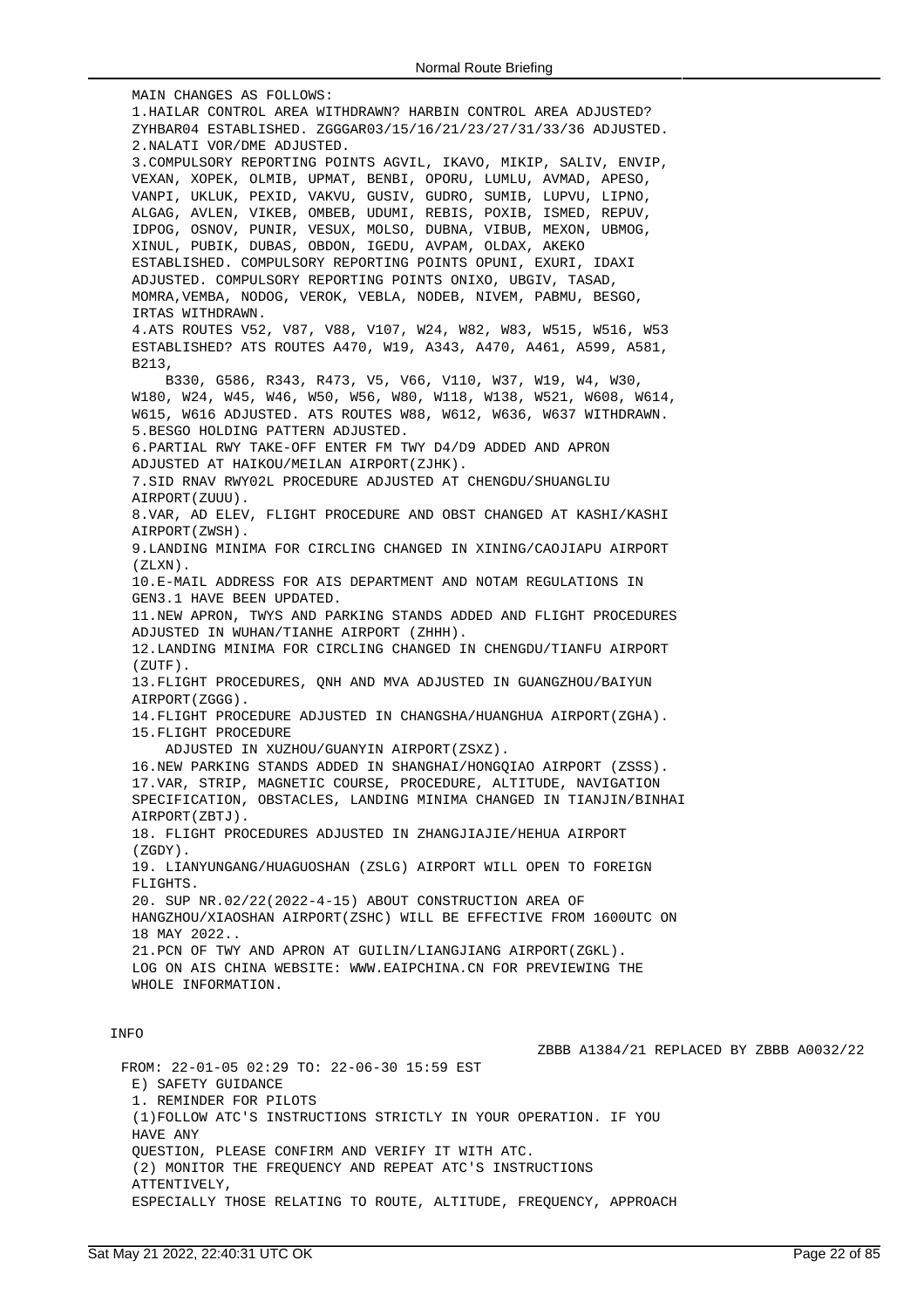AND DEPARTURE ROUTES, GROUND TAXIING, IN ORDER TO AVOID MISUNDERSTANDINGS. A SPECIAL REMINDER FOR THE AIRCREW: CAUTION WITH THE ZBAA AND ZBAD'S APPROACH AND DEPARTURE PROCEDURES AND THE GROUND TAXIING ROUTES, THEY ARE COMPLICATED. (3) FLIGHT LEVELS IN CHINA ARE MEASURED USING THE METRIC SYSTEM. WHEN FLYING IN AND OUT OF CHINA, PAY ATTENTION TO THE FLIGHT LEVEL CONVERSION. THE RVSM AIRSPACE IS IMPLEMENTED IN ACCORDANCE WITH CHINA'S AIP. (4) DURING YOUR FLIGHT MISSION IN CHINA, THE EMERGENCY FREQUENCY 121.5 MHZ SHALL BE MONITORED ALL THE TIME TO AVOID COMMUNICATION FAILURE. 2. REMINDER FOR AIRLINES DANGEROUS GOODS RELATING TO EPIDEMIC PREVENTION CARRRIED BY COMMERCIAL FLIGHTS, SUCH AS THE LITHIUM BATTERIES IN RESPIRATORS, ALCOHOL-BASED HAND SANITIZERS,SHALL BE IN COMPLIANCE WITH ICAO DOC 9284 (TECHNICAL INSTRUCTIONS FOR THE SAFE TRANSPORT OF DANGEROUS GOODS BY AIR). ZGZU- GUANGZHOU, ZHWH- WUHAN, ZSHA- SHANGHAI

## NOTAM

INFO

ZBBB A2216/20

FROM: 20-06-23 16:00 TO: PERM E) RADAR CONTROL SERVICE AND ADS-B ARE PROVIDED WITHIN GUANGZHOU ACC AND ZSSSAR22: 1. USE RADAR HORIZONTAL SEPARATION. 2. ACFT SHALL GUARANTEE THE TRANSMMITTER SETTINGS OF FLIGHT ID ARE IN ACCORDANCE WITH THE ITEM 7 IN FPL(ACID). 3. WHEN EQPT RELEVANT ADS-B U/S, CONTACT ATC.

# **REGIONAL EN-ROUTE INFORMATION**

### **ZMUB - ULAANBAATAR**

### NOTAM INFO

ZMUB A0234/22 FROM: 22-05-15 16:00 TO: 22-06-14 16:00 E) PUBLIC HOLIDAY ON 16 MAY 2022 CHANGED TO 14 JUN 2022.

ZMUB A0178/22

FROM: 22-04-15 13:35 TO: PERM E) INFORMATION ON KHUVSGUL/MUREN AD WILL BE ISSUED BY NOTAM SERIES A. REF AIP MONGOLIA GEN 3.1

ZMIJR A0175/22

FROM: 22-05-19 00:00 TO: 22-06-01 23:59 E) TRIGGER NOTAM-PERM AIRAC AIP AMDT 04/22 WEF 19 MAY 2022. INFO TO BE ISSUED BY NOTAM SERIES A CHANGED.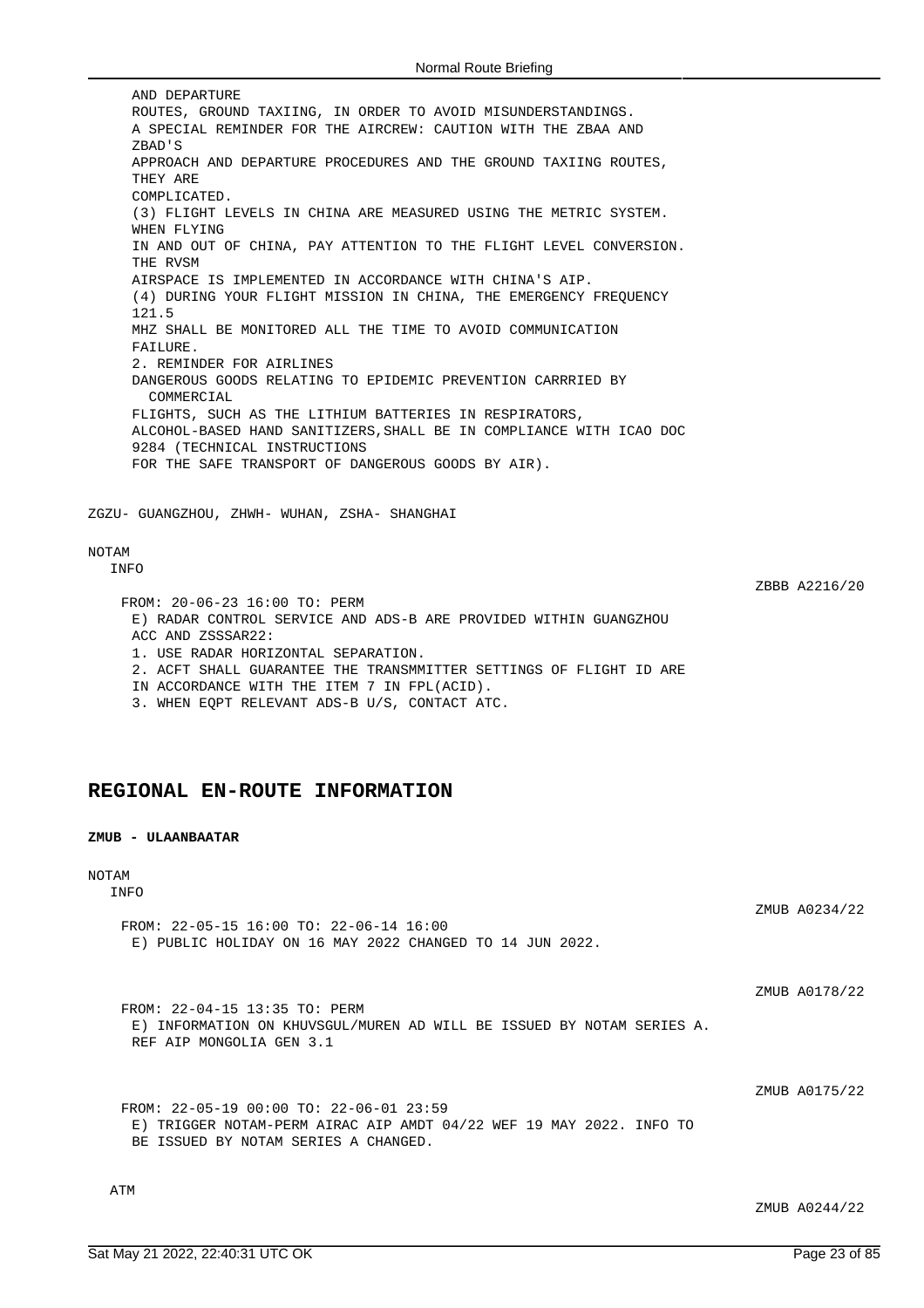FROM: 22-05-19 01:41 TO: 22-05-22 23:59 E) APP NOT AVBL.

#### **ZBPE - BEIJING**

#### NOTAM

CNS

ZBBB A0195/22 FROM: 22-01-24 16:00 TO: 22-06-30 15:59 E) TIANZHEN VOR/DME 'TZH' 115.6MHZ/CH103X U/S.

FROM: 22-04-15 10:00 TO: 22-07-13 15:59 E) CHENJIAYING NDB 'KJ'434KHZ LIMITED TO USE: 1.U/S BEYOND 7NM OF BEARING 42DEG. 2.U/S BEYOND 6NM OF BEARING 34DEG. 3.U/S BEARING 77DEG. 4.U/S BEYOND 6NM OF BEARING 51DEG. 5.U/S BEYOND 20NM OF BEARING 326DEG. 6.U/S BEYOND 15NM OF BEARING 299DEG. 7.U/S BEYOND 20NM OF BEARING 356DEG.

FROM: 21-02-09 08:27 TO: PERM E) TANGHEKOU NDB 'YV' 514KHZ U/S.

FROM: 21-02-09 08:26 TO: PERM E) HUAILAI NDB 'KM' 360KHZ U/S.

FROM: 21-02-09 08:24 TO: PERM E) CHEDAOYU NDB 'CDY' 292KHZ U/S.

FROM: 21-02-09 08:22 TO: PERM E) SHIGEZHUANG NDB 'VM' 280KHZ U/S.

#### INFO

ZBBB E1308/22

ZBBB E0899/22

ZBBB A0245/21

ZBBB A0244/21

ZBBB A0243/21

ZBBB A0242/21

FROM: 22-05-18 16:00 TO: 22-06-15 15:59 E) REF AIP CHINA ZBTJ AD 2.20 LOCAL TRAFFIC REGULATIONS(2022-4-15), ITEM 1.2 CHANGED AS FLW: DCL SERVICE PROVIDED BY TWR WILL BE PUT INTO USE. FLIGHT CREW SHALL REQUEST DCL WITHIN 30 MINUTES BEFORE ETD.

FROM: 22-05-14 01:25 TO: 22-08-14 15:59 EST

ZBBB E0346/22 REPLACED BY ZBBB E1266/22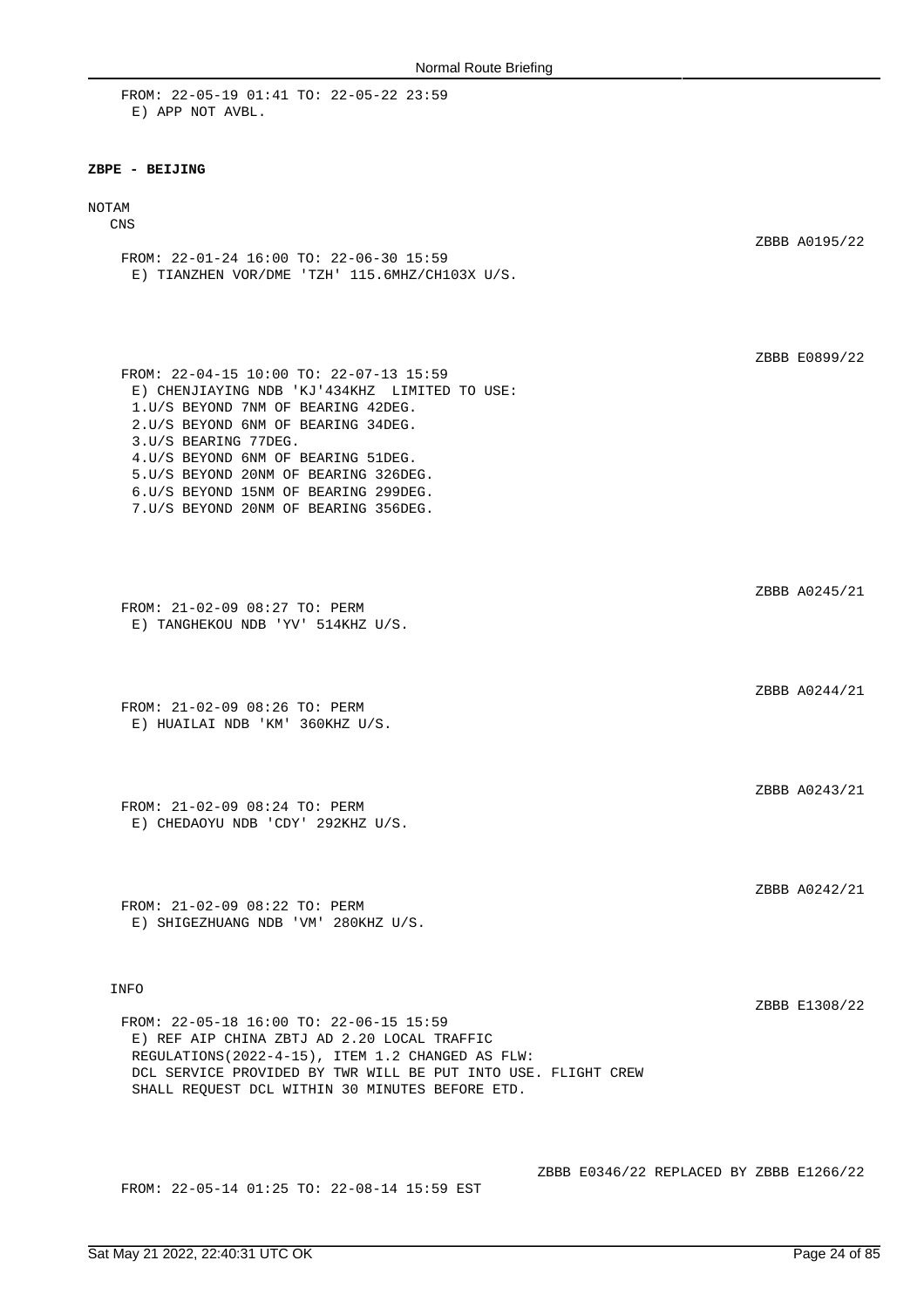E) BEIJING/DAXING AIRPORT ZBAD NOT AVBL FOR INTERNATIONAL FLIGHT ARRIVAL.FLIGHT PLAN TO ARRIVAL AT BEIJING/DAXING AIRPORT ZBAD CHANGE TO ARRIVAL AT BEIJING/CAPITAL AIRPORT ZBAA. ZBBB E0345/22 REPLACED BY ZBBB E1265/22 FROM: 22-05-14 01:25 TO: 22-08-14 15:59 EST E) BEIJING/DAXING AIRPORT ZBAD NOT AVBL FOR INTERNATIONAL FLIGHT ARRIVAL.FLIGHT PLAN TO ARRIVAL AT BEIJING/DAXING AIRPORT ZBAD CHANGE TO ARRIVAL AT BEIJING/CAPITAL AIRPORT ZBAA. ZBBB E1226/22 FROM: 22-05-18 16:00 TO: 22-08-19 15:59 E) A NEW OBST ERECTED AT PSN: 267DEG(MAG) AND 23,244M FROM ARP WITH LGTS. ALT:625M. ZBBB A5048/19 FROM: 19-10-09 16:00 TO: PERM E) LANDING ACFT AT ZBTJ VIA BUMDU,SHALL FLW ATC AFTER BUMDU. ZBBB A5047/19 FROM: 19-10-09 16:00 TO: PERM E) LANDING ACFT AT ZBTJ VIA OMDEK,SHALL FLY DIRECT TO AVBOX FM OMDEK,THEN ENTER ARRIVAL PROCEDURE,FLW ATC. ZBBB E5022/14 FROM: 14-10-27 16:00 TO: PERM E) INDEPENDENT VISUAL APPROACHES (IVA) MAY BE USED AT BEIJING CAPITAL INTERNATIONAL AIRPORT DURING PARALLEL OPERATIONS IN THE RWY36L/36R/01 OR RWY 18R/18L/19 DIRECTION. DEPENDING ON THE METEOROLOGICAL CONDITIONS THEY MAY BE INITIATED FROM A TURNING TO FINAL OR FROM AN ILS APPROACH ONCE THE PILOT IS VISUAL. IMPORTANT INSTRUCTIONS AND ADVISORY INFORMATION FOR PILOTS: 1. REPORT PRECEDING AIRCRAFT AND/OR THE RUNWAY IN SIGHT AS SOON AS POSSIBLE. 2. APPROACH CONTROLLER SHALL GIVE IVA EXPECTATION AND ASSIGNED RWY TO THE FLIGHT CREW AT THE INITIAL CONTACT. IF NO OBJECTION THAT HAS BEEN ACCEPTED. 3. MANAGE IAS ON BASE LEG TO ENSURE YOU DO NOT OVERSHOOT THE CENTERLINE AND ON FINAL TO KEEP THE INTERVALS BETWEEN AIRCRAFT. STANDARD TERMINAL AREA SPEEDS APPLY, 180KT 10NM FROM THRESHOLD AND 160KT 5NM FROM THRESHOLD. IF FLIGHT CREW CANNOT FULFILL THE REQUIRED SPEED, INFORM ATC IMMEDIATELY. 4. FLY ACCURATE HEADINGS WHEN BEING VECTORED TO FINAL. THE VECTOR FOR FINAL WILL NOT BE GREATER THAN 30 DEGREES. 5. THE PHRASEOLOGY WILL INCLUDE 'CLEARED INDEPENDENT VISUAL APPROACH'. 6. ATC WILL PROVIDE SEPARATIONS UNTIL CLEARED FOR AN VISUAL APPROACH. IF THE AIRCRAFT IS TO FOLLOW A PRECEDING AIRCRAFT TO MAKE THE VISUAL APPROACH, YOU WILL RESPONSIBLE FOR THE SEPARATION WITH THE PRECEDING AIRCRAFT, OR YOU JUST HAVE THE RUNWAY IN SIGHT TO MAKE THE VISUAL APPROACH BUT NOT THE PRECEDING AIRCRAFT, ATC WILL PROVIDE SEPARATIONS BETWEEN YOU AND THE PRECEDING AIRCRAFT. 7. IT IS NOT NECESSARY TO APPLY ANY OTHER TYPE OF SEPARATION WITH THE OTHER AIRCRAFT APPROACHING ON THE ADJACENT FINAL AFTER ONE AIRCRAFT IS CLEARED FOR AN INDEPENDENT VISUAL APPROACH. 8. ONCE THE VISUAL APPROACH HAS BEEN ISSUED AND THE PILOT HAS ACKNOWLEDGED RECEIPT OF THE VISUAL APPROACH CLEARANCE, THE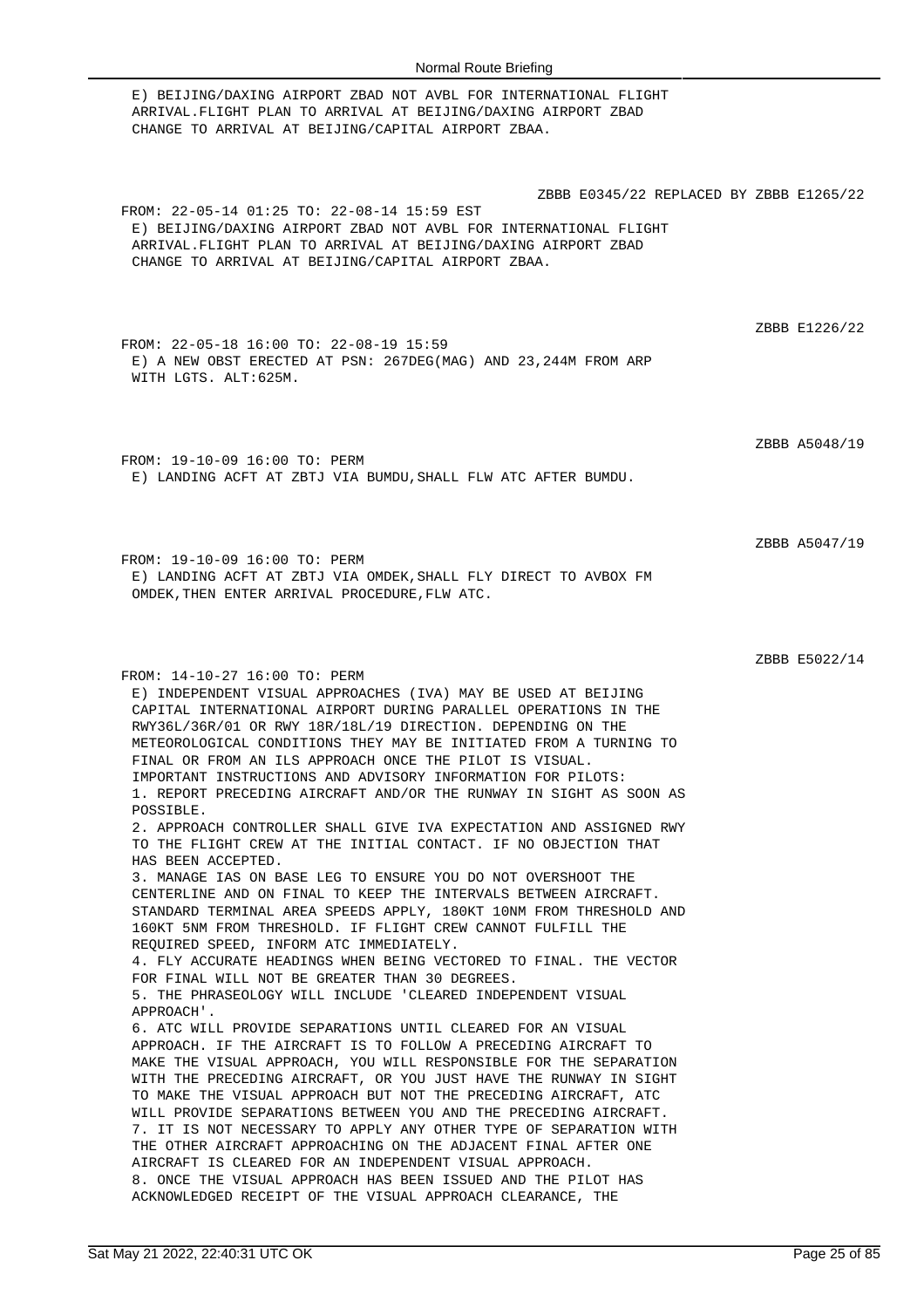SEPARATION BETWEEN AIRCRAFT AND OBSTACLES IS IN THE CHARGE OF THE FLIGHT CREW. 9. DO NOT PASS THROUGH YOUR ASSIGNED RUNWAY CENTERLINE. OTHER AIRCRAFT WILL BE OPERATING ON THE ADJACENT APPROACH. 10. ATC WILL PROVIDE THE TYPE AND WAKE TURBULENCE CATEGORY OF THE PRECEDING AIRCRAFT FOR ALL LANDING AIRCRAFTS WHICH ARE TAILING AFTER THE HEAVY AIRCRAFTS AND ABOVE (OR B757). 11. IF NECESSARY, ATC SHALL INFORM THE TRAFFIC INFORMATION OF OTHER RELEVANT AIRCRAFT. 12. FLIGHT CREW MUST RESPOND TO ANY TCAS ALERT IN ACCORDANCE WITH THE PROCEDURES IN THE AIRCRAFT'S FLIGHT MANUAL. 13. ACCURATELY TRACK THE EXTENDED RUNWAY CENTERLINE DURING THE FINAL. 14. IF FOR ANY REASON, INCLUDING RADIO FAILURE OR RADIO CONGESTION, CONTACT CANNOT BE ESTABLISHED OR MAINTAINED WITH FINAL ATC SUCH THAT IT PREVENTS AN INSTRUCTION BEING ISSUED BY ATC OR A VECTORING REQUEST BEING MADE BY THE FLIGHT CREW TO ENABLE INTERCEPT OF THE FINAL APPROACH COURSE FOR THE RUNWAY ASSIGNED, THEN AN AIRCRAFT SHALL INITIATE A TURN IN ORDER TO TRACK THE EXTENDED CENTERLINE OF THE RUNWAY ASSIGNED AND CONTACT THE TWR. 15. ALL MEDIUM AIRCRAFTS AND BELOW SHALL FULLY VACATE RWY WITHIN 50S AFTER TOUCHDOWN, AND ALL HEAVY AIRCRAFTS AND ABOVE SHALL FULLY VACATE RWY WITHIN 70S AFTER TOUCHDOWN, IF FLIGHT CREW CANNOT FULFILL THE PROCESS WITHIN THE REQUIRED TIME, PILOT SHALL INFORM ATC IN ADVANCE.

### ATM

ZBBB E0819/22

FROM: 22-04-03 04:00 TO: 22-07-01 04:00 E) DUE TO OBST, CENTERED AT ORDOS VOR/DME 'HDS' BTN RADIAL 260DEG-350DEG CLOCKWISE WITH RADIUS OF 20KM-46KM,MSA 1950M CHANGED TO 2100M.

# **ZYSH - SHENYANG**

#### NOTAM

CNS

ZBBB A1063/22

FROM: 22-05-16 10:00 TO: 22-07-31 15:59 EST E) CHAOYANG VOR/DME 'CHG' 114.5MHZ/CH92X LIMITED TO USE: 1.VOR ON RADIAL 046DEG-052DEG CLOCKWISE U/S. 2.VOR/DME ON RADIAL 105DEG-115DEG CLOCKWISE U/S. 3.VOR/DME BEYOND 42NM ON RADIAL 093DEG FOR EN-ROUTE PROCEDURE U/S. 4.VOR BEYOND 46NM ON RADIAL 076DEG FOR EN-ROUTE PROCEDURE U/S. 5.DME BEYOND 42NM ON RADIAL 076DEG FOR EN-ROUTE PROCEDURE U/S.

ZBBB A0251/22 REPLACED BY ZBBB A0912/22

FROM: 22-04-27 02:21 TO: 22-07-31 15:59 EST

- E) DANDONG VOR/DME 'DDG'113.9MHZ/CH86X LIMITED TO USE:
- 1. VOR/DME U/S ON RADIAL 043-200DEG CLOCKWISE.
- 2. VOR U/S ON RADIAL 012-023DEG CLOCKWISE.
- 3. DME U/S ON RADIAL 005-043DEG CLOCKWISE
- 4. VOR/DME U/S BEYOND 6NM ON RADIAL 114DEG FOR EN-ROUTE PROCEDURE.
- 5. VOR U/S BEYOND 39NM ON RADIAL 004DEG FOR EN-ROUTE PROCEDURE.

FROM: 22-04-27 02:13 TO: 22-07-31 15:59 EST

ZBBB A0219/22 REPLACED BY ZBBB A0911/22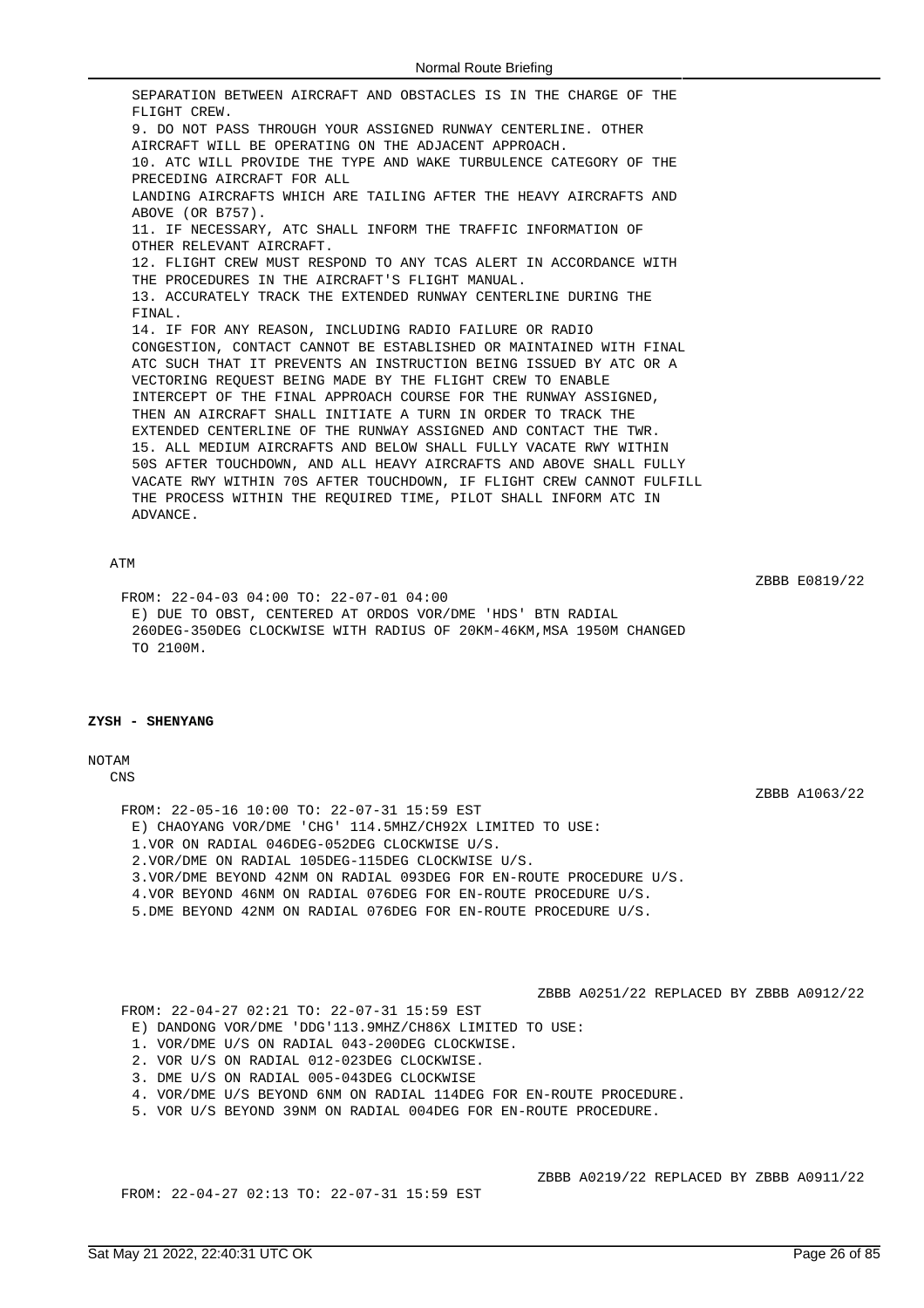E) DAHUSHAN VOR/DME 'DHN' 116.5MHZ/CH112X LIMITED TO USE: DME U/S BTN 7.5NM-10NM ON RADIAL 273DEG. ZBBB Y0443/22 FROM: 22-05-22 04:00 TO: 22-05-22 10:00 E) DONGYANGJIAO NDB 'PU' 296KHZ U/S DUE TO CHECK. ZBBB Y0247/22 REPLACED BY ZBBB Y0437/22 FROM: 22-05-18 05:40 TO: 22-08-18 07:00 EST E) SHUIQUAN NDB 'LS'445KHZ U/S DUE TO WIP. ZBBB Y0072/22 REPLACED BY ZBBB Y0385/22 FROM: 22-04-30 01:05 TO: 22-07-31 15:59 EST E) MUDANJIANG DME 'MDJ' CH118X LIMITED TO USE: DME U/S ON RADIAL 252DEG FOR HOLDING PROCEDURE. ZBBB Y0382/22 FROM: 22-04-29 03:00 TO: 22-07-31 15:59 EST E) DONGYANGJIAO NDB 'PU' 296KHZ LIMITED TO USE: 1. U/S BEYOND 14NM ON BEARING 287DEG FOR ARRIVAL/DEPARTURE PROCEDURE. 2. U/S BEYOND 13NM ON BEARING 341DEG FOR DEPARTURE PROCEDURE. 3. U/S BEYOND 15NM ON BEARING 331DEG FOR ARRIVAL PROCEDURE. 4. U/S BEYOND 13NM ON BEARING 293DEG FOR ARRIVAL PROCEDURE. 5. U/S BEYOND 14NM ON BEARING 261DEG FOR ARRIVAL/DEPARTURE PROCEDURE. 6. U/S BEYOND 35NM ON BEARING 257DEG FOR ARRIVAL PROCEDURE. 7. U/S ON BEARING 293DEG FOR HOLDING PROCEDURE. ZBBB Y0027/22 REPLACED BY ZBBB Y0379/22 FROM: 22-04-29 00:07 TO: 22-07-28 23:53 EST E) RWY17L NDB 'G' 424KHZ BTN 4NM-6.5NM ON BEARING 168DEG U/S. ZBBB Y0374/22 FROM: 22-04-27 05:30 TO: 22-07-31 15:59 EST E) WANGBINGOU NDB 'KY' 365KHZ LIMITED TO USE: 1. U/S BTN 10NM-20NM ON BEARING 056DEG FOR ARRIVAL/DEPARTURE PROCEDURE. 2. U/S BEYOND 12NM ON BEARING 099DEG FOR DEPARTURE PROCEDURE. 3. U/S BEYOND 9NM ON BEARING 289DEG FOR ARRIVAL PROCEDURE. 4. U/S BEYOND 8NM ON BEARING 273DEG FOR ARRIVAL PROCEDURE. 5. U/S BEYOND 8NM ON BEARING 305DEG FOR ARRIVAL PROCEDURE. 6. U/S BTN 10NM-20NM ON BEARING 056DEG FOR INITIAL APCH PROCEDURE. ZBBB Y0021/22 REPLACED BY ZBBB Y0372/22 FROM: 22-04-27 02:16 TO: 22-07-31 15:59 EST

E) NDB 'K' 321KHZ FOR RWY24 ON BEARING 125DEG-165DEG(CLOCKWISE) LIMITED TO USE.

ZBBB Y0195/22 REPLACED BY ZBBB Y0324/22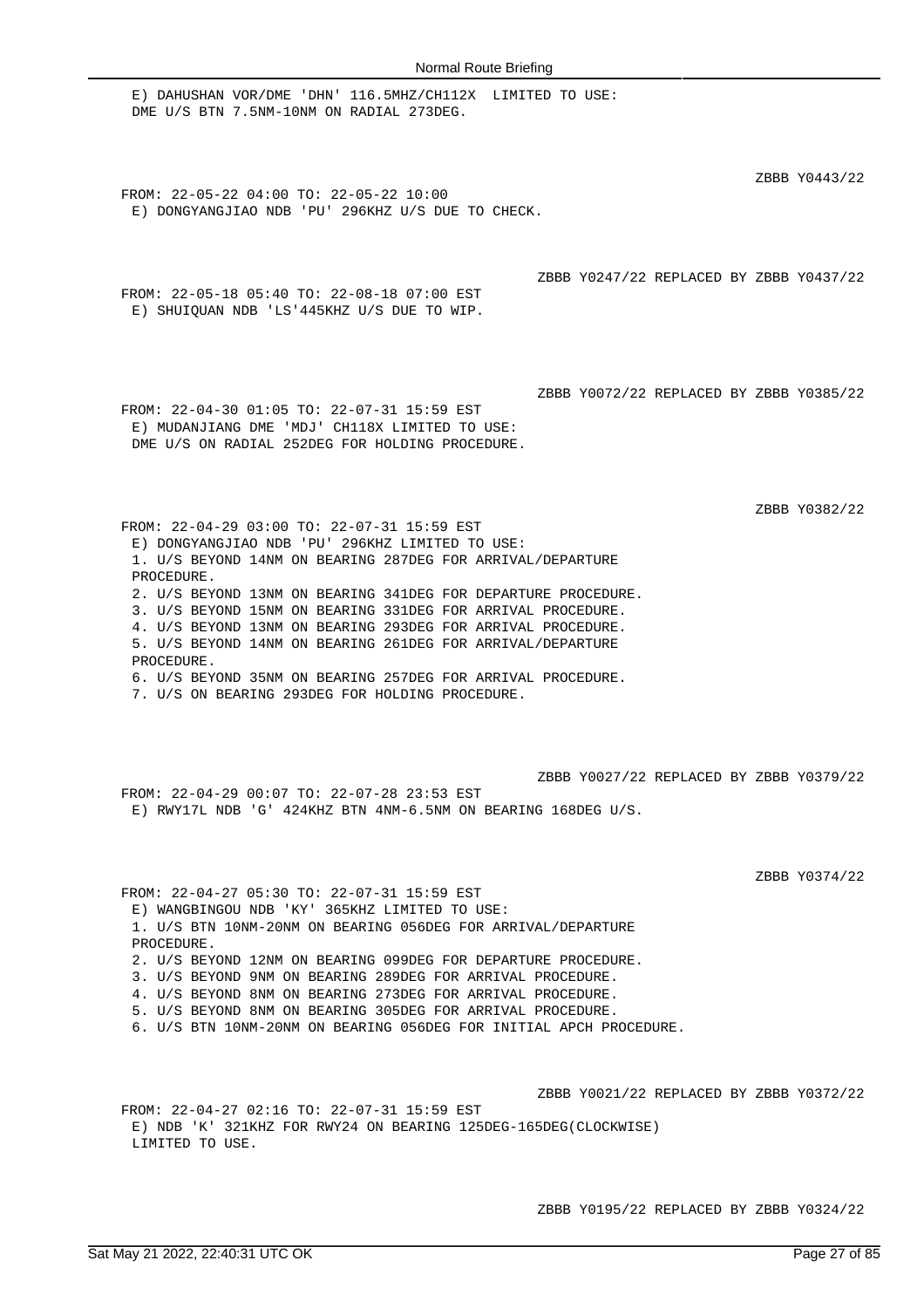FROM: 22-04-22 00:27 TO: 22-07-20 08:30 E) NDB 'JA' 332KHZ FOR RWY09 LIMITED TO USE: 1. U/S BEYOND 10NM OF BEARING 347DEG FOR NDB ARRIVAL PROCEDURE. 2. U/S BEYOND 12NM OF BEARING 177DEG FOR NDB ARRIVAL/DEPARTURE PROCEDURE. 3. U/S BEYOND 12NM OF BEARING 234DEG FOR NDB ARRIVAL/DEPARTURE PROCEDURE. 4. U/S BEYOND 18NM OF BEARING 036DEG FOR NDB DEPARTURE PROCEDURE.

ZBBB Y0157/22

ZBBB A0326/22 REPLACED BY ZBBB A1098/22

FROM: 22-03-14 05:10 TO: 22-06-12 04:00 EST E) FUJIAZHUANG NDB 'FC' 213KHZ LIMITATION CHANGED TO: 1.ON BEARING 107DEG U/S. 2.ON BEARING 163DEG U/S. 3.WI 6NM ON BEARING 190DEG U/S. 4.BTN 2.3NM-3.1NM ON BEARING 283DEG U/S.

ZBBB Y1503/21 REPLACED BY ZBBB Y0075/22 FROM: 22-02-27 01:20 TO: 22-05-31 15:00 EST E) RWY06 NDB 'R' 200KHZ U/S BEYOND 7NM ON BEARING 042DEG.

### INFO

FROM: 22-05-20 07:05 TO: 22-08-22 15:59 EST E) SCHEDULE FLIGHT OVERFLYING DALIAN CTA ADJUSTED AS FOLLOW: 1. ACFT OVERFLYING DALIAN CTA VIA W100, ORAVA, W201 AND HUANGCHENG VOR 'HCH': SHALL FLY TO HUANGCHENG VOR 'HCH' FM MUDOT DIRECTLY. 2. ACFT OVERFLYING DALIAN CTA VIA W36, LOTGO, W575, GOTSU, W201 AND HUANGCHENG VOR 'HCH': SHALL FLY TO HUANGCHENG VOR 'HCH' FM UGASA DIRECTLY. 3. ACFT OVERFLYING DALIAN CTA VIA W100, ORAVA, W201, UNSEK, A326 AND DONVO: SHALL FLY TO UNSEK FM MUDOT DIRECTLY. 4. ACFT OVERFLYING DALIAN CTA SOUTHWARD VIA A588, UDETI, W106 AND MAKNO: SHALL FLY TO MAKNO FM VENOS DIRECTLY. 5. ACFT FLY TO ZSYT VIA A588, VENOS, W573 AND DALIAN VOR 'DBL': SHALL FLY TO MAKNO FM VENOS DIRECTLY. 6. ACFT FLY TO ZBTJ VIA A588, VENOS, W573, DALIAN VOR 'DBL', W5, EKULI, W576 AND OVTUP: SHALL FLY TO EKULI FM VENOS DIRECTLY.

ZBBB A1026/22

FROM: 22-05-18 16:00 TO: 22-08-18 15:59 EST E) ALL FLIGHTS SHALL ADD ZYHBZXZX TO ATS MESSAGE ADDRESS LIST WHILE OVERFLYING FLW AD/ATS RTES: 1.DEP/ARR AT AD ZBLA AND AD ZBMZ. 2.A345 : ELPUN-TELOK. 3.G338 : SARUL-KAGAK.

ZBBB Y0005/22

FROM: 22-01-06 01:20 TO: PERM E) NEW OBST WITHIN A CIRCLE WITH A RADIUS OF 15KM BASED ON ARP ADDED AS FLW: NR OBSTACLE TYPE BRG(MAG)(DEG) DIST(M) ELEVATION(M) FLIGHT PROCEDURE/ TAKE-OFF FLIGHT PATH AREA AFFECTED 1. OBST 100 3,496 685.3 RWY27 VOR/DME,GP INOP,NDB FINAL APPROACH? RWY09 TAKE-OFF PATH 2. OBST 274 1,799 666.3 RWY27 TAKE-OFF PATH 3. OBST 277 4,184 695.6 RWY27 TAKE-OFF PATH 3. OBST 277 4,184 695.6 RWY27 TAKE-OFF PATH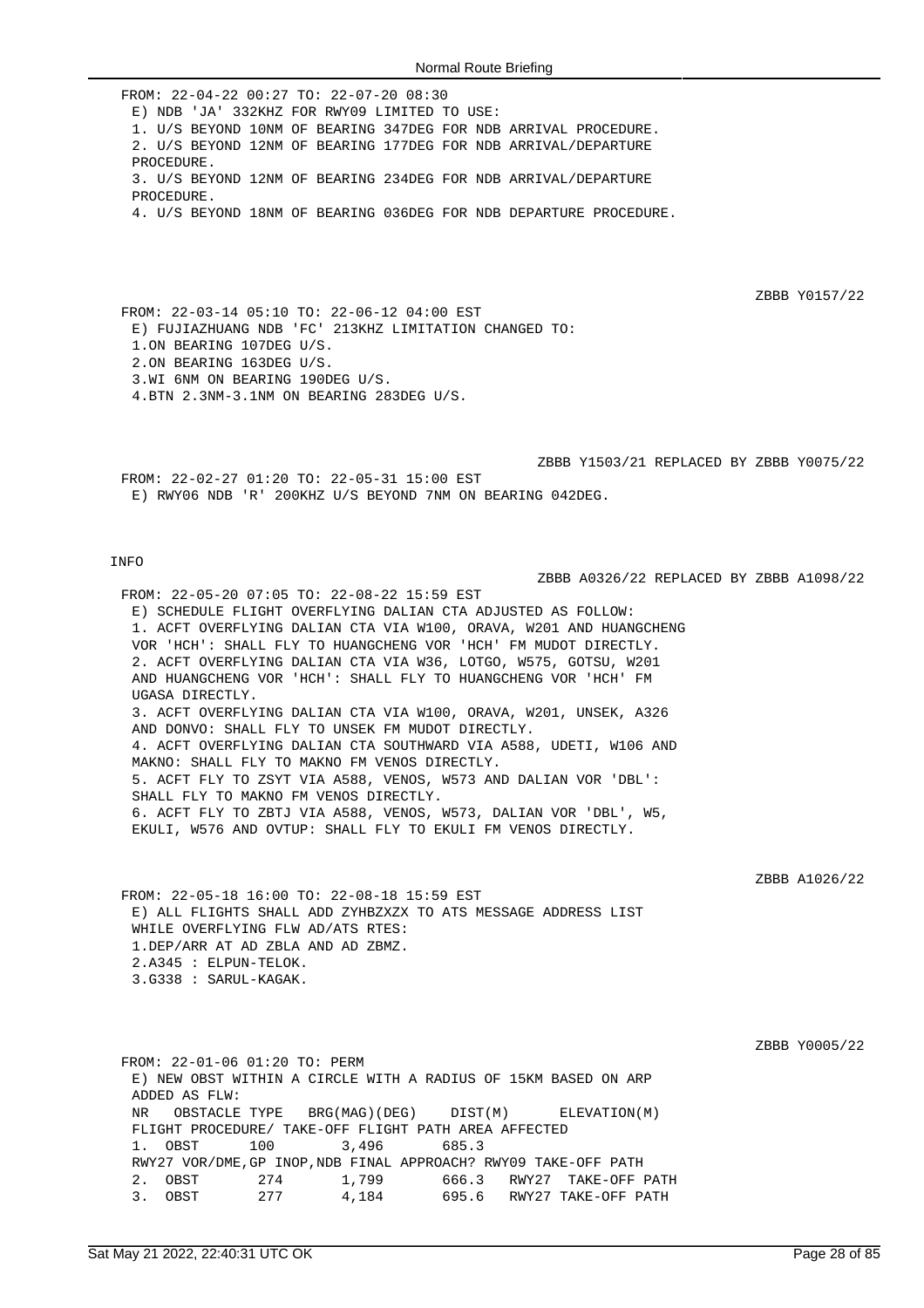4. LIGHTENING ROD 277 4,487 702.2 RWY27 TAKE-OFF PATH, CIRCLING CAT A 5. LIGHTENING ROD 281 4,929 701.7 RWY27 TAKE-OFF PATH 6. TWR 284 5,161 725.1 RWY09 VOR/DME FINAL APPROACH, CIRCLING CAT B 7. ANTENNA 308 1,286 696.3 8. TWR 312 8,320 836.7 CIRCLING CAT C/D OBST NR.4-8 WITH LIGHT.

ZBBB Y0004/22

FROM: 22-01-06 01:49 TO: PERM E) ADD NEW OBST WITHIN A CIRCLE WITH A RADIUS OF 15KM-50KM BASED ON ARP: NR OBSTACLE TYPE BRG(MAG)(DEG) DIST(M) ELEVATION(M) FLIGHT PROCEDURE/TAKE-OFF FLIGHT PATH AREA AFFECTED 1 OBST 101 25,627 867 RWY27 INITIAL APPROACH 2 OBST 267 22,222 855 SECTOR 3 OBST 268 18,992 854 RWY09 INITIAL/INTERMEDIATE APPROACH

ZBBB Y1350/21 REPLACED BY ZBBB Y1537/21 FROM: 21-12-23 04:34 TO: PERM E) NEW TEMPO DEICING COMMANDER FREQ OPEN TO USE: CALL SIGN: DEICING COMMANDER. FREQ:121.825MHZ. HOURS OF OPERATION:HO.

ZBBB A4228/20

FROM: 20-12-14 16:00 TO: PERM E) RADAR CONTROL SERVICE AND ADS-B ARE PROVIDED WITHIN HARBIN CONTROL AREA 1.ADS-B IS PROVIDED WITHIN AREA N525454E1222512-N503748E1230212-N501636E1224618-E1225435N492850-SIM LI-TERRITORY BOUNDARY-N525454E1222512 BTN S0600(INCLUSIVE) AND S0980. SURVEILLANCE:1090ES ADS-B OUT. 2.RADAR CONTROL SERVICE AND ADS-B ARE PROVIDED WITHIN OTHER AREA OF HARBIN CONTROL AREA BELOW S0980. PREMARY SURVEILLANCE: RADAR AUXILIARY SURVEILLANCE:1090ES ADS-B OUT. 3.DURING OPERATION,ACFT OVERFLYING HARBIN CONTROL AREA SHALL TURN ON ADS-B AND GUARANTEE THE TRANSMMITTER SETTINGS OF FLIGHT ID ARE IN ACCORDANCE WITH THE IN FPL ITEM 7(ACID). OPERATORS SHALL SUPPLEMENTARY INFORMATION IF ACFT HAS CAPABILITY OF 1090ES ADS-B OUT IN FPL ITEM 10. WHEN EQPT RELEVANT ADS-B U/S, CONTACT ATC.

ZBBB A0563/20

FROM: 20-03-08 16:00 TO: PERM E) ADS-B AND RADAR CONTROL SERVICE ARE PROVIDED WITHIN SHENYANG CONTROL AREA: 1.ADS-B AND RADAR CONTROL SERVICE ARE PROVIDED WITHIN FLW AREA: LATERAL LIMITS: N533000E1222035-N503748E1230212-N501636E1224618-N483112E1230354- N460412E1220424-N463655E1194603-TERRITORY BOUNDARY-N452317E1152115- N431442E1173100-N395412E1192036-N401548E1221130-N394941E1241006-N39 4941E1241006-TERRITORY BOUNDARY-N533000E1222035.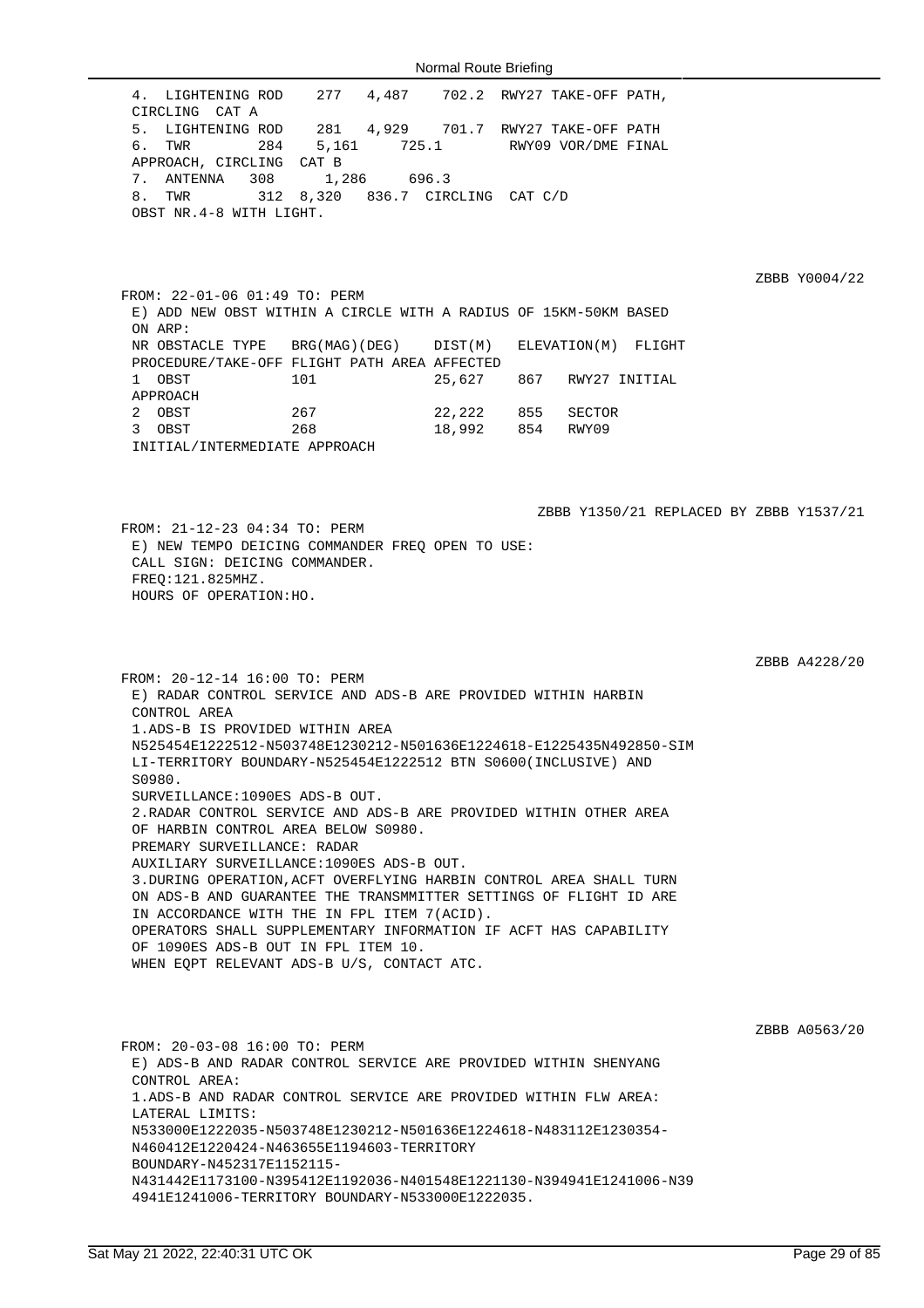VERTICAL LIMITS: WI AREA N533000E1222035-N503748E1230212-N501636E1224618-N483112E1230354 -N460412E1220424-N444836E1230430-N442718E1235454-N441506E1242330 -N434618E1255057-N435240E1261656-N433724E1271700-N440303E1311747 -TERRITORY BOUNDARY-N533000E1222035: 9800M AND ABOVE. OTHER AREA: GND-UNL(EXCEPT TOWER AREA). 2. PRIMARY SURVEILLANCE: RADAR. AUXILIARY SURVEILLANCE: ADS-B. 3. DURING OPERATION, ACFT(HAVE ADS-B) WITHIN SHENYANG CONTROL AREA SHALL TURN ON ADS-B AND GUARANTEE THE TRANSMMITTER SETTINGS OF FLIGHT ID ARE IN ACCORDANCE WITH THE IN FPL ITEM 7(ACID). 4. OPERATORS SHALLSUPPLEMENTARY INFORMATION IF ACFT HAS CAPABILITY OF 1090ES ADS-B OUT IN FPL ITEM 10. 5. WHEN EQPT RELEVANT ADS-B U/S, CONTACT ATC. ZBBB A0030/20 FROM: 20-01-09 16:00 TO: PERM E) ADS-B AND RADAR CONTROL SERVICE ARE PROVIDED WITHIN DALIAN CONTROL AREA 1.ADS-B AND RADAR CONTROL SERVICE ARE PROVIDED WITHIN AREA N395400E1192100-N401548E1221130-N394941E1241006-N380000E1240000-N38 1500E1230000-N381500E1200000-N393000E1195200-N395400E1192100,AND ATS ROUTE AREA INSTEAD OF MANAGEMENT CHINA AND SOUTH KOREA N381501E1221256-N380726E1221704-N372831E1230712-N370056E1230759-N36 5100E1232200-N363726E1234005-N363732E1240000-N380000E1240000-N38150 0E1230000-N3 81501E1221256.VERTICAL:GND-UNL(EXCEPT TOWER AREA). 2.PREMARY SURVEILLANCE: RADAR. AUXILIARY SURVEILLANCE:BROADCAST AUTOMATIC CORRELATION SURVEILLANCE. 3.DURING OPERATION,ACFT(HAVE ADS-B) WITHIN DALIAN CONTROL AREA AND ATS ROUTE AREA INSTEAD OF MANAGEMENT CHINA AND SOUTH KOREA SHALL TURN ON ADS-B AND GUARANTEE THE TRANSMMITTER SETTINGS OF FLIGHT ID ARE IN ACCORDANCE WITH THE IN FPL ITEM 7(ACID). OPERATORS SHALL SUPPLEMENTARY INFORMATION IF ACFT HAS CAPABILITY OF 1090ES ADS-B OUT IN FPL ITEM 10. WHEN EQPT RELEVANT ADS-B U/S, CONTACT ATC.

### **ZSHA - SHANGHAI**

NOTAM

CNS

ZBBB A2881/21 REPLACED BY ZBBB A1022/22

FROM: 22-05-11 10:32 TO: 22-11-14 01:00 E) NANFENG NDB 'NF'292KHZ U/S DUE TO MAINT.

ZBBB A0947/22

FROM: 22-05-06 16:01 TO: 22-08-31 15:59 E) WEIFANG VOR/DME 'WFG' 116.6MHZ/113X U/S DUE TO MAINT.

ZBBB F2168/22

FROM: 22-05-22 00:30 TO: 22-05-29 00:30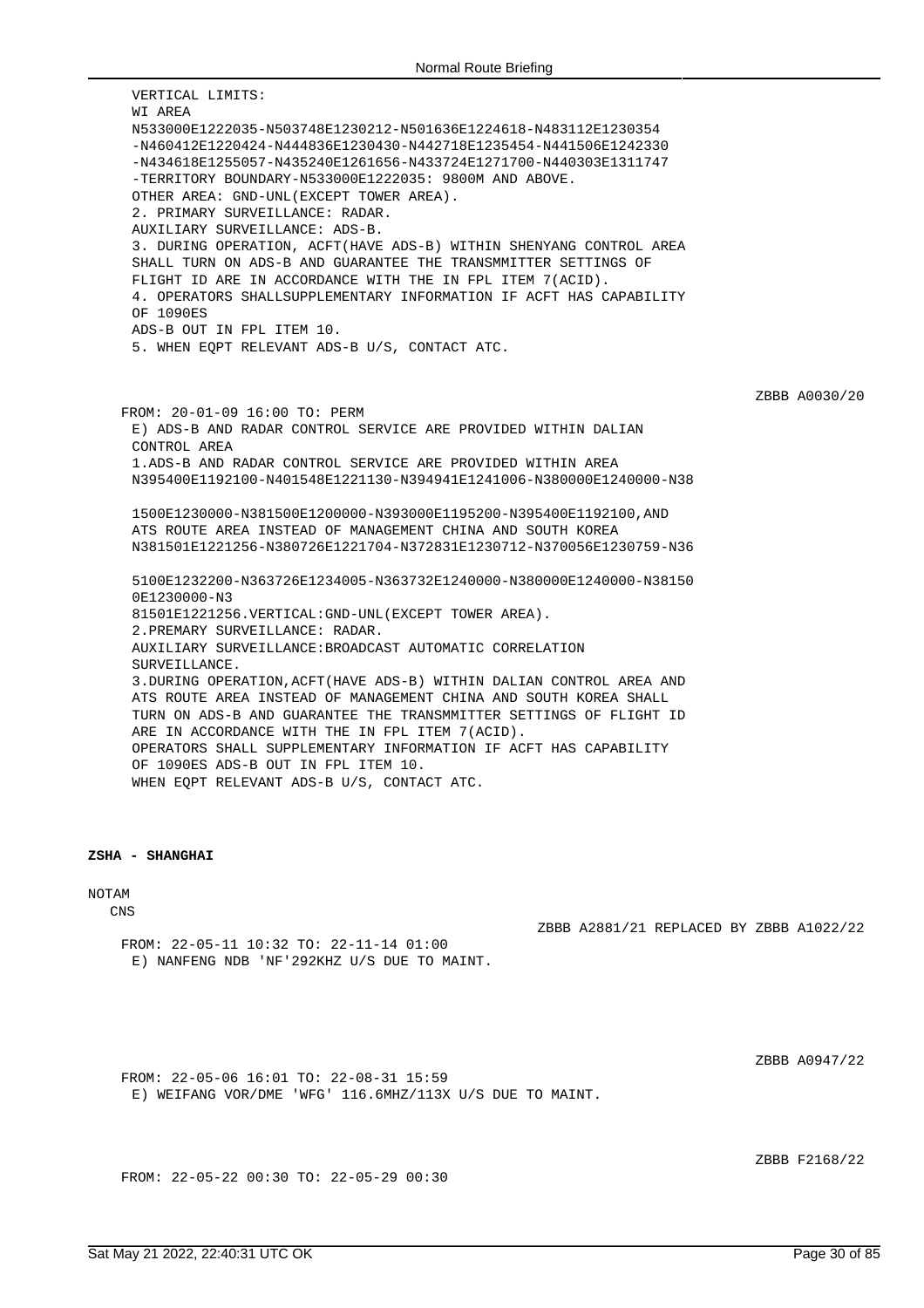E) JIAOBEI VOR/DME 'JDW' 116.85MHZ/CH115Y U/S DUE TO FLTCK. ZBBB F2134/22 FROM: 22-05-20 00:30 TO: 22-05-26 00:30 E) SHANGMA VOR/DME 'JDE' 116.25MHZ/CH109Y ON TEST, DO NOT USE DUE TO FLTCK. ZBBB F1706/22 REPLACED BY ZBBB F2019/22 FROM: 22-05-10 06:24 TO: 22-11-10 15:00 E) NDB 'W' 425KHZ LIMITED TO USE: 1.ON BEARING 028DEG U/S. 2.BEYOND 4NM ON BEARING 004DEG U/S. 3.BEYOND 5NM ON BEARING 125DEG U/S. 4.BEYOND 5NM ON BEARING 008DEG U/S. ZBBB F1724/22 FROM: 22-04-21 06:29 TO: 22-10-20 15:59 E) LISHE NDB 'BK' 227KHZ LIMITED TO USE: 1.U/S BTN 11-15.5NM OF BEARING 093DEG FOR NDB ARRIVAL/DEPARTURE PROCEDURE. 2.U/S ON BEARING 310DEG FOR NDB ARRIVAL/DEPARTURE PROCEDURE. 3.U/S BTN 2-3NM OF BEARING 143DEG FOR NDB DEPARTURE PROCEDURE. 4.U/S ON BEARING 293DEG FOR NDB INITIAL PROCEDURE. ZBBB F0927/22 REPLACED BY ZBBB F1406/22 FROM: 22-03-29 08:54 TO: 22-06-01 15:59 E) LIANJIANG VOR/DME 'LJG' 117.6MHZ/CH123X U/S DUE TO MAINT. ZBBB F5486/21 REPLACED BY ZBBB F1200/22 FROM: 22-03-17 06:00 TO: 22-06-24 15:59 E) DANGSHAN VOR/DME 'DSH' 117.3MHZ/CH120X U/S DUE TO MAINT. ZBBB F1086/22 FROM: 22-03-06 13:59 TO: PERM E) FUQING VOR/DME 'FQG'/117.4MHZ/CH121X LIMITATION CHANGED TO: BEYOND 24NM ON RADIAL 041DEG FOR VOR/DME INITIAL APCH PROCEDURE U/S. ZBBB F5326/21 REPLACED BY ZBBB F1076/22 FROM: 22-03-06 04:21 TO: 22-09-08 15:59 E) LUOGANG VOR/DME 'HFE' 116.7MHZ/CH114X U/S DUE TO WIP.

ZBBB F0487/22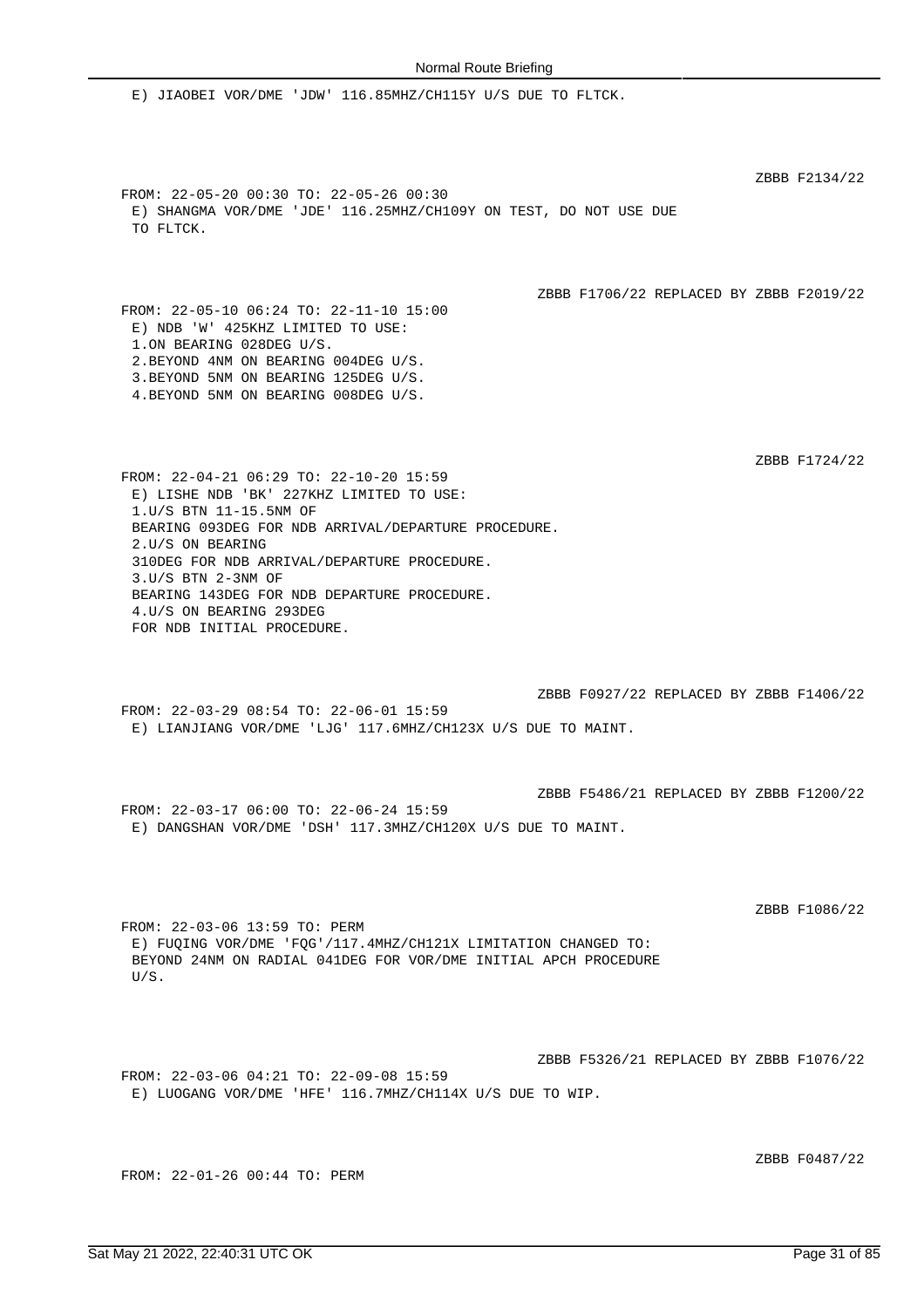E) HUANGSHAN VOR/DME 'TXN' 116.1MHZ/CH108X LIMITED TO USE: VOR/DME U/S BTN 37NM-49.5NM ON RADIAL 011DEG.

ZBBB F6291/21 REPLACED BY ZBBB F0241/22

FROM: 22-01-13 07:33 TO: 22-07-13 07:00 E) PENGLAI VOR'YCS' 116.4MHZ LIMITED TO USE: U/S BTN 23NM-24.5NM ON RADIAL 346DEG FOR HOLDING PROCEDURE.

## INFO

ZBBB F1541/22

FROM: 22-04-10 01:47 TO: PERM E) FOLLOW-ME VEHICLE SERVICE ONLY AVBL AT 0600-1500 UTC.

ZBBB F5764/21 REPLACED BY ZBBB F1444/22

FROM: 22-03-31 00:03 TO: 22-09-30 15:59 E) ADD TEMPORARY OBST ERECTED WITHIN A CIRCLE WITH A RADIUS OF 15KM CENTERED ON ARP: 110DEG(MAG) AND 2,371M FROM ARP, ALT:101.4M.

| FROM: 22-02-25 09:30 TO: 22-05-31 15:59 EST                      |     |            |     |  |
|------------------------------------------------------------------|-----|------------|-----|--|
| E) ADD NEW OBST WITHIN A CIRCLE WITH A RADIUS OF 15KM-50KM BASED |     |            |     |  |
| ON ARP:                                                          |     |            |     |  |
| NR OBSTACLE TYPE BRG(MAG)(DEG) DIST(M) ELEVATION(M)              |     |            |     |  |
| 1 WIND TURBINES 244 29,988 293<br>2 WIND TURBINES 243 30,079 362 |     |            |     |  |
|                                                                  |     |            |     |  |
| 3 WIND TURBINES 243 30,360 368                                   |     |            |     |  |
| 4 WIND TURBINES 243 30,635 378                                   |     |            |     |  |
| 5 WIND TURBINES 243 30,909 372                                   |     |            |     |  |
| 6 WIND TURBINES 243 31,229 364                                   |     |            |     |  |
| 7 WIND TURBINES 242 31,512 374                                   |     |            |     |  |
| 8 WIND TURBINES 243 31,539 335                                   |     |            |     |  |
| 9 WIND TURBINES 243 31,808 342                                   |     |            |     |  |
| 10 WIND TURBINES 244 32,116 357                                  |     |            |     |  |
| 11 WIND TURBINES 242 31,851 344                                  |     |            |     |  |
| 12 WIND TURBINES 242 32,143 310                                  |     |            |     |  |
| 13 WIND TURBINES 242 32,418 294                                  |     |            |     |  |
| 14 WIND TURBINES 243 32,718 301                                  |     |            |     |  |
| 15 WIND TURBINES 244 32,920 290                                  |     |            |     |  |
| 16 WIND TURBINES 242 32,868 272                                  |     |            |     |  |
| 17 WIND TURBINES 242 33,135 262                                  |     |            |     |  |
| 18 WIND TURBINES 247                                             |     | 29,697 272 |     |  |
| 19 WIND TURBINES 247 29,753 309                                  |     |            |     |  |
| 20 WIND TURBINES 240 25,641 302                                  |     |            |     |  |
| 21 WIND TURBINES 240                                             |     | 25,227 297 |     |  |
| 22 WIND TURBINES 239 25,334 283                                  |     |            |     |  |
| 23 WIND TURBINES 241 25,735 285                                  |     |            |     |  |
| 24 WIND TURBINES                                                 | 241 | 25,976     | 267 |  |

FROM: 21-12-22 05:00 TO: PERM

ZBBB F7316/21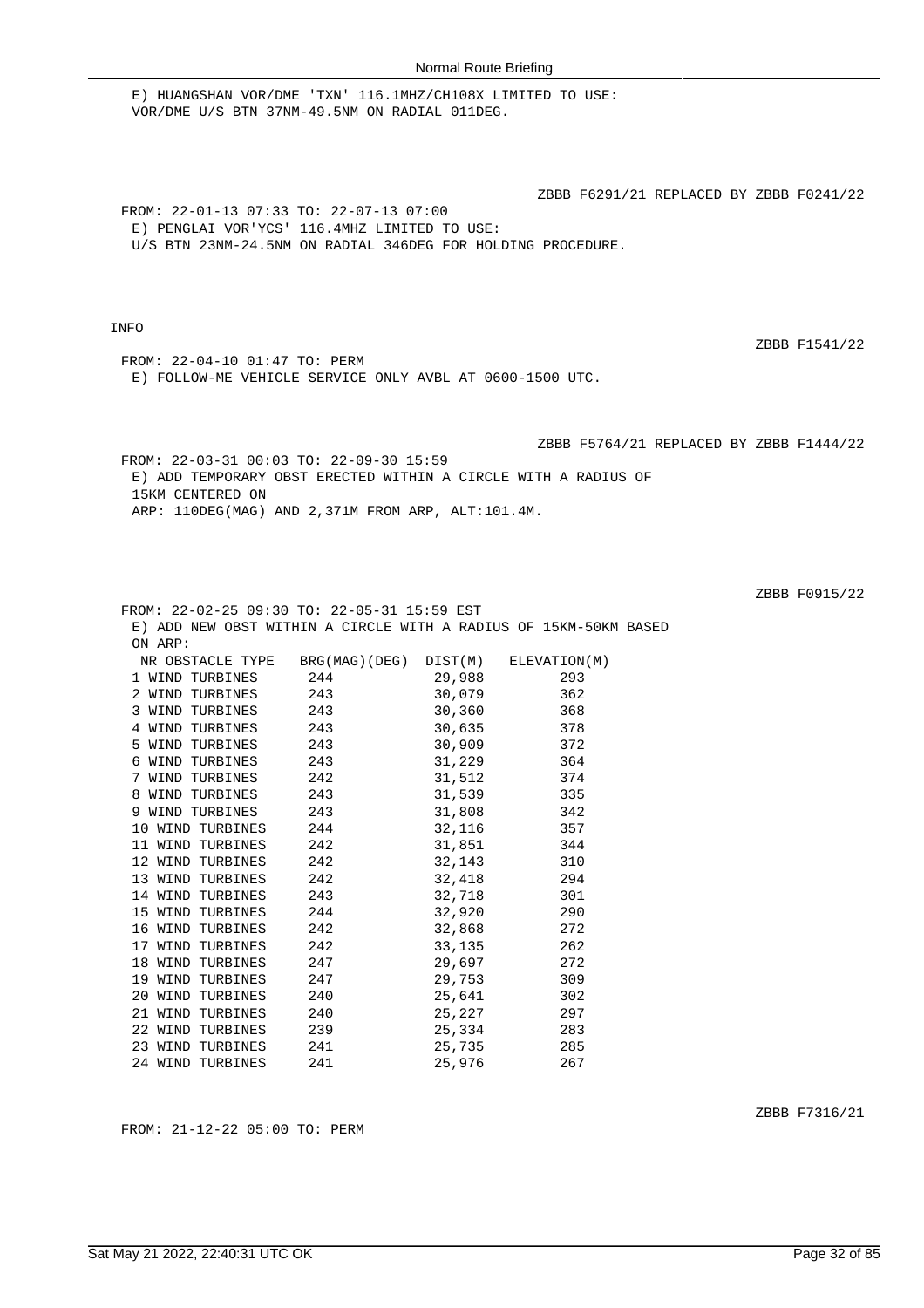|                               | E) ADD NEW OBST WITHIN A CIRCLE WITH A RADIUS BTN 15KM-50KM BASED<br>ON RWY CENTER, WITH LGTS, DETAILS AS FLW:                                      |                 |     |                                         |               |
|-------------------------------|-----------------------------------------------------------------------------------------------------------------------------------------------------|-----------------|-----|-----------------------------------------|---------------|
|                               | OBSTACLE TYPE BRG(MAG)(DEG) DIST(M) ALT(M)                                                                                                          |                 |     |                                         |               |
|                               | BUILDING 213 23,256                                                                                                                                 |                 | 530 |                                         |               |
|                               |                                                                                                                                                     |                 |     |                                         |               |
|                               |                                                                                                                                                     |                 |     |                                         |               |
|                               |                                                                                                                                                     |                 |     |                                         |               |
|                               |                                                                                                                                                     |                 |     |                                         |               |
| FROM: 21-06-17 07:21 TO: PERM |                                                                                                                                                     |                 |     |                                         | ZBBB F3541/21 |
|                               |                                                                                                                                                     |                 |     |                                         |               |
|                               | E) ADD NEW TEMPO OBST WITH LGT WITHIN A CIRCLE WITH A RADIUS OF                                                                                     |                 |     |                                         |               |
| 15KM CENTERED ON ARP:         |                                                                                                                                                     |                 |     |                                         |               |
|                               | $\texttt{OESTACLE}\ \texttt{TYPE}\qquad\texttt{BRG}(\texttt{MAG})(\texttt{DEG})\qquad\texttt{DIST}(\texttt{M})\qquad\texttt{ELEVATION}(\texttt{M})$ |                 |     |                                         |               |
| BLDG                          |                                                                                                                                                     | 318 7.370 246.4 |     |                                         |               |
| <b>BLDG</b>                   | 317 7,446                                                                                                                                           |                 |     |                                         |               |
|                               |                                                                                                                                                     |                 |     |                                         |               |
|                               |                                                                                                                                                     |                 |     |                                         |               |
|                               |                                                                                                                                                     |                 |     | ZBBB A4992/18 REPLACED BY ZBBB A1833/19 |               |
| FROM: 19-04-25 02:18 TO: PERM |                                                                                                                                                     |                 |     |                                         |               |
|                               | E) 1. FOR FLIGHT EASTBOUND VIA IKEKA, A591AGAVO FROM SHANGHAI FIR                                                                                   |                 |     |                                         |               |
|                               | TO Y644RILRO BEYOND IN INCHEON FIR, AIRCRAFT SHALL ESTABLISH A                                                                                      |                 |     |                                         |               |
|                               | LATERAL OFFSET AT A DISTANCE OF 6NM TO THE RIGHT SIDE OF A591                                                                                       |                 |     |                                         |               |
|                               | WHILE OPERATING FROM IKEKA TO AGAVO, THEN MAINTAIN OFF SETTING AND                                                                                  |                 |     |                                         |               |
|                               | FOLLOW THE INSTRUCTIONS OF ATC TO RESUME OWN NAVIGATION.                                                                                            |                 |     |                                         |               |
|                               | 2. FOR FLIGHT EASTBOUND VIA DONVO, G597AGAVO FROM SHANGHAI FIR TO                                                                                   |                 |     |                                         |               |
|                               | Y644RILRO BEYOND IN INCHEON FIR, AIRCRAFT SHALL BE RADAR VECTERED                                                                                   |                 |     |                                         |               |
|                               |                                                                                                                                                     |                 |     |                                         |               |

ATM

ZBBB A1018/22 FROM: 22-05-12 04:00 TO: 22-06-15 15:59 E) PRIMARY FREQ OF XIAMEN CONTROL AREA ZSAMAR01 CHANGED TO 133.175MHZ. SEC FREQ OF XIAMEN CONTROL AREA ZSAMAR01 CHANGED TO 132.725MHZ. PRIMARY FREQ OF XIAMEN CONTROL AREA ZSAMAR02 CHANGED TO 120.525MHZ. SEC FREQ OF XIAMEN CONTROL AREA ZSAMAR03 CHANGED TO 125.3MHZ. SEC FREQ OF XIAMEN CONTROL AREA ZSAMAR04 CHANGED TO 125.3MHZ.

FROM DONVO DIRECT TO RILRO, THEN RESUME OWN NAVIGATION.

FROM: 22-04-28 16:00 TO: PERM E) PRIMARY FREQ OF HEFEI CONTROL AREA ZSOFAR01 CHANGED TO 125.775MHZ.

ZSSS/ZSPD/ZSNB/ZSZS-PIKAS-G330-PIMOL-V14-NOBEM-W73-MADUK-W51-LEGIV-

ZBBB A0233/22 REPLACED BY ZBBB A0236/22 FROM: 22-01-29 00:43 TO: 22-06-30 15:59 EST E) ADD NEW SCHEDULED FLIGHTS ROUTE: 1. ADD NEW SCHEDULED FLIGHTS ROUTE FROM ZSSS, ZSPD, ZSNB, ZSZS VIA PIKAS-G330-UNTAN-G345-OLRIS-R343-LUOGANG VOR 'HFE'-B208 TO FUYANG VOR 'FYG' AND A POINT BEYOND FUYANG VOR 'FYG': ZSSS/ZSPD/ZSNB/ZSZS-PIKAS-G330-PIMOL-V14-NOBEM-W73-VEMEX-W163-LUOGA NG VOR'HFE'-B208-FUYANG VOR'FYG' , THEN JOIN THE EXISTING SCHEDULED FLIGHTS ROUTE. 2. ADD NEW SCHEDULED FLIGHTS ROUTE FROM ZSSS, ZSPD, ZSNB, ZSZS VIA PIKAS-G330-UNTAN-G345-OLRIS-R343-MADUK-W51-LEGIV-W164-ADGOL-W50 TO XISHUI VOR 'XSH' AND A POINT BEYOND XISHUI VOR 'XSH':

ZBBB A0914/22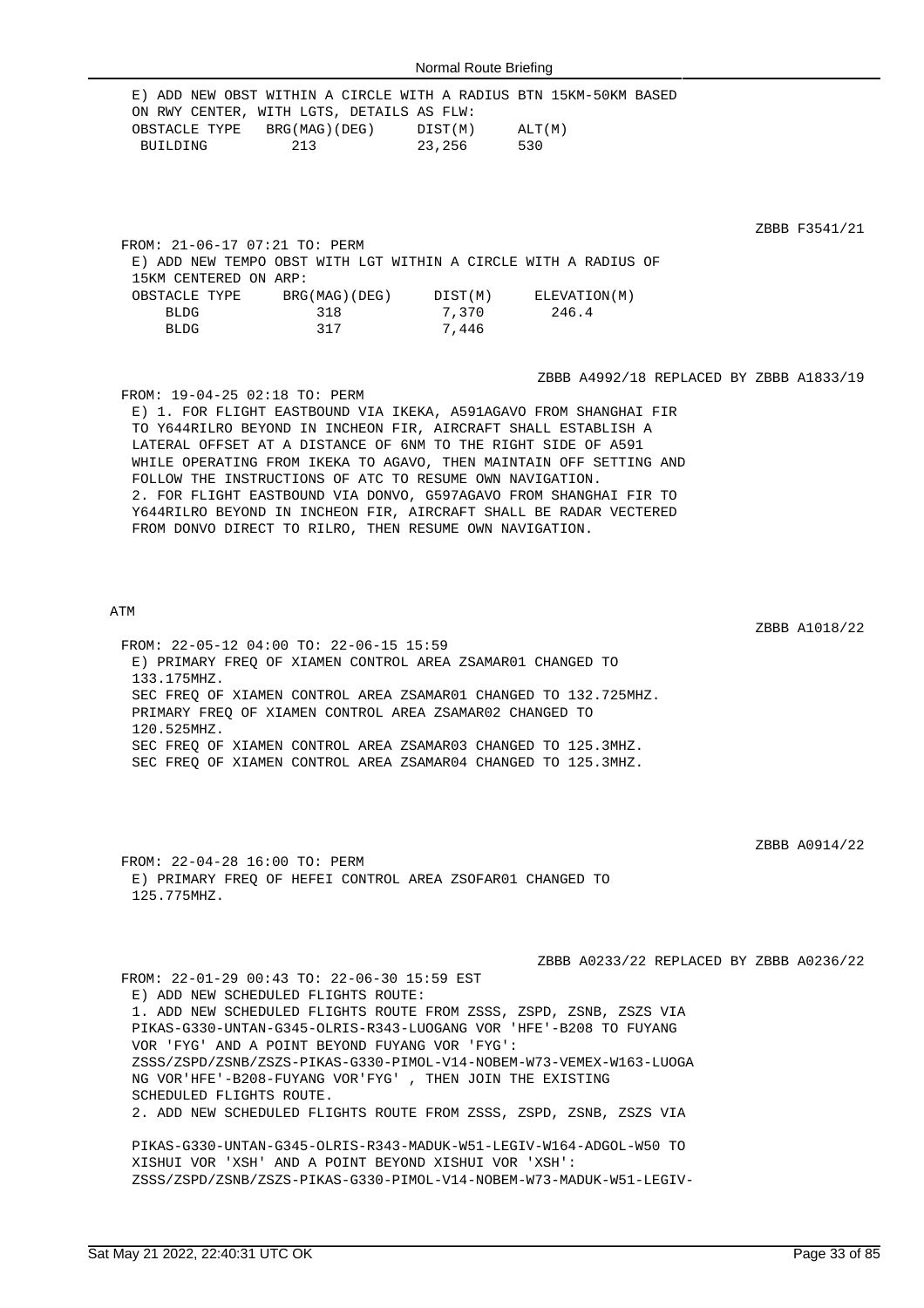W164-ADGOL-W50-XISHUI VOR'XSH', THEN JOIN THE EXISTING SCHEDULED FLIGHTS ROUTE. 3. ADD NEW SCHEDULED FLIGHTS ROUTE FROM ZSNT, ZSCG ,ZSYA VIA BENNIU NDB'ZJ'-G345-OLRIS-R343- LUOGANG VOR'HFE' AND A POINT BEYOND LUOGANG VOR'HFE':ZSNT/ZSCG/ZSYA-BENNIU NDB'ZJ'-G345-PIMUS-V11-DOGVI-W545-VEMEX-W163- LUOGANG VOR'HFE' ,THEN JOIN THE EXISTING SCHEDULED FLIGHTS ROUTE. 4. ADD NEW SCHEDULED FLIGHTS ROUTE FROM ZSNT, ZSCG , ZSYA VIA BENNIU NDB'ZJ'-G345-OLRIS-R343- MADUK- W51- LEGIV- W164- VILID AND A POINT BEYOND VILID:ZSNT/ZSCG/ZSYA-BENNIU NDB'ZJ'-G345-PIMUS-V11-DOGVI-W545-VEMEX-W73-MADUK- W51- LEGIV-W164- VILID ,THEN JOIN THE EXISTING SCHEDULED FLIGHTS ROUTE. 5. ADD NEW SCHEDULED FLIGHTS ROUTE FROM ZSWX VIA SASAN-R343 - LUOGANG VOR'HFE' AND A POINT BEYOND LUOGANG VOR'HFE':ZSWX-SASAN-W161-WUXI VOR'VMB'-V11-DOGVI-W545-VEMEX-W163-LUOGANG VOR'HFE', THEN JOIN THE EXISTING SCHEDULED FLIGHTS ROUTE. 6. ADD NEW SCHEDULED FLIGHTS ROUTE FROM ZSWX VIA SASAN-R343 - MADUK- W51- LEGIV- W164 -VILID AND A POINT BEYOND VILID:ZSWX-SASAN-W161-WUXI VOR'VMB'-V11-DOGVI-W545-VEMEX-W73-MADUK-W51-LEGIV-W164-VILID,THEN JOIN THE EXISTING SCHEDULED FLIGHTS ROUTE. 7.ADD NEW SCHEDULED FLIGHTS ROUTE FROM ZSWX VIA SASAN-W161-WUXI VOR'VMB'-V11-DOGVI-W545-VEMEX-W73-MADUK-R343-LUOGANG VOR'HFE'-B208-FUYANG VOR'FYG' AND A POINT BEYOND FUYANG VOR'FYG':ZSWX-SASAN-W161-WUXI VOR 'VMB'-V11-DOGVI-W545-VEMEX-W163-LUOGANG VOR'HFE'-B208-FUYANG VOR'FYG' AND A POINT BEYOND FUYANG VOR'FYG', THEN JOIN THE EXISTING SCHEDULED FLIGHTS ROUTE. 8. ADD NEW SCHEDULED FLIGHTS ROUTE FROM ZSHC TO A POINT BEYOND ALDAP: ZSHC-ANDONG VOR 'AND'-B221-GOVNI-V140-IDNIK-V141-ALDAP AND A POINT BEYOND ALDAP. 9. ADD NEW SCHEDULED FLIGHTS ROUTE FROM ZSNB TO A POINT BEYOND ALDAP: ZSNB- GOVNI-V140-IDNIK-V141-ALDAP AND A POINT BEYOND ALDAP. 10.ADD NEW SCHEDULED FLIGHTS ROUTE FROM ZSNT, ZSCG ,ZSYA VIA **BENNIU** NDB'ZJ'-G345-PIMUS-V11-DOGVI-W545-VEMEX-W73-MADUK-R343-LUOGANG VOR'HFE' AND A POINT BEYOND LUOGANG VOR'HFE':ZSNT/ZSCG/ZSYA-BENNIU NDB'ZJ'-G345-PIMUS-V11-DOGVI-W545-VEMEX-W163-LUOGANG VOR'HFE',THEN JOIN THE EXISTING SCHEDULED FLIGHTS ROUTE. THE NEW SCHEDULED FLIGHTS ROUTES ARE PRIMARY SCHEDULED FLIGHTS ROUTES.SEND FPL ACCORDING TO THE NEW SCHEDULED FLIGHTS ROUTES.IF THERE IS ANY TEMPORARY CHANGE, FLW ATC INSTRUCTIONS.

ZBBB F6527/21

FROM: 21-11-10 04:00 TO: PERM E) AD MSA CENTERED AT JIAODONG VOR/DME 'JDG' BTN BRG 030-270DEG **CHANGED** FM 700M TO 800M.

**RKRR - INCHEON FIR**

# NOTAM

CNS

FROM: 22-05-22 04:00 TO: 22-05-22 07:00 E) TAR U/S DUE TO MAINT

RKRR C1475/22

RKRR C1123/22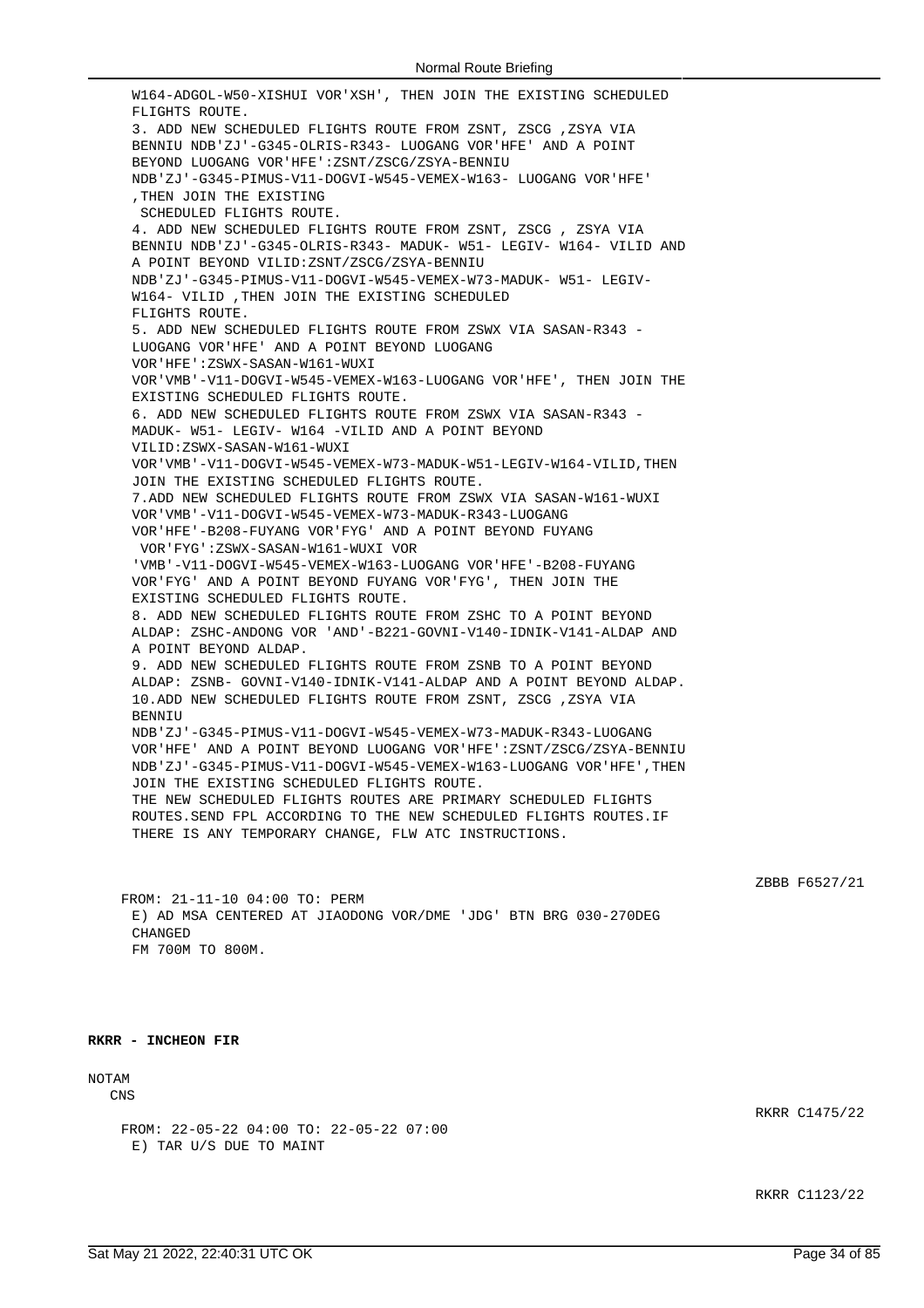FROM: 22-04-14 00:43 TO: 22-06-30 15:00 E) UHF RADIO U/S DUE TO WIP RKRR Z0112/22 REPLACED BY RKRR Z0233/22 FROM: 22-04-26 01:52 TO: 22-05-31 16:00 E) VORTAC KPO 112.5MHZ/CH72X U/S DUE TO MAINT - USE 355838N 1292828E INSTEAD OF KPO - ACFT EQUIPPED WITH VOR ONLY REQUEST RADAR VECTOR TO DAEGU/INCHEON ACC BEFORE FLYING ON THE AIRWAYS WITHIN THE KPO COVERAGE - CAN NOT USE DME/DME NAVIGATION ON AIRWAY USING KPO AS CRITICAL DME RKRR Z0226/22 FROM: 22-04-25 16:00 TO: PERM E) CHANGED RESTRICTIONS OF VORTAC CJU 116.1MHZ/108X 1. VOR UNUSABLE RDL 281 CLOCKWISE RDL 298 BEYOND 22NM BELOW 11,000FT AMSL RDL 225 CLOCKWISE RDL 280 BEYOND 9NM BELOW 24,000FT AMSL 2. TACAN UNUSABLE RDL 305 CLOCKWISE RDL 340 BEYOND 17NM BELOW 9,000FT AMSL RDL 225 CLOCKWISE RDL 304 BEYOND 9NM BELOW 27,000FT AMSL RKRR Z0199/22 FROM: 22-05-18 16:00 TO: 22-06-01 16:00 E) TRIGGER NOTAM-AIRAC AIP SUP 12/22 WEF 1600 UTC 18 MAY 2022 TIL 1559 UTC 31 AUG 2022 VOR/DME JDG 117.9MHZ/CH126X U/S DUE TO REPALCEMANT RKRR C4280/21 FROM: 21-12-31 15:00 TO: PERM E) 1. VOR UNSERVICEABLE - RDL 291 CLOCKWISE 359 BEYOND 28 NM BELOW 8 000 FT AMSL 2. DME UNSERVICEABLE - RDL 000 CLOCKWISE 060 BEYOND 33 NM BELOW 6 000 FT AMSL - RDL 088 CLOCKWISE 110 BEYOND 28 NM BELOW 8 000 FT AMSL - RDL 111 CLOCKWISE 140 BEYOND 22 NM BELOW 10 000 FT AMSL - RDL 141 CLOCKWISE 190 BEYOND 14 NM BELOW 9 000 FT AMSL - RDL 191 CLOCKWISE 270 BEYOND 36 NM BELOW 5 000 FT AMSL - RDL 271 CLOCKWISE 290 BEYOND 30 NM BELOW 8 000 FT AMSL - RDL 291 CLOCKWISE 359 BEYOND 28 NM BELOW 8 000 FT AMSL INFO RKRR A0616/22 FROM: 22-05-16 23:00 TO: 22-05-22 08:00 D) 2300-0800 E) TEMPO OBST(CRANE, PUMP CAR) ERECTED AS FLW PSN : 364249N 1273019E HGT : 325FT(99.1M) MSL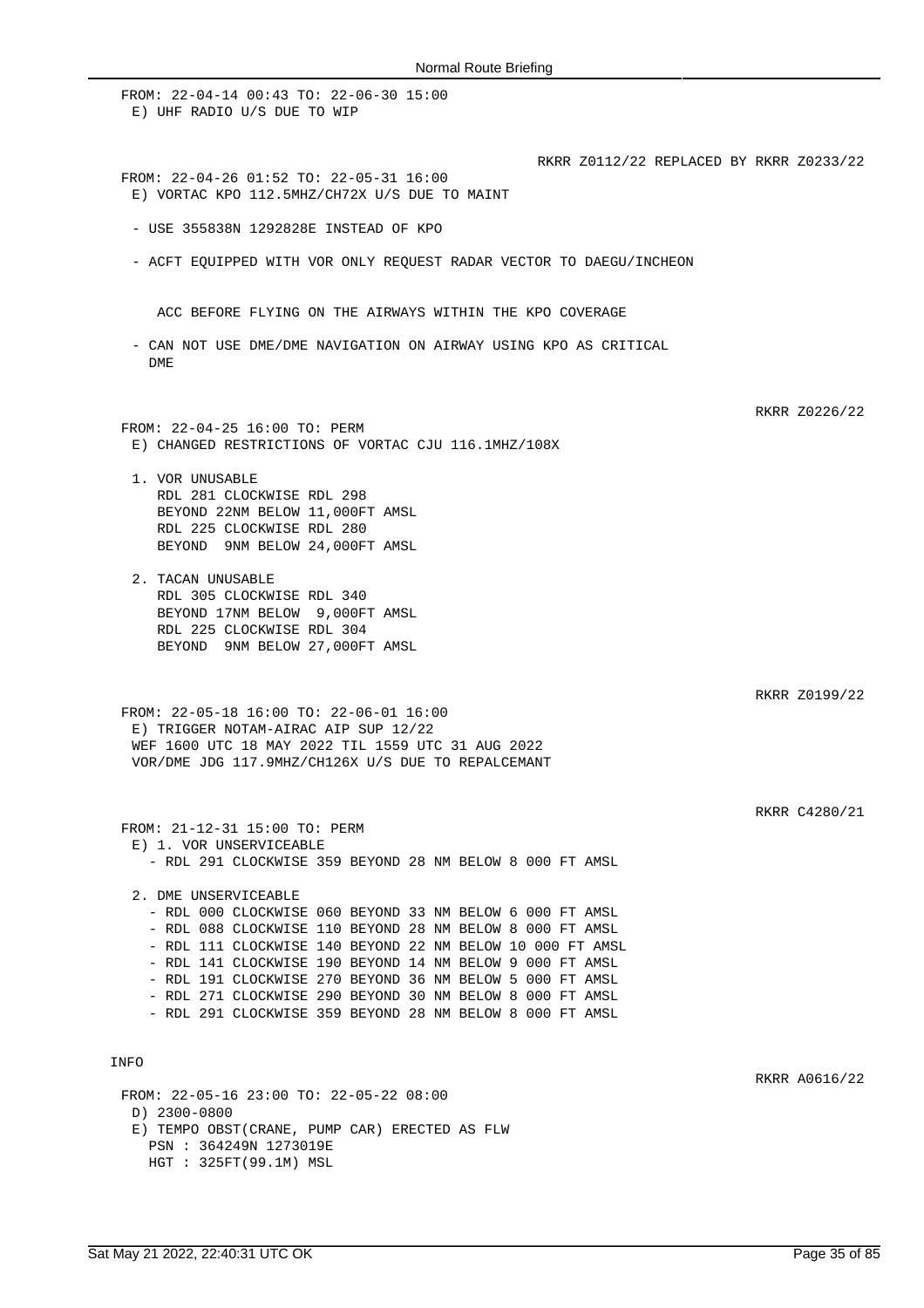|                                                                                                                                                                                                                                                           | RKRR A0596/22 |
|-----------------------------------------------------------------------------------------------------------------------------------------------------------------------------------------------------------------------------------------------------------|---------------|
| FROM: 22-05-14 15:00 TO: 22-06-01 15:00<br>E) TEMP OBST (HYDRO CRANE FOR HIGH PLACE WORK) ERECTED AS FLW<br>1. PSN: 372921.37N 1262827.11E - 372920.55N 1262825.65E -<br>372917.74N 1262826.65E - 372919.32N 1262829.44E<br>2. HGT : 85.3M(279.85FT) AMSL |               |
| FROM: 22-05-13 00:00 TO: 22-07-31 09:00<br>E) TEMP OBST(HIGH PLACE OPERATION CAR FOR HIGH PLACE WORK) ERECTED AS                                                                                                                                          | RKRR A0586/22 |
| FLW<br>1. PSN : 372856.72N 1262606.16E - 372858.88N 1262609.99E -<br>372918.60N 1262546.69E - 372920.76N 1262550.51E<br>2. HGT : 10M(32.8FT) AMSL                                                                                                         |               |
| FROM: 22-05-13 00:00 TO: 22-07-31 09:00<br>E) TEMP OBST(HIGH PLACE OPERATION CAR FOR HIGH PLACE WORK) ERECTED AS                                                                                                                                          | RKRR A0585/22 |
| FLW<br>1. PSN : 372649.04N 1262759.72E - 372651.20N 1262803.54E -<br>372710.93N 1262740.26E - 372713.09N 1262744.08E<br>2. HGT : 10M(32.8FT) AMSL                                                                                                         |               |
| FROM: 22-05-21 10:06 TO: 22-06-21 23:59<br>E) TEMPO OBST (PUMP CAR) ERECTED AS FLW<br>PSN : 363736N 1282021E                                                                                                                                              | RKRR C1593/22 |
| HGT : 91FT(28M) AGL<br>FROM: 22-05-21 10:04 TO: 22-06-21 23:59<br>E) TEMPO OBST (PUMP CAR) ERECTED AS FLW                                                                                                                                                 | RKRR C1592/22 |
| PSN : 363738.08N 1282008.03E<br>HGT : 100FT(30M) AGL                                                                                                                                                                                                      | RKRR C1591/22 |
| FROM: 22-05-21 10:03 TO: 22-06-21 23:59<br>E) TEMPO OBST (CRANE) ERECTED AS FLW<br>PSN : 363747N 1282020E<br>363749.12N 1282215.84E<br>HGT : 100FT(30M) AGL                                                                                               |               |
| FROM: 22-05-21 10:00 TO: 22-06-21 23:59<br>E) TEMPO OBST (PUMP CAR) ERECTED AS FLW<br>PSN : 363746.11N 1282009.52E<br>HGT : 100FT(30M) AGL                                                                                                                | RKRR C1590/22 |
| FROM: 22-05-09 04:19 TO: 22-07-31 23:59<br>E) OBST ERECTED AS FLW                                                                                                                                                                                         | RKRR C1424/22 |
| CRANE NO.1 WORKS<br>WORKING POSITION : 372547.37N 1270604.52E<br>RADIUS : 45M<br>HEIGHT : 103.7M<br>CRANE NO.2 WORKS                                                                                                                                      |               |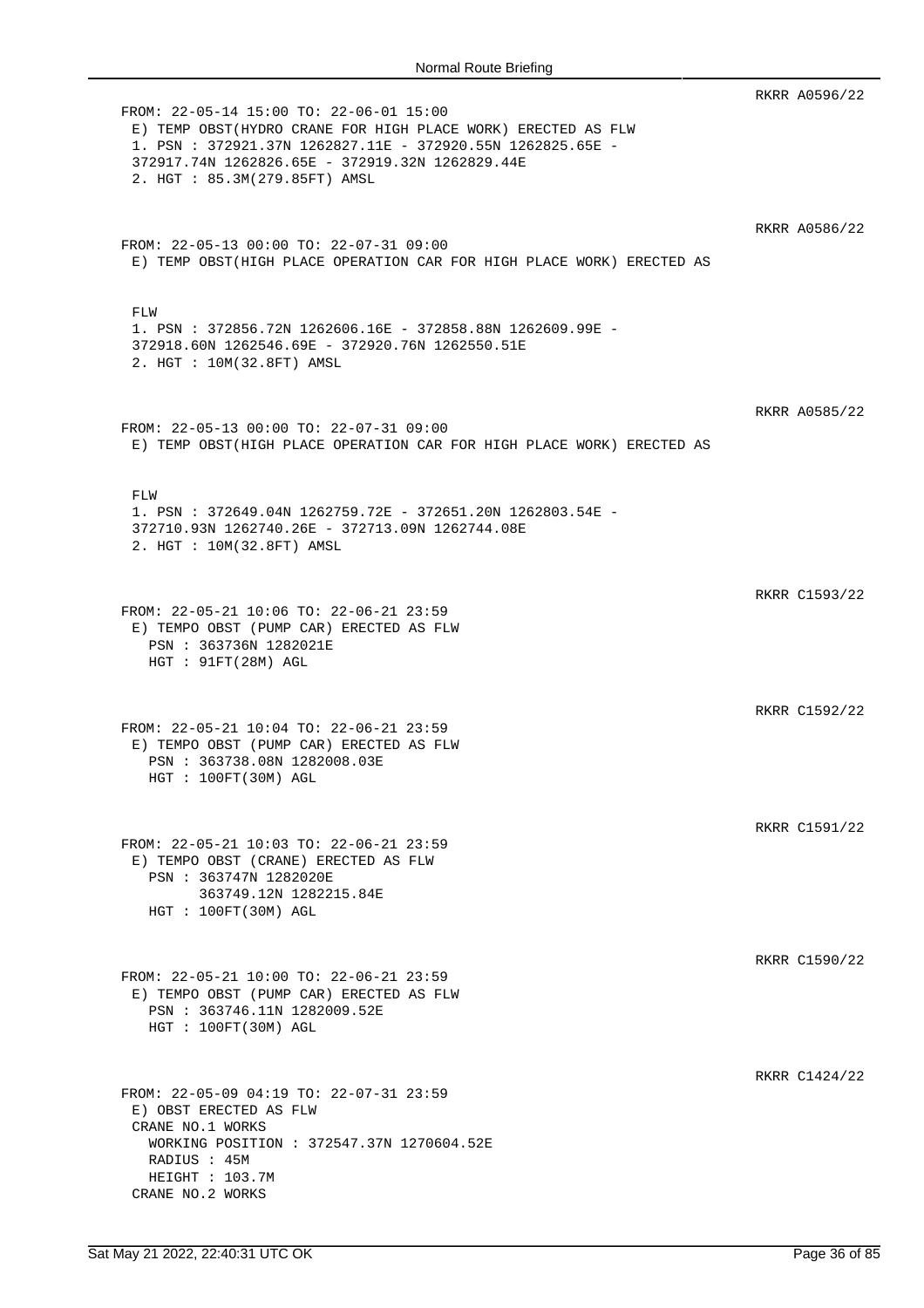WORKING POSITION : 372545.01N 1270604.76E RADIUS : 50M HEIGHT : 103.7M CRANE NO.3 WORKS WORKING POSITION : 372539.91N 1270605.20E RADIUS : 45M HEIGHT : 102.7M CRANE NO.4 WORKS WORKING POSITION : 372537.60N 1270604.47E RADIUS : 60M HEIGHT : 102.7M CRANE NO.5 WORKS WORKING POSITION : 372533.52N 1270603.46E RADIUS : 45M HEIGHT : 102.1M CRANE NO.6 WORKS WORKING POSITION : 372534.48N 1270606.03E RADIUS : 60M HEIGHT : 102.1M

RKRR Z0251/22

FROM: 22-05-14 15:00 TO: 22-05-28 15:00 E) TRIGGER NOTAM-AIP SUP 15/22 WEF 1500 UTC 14 MAY 2022 TIL 1500 UTC 14 MAY 2023 TEMPORARY OBSTACLE(TOWER CRANE) ERECTED

RKRR Z0163/22

FROM: 22-03-20 15:00 TO: 22-06-20 14:59 EST E) BASED ON DECISION OF STATE AUTHORITIES, AIRLINES WHICH ARRIVE AT REPUBLIC OF KOREA FROM 29 MARCH 2020 SHOULD COMPLY WITH FLW:

1. AIRLINES SHOULD CHECK PAX NEGATIVE COVID-19 CERTIFICATE CONDUCTED WITHIN 48HOURS OF DEP 2. THE PRE-BOARDING TEMPERATURE CHECK (WHICH MAY BE PERFORMED AT ANY LOCATION IN THE AIRPORT) MUST BE CONDUCTED ON ALL PAX TAKING REPUBLIC OF KOREA-BOUND FLT REGARDLESS OF NATIONALITY, EXCEPT FLIGHT CREW. 3. IF A PAX IS CONFIRMED TO HAVE FEVER OVER 37.5 DEGREES CELSIUS, TWO MORE TEMPERATURE CHECKS WILL BE CONDUCTED AT AN INTERVAL OF 10 **MTN** 4. IF FINAL TEMPERATURE CHECKS INDICATE FEVER OVER 37.5 DEGREES CELSIUS, HE/SHE IS DEPLANED AND GETS A REFUND OR GOES THROUGH ANY OTHER PROCESS DEEMED NECESSARY 5. FLIGHT CREW ARE NOT SUBJECT TO MANDATORY QUARANTINE BUT MUST INSTALL SELF DIAGNOSIS APP ON THEIR MOBILE DEVICES AND OBSERVE

### ATM

RKRR A0154/22 REPLACED BY RKRR A0549/22

FROM: 22-05-09 04:21 TO: 22-08-04 09:00 E) APPLY 'MDA 1210FT', 'MDH 969FT', 'VIS 4500M' FOR CAT C CIRCLING APCH, 'MDA 1230FT', 'MDH 989FT', 'VIS 4600M' FOR CAT D CIRCLING APCH

ON AIP RKNY AD CHART 2-14, 2-15, 2-16, 2-17.

HEALTH GUIDELINES REQUIRED OF THEM.

RKRR A0153/22 REPLACED BY RKRR A0548/22

FROM: 22-05-09 04:20 TO: 22-08-04 09:00 E) APPLY '7300FT' INSTEAD OF '6900FT' FOR SOUTHWEST SECTOR OF MSA ON AIP RKNY AD CHART 2-8, 2-9, 2-10, 2-11, 2-12, 2-14, 2-15, 2-16,  $2 - 17$ .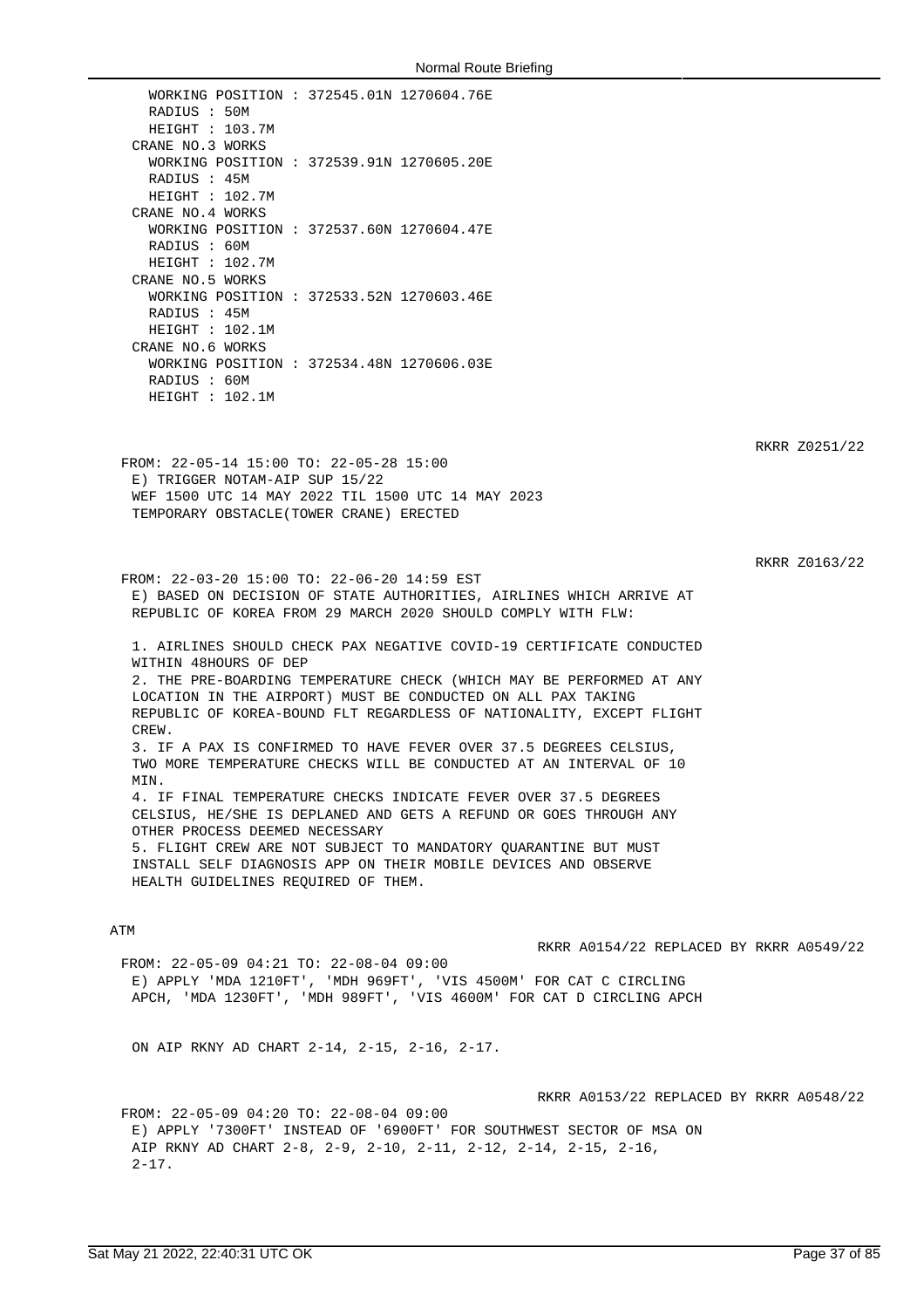RKRR Z0286/22 FROM: 22-05-21 21:00 TO: 22-05-22 21:00 E) CONDITIONAL ROUTE(CDR2) AVBL AS FLW, NEW NR ROUTE TIME FM TIME TO LOWER LVL UPPER LVL 1 MASTA-ATINA 05212100 05212230 13,000FT AMSL FL400 (MASTA-MAKET) 05220000 05220800 05220930 05222100 2 RUGMA-TOPAX 05212100 05222100 10,000FT AMSL FL400 RKRR Z0111/22 REPLACED BY RKRR Z0283/22 FROM: 22-05-21 00:21 TO: 22-08-20 15:00 EST E) DOMESTIC ATS ROUTE IS INSTALLED AS FLW : 1. ROUTE DESIGNATOR : Y65 2. NAME AND COORDINATES OF SIGNIFICANT POINTS, TRACK MAG AND DIST NAME OF SIGNIFICANT POINTS TRACK MAG DIST(NM) COORDINATES TOLIS(ON REQUEST REPORTING POINT) 335030N 1242453E 173 DEGREE 123.8 353 DEGREE SADLI(COMPULSORY REPORTING POINT) 315000N 1245954E 181 181 DEGREE 81.5 001 DEGREE BONSO(ON REQUEST REPORTING POINT) 302840N 1250851E 180 DEGREE 28.5 001 DEGREE ATOTI(COMPULSORY REPORTING POINT) 300013N 1251154E 3. NAVIGATION SPECIFICATION : RNAV5(INS OR IRS, GNSS) 4. LOWER LIMITS : FL140(MINIMUM FLIGHT ALTITUDE) 5. UPPER LIMITS : UNL 6. AIRSPACE CLASSIFICATIONS : CLASS A, D AND G 7. DIRECTION OF CRUISING LEVELS 1) FROM TOLIS TO BONSO : EVEN 2) FROM BONSO TO TOLIS : ODD F) FL140 G) UNL RKRR Z0611/21 REPLACED BY RKRR Z0176/22 FROM: 22-03-25 06:10 TO: 22-06-26 16:00 E) FOR TRAFFIC ENTERING JEJU SOUTH HIGH SECTOR (AT OR ABOVE FL335), EXPECT TO CONTACT JEJU SOUTH LOW SECTOR (FREQ. PRIMARY 125.725MHZ, SECONDARY 132.825MHZ) UNLESS OTHERWISE INSTRUCTED BY ATC FOR AIR TRAFFIC MANAGEMENT PURPOSES. REF. REPUBLIC OF KOREA AIP PAGE ENR 2.1-14 (1.4 CONTROL AREA), INCHEON CONTROL JEJU SOUTH HIGH SECTOR.

TEL: 82-32-880-0237, E-MAIL: BLUEICE77(AT)KOREA.KR TEL: 82-32-880-0238, E-MAIL: YH9130(AT)KOREA.KR F) FL335 G) FL600

#### **UIII - IRKUTSK**

# NOTAM

CNS

FROM: 22-03-24 00:00 TO: 22-06-23 23:59 EST

UUUU G0107/22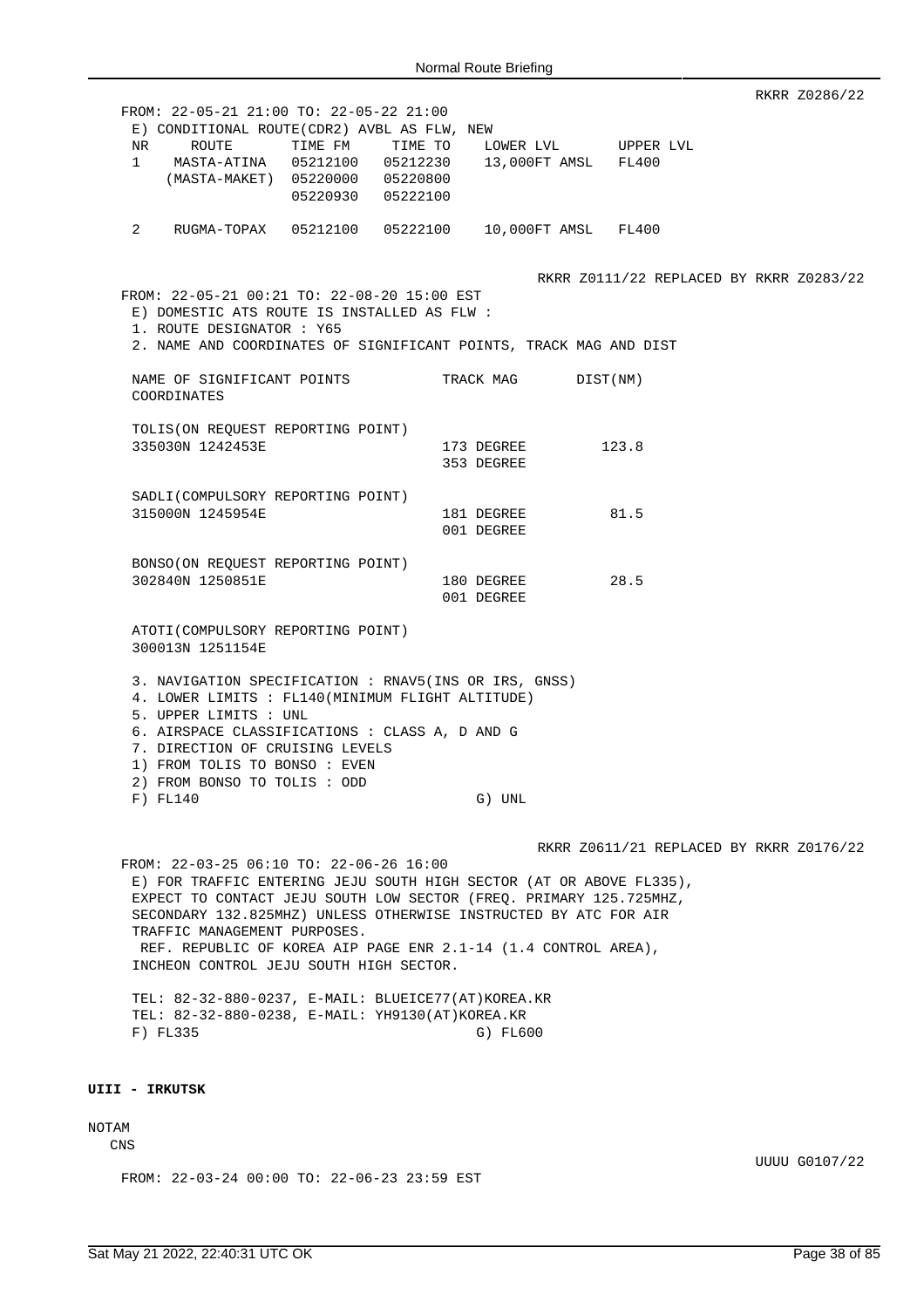E) RWY 30: GBAS (565124.4N 1054431.7E) U/S.

UUUU G0105/22

FROM: 22-03-24 00:00 TO: 22-06-23 23:59 E) BODAYBO GBAS (UIKB) 114.350 CH 22309 (575213.5N 1141334.9E) U/S.

UUUU G1871/21 REPLACED BY UUUU G0101/22

FROM: 22-03-15 09:00 TO: 22-06-23 23:59 EST E) KIRENSK (UIKK) GBAS 114.400 CH 22311 (574612.8N 1080312.7E) U/S.

## **SUPRA-REGIONAL NAV WARNINGS**

NOTAM NIL

# **REGIONAL NAV WARNINGS**

## **ZMUB - ULAANBAATAR**

NOTAM

WARN

| FROM: 22-05-11 01:00 TO: 22-07-10 10:00<br>D) 0100-1000<br>E) UA(DRONE) WILL TAKE PLACE WI AREA:<br>475412N1065951E-475415N1065823E-475425N1065824E-475428N1065600E-47535<br>4N1065558E-475354N1065510E-475303N1065509E-475304N1065338E-475322N106<br>5339E-475323N1065247E-475324N1065148E-475426N1065151E-475426N1065258E<br>$-475622N1065300E-475620N1065456E-475553N1065455E-475553N1065653E-47555$<br>48N1065653E-475546N1065940E-475521N1065940E-475521N1065954E-475412N10<br>65951E<br>WT: 8.37KG<br>MARK: MATRICE 300 RTK<br>DIRECTION: 8900M DIST 53 DEGREES FM ZMUB ARP.<br>$F)$ GND<br>G) 150M AGL | ZMUB A0229/22 |
|---------------------------------------------------------------------------------------------------------------------------------------------------------------------------------------------------------------------------------------------------------------------------------------------------------------------------------------------------------------------------------------------------------------------------------------------------------------------------------------------------------------------------------------------------------------------------------------------------------------|---------------|
| ZBPE - BEIJING<br><b>NOTAM</b>                                                                                                                                                                                                                                                                                                                                                                                                                                                                                                                                                                                | <b>NIL</b>    |
| ZYSH - SHENYANG<br><b>NOTAM</b>                                                                                                                                                                                                                                                                                                                                                                                                                                                                                                                                                                               | <b>NIL</b>    |
| ZSHA - SHANGHAI<br><b>NOTAM</b>                                                                                                                                                                                                                                                                                                                                                                                                                                                                                                                                                                               | <b>NIL</b>    |

**RKRR - INCHEON FIR**

NOTAM

ATM

RKRR Z0649/21 REPLACED BY RKRR Z0183/22

FROM: 22-03-31 02:15 TO: 22-06-30 15:00 EST E) AIRSPACE SAFETY AND SECURITY WARNING: ENROUTE ATS IN KABUL FIR REMAIN UNAVAILABLE. BASED ON SAFETY CONCERNS WITHIN THE TERRITORY AND AIRSPACE OF KABUL FIR(OAKX), AIR OPERATORS AND OWNERS OF AIRCRAFT REGISTERED IN REPUBLIC OF KOREA AND FOREIGN AIR CARRIERS OPERATING TO/FROM REPUBLIC OF KOREA MAY CONSIDER PROPER SAFETY MEASURE

WARN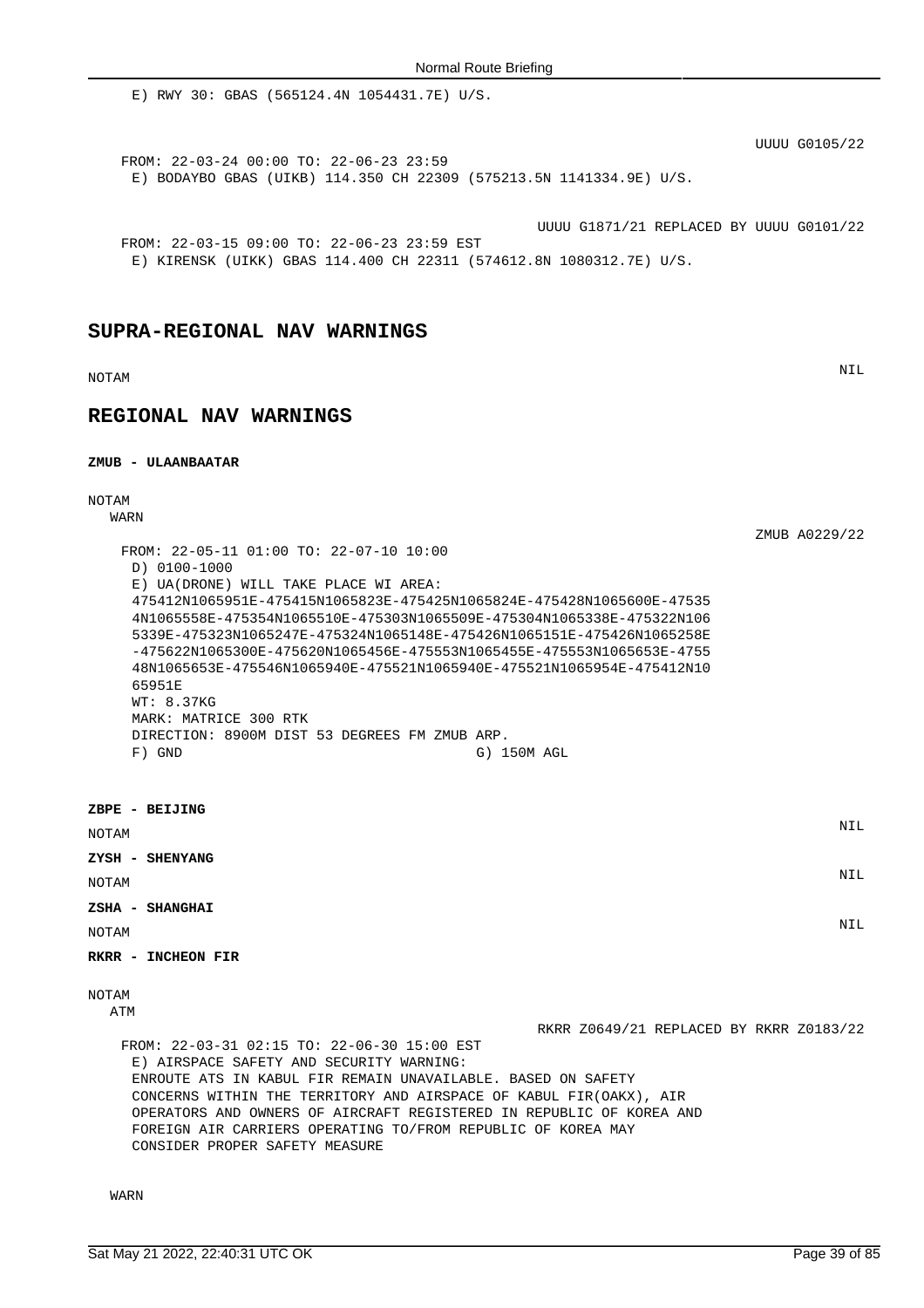RKRR D1508/22 FROM: 22-05-22 03:50 TO: 22-05-22 06:40 E) TEMPO PROHIBITED AREA ACT AS FLW: 1. AREA : A CIRCLE RADIUS 5NM CENTERED ON 370526N1270147E(RKSO) 2. BUFFER ZONE : TEMPO BUFFER ZONE FM OUTSIDE OF PROHIBITED AREA TO 10NM 3. RMK : - EXC SKED CIV AIRLINES AND SURVEILLANCE/INFO ASSET FLT - FOR PRE-COORDINATION AND APV FOR PASSING THROUGH OR ENTERING BUFFER ZONE CTC ROKAF SODO AT 031-669-7020/1 OR 031-661-4471 THEN CTC MCRC/ACC ON FREQ DURING THE FLT F) SFC G) UNL RKRR D1419/22 FROM: 22-05-18 10:00 TO: 22-05-31 18:00 D) 1000-1800 E) MULTIPLE U.S. MIL ACT WILL BE CONDUCTED WI INCHEON FIR AS FLW : 5NM EITHER SIDE OF LINE 314900N1245900E-324700N1243300E-335000N1241000E-353200N1241000E ATC WILL NOT CLEAR NON-PARTICIPATING FLT THRU THIS AREA RMK : INCLUDING ALL ATS RTE IN THIS AREA F) FL210 G) FL230 RKRR D1412/22 FROM: 22-05-15 23:00 TO: 22-05-22 09:00 D) 15 2300-2359, 16-18 0000-0100 0600-1100 2300-2359, 19 0000-0100 0600-1000 2300-2359, 20 0000-0100 0600-1100, 21 0000-0900, 22 0300-0900 E) CATA 7H ACT F) 2500FT AGL G) 5000FT AMSL RKRR D1371/22 FROM: 22-05-16 00:00 TO: 22-05-22 09:00 D) 0000-0900 E) RESTRICTED AREA RK R148A ACT F) SFC G) 300FT AMSL RKRR D1367/22 FROM: 22-05-16 00:00 TO: 22-05-22 11:00 D) 16 0000-0900, 17 0000-0900 2300-2359, 18 0000-0900, 19 0100-0900 2300-2359, 20 0000-1100, 21 22 0100-1100 E) RESTRICTED AREA RK R144 ACT F) SFC G) 300FT AMSL RKRR D1366/22 FROM: 22-05-17 00:00 TO: 22-05-22 09:00 D) 0000-0900 E) RESTRICTED AREA RK R143 ACT F) SFC G) 300FT AMSL RKRR D1365/22 FROM: 22-05-16 00:00 TO: 22-05-22 09:00 D) 16-17 19-22 0000-0900 E) RESTRICTED AREA RK R142C ACT F) SFC G) 300FT AMSL RKRR D1363/22 FROM: 22-05-17 00:00 TO: 22-05-22 09:00 D) 17 22 0000-0900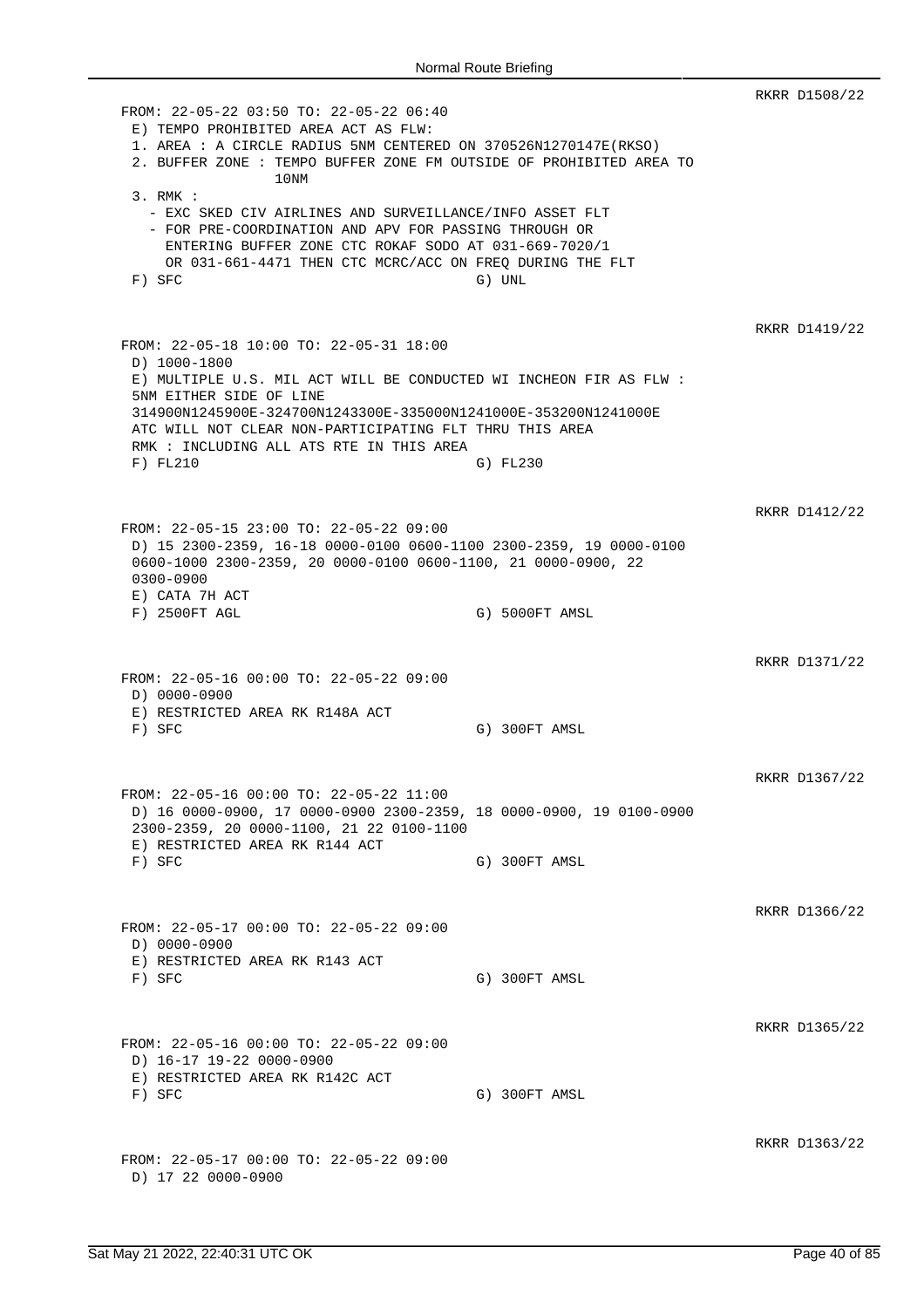| Normal Route Briefing                                                                                                                                                                                                                                                                                                                                                                                                                                                                                                                                                                            |                                                     |               |  |
|--------------------------------------------------------------------------------------------------------------------------------------------------------------------------------------------------------------------------------------------------------------------------------------------------------------------------------------------------------------------------------------------------------------------------------------------------------------------------------------------------------------------------------------------------------------------------------------------------|-----------------------------------------------------|---------------|--|
| E) RESTRICTED AREA RK R142B ACT<br>$F)$ SFC                                                                                                                                                                                                                                                                                                                                                                                                                                                                                                                                                      | G) 300FT AMSL                                       |               |  |
| FROM: 22-05-16 00:00 TO: 22-05-22 09:00<br>D) 16 0000-0800, 17 0000-0900, 18 0000-0800, 19 0000-0800 2300-2359,<br>20 0000-0800, 21 22 0600-0900<br>E) RESTRICTED AREA RK R124 ACT<br>$F)$ SFC                                                                                                                                                                                                                                                                                                                                                                                                   | G) 2500FT AMSL                                      | RKRR D1356/22 |  |
| FROM: 22-05-19 07:00 TO: 22-05-31 18:00<br>D) 19 0700-1500, 20 22 25 28 30-31 1000-1800<br>E) MULTIPLE U.S. MIL ACT WILL BE CONDUCTED WI INCHEON FIR AS FLW :<br>5NM EITHER SIDE OF LINE 314900N1245900E-324700N1243300E-<br>335000N1241000E-353200N1241000E<br>ATC WILL NOT CLEAR NON-PARTICIPATING FLT THRU THIS AREA<br>RMK : INCLUDING ALL ATS RTE IN THIS AREA<br>F) FL210                                                                                                                                                                                                                  | G) FL230                                            | RKRR D1343/22 |  |
| FROM: 22-05-09 15:00 TO: 22-07-09 14:59<br>E) PROHIBITED AREA(P73A, B) DEACTIVATED<br>REF RKRR AIP ENR 5.1-1<br>$F)$ GND                                                                                                                                                                                                                                                                                                                                                                                                                                                                         | G) UNL                                              | RKRR D1259/22 |  |
| FROM: 22-05-09 15:00 TO: 22-07-09 14:59<br>E) TEMPO PROHIBITED AREA ACT AS FLW:<br>1. AREA: A CIRCLE RADIUS 1NM CENTERED ON 372949N1270047E<br>2. RMK:<br>-EXC CIV ACFT AND INFO ASSET FLT<br>-EMERG ACFT(LIFEGUARD, FIRE FIGHTING, ETC) OPERATION NEED PRIOR<br>PERMISSION (CDC POC : 02-524-3345/3346 (PROTECTION BRANCH),<br>02-524-7451/7452(JAOC), 02-2687-1562(P73 MASTER CONTROL))<br>F) SFC                                                                                                                                                                                              | G) UNL                                              | RKRR D1258/22 |  |
| FROM: 22-05-09 15:00 TO: 22-07-09 14:59<br>E) TEMPO PROHIBITED AREA ACT AS FLW:<br>1. AREA: A CIRCLE RADIUS 2NM CENTERED ON 373209N1265838E<br>2. RMK:<br>HAN-GANG CORRIDOR(YP, JP CORRIDOR) AND EMERG ACFT(LIFEGUARD, FIRE<br>FIGHTING, ETC) OPERATION NEED PRIOR PERMISSION(CDC POC :<br>02-524-3345/3346(PROTECTION BRANCH), 02-524-7451/7452(JAOC),<br>02-2687-1562(P73 MASTER CONTROL))<br>$F)$ SFC                                                                                                                                                                                         | G) UNL                                              | RKRR D1257/22 |  |
| FROM: 22-04-01 00:37 TO: 22-07-01 15:00 EST<br>E) FOR REASONS OF NATIONAL SECURITY, AIRCRAFT FLIGHT OPERATIONS ARE<br>PROHIBITED WITHIN THE FOLLOWING AREA :<br>1. AREA : A CIRCLE RADIUS 10NM CENTERED ON 362536N1272211E,<br>EXC RK P65A AND UA(ULTRA-LIGHT VEHICLE AREA) 41 AREA<br>2. AREA IDENTIFICATION : RK P65B<br>3. CTL UNIT: MINISTRY OF LAND, INFRASTRUCTURE AND TRANSPORT (MOLIT)<br>4. RMK : EXC SKED AND NON SKED CIVIL AIRLINES, AUTHORIZED BY ATC,<br>OTHER ACFT AUTHORIZED BY MOLIT, LIFE GUARD, POLICE, SAR, MILITARY<br>OPERATION FLIGHT AND FIRE FIGHTING ACFT.<br>$F)$ SFC | RKRR D0011/22 REPLACED BY RKRR D0845/22<br>G) FL180 |               |  |

 $\mathbb{R}$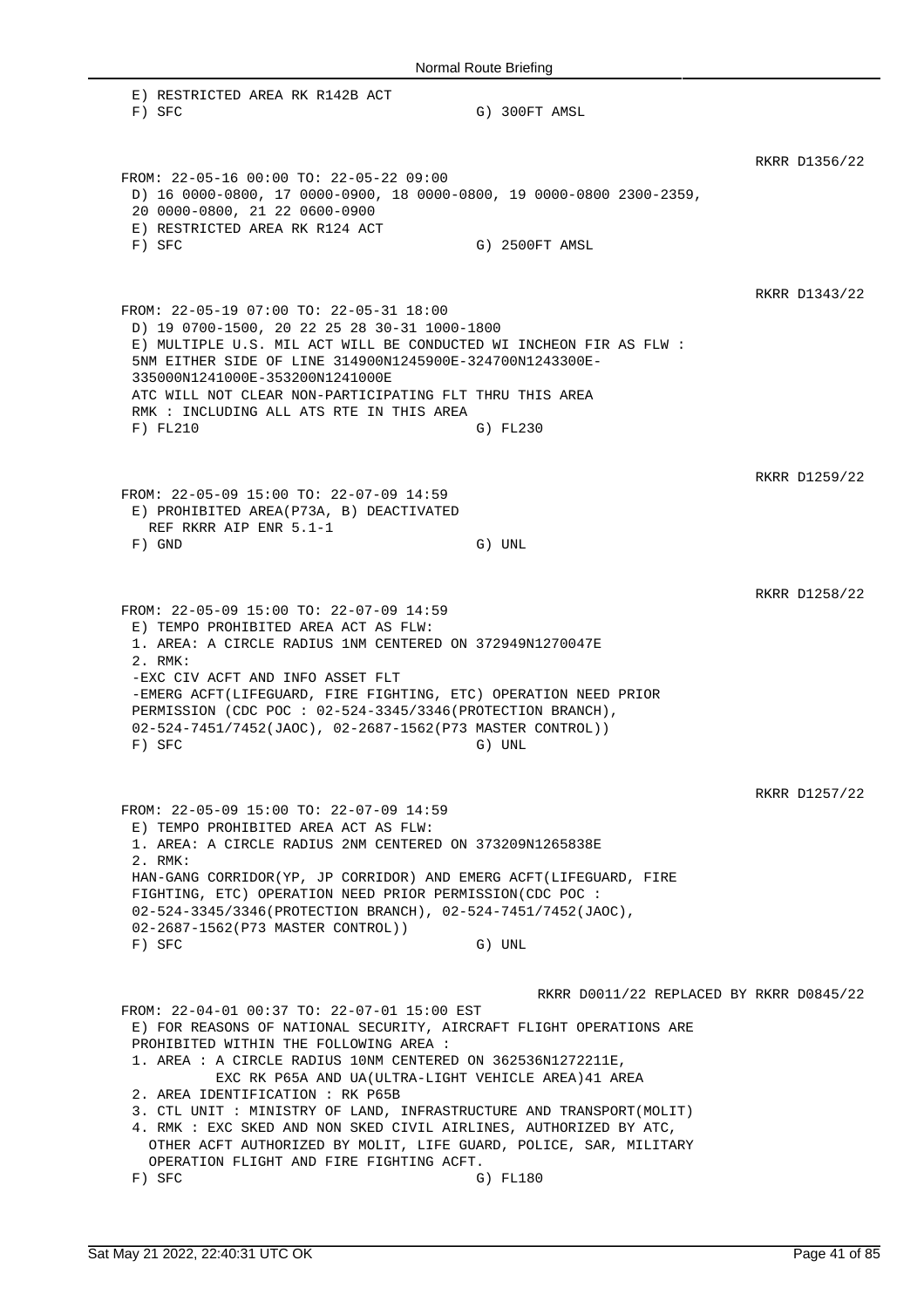RKRR D0010/22 REPLACED BY RKRR D0844/22 FROM: 22-04-01 00:29 TO: 22-07-01 15:00 EST E) FOR REASONS OF NATIONAL SECURITY, AIRCRAFT FLIGHT OPERATIONS ARE PROHIBITED WITHIN THE FOLLOWING AREA : 1. AREA : A CIRCLE RADIUS 1NM CENTERED ON 362536N1272211E 2. AREA IDENTIFICATION : RK P65A 3. CTL UNIT : MASTER CTL REPORTING CENTER(MCRC) 4. RMK : EXC ONLY ROKAF OPERATION ACFT F) SFC G) 8000FT AMSL RKRR D0009/22 REPLACED BY RKRR D0843/22 FROM: 22-04-01 00:23 TO: 22-07-01 15:00 EST E) FOR REASONS OF NATIONAL SECURITY, AIRCRAFT FLIGHT OPERATIONS ARE PROHIBITED WITHIN THE FOLLOWING AREA : 1. AREA : A CIRCLE RADIUS 10NM CENTERED ON 370600N1292300E, EXC RK P64A AREA 2. AREA IDENTIFICATION : RK P64B 3. CTL UNIT : MINISTRY OF LAND, INFRASTRUCTURE AND TRANSPORT(MOLIT) 4. RMK : EXC SKED AND NON SKED CIVIL AIRLINES, AUTHORIZED BY ATC, OTHER ACFT AUTHORIZED BY MOLIT, LIFE GUARD, POLICE, SAR, MILITARY OPERATION FLIGHT AND FIRE FIGHTING ACFT. F) SFC G) FL180 RKRR D0008/22 REPLACED BY RKRR D0842/22 FROM: 22-04-01 00:22 TO: 22-07-01 15:00 EST E) FOR REASONS OF NATIONAL SECURITY, AIRCRAFT FLIGHT OPERATIONS ARE PROHIBITED WITHIN THE FOLLOWING AREA : 1. AREA : A CIRCLE RADIUS 2NM CENTERED ON 370600N1292300E, RK D8 HANUL 2. AREA IDENTIFICATION : RK D8 TEMPO CHANGED TO RK P64A 3. CTL UNIT : MASTER CTL REPORTIONG CENTER(MCRC) 4. RMK : EXC ONLY ROKAF OPERATION ACFT F) SFC G) 8000FT AMSL RKRR D0007/22 REPLACED BY RKRR D0841/22 FROM: 22-04-01 00:22 TO: 22-07-01 15:00 EST E) FOR REASONS OF NATIONAL SECURITY, AIRCRAFT FLIGHT OPERATIONS ARE PROHIBITED WITHIN THE FOLLOWING AREA : 1. AREA : A CIRCLE RADIUS 10 NM CENTERED ON 352429N1262429E, EXC RK P63A AREA 2. AREA IDENTIFICATION : RK P63B 3. CTL UNIT : MINISTRY OF LAND, INFRASTRUCTURE AND TRANSPORT(MOLIT) 4. RMK : EXC SKED AND NON SKED CIVIL AIRLINES, AUTHORIZED BY ATC, OTHER ACFT AUTHORIZED BY MOLIT, LIFE GUARD, POLICE, SAR, MILITARY OPERATION FLIGHT AND FIRE FIGHTING ACFT. F) SFC G) FL180 RKRR D0006/22 REPLACED BY RKRR D0840/22 FROM: 22-04-01 00:21 TO: 22-07-01 15:00 EST E) FOR REASONS OF NATIONAL SECURITY, AIRCRAFT FLIGHT OPERATIONS ARE PROHIBITED WITHIN THE FOLLOWING AREA : 1. AREA : A CIRCLE RADIUS 2NM CENTERED ON 352429N1262429E, RK D7 HANBIT 2. AREA IDENTIFICATION : RK D7 TEMPO CHANGED TO RK P63A 3. CTL UNIT : MASTER CTL REPORTING CENTER(MCRC) 4. RMK : EXC ONLY ROKAF OPERATION ACFT F) SFC G) 10000FT AMSL RKRR D0005/22 REPLACED BY RKRR D0839/22 FROM: 22-04-01 00:21 TO: 22-07-01 15:00 EST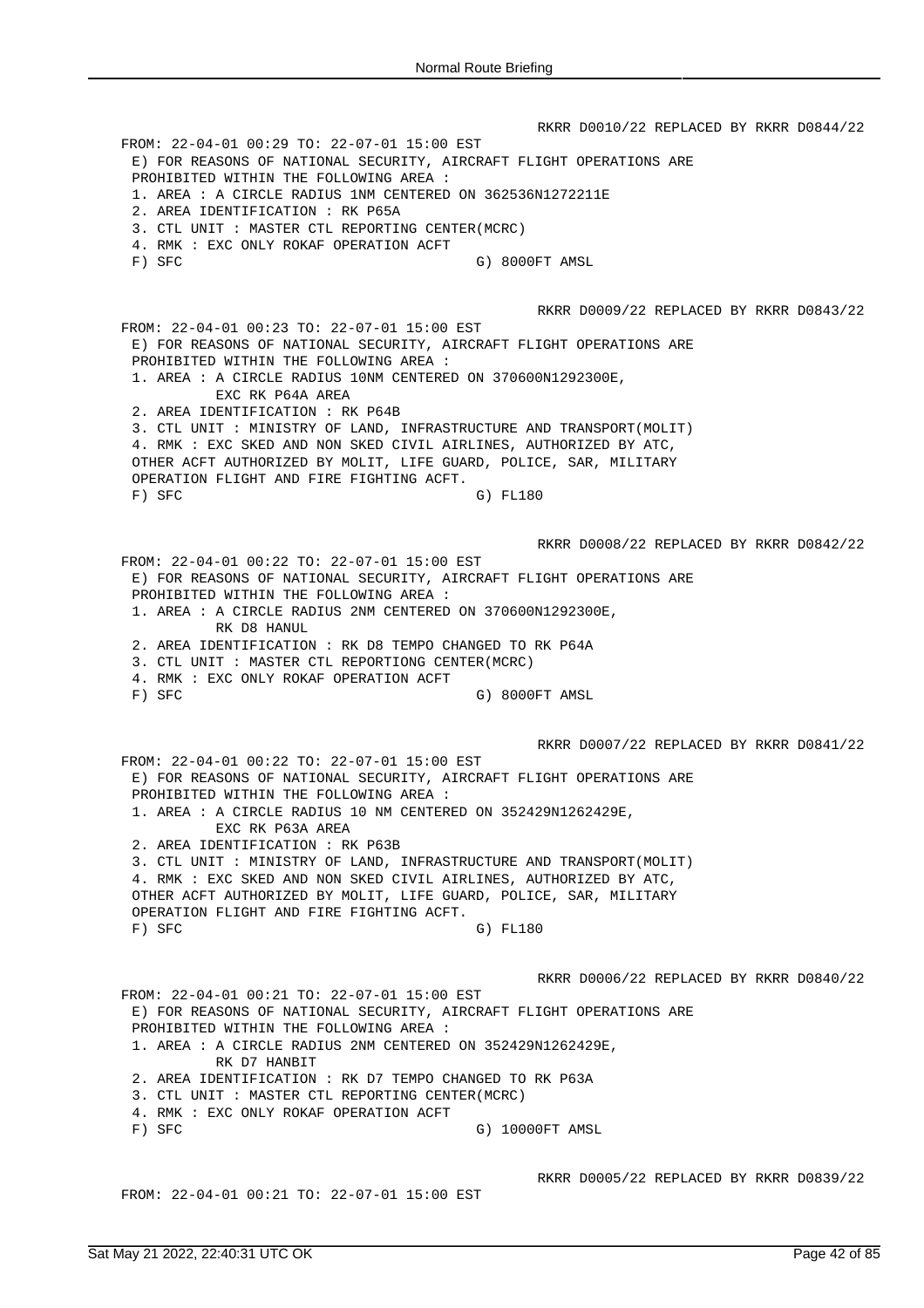E) FOR REASONS OF NATIONAL SECURITY, AIRCRAFT FLIGHT OPERATIONS ARE PROHIBITED WITHIN THE FOLLOWING AREA : 1. AREA : A CIRCLE RADIUS 10NM CENTERED ON 354200N1292800E, EXC RK P62A AREA 2. AREA IDENTIFICATION : RK P62B 3. CTL UNIT : MINISTRY OF LAND, INFRASTRUCTURE AND TRANSPORT(MOLIT) 4. RMK : EXC SKED AND NON SKED CIVIL AIRLINES, AUTHORIZED BY ATC, OTHER ACFT AUTHORIZED BY MOLIT, LIFE GUARD, POLICE, SAR, MILITARY OPERATION FLIGHT AND FIRE FIGHTING ACFT. F) SFC G) FL180 RKRR D0004/22 REPLACED BY RKRR D0838/22 FROM: 22-04-01 00:20 TO: 22-07-01 15:00 EST E) FOR REASONS OF NATIONAL SECURITY, AIRCRAFT FLIGHT OPERATIONS ARE PROHIBITED WITHIN THE FOLLOWING AREA : 1. AREA : A CIRCLE RADIUS 2NM CENTERED ON 354200N1292800E, RK D2 WOLSEONG 2. AREA IDENTIFICATION : RK D2 TEMPO CHANGED TO RK P62A 3. CTL UNIT : MASTER CTL REPORTING CENTER(MCRC) 4. RMK : EXC ONLY ROKAF OPERATION ACFT F) SFC G) 10000FT AMSL RKRR D0003/22 REPLACED BY RKRR D0837/22 FROM: 22-04-01 00:20 TO: 22-07-01 15:00 EST E) FOR REASONS OF NATIONAL SECURITY, AIRCRAFT FLIGHT OPERATIONS ARE PROHIBITED WITHIN THE FOLLOWING AREA : 1. AREA : A CIRCLE RADIUS 10NM CENTERED ON 351900N1291800E, EXC RK P61A AREA 2. AREA IDENTIFICATION : RK P61B 3. CTL UNIT : MINISTRY OF LAND, INFRASTRUCTURE AND TRANSPORT(MOLIT) 4. RMK : EXC SKED AND NON SKED CIVIL AIRLINES, AUTHORIZED BY ATC, OTHER ACFT AUTHORIZED BY MOLIT, LIFE GUARD, POLICE, SAR, MILITARY OPERATION FLIGHT AND FIRE FIGHTING ACFT. F) SFC G) FL180 RKRR D0002/22 REPLACED BY RKRR D0836/22 FROM: 22-04-01 00:19 TO: 22-07-01 15:00 EST E) FOR REASONS OF NATIONAL SECURITY, AIRCRAFT FLIGHT OPERATIONS ARE PROHIBITED WITHIN THE FOLLOWING AREA : 1. AREA : A CIRCLE RADIUS 2NM CENTERED ON 351900N1291800E, RK D1 GORI 2. AREA IDENTIFICATION : RK D1 TEMPO CHANGED TO RK P61A 3. CTL UNIT : MASTER CTL REPORTING CENTER(MCRC) 4. RMK : EXC ONLY ROKAF OPERATION ACFT F) SFC G) 10000FT AMSL RKRR D4370/21 REPLACED BY RKRR D0834/22 FROM: 22-03-31 01:54 TO: 22-06-30 15:00 EST E) TEMPO PROHIBITED AREA ACT AS FLW: 1. AREA : A CIRCLE RADIUS 1.5NM CENTERED ON 360243N1281333E 2. RMK : - EXC APPROVED TAKE-OFF/LDG FLT IN THIS AREA (UNABLE PASSING FLIGHT) - FLT APV INQUIRY : DSN (315) 784-2729, TEL. 050334-2729 F) SFC G) 500FT AGL RKRR E2103/22 REPLACED BY RKRR E2180/22 FROM: 22-05-21 00:34 TO: 22-05-22 09:30 D) 21 0034-0200 0900-1030 2230-2359, 22 0800-0930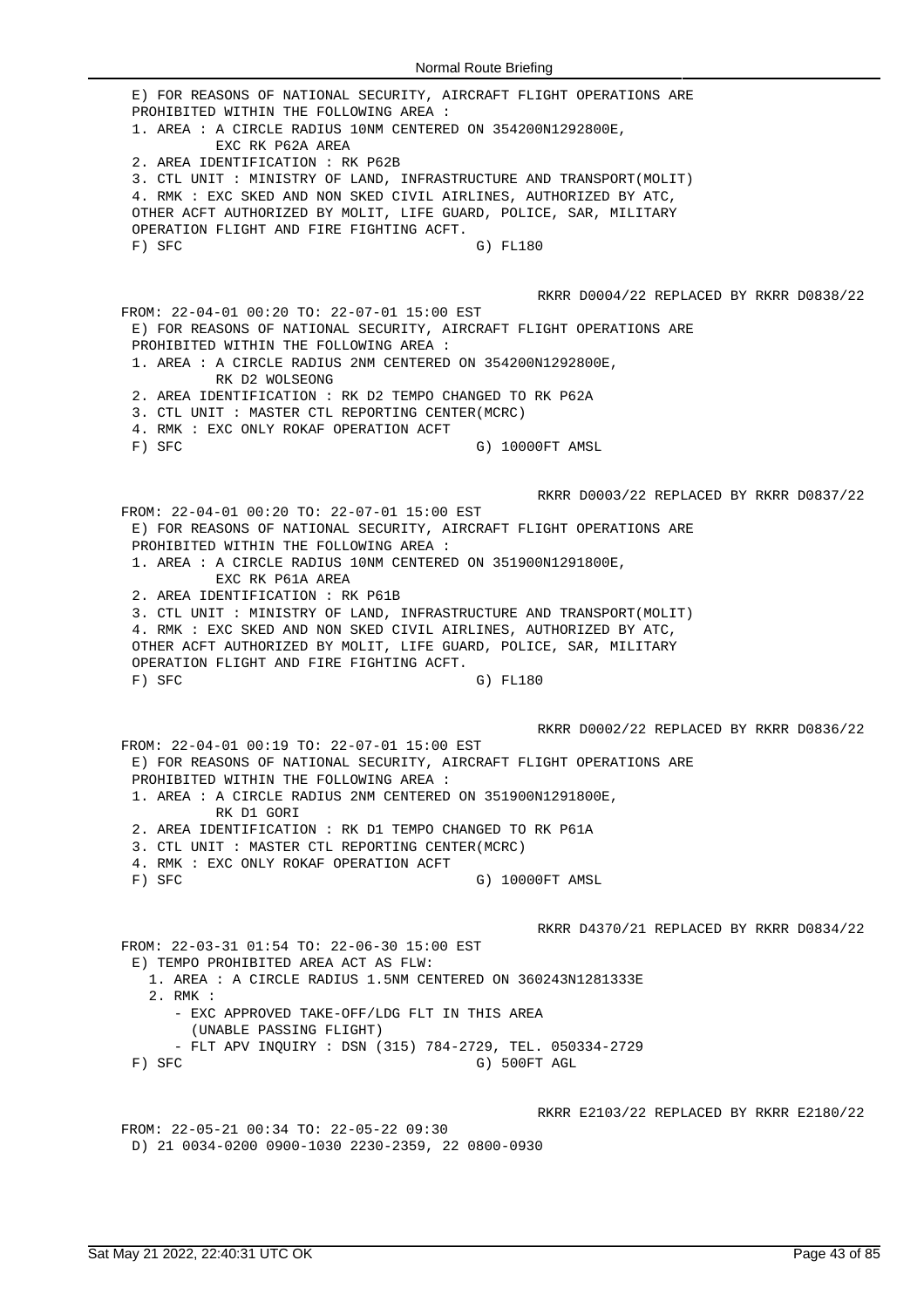E) TEMPO RESTRICTED AREA ACT AS FLW AREA BOUNDED BY THE FOLLOWING 353810N1272850E-353940N1282410E-353745N1282550E-351515N1282350E-351400N1272400E TO THE BEGINNING RMK : EXCLUDING THE AREA THAT OVERLAP WITH ATS RTE V547/Y657 F) 7000FT AMSL G) FL430 RKRR E2101/22 REPLACED BY RKRR E2179/22 FROM: 22-05-21 00:32 TO: 22-05-22 09:30 D) 21 0032-0200 0900-1030 2230-2359, 22 0800-0930 E) TEMPO RESTRICTED AREA ACT AS FLW AREA BOUNDED BY THE FOLLOWING 350000N1271814E-350000N1282230E-344930N1282130E-340847N1271813E TO THE BEGINNING RMK : EXCLUDING THE AREA THAT OVERLAP WITH ATS RTE V547/Y657 F) 7000FT AMSL G) FL430 RKRR E2162/22 FROM: 22-05-19 21:09 TO: 22-05-26 08:00 E) TEMPO RESTRICTED AREA ACT AS FLW AREA BOUNDED BY THE FOLLOWING 374858N1285156E-380122N1312852E-375112N1313352E-374440N1285220E TO THE BEGINNING RMK: ACFT USING ATS RTE Y233 PRIOR COORDINATION WITH ATC REQUIRED F) SFC G) UNL RKRR E2133/22 FROM: 22-05-21 01:00 TO: 22-05-29 09:00 D) 21 0100-0900, 22 0300-0900, 28 0100-0900, 29 0300-0900 E) TEMPO RESTRICTED AREA ACT AS FLW AREA BOUNDED BY THE FOLLOWING 365348N1274937E-365504N1281504E-364623N1281428E-364512N1280814E-362930N1280910E-362845N1281543E-361804N1281624E-361834N1274130E TO THE BEGINNING F) SFC G) 5500FT AMSL RKRR E2132/22 FROM: 22-05-18 22:00 TO: 22-06-17 09:00 D) 2200-0900 E) TEMPO RESTRICTED AREA ACT AS FLW A CIRCLE RADIUS 0.6NM CENTERED ON 370658N1264110E F) SFC G) 1640FT AMSL RKRR E2097/22 FROM: 22-05-22 05:00 TO: 22-05-24 02:00 D) 22 0500-0900, 23 0500-0900 2300-2359, 24 0000-0200 E) TEMPO RESTRICTED AREA ACT AS FLW AREA BOUNDED BY THE FOLLOWING 365200N1300000E-365000N1301300E-364400N1302500E-360200N1302500E-360200N1300000E TO THE BEGINNING F) 5000FT AMSL G) 10000FT AMSL RKRR E2096/22 FROM: 22-05-21 20:00 TO: 22-05-26 09:30 D) 21 2000-2359, 22 0000-0200 0500-0700 1000-1200 2000-2359, 23 0000-0200 1000-1200 2000-2359, 24 0000-0100 0200-0400 0500-0800, 25 0100-0300 0600-1030 2300-2359, 26 0000-0930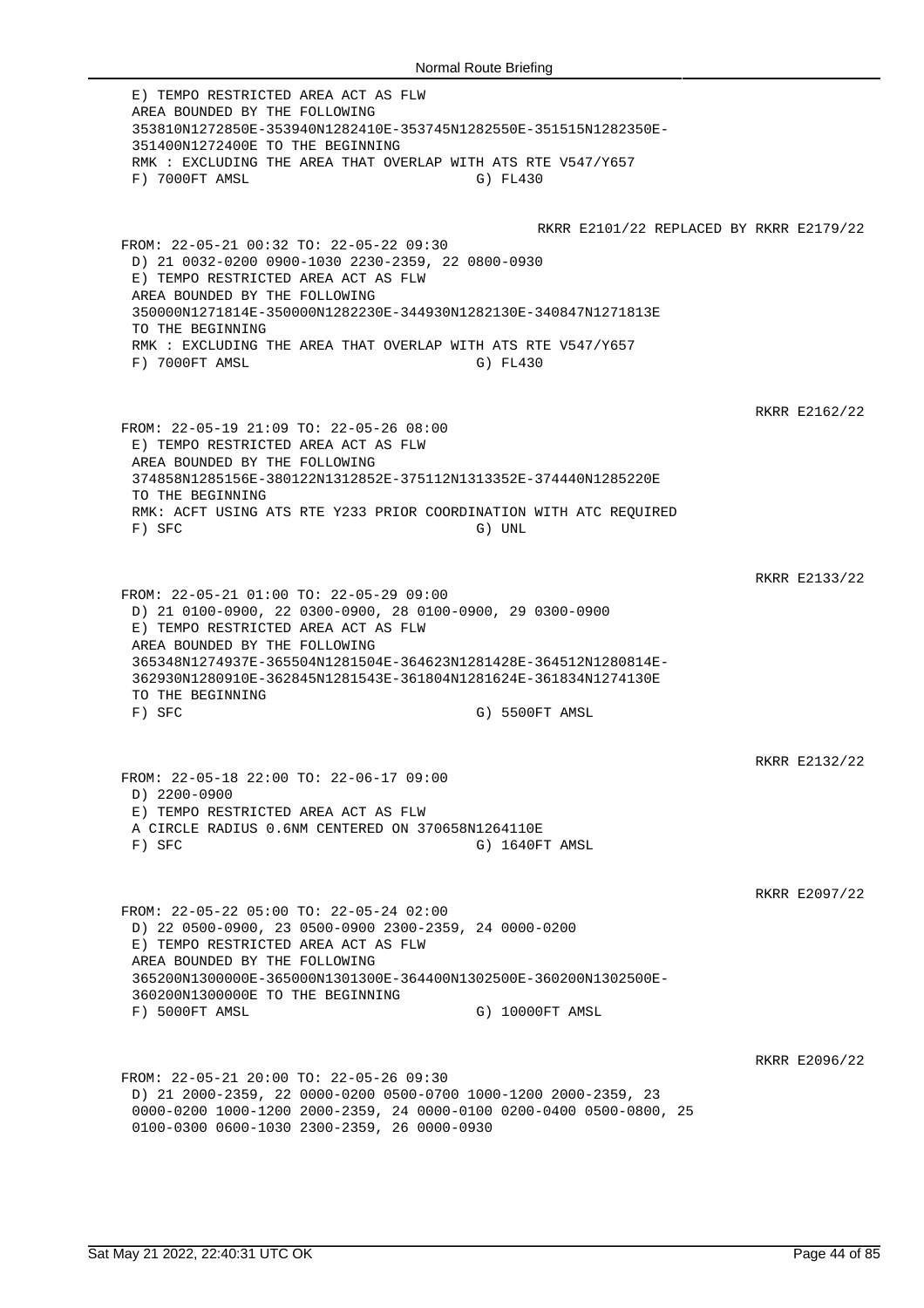E) TEMPO RESTRICTED AREA ACT AS FLW AREA BOUNDED BY THE FOLLOWING 365200N1300000E-365000N1301300E-364400N1302500E-360200N1302500E-360200N1300000E TO THE BEGINNING F) SFC G) 5000FT AMSL RKRR E2095/22 FROM: 22-05-21 08:00 TO: 22-05-25 06:00 D) 21 0800-1459 2100-2359, 22 0000-0300, 24 0900-1459, 25 0500-0600 E) TEMPO RESTRICTED AREA ACT AS FLW AREA BOUNDED BY THE FOLLOWING 365200N1300000E-365000N1301300E-364400N1302500E-360200N1302500E-360200N1300000E TO THE BEGINNING F) SFC G) 7000FT AMSL RKRR E2093/22 FROM: 22-05-21 20:00 TO: 22-05-26 03:00 D) 21 2000-2359, 22 23 0000-0200 2000-2359, 24 0000-0100 0200-0400 0500-0800, 25 26 0100-0300 E) TEMPO RESTRICTED AREA ACT AS FLW: AREA BOUNDED BY THE FOLLOWING 362600N1282900E-360200N1291200E-360000N1290300E-360000N1283200E  $-36120$ 0N1281700E-362600N1282900E TO THE BEGINNING F) SFC G) 5000FT AMSL RKRR E2091/22 FROM: 22-05-22 05:00 TO: 22-05-24 02:00 D) 22 0500-0900, 23 0500-0900 2300-2359, 24 0000-0200 E) TEMPO RESTRICTED AREA ACT AS FLW AREA BOUNDED BY THE FOLLOWING 363000N1291500E-363000N1293500E-360500N1293700E-362100N1290600E-363000N1291500E TO THE BEGINNING RMK : EXC ATS RTE V11/Y744(BTN 8,500FT AND 10,500FT AMSL) F) 5000FT AMSL G) 10000FT AMSL RKRR E2090/22 FROM: 22-05-21 20:00 TO: 22-05-25 03:00 D) 21 2000-2359, 22 0000-0200 0500-0700 1000-1200 2000-2359, 23 0000-0200 1000-1200 2000-2359, 24 0000-0100 0200-0400 0500-0800, 25 0100-0300 E) TEMPO RESTRICTED AREA ACT AS FLW AREA BOUNDED BY THE FOLLOWING 363000N1291500E-363000N1293500E-360500N1293700E-362100N1290600E-363000N1291500E TO THE BEGINNING F) SFC G) 5000FT AMSL RKRR E2086/22 FROM: 22-05-22 05:00 TO: 22-05-24 02:00 D) 22 0500-0900, 23 2300-24 0200 E) TEMPO RESTRICTED AREA ACT AS FLW AREA BOUNDED BY THE FOLLOWING 363000N1293500E-363000N1300000E-360200N1300000E-360500N1293700E-363000N1293500E TO THE BEGINNING RMK : EXC ATS RTE V11/Y744(BTN 8,500FT AND 10,500FT AMSL) F) 5000FT AMSL G) 10000FT AMSL RKRR E2085/22 FROM: 22-05-21 20:00 TO: 22-05-26 09:30 D) 21 2000-2359, 22 0000-0200 0500-0700 1000-1200 2000-2359, 23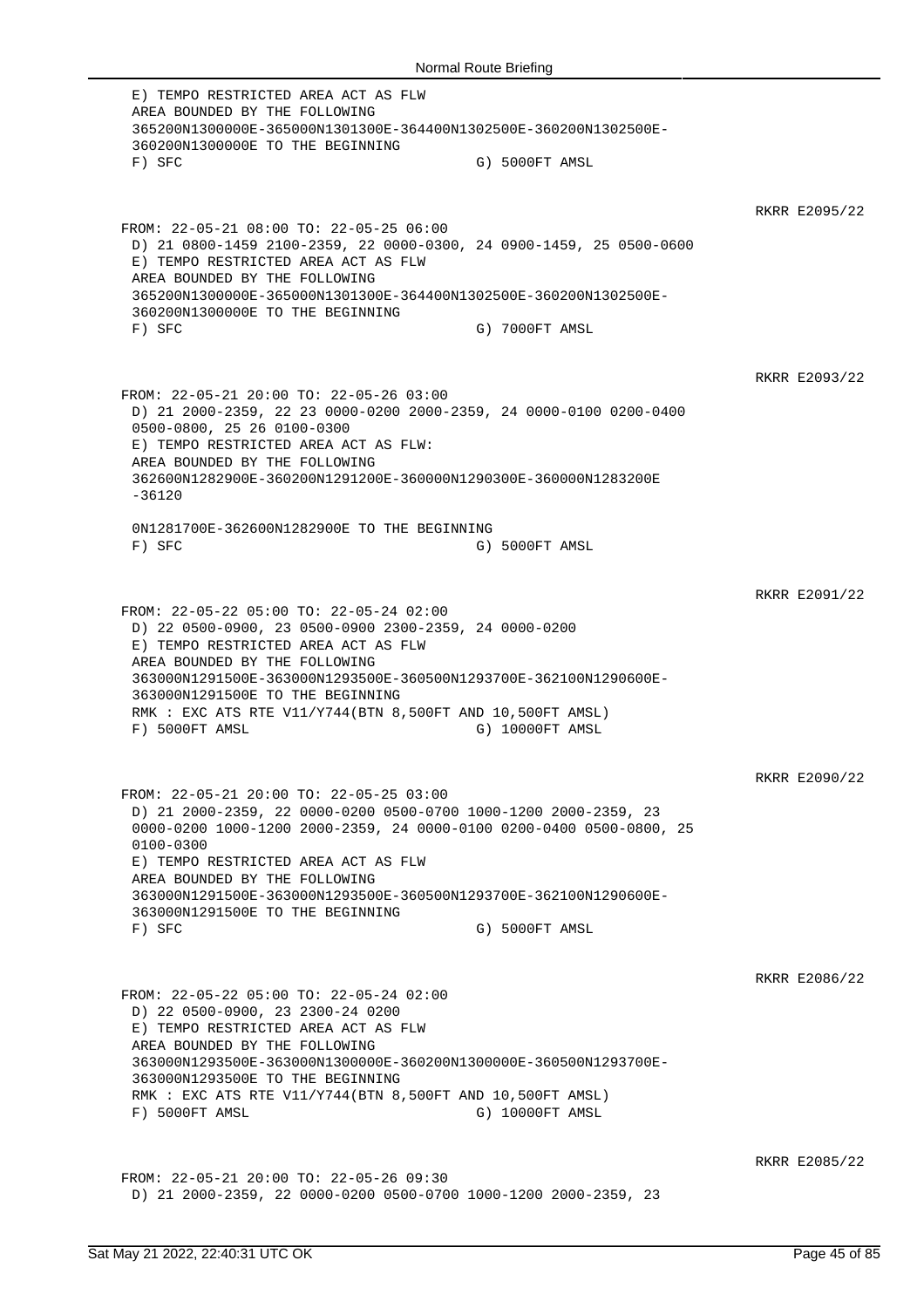0000-0200 1000-1200 2000-2359, 24 0000-0100 0200-0400 0500-0800, 25 0100-0300 0600-1030 2300-2359, 26 0000-0930 E) TEMPO RESTRICTED AREA ACT AS FLW AREA BOUNDED BY THE FOLLOWING 363000N1293500E-363000N1300000E-360200N1300000E-360500N1293700E-363000N1293500E TO THE BEGINNING F) SFC G) 5000FT AMSL RKRR E2084/22 FROM: 22-05-21 08:00 TO: 22-05-25 06:00 D) 21 0800-1459 2100-2359, 22 0000-0300, 24 0900-1459, 25 0500-0600 E) TEMPO RESTRICTED AREA ACT AS FLW AREA BOUNDED BY THE FOLLOWING 363000N1293500E-363000N1300000E-360200N1300000E-360500N1293700E-363000N1293500E TO THE BEGINNING F) SFC G) 7000FT AMSL RKRR E2081/22 FROM: 22-05-21 20:00 TO: 22-05-25 03:00 D) 21 2000-2359, 22 23 0000-0200 1000-1200 2000-2359, 24 0000-0100 0200-0400 0500-0800, 25 0100-0300 E) TEMPO RESTRICTED AREA ACT AS FLW AREA BOUNDED BY THE FOLLOWING 365000N1291500E-365000N1293200E-363000N1293500E-363000N1291500E-365000N1291500E TO THE BEGINNING F) SFC G) 5000FT AMSL RKRR E2078/22 FROM: 22-05-21 20:00 TO: 22-05-26 09:30 D) 21 2000-2359, 22 23 0000-0200 1000-1200 2000-2359, 24 0000-0100 0200-0400 0500-0800, 25 0100-0300 0600-1030 2300-2359, 26 0000-0930 E) TEMPO RESTRICTED AREA ACT AS FLW AREA BOUNDED BY THE FOLLOWING 365000N1293200E-365000N1300000E-363000N1300000E-363000N1293500E-365000N1293200E TO THE BEGINNING F) SFC G) 5000FT AMSL RKRR E2077/22 FROM: 22-05-21 10:00 TO: 22-05-25 06:00 D) 21 1000-1459 2100-2359, 22 0000-0300, 24 0900-1459, 25 0500-0600 E) TEMPO RESTRICTED AREA ACT AS FLW AREA BOUNDED BY THE FOLLOWING 365000N1293200E-365000N1300000E-363000N1300000E-363000N1293500E-365000N1293200E TO THE BEGINNING F) SFC G) 7000FT AMSL RKRR E2073/22 FROM: 22-05-22 05:00 TO: 22-05-24 02:00 D) 22 0500-0900, 23 0500-0900 2300-2359, 24 0000-0200 E) TEMPO RESTRICTED AREA ACT AS FLW A CIRCLE RADIUS 2NM CENTERED ON 360903N1292718E RMK : EXC ATS RTE V11/Y744(BTN 8,500FT AND 10,500FT AMSL) F) 5000FT AMSL G) 10000FT AMSL RKRR E2072/22 FROM: 22-05-20 15:00 TO: 22-05-26 14:59 E) TEMPO RESTRICTED AREA ACT AS FLW A CIRCLE RADIUS 5NM CENTERED ON 361321N1292235E F) SFC G) 5000FT AMSL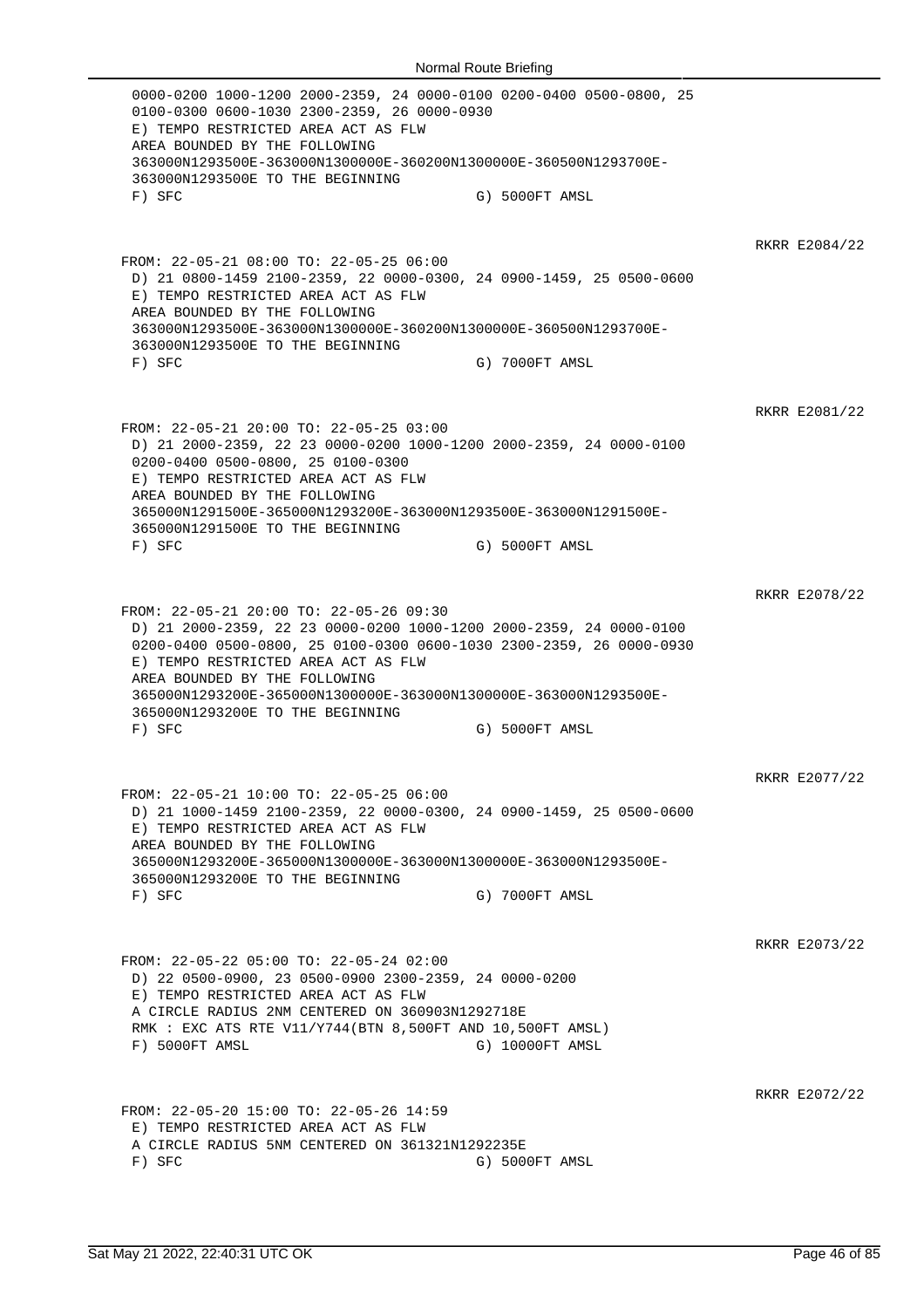RKRR E2060/22 FROM: 22-05-18 00:00 TO: 22-08-18 09:00 D) 0000-0900 E) TEMPO RESTRICTED AREA ACT AS FLW A CIRCLE RADIUS 0.6NM CENTERED ON 371202N1282546E F) SFC G) 1640FT AMSL RKRR E2059/22 FROM: 22-05-18 00:00 TO: 22-06-15 09:00 D) 0000-0900 E) TEMPO RESTRICTED AREA ACT AS FLW A CIRCLE RADIUS 1.4NM CENTERED ON 355623N1270430E F) SFC G) SFC RKRR E2058/22 FROM: 22-05-18 00:00 TO: 22-06-15 09:00 D) 0000-0900 E) TEMPO RESTRICTED AREA ACT AS FLW A CIRCLE RADIUS 1.4NM CENTERED ON 355805N1270155E F) SFC G) G60FT AGL RKRR E2057/22 FROM: 22-05-18 00:00 TO: 22-06-15 09:00 D) 0000-0900 E) TEMPO RESTRICTED AREA ACT AS FLW A CIRCLE RADIUS 1.4NM CENTERED ON 360010N1265945E F) SFC G) 660FT AGL RKRR E2056/22 FROM: 22-05-18 00:00 TO: 22-06-15 09:00 D) 0000-0900 E) TEMPO RESTRICTED AREA ACT AS FLW A CIRCLE RADIUS 1.4NM CENTERED ON 360226N1265751E F) SFC G) SFC RKRR E2055/22 FROM: 22-05-18 00:00 TO: 22-06-15 09:00 D) 0000-0900 E) TEMPO RESTRICTED AREA ACT AS FLW A CIRCLE RADIUS 1.4NM CENTERED ON 360441N1265558E F) SFC G) SFC RKRR E2054/22 FROM: 22-05-18 00:00 TO: 22-06-15 09:00 D) 0000-0900 E) TEMPO RESTRICTED AREA ACT AS FLW A CIRCLE RADIUS 1.4NM CENTERED ON 360451N1265623E F) SFC G) 660FT AGL RKRR E2053/22 FROM: 22-05-18 00:00 TO: 22-06-15 09:00 D) 0000-0900 E) TEMPO RESTRICTED AREA ACT AS FLW A CIRCLE RADIUS 1.4NM CENTERED ON 360439N1265605E F) SFC G) SFC RKRR E2052/22 FROM: 22-05-18 00:00 TO: 22-06-15 09:00 D) 0000-0900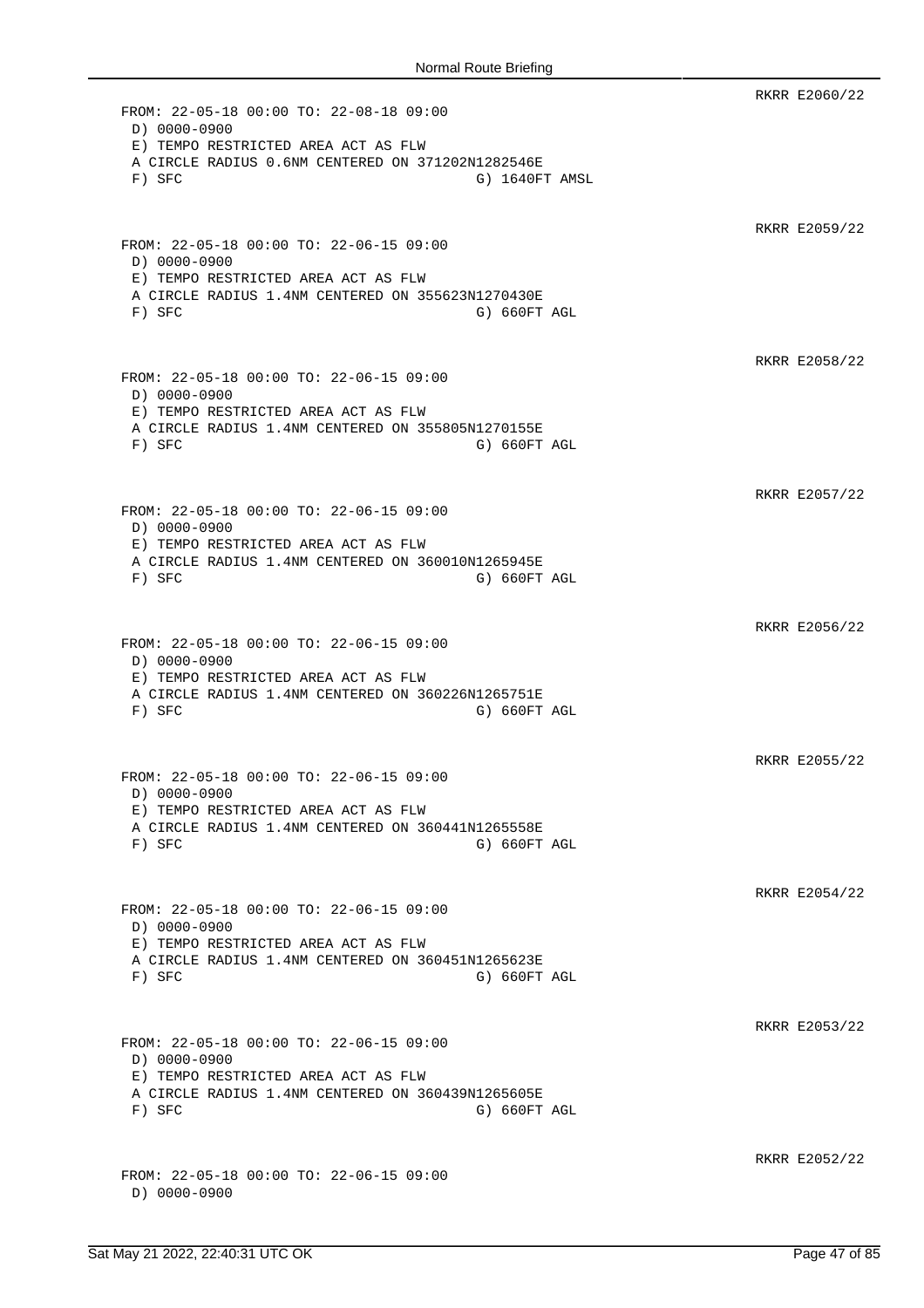E) TEMPO RESTRICTED AREA ACT AS FLW A CIRCLE RADIUS 1.4NM CENTERED ON 360704N1265428E F) SFC G) SFC RKRR E2051/22 FROM: 22-05-18 00:00 TO: 22-06-15 09:00 D) 0000-0900 E) TEMPO RESTRICTED AREA ACT AS FLW A CIRCLE RADIUS 1.4NM CENTERED ON 360926N1265253E F) SFC G) SFC G) SFC RKRR E2050/22 FROM: 22-05-18 00:00 TO: 22-06-15 09:00 D) 0000-0900 E) TEMPO RESTRICTED AREA ACT AS FLW A CIRCLE RADIUS 1.4NM CENTERED ON 361158N1265143E F) SFC G) 660FT AGL RKRR E2049/22 FROM: 22-05-18 00:00 TO: 22-06-15 09:00 D) 0000-0900 E) TEMPO RESTRICTED AREA ACT AS FLW A CIRCLE RADIUS 1.4NM CENTERED ON 361435N1265049E F) SFC G) SFC RKRR E2048/22 FROM: 22-05-18 00:00 TO: 22-06-15 09:00 D) 0000-0900 E) TEMPO RESTRICTED AREA ACT AS FLW A CIRCLE RADIUS 1.4NM CENTERED ON 361712N1264947E F) SFC G) SFC G) SFC RKRR E2047/22 FROM: 22-05-18 00:00 TO: 22-06-15 09:00 D) 0000-0900 E) TEMPO RESTRICTED AREA ACT AS FLW A CIRCLE RADIUS 1.4NM CENTERED ON 361950N1264859E F) SFC G) SFC RKRR E2046/22 FROM: 22-05-18 00:00 TO: 22-06-15 09:00 D) 0000-0900 E) TEMPO RESTRICTED AREA ACT AS FLW A CIRCLE RADIUS 1.4NM CENTERED ON 362221N1264749E F) SFC G) SFC G) SFC RKRR E2045/22 FROM: 22-05-18 00:00 TO: 22-06-15 09:00 D) 0000-0900 E) TEMPO RESTRICTED AREA ACT AS FLW A CIRCLE RADIUS 1.4NM CENTERED ON 362501N1264714E F) SFC G) SFC RKRR E2044/22 FROM: 22-05-18 00:00 TO: 22-06-15 09:00 D) 0000-0900 E) TEMPO RESTRICTED AREA ACT AS FLW A CIRCLE RADIUS 1.4NM CENTERED ON 362740N1264624E F) SFC G) G60FT AGL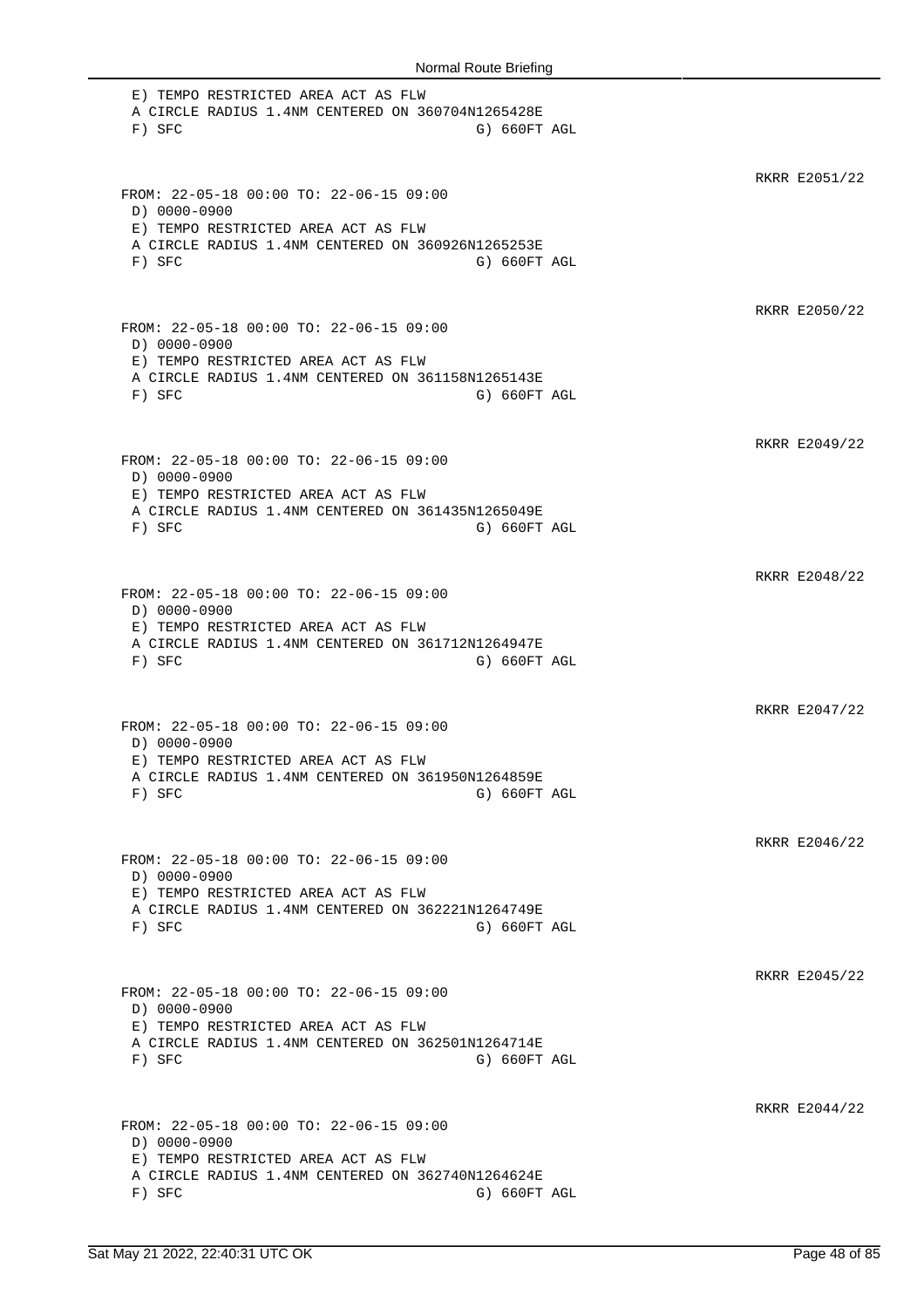RKRR E2043/22 FROM: 22-05-18 00:00 TO: 22-06-15 09:00 D) 0000-0900 E) TEMPO RESTRICTED AREA ACT AS FLW A CIRCLE RADIUS 1.4NM CENTERED ON 363023N1264554E F) SFC G) SFC G) SFC RKRR E2042/22 FROM: 22-05-18 00:00 TO: 22-06-15 09:00 D) 0000-0900 E) TEMPO RESTRICTED AREA ACT AS FLW A CIRCLE RADIUS 1.4NM CENTERED ON 363305N1264620E F) SFC G) 660FT AGL RKRR E2041/22 FROM: 22-05-18 00:00 TO: 22-06-15 09:00 D) 0000-0900 E) TEMPO RESTRICTED AREA ACT AS FLW A CIRCLE RADIUS 1.4NM CENTERED ON 363539N1264719E F) SFC G) SFC G) SFC RKRR E2040/22 FROM: 22-05-18 00:00 TO: 22-06-15 09:00 D) 0000-0900 E) TEMPO RESTRICTED AREA ACT AS FLW A CIRCLE RADIUS 1.4NM CENTERED ON 363820N1264632E F) SFC G) 660FT AGL RKRR E2039/22 FROM: 22-05-18 00:00 TO: 22-06-15 09:00 D) 0000-0900 E) TEMPO RESTRICTED AREA ACT AS FLW A CIRCLE RADIUS 1.4NM CENTERED ON 364103N1264649E F) SFC G) 660FT AGL RKRR E2038/22 FROM: 22-05-18 00:00 TO: 22-06-15 09:00 D) 0000-0900 E) TEMPO RESTRICTED AREA ACT AS FLW A CIRCLE RADIUS 1.4NM CENTERED ON 364331N1264820E F) SFC G) 660FT AGL RKRR E2037/22 FROM: 22-05-18 00:00 TO: 22-06-15 09:00 D) 0000-0900 E) TEMPO RESTRICTED AREA ACT AS FLW A CIRCLE RADIUS 1.4NM CENTERED ON 364448N1265121E F) SFC G) G60FT AGL RKRR E2036/22 FROM: 22-05-18 00:00 TO: 22-06-15 09:00 D) 0000-0900 E) TEMPO RESTRICTED AREA ACT AS FLW A CIRCLE RADIUS 1.4NM CENTERED ON 364657N1265330E F) SFC G) 660FT AGL RKRR E2035/22 FROM: 22-05-18 00:00 TO: 22-06-15 09:00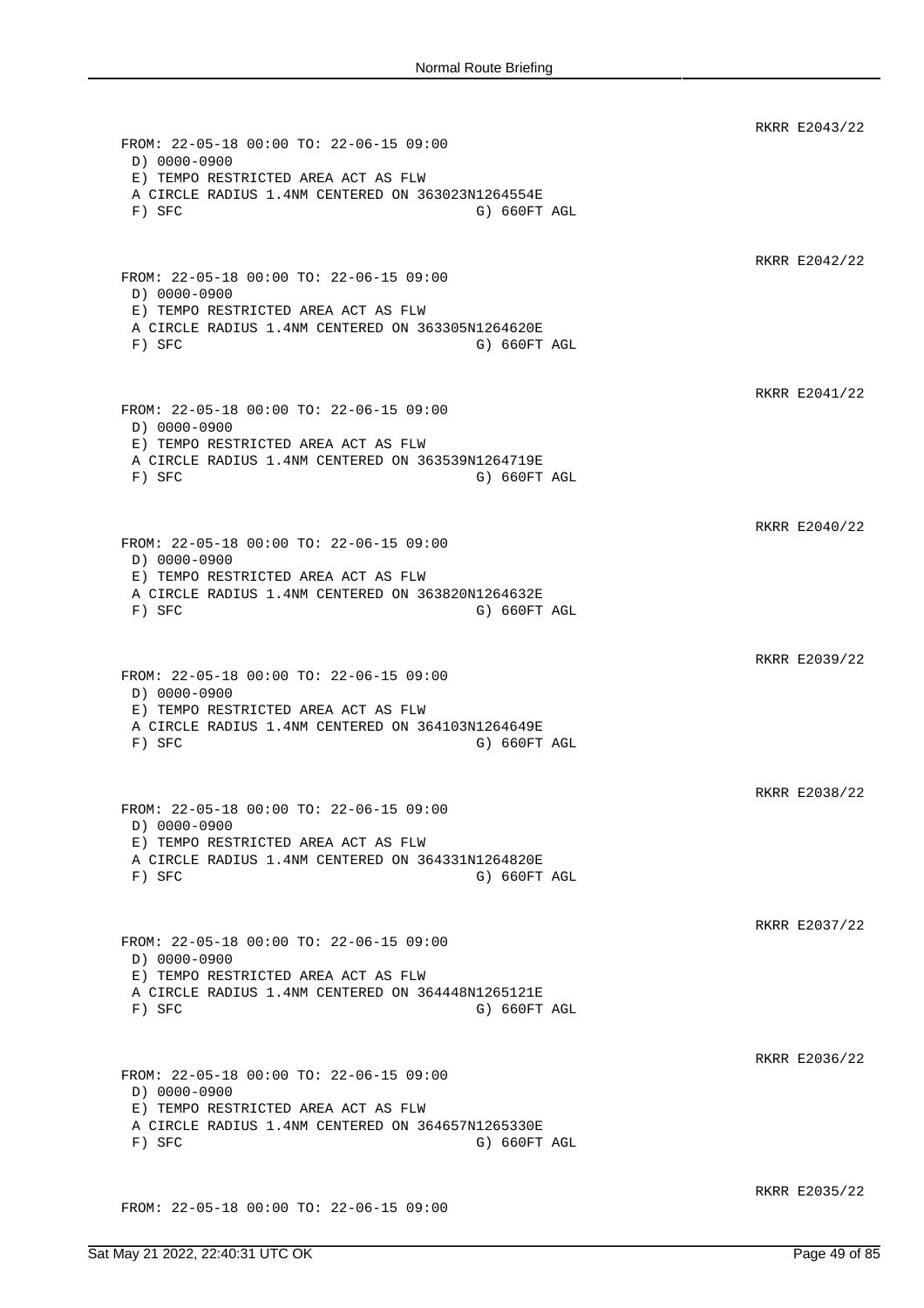D) 0000-0900 E) TEMPO RESTRICTED AREA ACT AS FLW A CIRCLE RADIUS 1.4NM CENTERED ON 364932N1265437E F) SFC G) 660FT AGL RKRR E2034/22 FROM: 22-05-18 00:00 TO: 22-06-15 09:00 D) 0000-0900 E) TEMPO RESTRICTED AREA ACT AS FLW A CIRCLE RADIUS 1.4NM CENTERED ON 365212N1265507E F) SFC G) 660FT AGL RKRR E2033/22 FROM: 22-05-18 00:00 TO: 22-06-15 09:00 D) 0000-0900 E) TEMPO RESTRICTED AREA ACT AS FLW A CIRCLE RADIUS 1.4NM CENTERED ON 365455N1265444E F) SFC G) 660FT AGL RKRR E2032/22 FROM: 22-05-18 00:00 TO: 22-06-15 09:00 D) 0000-0900 E) TEMPO RESTRICTED AREA ACT AS FLW A CIRCLE RADIUS 1.4NM CENTERED ON 365656N1265302E F) SFC G) 660FT AGL RKRR E1902/22 FROM: 22-05-16 05:46 TO: 22-08-05 09:00 D) MAY 16 0546-0900 2200-2359, 17-31 0000-0900 2200-2359, JUN 01-30 0000-0900 2200-2359, JUL 01-31 0000-0900 2200-2359, AUG 01-04 0000-0900 2200-2359, 05 0000-0900 E) TEMPO RESTRICTED AREA ACT AS FLW AREA BOUNDED BY THE FOLLOWING 361925N1274042E-361922N1274157E-361800N1274043E-361753N1274150E TO THE BEGINNING RMK : EXC MIL ACFT AND NATIONAL ACFT F) SFC G) 1400FT AMSL RKRR E1901/22 FROM: 22-05-16 05:45 TO: 22-08-05 09:00 D) MAY 16 0545-0900 2200-2359, 17-31 0000-0900 2200-2359, JUN 01-30 0000-0900 2200-2359, JUL 01-31 0000-0900 2200-2359, AUG 01-04 0000-0900 2200-2359, 05 0000-0900 E) TEMPO RESTRICTED AREA ACT AS FLW AREA BOUNDED BY THE FOLLOWING 362250N1273310E-361945N1273310E-362250N1273440E-361645N1273440E TO THE BEGINNING RMK : EXC MIL ACFT AND NATIONAL ACFT F) SFC G) 1400FT AMSL RKRR E1900/22 FROM: 22-05-16 05:44 TO: 22-08-05 09:00 D) MAY 16 0544-0900 2200-2359, 17-31 0000-0900 2200-2359, JUN 01-30 0000-0900 2200-2359, JUL 01-31 0000-0900 2200-2359, AUG 01-04 0000-0900 2200-2359, 05 0000-0900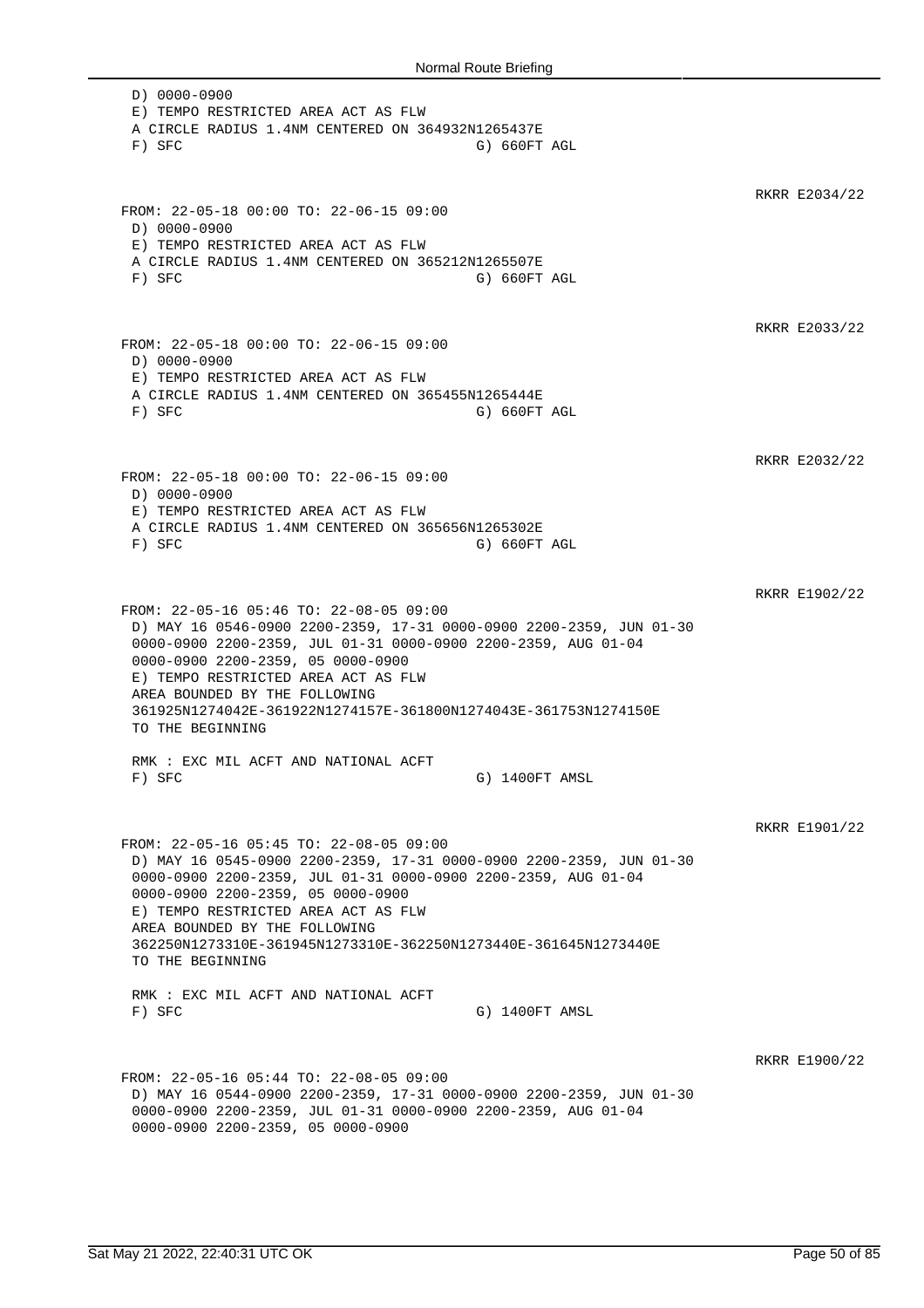E) TEMPO RESTRICTED AREA ACT AS FLW AREA BOUNDED BY THE FOLLOWING 370303N1280301E-370308N1280330E-370414N1280308E-370408N1280240E TO THE BEGINNING RMK : EXC MIL ACFT AND NATIONAL ACFT F) SFC G) 1400FT AMSL RKRR E1899/22 FROM: 22-05-16 05:43 TO: 22-08-05 09:00 D) MAY 16 0543-0900 2200-2359, 17-31 0000-0900 2200-2359, JUN 01-30 0000-0900 2200-2359, JUL 01-31 0000-0900 2200-2359, AUG 01-04 0000-0900 2200-2359, 05 0000-0900 E) TEMPO RESTRICTED AREA ACT AS FLW AREA BOUNDED BY THE FOLLOWING 361903N1265538E-361930N1265634E-361908N1265653E-361840N1265555E TO THE BEGINNING RMK : EXC MIL ACFT AND NATIONAL ACFT F) SFC G) 1400FT AMSL RKRR E1898/22 FROM: 22-05-16 05:42 TO: 22-08-05 09:00 D) MAY 16 0542-0900 2200-2359, 17-31 0000-0900 2200-2359, JUN 01-30 0000-0900 2200-2359, JUL 01-31 0000-0900 2200-2359, AUG 01-04 0000-0900 2200-2359, 05 0000-0900 E) TEMPO RESTRICTED AREA ACT AS FLW AREA BOUNDED BY THE FOLLOWING 362820N1270607E-362810N1270629E-362711N1270549E-362720N1270526E TO THE BEGINNING RMK : EXC MIL ACFT AND NATIONAL ACFT F) SFC G) 1400FT AMSL RKRR E1897/22 FROM: 22-05-16 05:41 TO: 22-08-05 09:00 D) MAY 16 0541-0900 2200-2359, 17-31 0000-0900 2200-2359, JUN 01-30 0000-0900 2200-2359, JUL 01-31 0000-0900 2200-2359, AUG 01-04 0000-0900 2200-2359, 05 0000-0900 E) TEMPO RESTRICTED AREA ACT AS FLW AREA BOUNDED BY THE FOLLOWING 362827N1271531E-362815N1271556E-362727N1271519E-362743N1271458E TO THE BEGINNING RMK : EXC MIL ACFT AND NATIONAL ACFT F) SFC G) 1400FT AMSL RKRR E1896/22 FROM: 22-05-16 05:41 TO: 22-08-05 09:00 D) MAY 16 0541-0900 2200-2359, 17-31 0000-0900 2200-2359, JUN 01-30 0000-0900 2200-2359, JUL 01-31 0000-0900 2200-2359, AUG 01-04 0000-0900 2200-2359, 05 0000-0900 E) TEMPO RESTRICTED AREA ACT AS FLW AREA BOUNDED BY THE FOLLOWING 350400N1271200E-350400N1271630E-345930N1271200E-345930N1271630E TO THE BEGINNING RMK : EXC MIL ACFT AND NATIONAL ACFT F) SFC G) 1400FT AMSL RKRR E1895/22

FROM: 22-05-16 05:40 TO: 22-08-05 09:00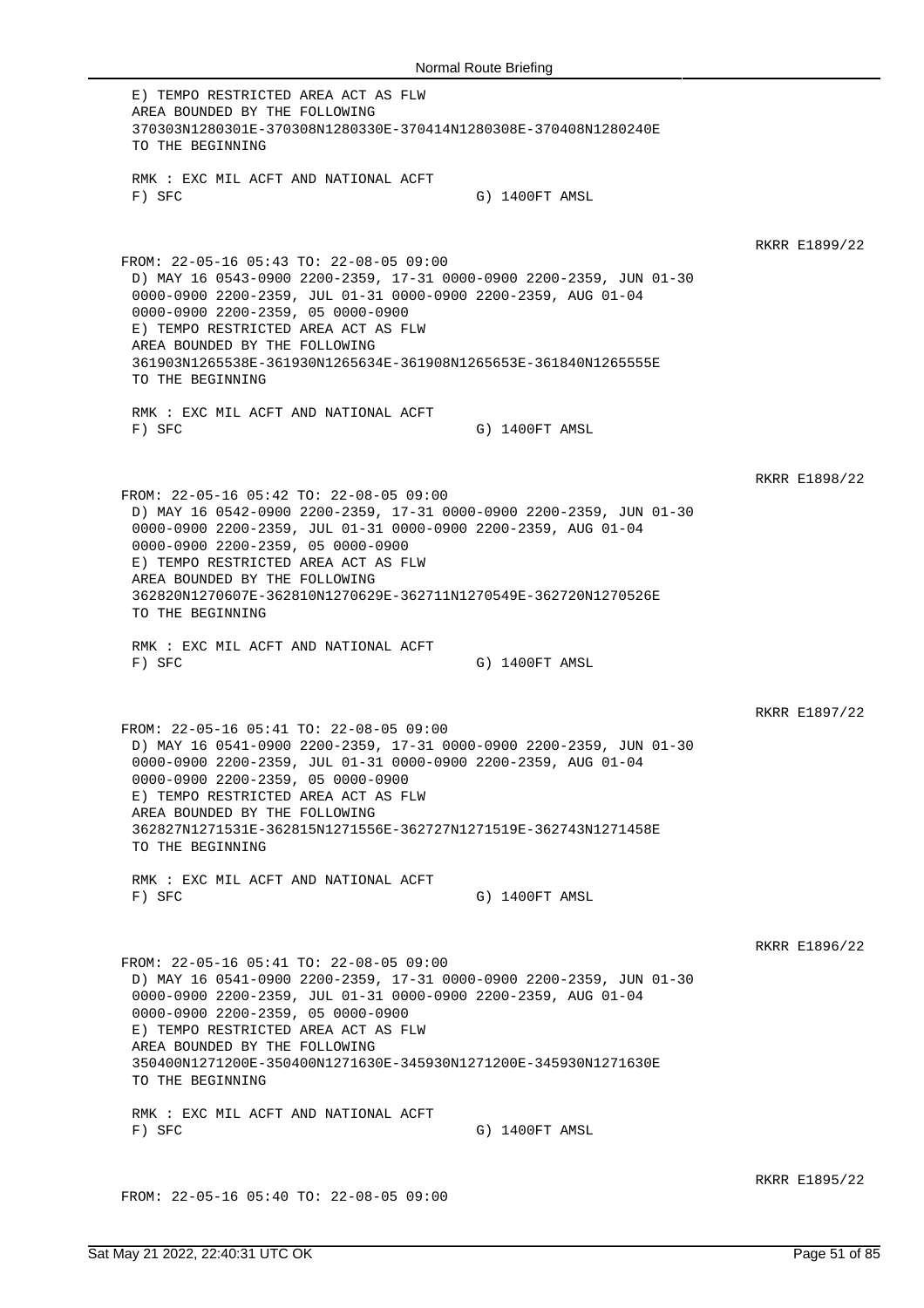D) MAY 16 0540-0900 2200-2359, 17-31 0000-0900 2200-2359, JUN 01-30 0000-0900 2200-2359, JUL 01-31 0000-0900 2200-2359, AUG 01-04 0000-0900 2200-2359, 05 0000-0900 E) TEMPO RESTRICTED AREA ACT AS FLW AREA BOUNDED BY THE FOLLOWING 353430N1270030E-353430N1270730E-353200N1270030E-353200N1270730E TO THE BEGINNING RMK : EXC MIL ACFT AND NATIONAL ACFT F) SFC G) 1400FT AMSL RKRR E1894/22 FROM: 22-05-16 05:39 TO: 22-08-05 09:00 D) MAY 16 0539-0900 2200-2359, 17-31 0000-0900 2200-2359, JUN 01-30 0000-0900 2200-2359, JUL 01-31 0000-0900 2200-2359, AUG 01-04 0000-0900 2200-2359, 05 0000-0900 E) TEMPO RESTRICTED AREA ACT AS FLW AREA BOUNDED BY THE FOLLOWING 364724N1284221E-364708N1284237E-364706N1284151E-364653N1284209E TO THE BEGINNING RMK : EXC MIL ACFT AND NATIONAL ACFT F) SFC G) 1400FT AMSL RKRR E1893/22 FROM: 22-05-16 05:38 TO: 22-08-05 09:00 D) MAY 16 0538-0900 2200-2359, 17-31 0000-0900 2200-2359, JUN 01-30 0000-0900 2200-2359, JUL 01-31 0000-0900 2200-2359, AUG 01-04 0000-0900 2200-2359, 05 0000-0900 E) TEMPO RESTRICTED AREA ACT AS FLW AREA BOUNDED BY THE FOLLOWING 364420N1283959E-364404N1284024E-364318N1283908E-364303N1283933E TO THE BEGINNING RMK : EXC MIL ACFT AND NATIONAL ACFT F) SFC G) 1400FT AMSL RKRR E1892/22 FROM: 22-05-16 05:37 TO: 22-08-05 09:00 D) MAY 16 0537-0900 2200-2359, 17-31 0000-0900 2200-2359, JUN 01-30 0000-0900 2200-2359, JUL 01-31 0000-0900 2200-2359, AUG 01-04 0000-0900 2200-2359, 05 0000-0900 E) TEMPO RESTRICTED AREA ACT AS FLW AREA BOUNDED BY THE FOLLOWING 364220N1284720E-364100N1284720E-364220N1284950E-364100N1284950E TO THE BEGINNING RMK : EXC MIL ACFT AND NATIONAL ACFT F) SFC G) 1400FT AMSL RKRR E1891/22 FROM: 22-05-16 05:36 TO: 22-08-05 09:00 D) MAY 16 0536-0900 2200-2359, 17-31 0000-0900 2200-2359, JUN 01-30 0000-0900 2200-2359, JUL 01-31 0000-0900 2200-2359, AUG 01-04 0000-0900 2200-2359, 05 0000-0900 E) TEMPO RESTRICTED AREA ACT AS FLW AREA BOUNDED BY THE FOLLOWING 360425N1285945E-360444N1290007E-360338N1290059E-360357N1290110E TO THE BEGINNING RMK : EXC MIL ACFT AND NATIONAL ACFT F) SFC G) 1400FT AMSL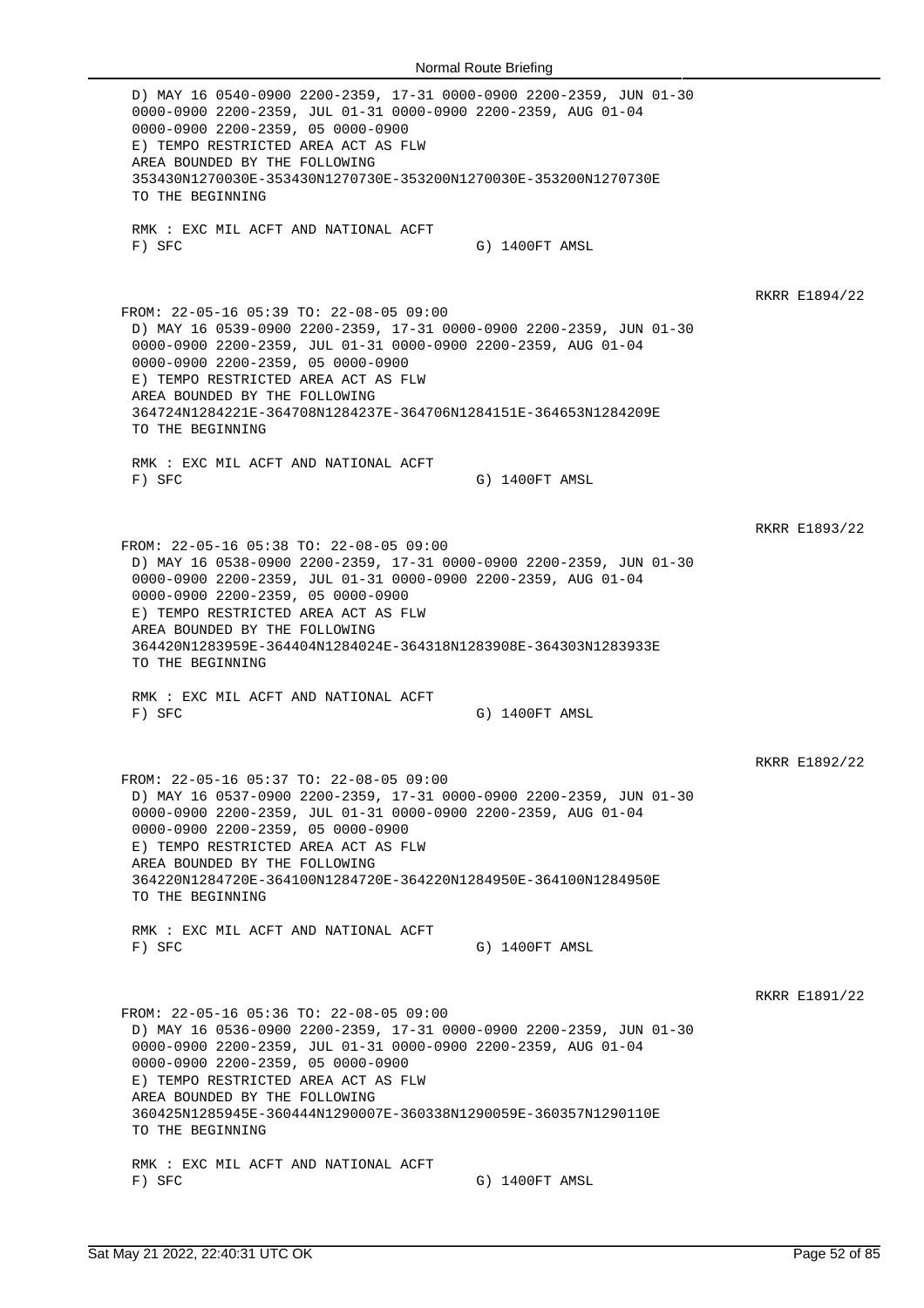RKRR E1890/22 FROM: 22-05-16 05:35 TO: 22-08-05 09:00 D) MAY 16 0535-0900 2200-2359, 17-31 0000-0900 2200-2359, JUN 01-30 0000-0900 2200-2359, JUL 01-31 0000-0900 2200-2359, AUG 01-04 0000-0900 2200-2359, 05 0000-0900 E) TEMPO RESTRICTED AREA ACT AS FLW AREA BOUNDED BY THE FOLLOWING 360722N1285652E-360748N1285735E-360842N1285542E-360905N1285623E TO THE BEGINNING RMK : EXC MIL ACFT AND NATIONAL ACFT F) SFC G) 1400FT AMSL RKRR E1880/22 REPLACED BY RKRR E1889/22 FROM: 22-05-16 05:34 TO: 22-08-05 09:00 D) MAY 16 0534-0900 2200-2359, 17-31 0000-0900 2200-2359, JUN 01-30 0000-0900 2200-2359, JUL 01-31 0000-0900 2200-2359, AUG 01-04 0000-0900 2200-2359, 05 0000-0900 E) TEMPO RESTRICTED AREA ACT AS FLW AREA BOUNDED BY THE FOLLOWING 352239N1283223E-352223N1283349E-352313N1283234E-352255N1283357E TO THE BEGINNING RMK : EXC MIL ACFT AND NATIONAL ACFT F) SFC G) 1400FT AMSL RKRR E1879/22 REPLACED BY RKRR E1888/22 FROM: 22-05-16 05:33 TO: 22-08-05 09:00 D) MAY 16 0533-0900 2200-2359, 17-31 0000-0900 2200-2359, JUN 01-30 0000-0900 2200-2359, JUL 01-31 0000-0900 2200-2359, AUG 01-04 0000-0900 2200-2359, 05 0000-0900 E) TEMPO RESTRICTED AREA ACT AS FLW AREA BOUNDED BY THE FOLLOWING 352302N1282809E-352331N1282918E-352235N1282828E-352304N1282940E TO THE BEGINNING RMK : EXC MIL ACFT AND NATIONAL ACFT F) SFC G) 1400FT AMSL RKRR E1878/22 REPLACED BY RKRR E1887/22 FROM: 22-05-16 05:32 TO: 22-08-05 09:00 D) MAY 16 0532-0900 2200-2359, 17-31 0000-0900 2200-2359, JUN 01-30 0000-0900 2200-2359, JUL 01-31 0000-0900 2200-2359, AUG 01-04 0000-0900 2200-2359, 05 0000-0900 E) TEMPO RESTRICTED AREA ACT AS FLW AREA BOUNDED BY THE FOLLOWING 353547N1282045E-353556N1282126E-353502N1282143E-353452N1282103E TO THE BEGINNING RMK : EXC MIL ACFT AND NATIONAL ACFT F) SFC G) 1400FT AMSL RKRR E1877/22 REPLACED BY RKRR E1886/22 FROM: 22-05-16 05:31 TO: 22-08-05 09:00 D) MAY 16 0531-0900 2200-2359, 17-31 0000-0900 2200-2359, JUN 01-30 0000-0900 2200-2359, JUL 01-31 0000-0900 2200-2359, AUG 01-04 0000-0900 2200-2359, 05 0000-0900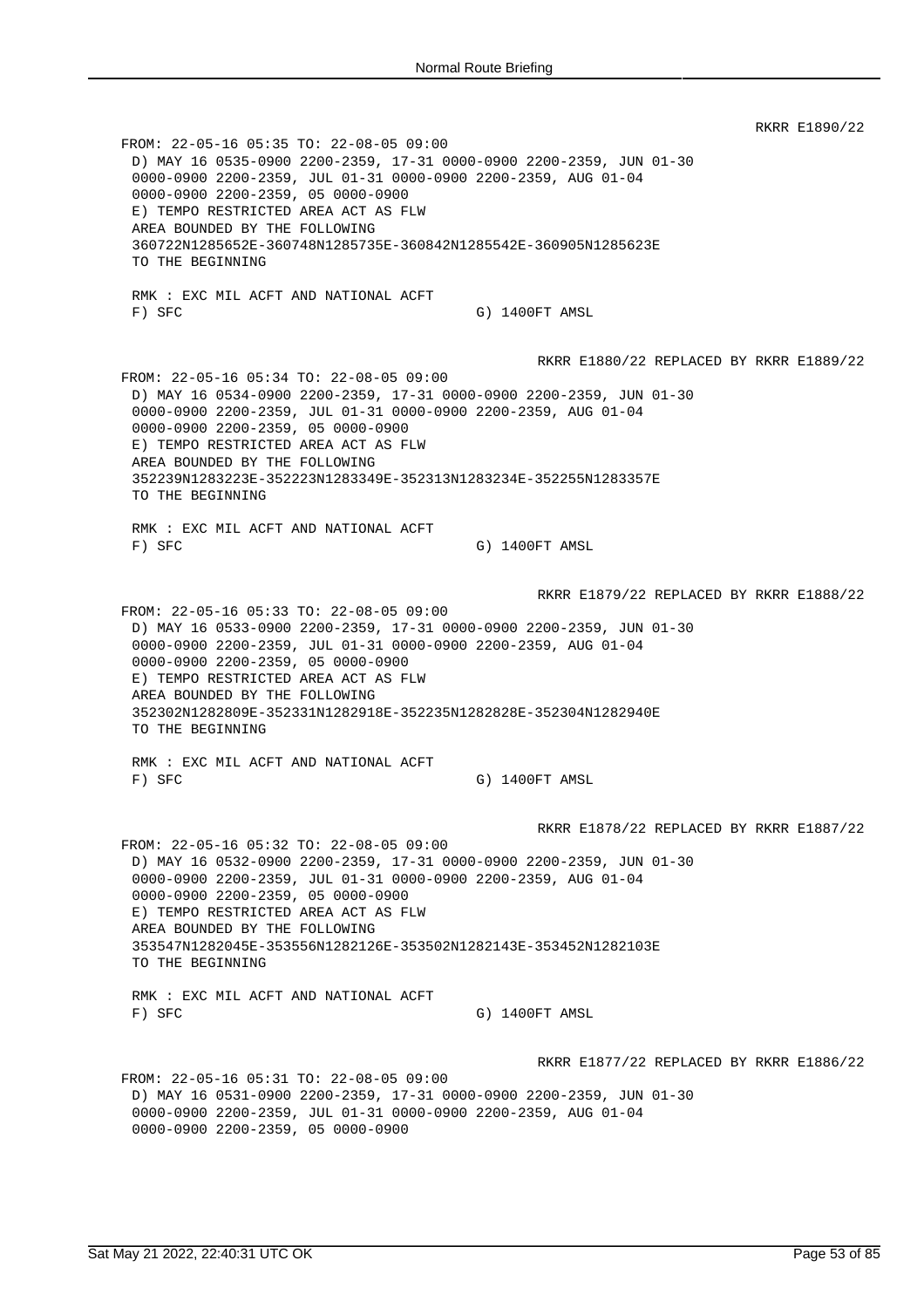E) TEMPO RESTRICTED AREA ACT AS FLW AREA BOUNDED BY THE FOLLOWING 353753N1282344E-353744N1282404E-353651N1282320E-353702N1282259E TO THE BEGINNING RMK : EXC MIL ACFT AND NATIONAL ACFT F) SFC G) 1400FT AMSL RKRR E1876/22 REPLACED BY RKRR E1885/22 FROM: 22-05-16 05:30 TO: 22-08-05 09:00 D) MAY 16 0530-0900 2200-2359, 17-31 0000-0900 2200-2359, JUN 01-30 0000-0900 2200-2359, JUL 01-31 0000-0900 2200-2359, AUG 01-04 0000-0900 2200-2359, 05 0000-0900 E) TEMPO RESTRICTED AREA ACT AS FLW AREA BOUNDED BY THE FOLLOWING 354236N1282153E-354218N1282259E-354157N1282252E-354215N1282144E TO THE BEGINNING RMK : EXC MIL ACFT AND NATIONAL ACFT F) SFC G) 1400FT AMSL RKRR E1875/22 REPLACED BY RKRR E1884/22 FROM: 22-05-16 05:28 TO: 22-08-05 09:00 D) MAY 16 0528-0900 2200-2359, 17-31 0000-0900 2200-2359, JUN 01-30 0000-0900 2200-2359, JUL 01-31 0000-0900 2200-2359, AUG 01-04 0000-0900 2200-2359, 05 0000-0900 E) TEMPO RESTRICTED AREA ACT AS FLW AREA BOUNDED BY THE FOLLOWING 354430N1282435E-354350N1282615E-354340N1282528E-354413N1282420E TO THE BEGINNING RMK : EXC MIL ACFT AND NATIONAL ACFT F) SFC G) 1400FT AMSL RKRR E1874/22 REPLACED BY RKRR E1883/22 FROM: 22-05-16 05:27 TO: 22-08-05 09:00 D) MAY 16 0527-0900 2200-2359, 17-31 0000-0900 2200-2359, JUN 01-30 0000-0900 2200-2359, JUL 01-31 0000-0900 2200-2359, AUG 01-04 0000-0900 2200-2359, 05 0000-0900 E) TEMPO RESTRICTED AREA ACT AS FLW AREA BOUNDED BY THE FOLLOWING 354939N1282807E-355014N1282835E-355110N1282645E-355037N1282618E TO THE BEGINNING RMK : EXC MIL ACFT AND NATIONAL ACFT F) SFC G) 1400FT AMSL RKRR E1873/22 REPLACED BY RKRR E1882/22 FROM: 22-05-16 05:26 TO: 22-08-05 09:00 D) MAY 16 0526-0900 2200-2359, 17-31 0000-0900 2200-2359, JUN 01-30 0000-0900 2200-2359, JUL 01-31 0000-0900 2200-2359, AUG 01-04 0000-0900 2200-2359, 05 0000-0900 E) TEMPO RESTRICTED AREA ACT AS FLW AREA BOUNDED BY THE FOLLOWING 355140N1282233E-355158N1282329E-355052N1282304E-355114N1282354E TO THE BEGINNING RMK : EXC MIL ACFT AND NATIONAL ACFT F) SFC G) 1400FT AMSL

FROM: 22-05-16 05:24 TO: 22-08-05 09:00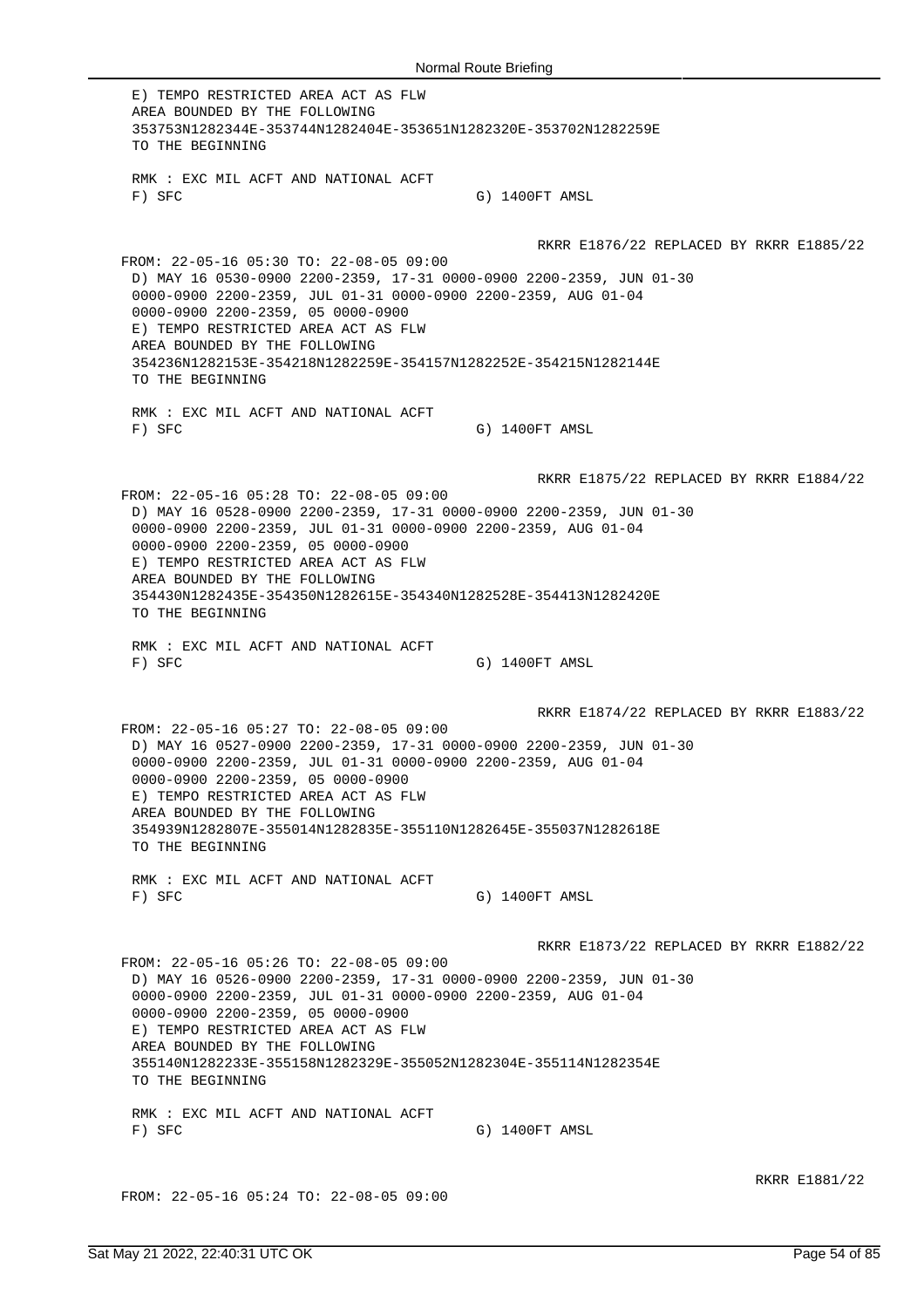D) MAY 16 0524-0900 2200-2359, 17-31 0000-0900 2200-2359, JUN 01-30 0000-0900 2200-2359, JUL 01-31 0000-0900 2200-2359, AUG 01-04 0000-0900 2200-2359, 05 0000-0900 E) TEMPO RESTRICTED AREA ACT AS FLW AREA BOUNDED BY THE FOLLOWING 351046N1275953E-351048N1280251E-350843N1280008E-350839N1280255E TO THE BEGINNING RMK : EXC MIL ACFT AND NATIONAL ACFT F) SFC G) 1400FT AMSL RKRR E1752/22 FROM: 22-05-19 21:00 TO: 22-05-22 14:59 D) 2100-1459 E) TEMPO RESTRICTED AREA ACT AS FLW A CIRCLE RADIUS 3NM CENTERED ON 361312N1292236E F) SFC G) 6500FT AMSL RKRR E1735/22 FROM: 22-05-11 22:00 TO: 22-06-30 09:00 D) 2200-0900 E) TEMPO RESTRICTED AREA ACT AS FLW 1.7NM EITHER SIDE OF LIN 342139N1262948E-335423N1262343E RMK:(CTC POINT: 032-710-1171) F) SFC G) 3000FT AMSL RKRR E1681/22 FROM: 22-05-18 00:00 TO: 22-05-27 07:00 D) 18-19 23-27 0000-0300 0400-0700 E) TEMPO RESTRICTED AREA ACT AS FLW AREA BOUNDED BY THE FOLLOWING 351300N1282500E-344700N1282400E-343600N1283900E-344700N1284900E-345900N1284900E-351000N1284400E TO THE BEGINNING F) SFC G) 2500FT AMSL RKRR E1497/22 FROM: 22-05-04 21:00 TO: 22-06-03 10:00 D) 2100-1000 E) TEMPO RESTRICTED AREA ACT AS FLW A CIRCLE RADIUS 0.1NM CENTERED ON 350729N1290721E RMK : CTC POINT(051-718-0559) F) SFC G) 1640FT AMSL RKRR E1453/22 FROM: 22-05-04 01:00 TO: 22-08-04 09:00 D) 0100-0900 E) TEMPO RESTRICTED AREA ACT AS FLW : A CIRCLE RADIUS 3NM CENTERED ON 362143N1272124E TEL : 042-611-2896<br>F) SFC G) 990FT AGL RKRR E1426/22 FROM: 22-05-01 21:00 TO: 22-05-26 10:00 D) 2100-1000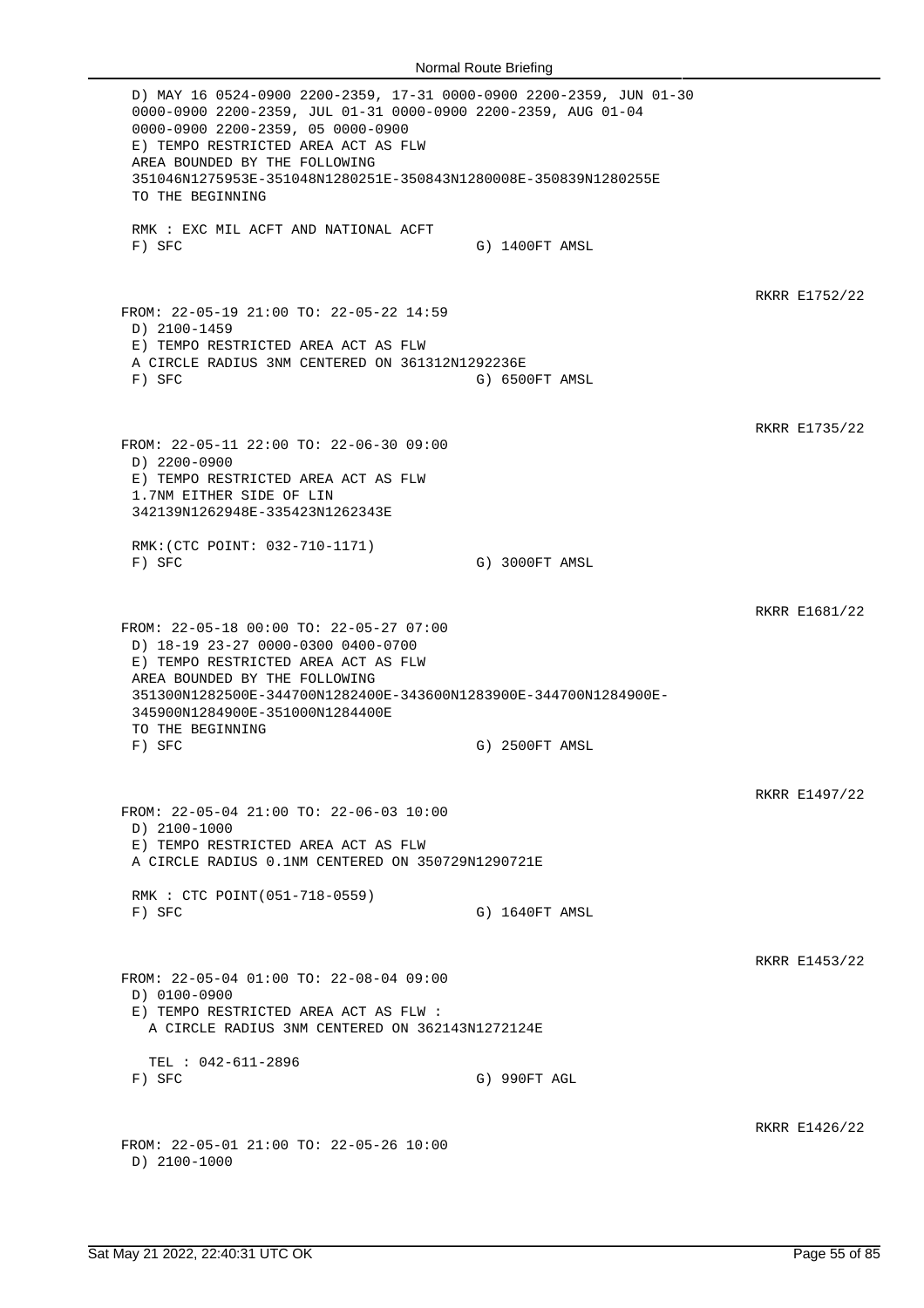E) TEMPO RESTRICTED AREA ACT AS FLW AREA BOUNDED BY THE FOLLOWING 355945N1285242E-355950N1285709E-355607N1285708E-355443N1285209E TO THE BEGINNING F) SFC G) 1000FT AMSL RKRR E1424/22 FROM: 22-05-20 23:00 TO: 22-05-29 10:15 D) 20 2300-2359, 21 0000-0115 0215-0655 0755-1015 2300-2359, 22 0000-0115 0215-0655 0755-1015, 27 2300-2359, 28 0000-0115 0215-0655 0755-1015 2300-2359, 29 0000-0115 0215-0655 0755-1015 E) TEMPO RESTRICTED AREA ACT AS FLW A CIRCLE RADIUS 5NM CENTERED ON 371210N1274442E F) 5000FT AMSL G) FL150 RKRR E1421/22 FROM: 22-05-20 23:00 TO: 22-05-29 10:15 D) 20 2300-2359, 21 0000-0115 0215-0655 0755-1015 2300-2359, 22 0000-0115 0215-0655 0755-1015, 27 2300-2359, 28 0000-0115 0215-0655 0755-1015 2300-2359, 29 0000-0115 0215-0655 0755-1015 E) TEMPO RESTRICTED AREA ACT AS FLW A CIRCLE RADIUS 3NM CENTERED ON 371210N1274442E F) SFC G) 5000FT AMSL RKRR E1415/22 FROM: 22-05-02 01:00 TO: 22-05-31 09:00 D) 0100-0900 E) TEMPO RESTRICTED AREA ACT AS FLW A CIRCLE RADIUS 0.6NM CENTERED ON 364548N1271407E RMK: CTC POINT 041-553-9211 F) SFC G) 990FT AGL RKRR E1401/22 FROM: 22-04-29 22:00 TO: 22-07-24 09:00 D) APR 29 2200-2359, 30 0000-0900 2200-2359, MAY 01 0000-0900, 06 2200-2359, 07 0000-0900 2200-2359, 08 0000-0900, 13 2200-2359, 14 0000-0900 2200-2359, 15 0000-0900, 20 2200-2359, 21 0000-0900 2200 E) TEMPO RESTRICTED AREA ACT AS FLW A CIRCLE RADIUS 5NM CENTERED ON 370631N1285628E RMK : CONTACT POINT 82 33 378 0333 F) SFC G) 1680FT AMSL RKRR E1400/22 FROM: 22-04-29 22:00 TO: 22-07-24 09:00 D) APR 29 2200-2359, 30 0000-0900 2200-2359, MAY 01 0000-0900, 06 2200-2359, 07 0000-0900 2200-2359, 08 0000-0900, 13 2200-2359, 14 0000-0900 2200-2359, 15 0000-0900, 20 2200-2359, 21 0000-0900 2200 E) TEMPO RESTRICTED AREA ACT AS FLW A CIRCLE RADIUS 5NM CENTERED ON 371627N1284717E RMK : CONTACT POINT 82 33 378 0333 F) SFC G) 1680FT AMSL RKRR E1399/22 FROM: 22-04-29 22:00 TO: 22-07-24 09:00 D) APR 29 2200-2359, 30 0000-0900 2200-2359, MAY 01 0000-0900, 06 2200-2359, 07 0000-0900 2200-2359, 08 0000-0900, 13 2200-2359, 14 0000-0900 2200-2359, 15 0000-0900, 20 2200-2359, 21 0000-0900 2200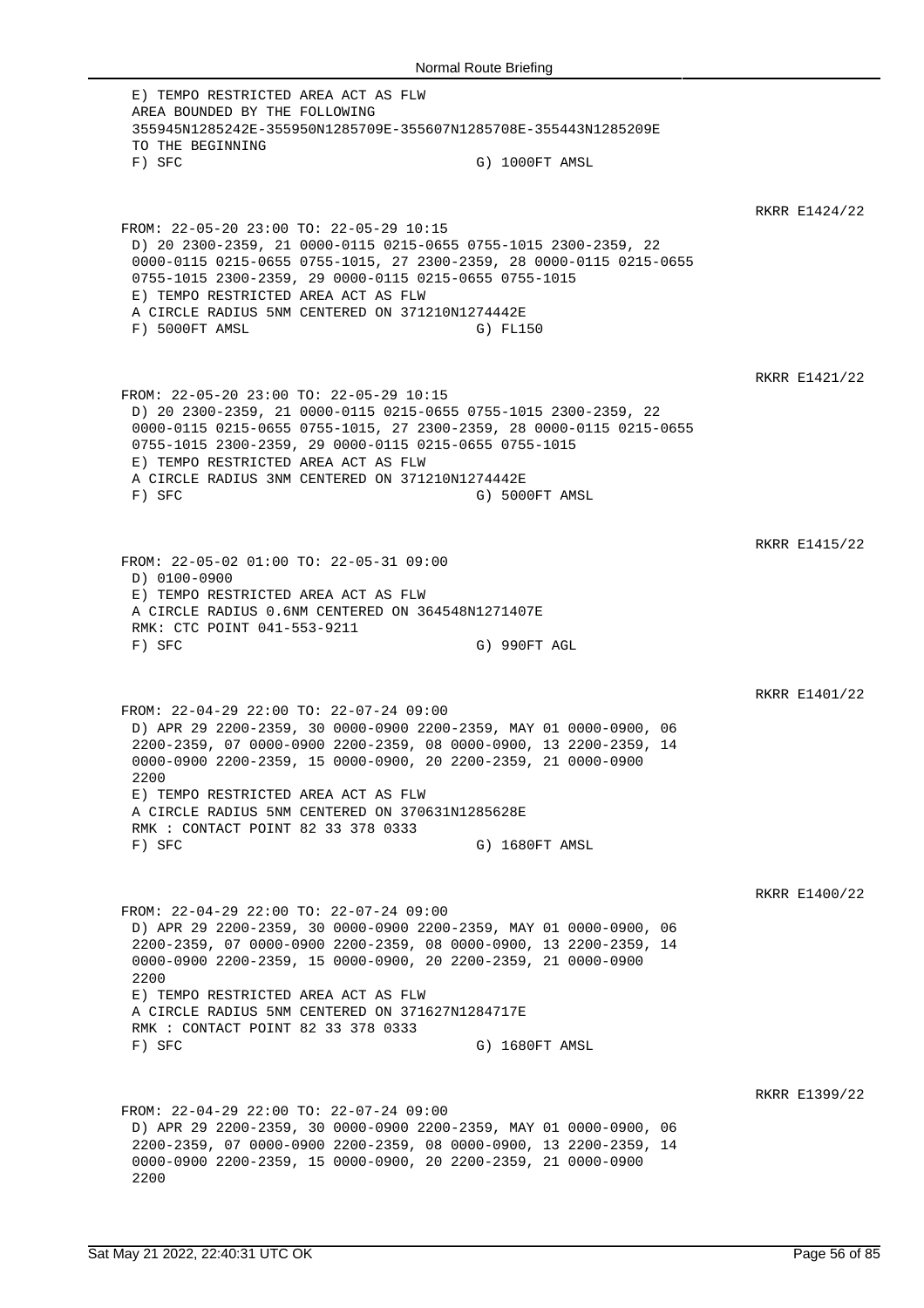E) TEMPO RESTRICTED AREA ACT AS FLW A CIRCLE RADIUS 5NM CENTERED ON 372941N1285108E RMK : CONTACT POINT 82 33 378 0333 F) SFC G) 1680FT AMSL RKRR E1398/22 FROM: 22-04-29 22:00 TO: 22-07-24 09:00 D) APR 29 2200-2359, 30 0000-0900 2200-2359, MAY 01 0000-0900, 06 2200-2359, 07 0000-0900 2200-2359, 08 0000-0900, 13 2200-2359, 14 0000-0900 2200-2359, 15 0000-0900, 20 2200-2359, 21 0000-0900 2200 E) TEMPO RESTRICTED AREA ACT AS FLW A CIRCLE RADIUS 5NM CENTERED ON 372250N1283939E RMK : CONTACT POINT 82 33 378 0333 F) SFC G) 1680FT AMSL RKRR E1395/22 FROM: 22-05-02 14:00 TO: 22-06-01 18:00 D) 1400-1800 E) TEMPO RESTRICTED AREA ACT AS FLW AREA BOUNDED BY THE FOLLOWING 373448N1262707E-373351N1263547E-374223N1263205E-374220N1263003E-373805N1262550E-373448N1262707E TO THE BEGINNING RMK : EXC WEEKEND AND HOLIDAY F) SFC G) 2000FT AMSL RKRR E1394/22 FROM: 22-05-02 14:00 TO: 22-06-01 18:00 D) 1400-1800 E) TEMPO RESTRICTED AREA ACT AS FLW AREA BOUNDED BY THE FOLLOWING 374248N1263934E-374110N1263856E-373956N1263947E-373838N1264237E-373928N1264304E-374115N1264018E-374249N1264023E-374248N1263934E TO THE BEGINNING RMK : EXC WEEKEND AND HOLIDAY F) SFC G) 3000FT AMSL RKRR E1393/22 FROM: 22-05-02 01:00 TO: 22-05-31 07:00 D) 0100-0700 E) TEMPO RESTRICTED AREA ACT AS FLW A CIRCLE RADIUS 1.1NM CENTERED ON 374000N1262656E RMK : EXC WEEKEND AND HOLIDAY F) SFC G) 1600FT AMSL RKRR E1384/22 FROM: 22-04-30 15:00 TO: 22-06-30 14:59 D) APR 30 1500-2300, MAY 01-31 1300-2300, JUN 01-29 1300-2300, 30 1300-1459 E) TEMPO RESTRICTED AREA ACT AS FLW AREA BOUNDED BY THE FOLLOWING 360824N1263437E-360733N1263323E-360414N1263624E-360529N1263922E TO THE BEGINNING F) SFC G) 1000FT AMSL RKRR E1382/22 FROM: 22-04-30 22:00 TO: 22-07-31 08:00 D) 2200-0800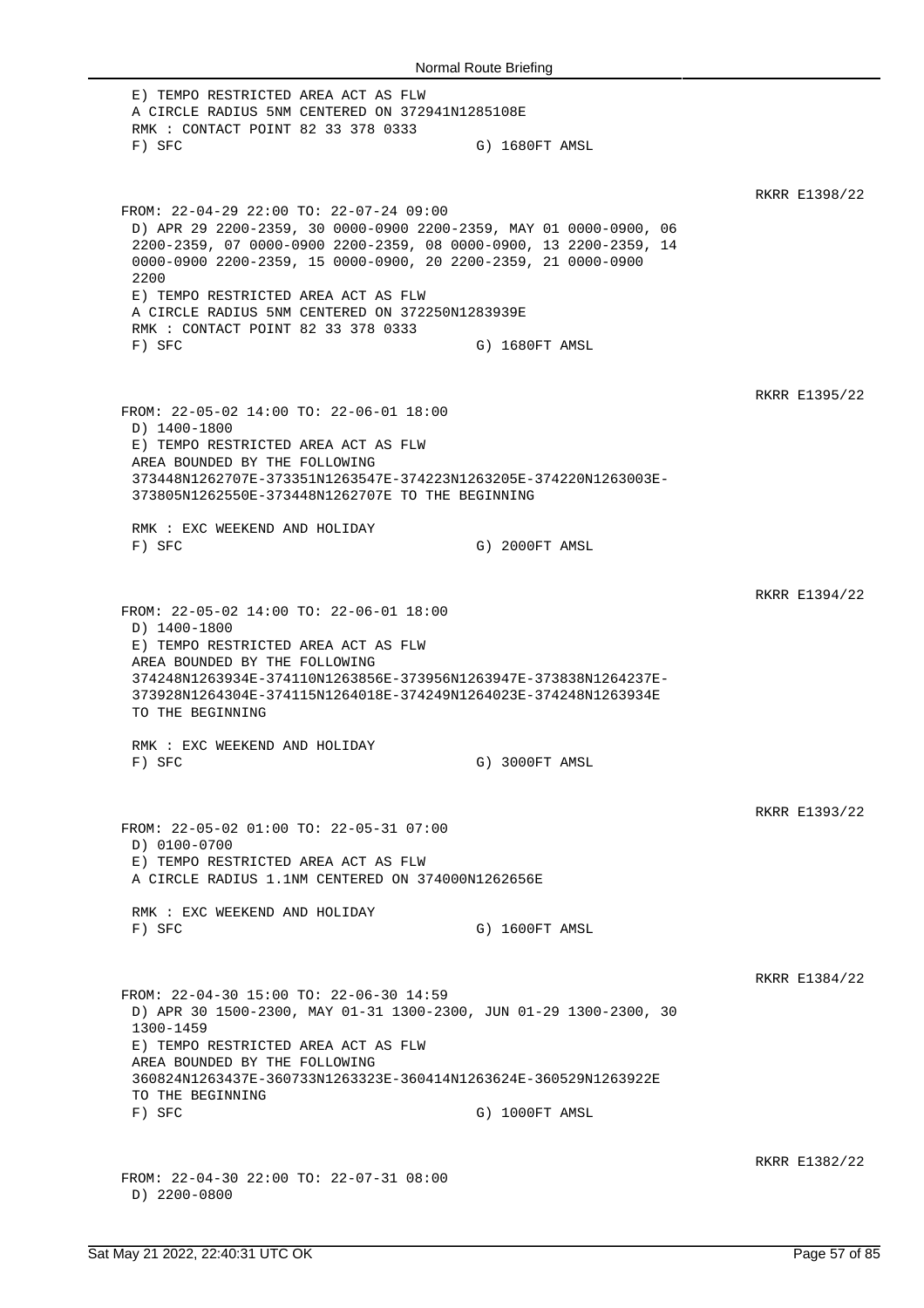E) TEMPO RESTRICTED AREA ACT AS FLW A CIRCLE RADIUS 1.1NM CENTERED ON 353524N1282121E RMK : TEL 051-723-3531 F) SFC G) 900FT AGL RKRR E1381/22 FROM: 22-04-30 22:00 TO: 22-07-31 08:00 D) 2200-0800 E) TEMPO RESTRICTED AREA ACT AS FLW A CIRCLE RADIUS 0.6NM CENTERED ON 352621N1282238E RMK : TEL 051-723-3531 F) SFC G) 900FT AGL RKRR E1380/22 FROM: 22-04-30 22:00 TO: 22-07-31 08:00 D) 2200-0800 E) TEMPO RESTRICTED AREA ACT AS FLW A CIRCLE RADIUS 0.6NM CENTERED ON 352330N1282613E RMK : TEL 051-723-3531 F) SFC G) 900FT AGL RKRR E1379/22 FROM: 22-04-30 22:00 TO: 22-07-31 08:00 D) 2200-0800 E) TEMPO RESTRICTED AREA ACT AS FLW A CIRCLE RADIUS 1.1NM CENTERED ON 352254N1283220E RMK : TEL 051-723-3531 F) SFC G) 900FT AGL RKRR E1378/22 FROM: 22-04-30 22:00 TO: 22-07-31 08:00 D) 2200-0800 E) TEMPO RESTRICTED AREA ACT AS FLW A CIRCLE RADIUS 0.6NM CENTERED ON 352132N1284321E RMK : TEL 051-723-3531 F) SFC G) 900FT AGL RKRR E1377/22 FROM: 22-04-30 22:00 TO: 22-07-31 08:00 D) 2200-0800 E) TEMPO RESTRICTED AREA ACT AS FLW A CIRCLE RADIUS 0.6NM CENTERED ON 352243N1284851E RMK : TEL 051-723-3531 F) SFC G) 900FT AGL RKRR E1376/22 FROM: 22-04-30 22:00 TO: 22-07-31 08:00 D) 2200-0800 E) TEMPO RESTRICTED AREA ACT AS FLW A CIRCLE RADIUS 1.1NM CENTERED ON 351955N1285736E RMK : TEL 051-723-3531 F) SFC G) 900FT AGL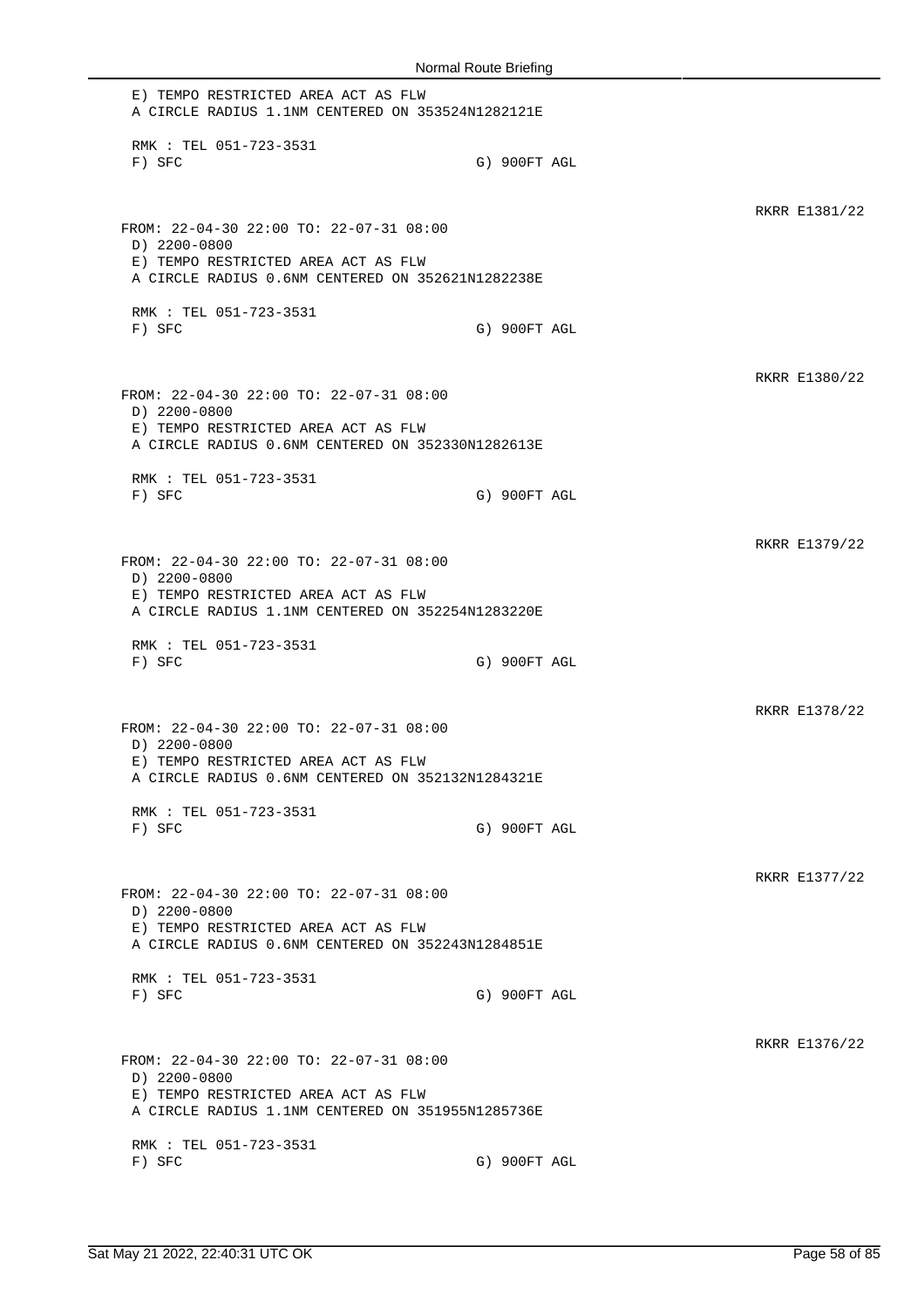RKRR E1375/22 FROM: 22-04-30 22:00 TO: 22-07-31 08:00 D) 2200-0800 E) TEMPO RESTRICTED AREA ACT AS FLW A CIRCLE RADIUS 1.1NM CENTERED ON 351724N1285942E RMK : TEL 051-723-3531 F) SFC G) 900FT AGL RKRR E1329/22 FROM: 22-04-30 15:00 TO: 22-05-31 14:59 D) APR 30 1500-2300, MAY 01-30 1300-2300, 31 1300-1459 E) TEMPO RESTRICTED AREA ACT AS FLW A CIRCLE RADIUS 3NM CENTERED ON 343601N1273259E F) SFC G) 1000FT AMSL RKRR E1328/22 FROM: 22-04-30 15:00 TO: 22-05-31 14:59 D) APR 30 1500-2300, MAY 01-30 1300-2300, 31 1300-1459 E) TEMPO RESTRICTED AREA ACT AS FLW A CIRCLE RADIUS 3NM CENTERED ON 343559N1274807E F) SFC G) 1000FT AMSL RKRR E1327/22 FROM: 22-04-30 15:00 TO: 22-05-31 14:59 D) APR 30 1500-2300, MAY 01-30 1300-2300, 31 1300-1459 E) TEMPO RESTRICTED AREA ACT AS FLW A CIRCLE RADIUS 3NM CENTERED ON 344310N1274634E F) SFC G) 1000FT AMSL RKRR E1326/22 FROM: 22-04-30 20:30 TO: 22-06-30 14:59 D) APR 30 2030-2130, MAY 01-31 1200-1459 2030-2130, JUN 01-29 1200-1459 2030-2130, 30 1200-1459 E) TEMPO RESTRICTED AREA ACT AS FLW AREA BOUNDED BY THE FOLLOWING 380907N1283552E-381038N1283550E-381051N1283825E-380915N1283826E TO THE BEGINNING F) SFC G) 800FT AMSL RKRR E1325/22 FROM: 22-04-30 20:30 TO: 22-06-30 13:00 D) APR 30 2030-2100 2300-2359, MAY 01-31 0000-0030 1200-1300 2030-2100 2300-2359, JUN 01-29 0000-0030 1200-1300 2030-2100 2300-2359, 30 0000-0030 1200-1300 E) TEMPO RESTRICTED AREA ACT AS FLW AREA BOUNDED BY THE FOLLOWING 375840N1284452E-375933N1284749E-375440N1285220E-375357N1284928E TO THE BEGINNING F) SFC G) 500FT AMSL RKRR E1324/22 FROM: 22-04-30 15:00 TO: 22-06-30 14:59 E) TEMPO RESTRICTED AREA ACT AS FLW A CIRCLE RADIUS 2NM CENTERED ON 374022N1262355E F) SFC G) 800FT AMSL RKRR E1323/22 FROM: 22-04-30 15:00 TO: 22-06-30 14:59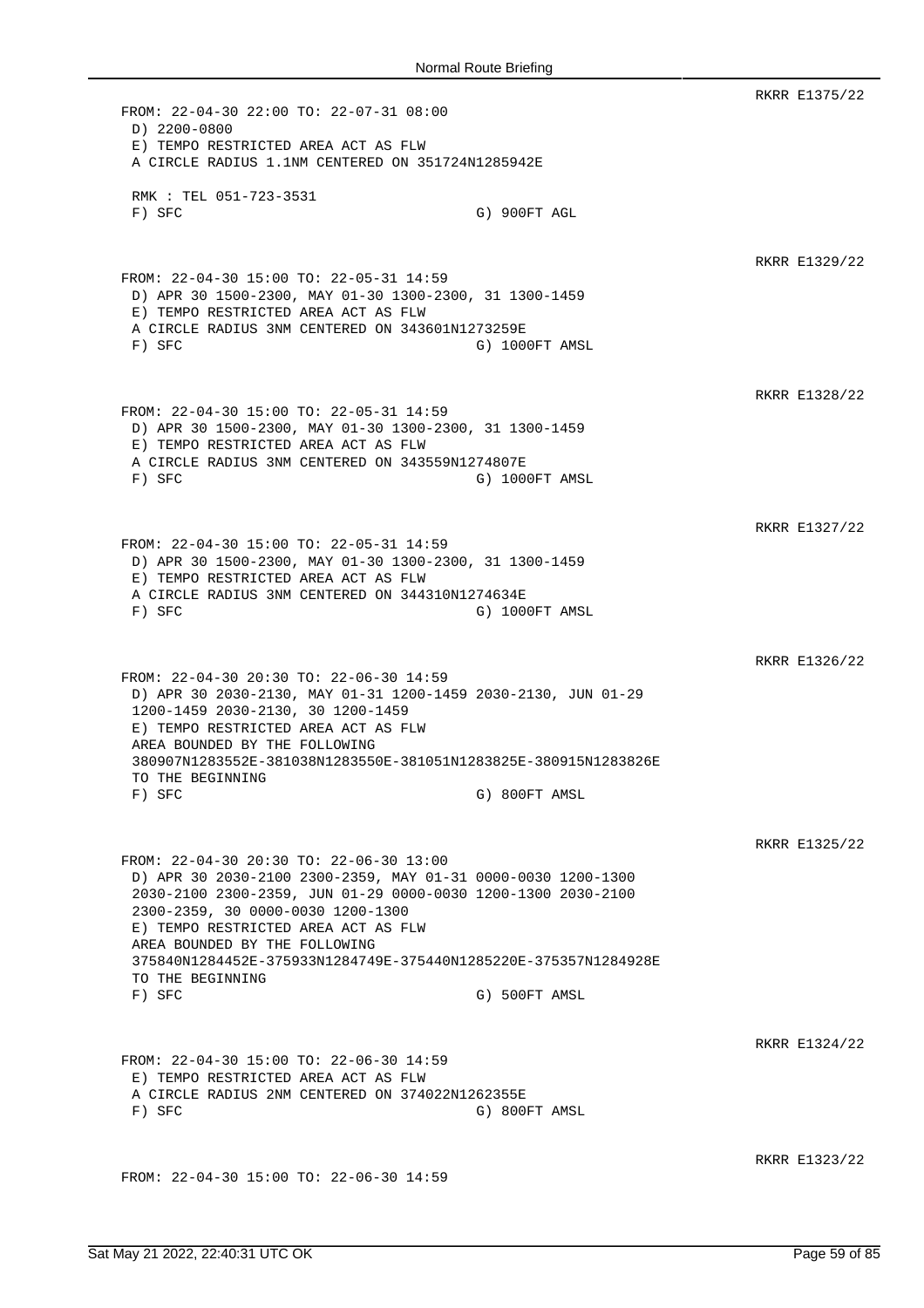| Normal Route Briefing                                                                                                                                                                                                                                                                                                                      |                |               |  |
|--------------------------------------------------------------------------------------------------------------------------------------------------------------------------------------------------------------------------------------------------------------------------------------------------------------------------------------------|----------------|---------------|--|
| E) TEMPO RESTRICTED AREA ACT AS FLW<br>A CIRCLE RADIUS 2NM CENTERED ON 374156N1263533E<br>$F)$ SFC                                                                                                                                                                                                                                         | G) 800FT AMSL  |               |  |
| FROM: 22-04-30 15:00 TO: 22-06-30 14:59<br>E) TEMPO RESTRICTED AREA ACT AS FLW<br>AREA BOUNDED BY THE FOLLOWING<br>374236N1263812E-374031N1263803E-374018N1264006E-374130N1263933E-<br>374257N1263959E TO THE BEGINNING<br>$F)$ SFC                                                                                                        | G) 800FT AMSL  | RKRR E1322/22 |  |
| FROM: 22-04-30 15:00 TO: 22-06-30 14:59                                                                                                                                                                                                                                                                                                    |                | RKRR E1321/22 |  |
| E) TEMPO RESTRICTED AREA ACT AS FLW<br>AREA BOUNDED BY THE FOLLOWING<br>374355N1263012E-374325N1263256E-373823N1263307E-373811N1263024E<br>TO THE BEGINNING<br>$F)$ SFC                                                                                                                                                                    | G) 900FT AMSL  |               |  |
| FROM: 22-04-30 15:00 TO: 22-06-30 14:59<br>E) TEMPO RESTRICTED AREA ACT AS FLW<br>A CIRCLE RADIUS 1.5NM CENTERED ON 374007N1263625E                                                                                                                                                                                                        |                | RKRR E1320/22 |  |
| $F)$ SFC<br>FROM: 22-04-30 15:00 TO: 22-06-30 14:59                                                                                                                                                                                                                                                                                        | G) 900FT AMSL  | RKRR E1319/22 |  |
| E) TEMPO RESTRICTED AREA ACT AS FLW<br>A CIRCLE RADIUS 1.5NM CENTERED ON 373648N1262750E<br>F) SFC                                                                                                                                                                                                                                         | G) 900FT AMSL  |               |  |
| FROM: 22-05-13 23:00 TO: 22-05-29 08:00<br>D) 13 2300-2359, 14 0000-0800 2300-2359, 15 0000-0800, 20 2300-2359,<br>21 0000-0800 2300-2359, 22 0000-0800, 27 2300-2359, 28 0000-0800<br>2300-2359, 29 0000-0800<br>E) TEMPO RESTRICTED AREA ACT AS FLW<br>AREA BOUNDED BY THE FOLLOWING                                                     |                | RKRR E1318/22 |  |
| 361448N1292106E-361445N1292526E-361238N1292528E-361250N1292234E-<br>361335N1292105E TO THE BEGINNING<br>$F)$ SFC                                                                                                                                                                                                                           | G) 3000FT AMSL |               |  |
| FROM: 22-04-30 21:00 TO: 22-06-30 14:59<br>D) APR 30 2100-2359, MAY 01-31 0000-1000 1300-1459 2100-2359, JUN<br>01-29 0000-1000 1300-1459 2100-2359, 30 0000-1000 1300-1459<br>E) TEMPO RESTRICTED AREA ACT AS FLW<br>AREA BOUNDED BY THE FOLLOWING<br>360105N1291416E-360106N1291510E-360015N1291508E-360016N1291416E<br>TO THE BEGINNING |                | RKRR E1317/22 |  |
| $F)$ SFC                                                                                                                                                                                                                                                                                                                                   | G) 1000FT AMSL | RKRR E1316/22 |  |
| FROM: 22-04-30 21:00 TO: 22-06-30 14:59<br>D) APR 30 2100-2359, MAY 01-31 0000-1000 1300-1459 2100-2359, JUN<br>01-29 0000-1000 1300-1459 2100-2359, 30 0000-1000 1300-1459                                                                                                                                                                |                |               |  |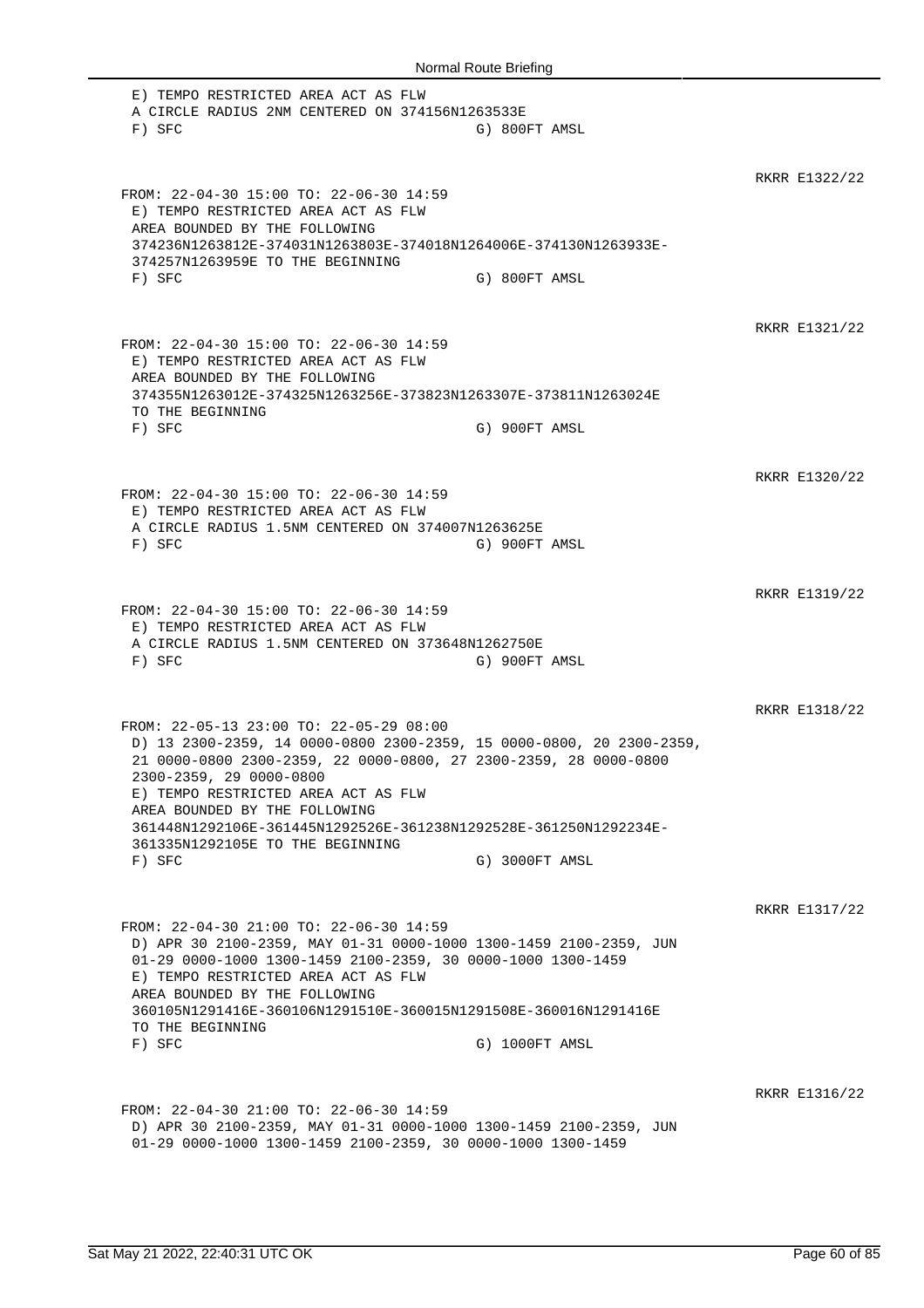E) TEMPO RESTRICTED AREA ACT AS FLW AREA BOUNDED BY THE FOLLOWING 355540N1292941E-355539N1293055E-355433N1293008E-355434N1292856E TO THE BEGINNING F) SFC G) 1000FT AMSL RKRR E1315/22 FROM: 22-04-30 21:00 TO: 22-06-30 14:59 D) APR 30 2100-2359, MAY 01-31 0000-1000 1300-1459 2100-2359, JUN 01-29 0000-1000 1300-1459 2100-2359, 30 0000-1000 1300-1459 E) TEMPO RESTRICTED AREA ACT AS FLW AREA BOUNDED BY THE FOLLOWING 354735N1292922E-354735N1293032E-354504N1293031E-354504N1292921E TO THE BEGINNING F) SFC G) 1000FT AMSL RKRR E1314/22 FROM: 22-04-30 21:00 TO: 22-06-30 14:59 D) APR 30 2100-2359, MAY 01-31 0000-1000 1300-1459 2100-2359, JUN 01-29 0000-1000 1300-1459 2100-2359, 30 0000-1000 1300-1459 E) TEMPO RESTRICTED AREA ACT AS FLW AREA BOUNDED BY THE FOLLOWING 355325N1292957E-355325N1293314E-355144N1293315E-355144N1292949E TO THE BEGINNING F) SFC G) 1000FT AMSL RKRR E1313/22 FROM: 22-04-30 21:00 TO: 22-06-30 14:59 D) APR 30 2100-2359, MAY 01-31 0000-1000 1300-1459 2100-2359, JUN 01-29 0000-1000 1300-1459 2100-2359, 30 0000-1000 1300-1459 E) TEMPO RESTRICTED AREA ACT AS FLW AREA BOUNDED BY THE FOLLOWING 360938N1292322E-360935N1292523E-360648N1292521E-360736N1292320E TO THE BEGINNING F) SFC G) 1000FT AMSL RKRR E1306/22 FROM: 22-05-01 00:00 TO: 22-06-30 08:00 D) 0000-0230 0400-0800 E) TEMPO RESTRICTED AREA ACT AS FLW A CIRCLE RADIUS 4NM CENTERED ON 364517N1280155E RMK : EXC WEEKENDS F) SFC G) 1500FT AGL RKRR E1305/22 FROM: 22-05-01 00:00 TO: 22-06-30 09:00 D) 0000-0900 E) TEMPO RESTRICTED AREA ACT AS FLW AREA BOUNDED BY THE FOLLOWING 323654N1251024E-320642N1251024E-320642N1254550E-323654N1254550E TO THE BEGINNING RMK : EXC WEEKENDS AND HOLIDAYS F) SFC G) 10000FT AMSL RKRR E1304/22 FROM: 22-04-30 23:30 TO: 22-06-30 14:59 D) 2330-1459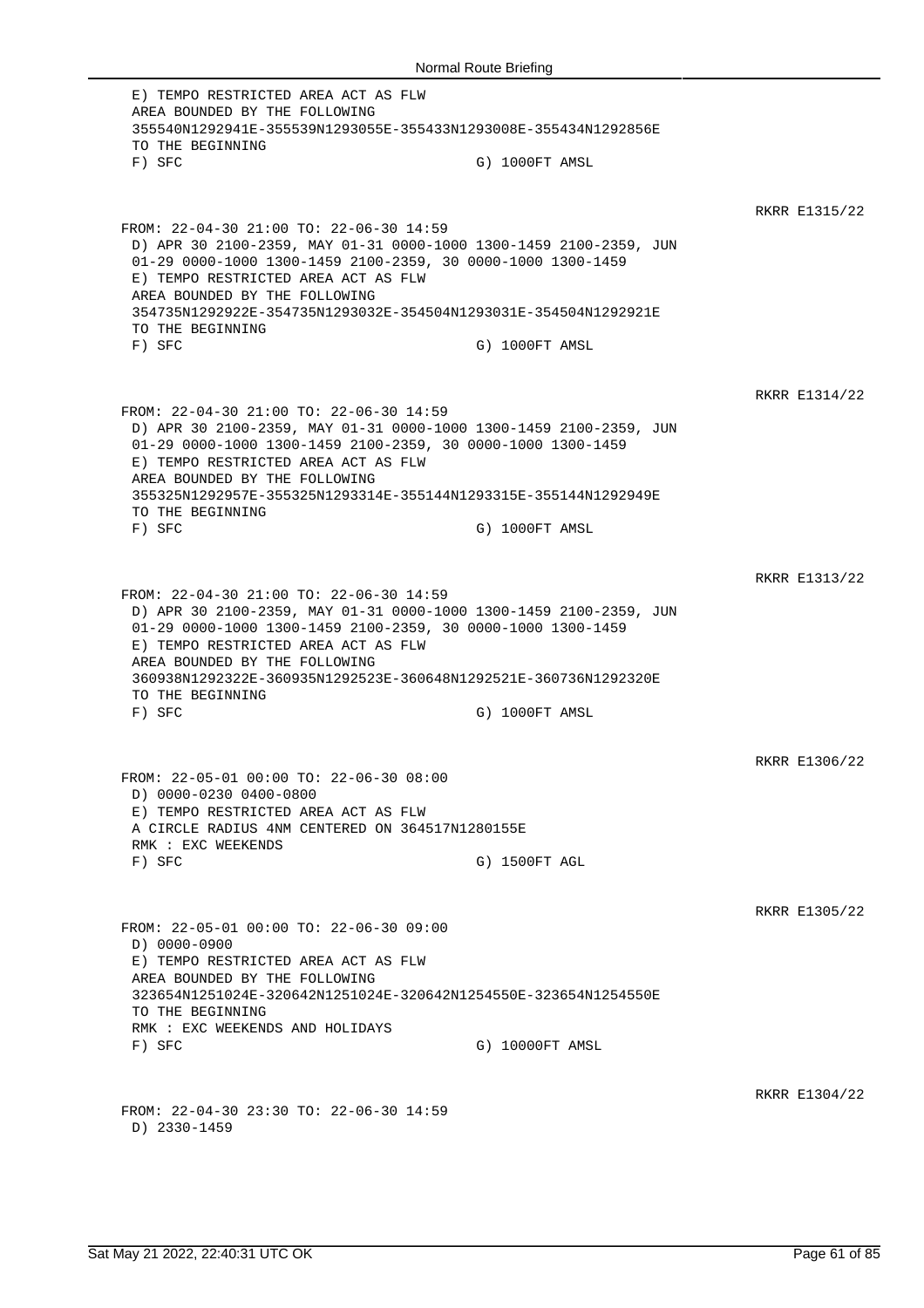E) TEMPO RESTRICTED AREA ACT AS FLW AREA BOUNDED BY THE FOLLOWING 331400N1262830E-331300N1262830E-331300N1263000E-331345N1263000E-331400N1262910E TO THE BEGINNING F) SFC G) 500FT AMSL RKRR E1285/22 FROM: 22-05-14 01:00 TO: 22-05-22 08:00 D) 14-15 21-22 0100-0800 E) TEMPO RESTRICTED AREA ACT AS FLW AREA BOUNDED BY THE FOLLOWING 352153N1273118E-351740N1272640E-351046N1272842E-350618N1273711E-350415N1273853E-350133N1274657E-350413N1274836E-352014N1274352E TO THE BEGINNING F) SFC G) 7000FT AMSL RKRR E1270/22 FROM: 22-04-13 18:00 TO: 22-06-30 11:00 D) 1800-1100 E) TEMPO RESTRICTED AREA ACT AS FLW A CIRCLE RADIUS 0.1NM CENTERED ON 375648N1284649E F) SFC G) 1640FT AMSL RKRR E1269/22 FROM: 22-04-13 18:00 TO: 22-06-30 11:00 D) 1800-1100 E) TEMPO RESTRICTED AREA ACT AS FLW A CIRCLE RADIUS 0.1NM CENTERED ON 375720N1284612E F) SFC G) 1640FT AMSL RKRR E1268/22 FROM: 22-04-13 18:00 TO: 22-06-30 11:00 D) 1800-1100 E) TEMPO RESTRICTED AREA ACT AS FLW A CIRCLE RADIUS 0.1NM CENTERED ON 365347N1261213E F) SFC G) 1640FT AMSL RKRR E1267/22 FROM: 22-04-13 18:00 TO: 22-06-30 11:00 D) 1800-1100 E) TEMPO RESTRICTED AREA ACT AS FLW A CIRCLE RADIUS 0.1NM CENTERED ON 370658N1264108E F) SFC G) 1640FT AMSL RKRR E1228/22 FROM: 22-05-01 15:00 TO: 22-05-29 14:59 E) TEMPO RESTRICTED AREA ACT AS FLW AREA BOUNDED BY THE FOLLOWING 363606N1241600E-350000N1241600E-350000N1240100E-372400N1240100E-372400N1241600E TO THE BEGINNING F) 6000FT AMSL G) 13000FT AMSL RKRR E1227/22 FROM: 22-05-01 15:00 TO: 22-05-29 14:59 E) TEMPO RESTRICTED AREA ACT AS FLW 1NM EITHER SIDE OF CENTER LINE 365221N1243440E-363600N1241600E F) 6000FT AMSL G) 7000FT AMSL RKRR E1217/22 FROM: 22-04-08 00:00 TO: 22-06-29 08:00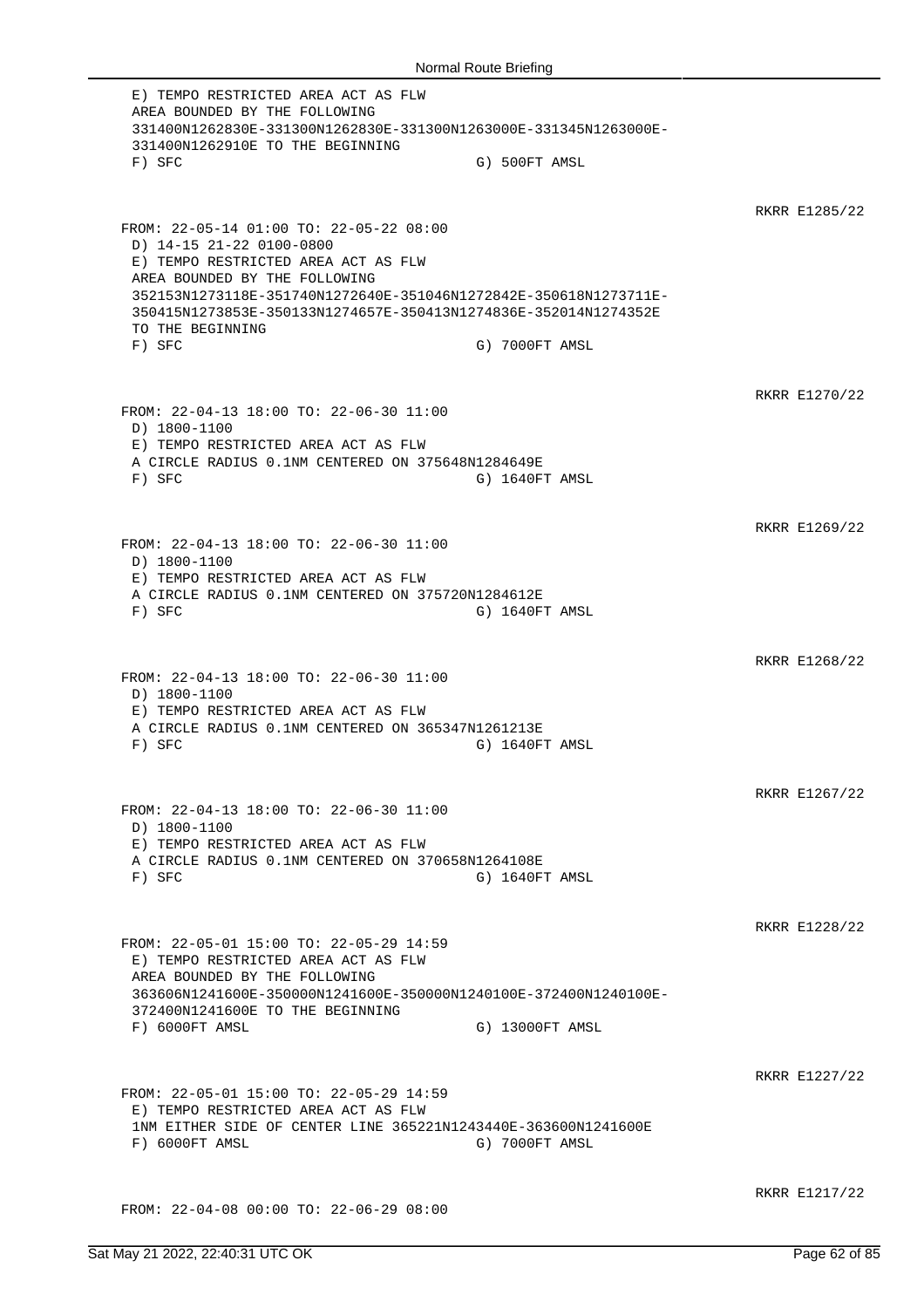D) 0000-0800 E) TEMPO RESTRICTED AREA ACT AS FLW A CIRCLE RADIUS 2.2NM CENTERED ON 372748N1290109E F) SFC G) 3000FT AMSL RKRR E1208/22 FROM: 22-04-07 00:00 TO: 22-06-30 08:00 D) 0000-0800 E) TEMPO RESTRICTED AREA ACT AS FLW A CIRCLE RADIUS 3NM CENTERED ON 372631N1275757E RMK : EXC WEEKEND AND HOLIDAY EXC RKNW AD IN-OUT BOUND SKED CIV ACFT F) SFC G) 10000FT AMSL RKRR E1207/22 FROM: 22-04-07 00:00 TO: 22-06-30 08:00 D) 0000-0800 E) TEMPO RESTRICTED AREA ACT AS FLW A CIRCLE RADIUS 7NM CENTERED ON 372631N1275757E RMK : EXC WEEKEND AND HOLIDAY EXC RKNW AD IN-OUT BOUND SKED CIV ACFT F) SFC G) 7000FT AMSL RKRR E6128/21 REPLACED BY RKRR E1161/22 FROM: 22-03-31 01:55 TO: 22-06-30 15:00 EST E) TEMPO RESTRICTED AREA ACT AS FLW : 1. AREA : A SEMICIRCLE, 360118N1281017E - A CLOCKWISE 3NM ARC CENTERED ON 360243N1281333E-360408N1281649E TO THE BEGINNING EXC A CIRCLE RADIUS 1.5NM CENTERED ON 360243N1281333E FM SFC TO 9500FT MSL. 2. RMK : - THIS NOTAM APPLIES ONLY TO THE MIL ACFT EQUIPPED WITH EED (ELECTRO EXPLOSIVE DEVICE). - REF AIP ENR 5.1-8 F) SFC G) FL196 RKRR E1134/22 FROM: 22-04-30 22:00 TO: 22-06-30 10:00 D) 2200-1000 E) TEMPO RESTRICTED AREA ACT AS FLW A CIRCLE RADIUS 0.7NM CENTERED ON 370915N1273425E RMK : EXC WEEKEND AND HOLIDAY F) SFC G) 1000FT AMSL RKRR E1133/22 FROM: 22-04-30 22:00 TO: 22-06-30 09:00 D) 2200-0900 E) TEMPO RESTRICTED AREA ACT AS FLW A CIRCLE RADIUS 0.7NM CENTERED ON 370618N1273805E RMK : EXC WEEKEND AND HOLIDAY F) SFC G) 1000FT AMSL RKRR E1132/22 FROM: 22-04-30 22:00 TO: 22-06-30 09:00 D) 2200-0900 E) TEMPO RESTRICTED AREA ACT AS FLW A CIRCLE RADIUS 0.7NM CENTERED ON 370839N1273745E RMK : EXC WEEKEND AND HOLIDAY F) SFC G) 1000FT AMSL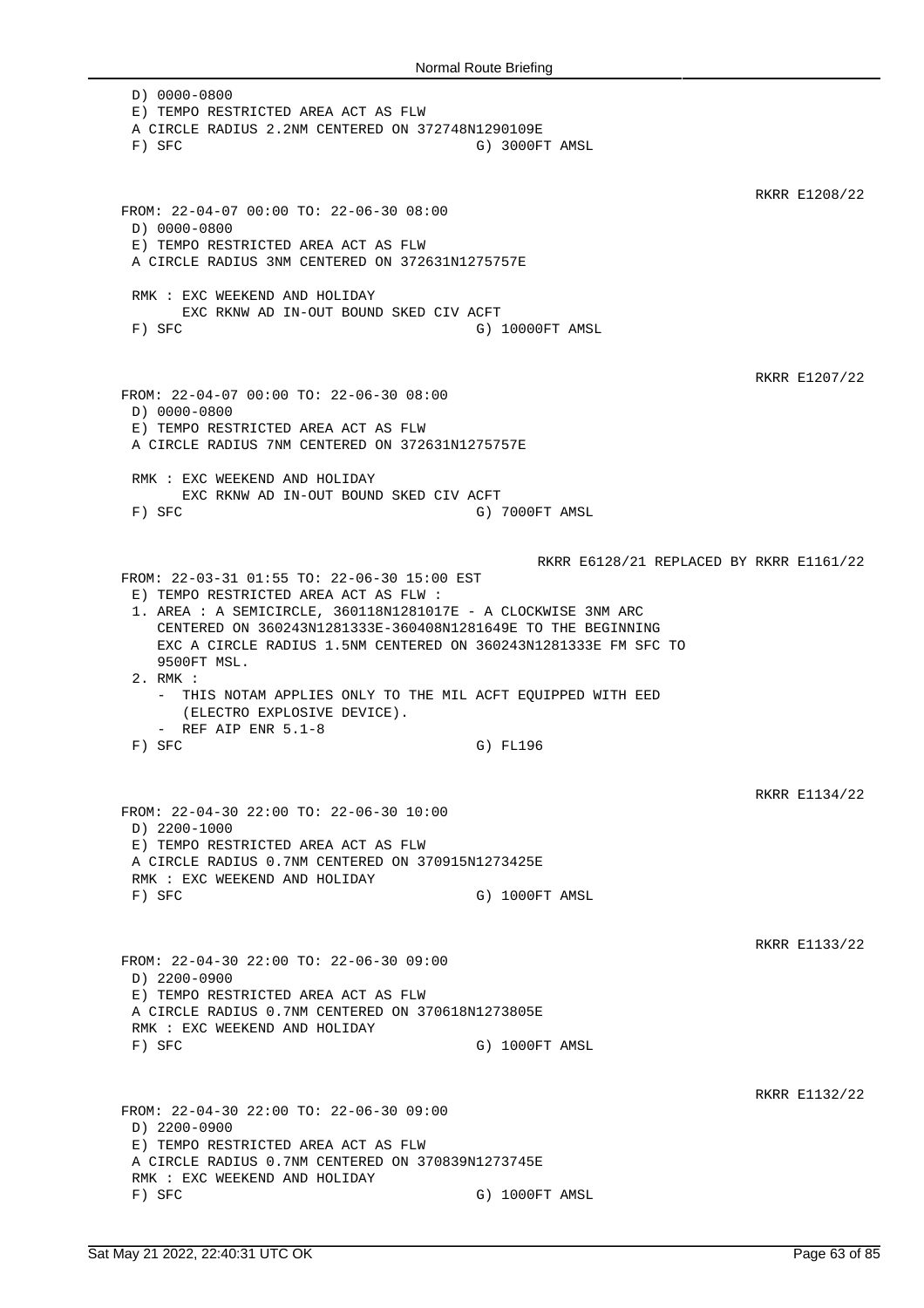RKRR E1131/22 FROM: 22-04-30 15:00 TO: 22-06-30 14:59 E) TEMPO RESTRICTED AREA ACT AS FLW A CIRCLE RADIUS 2NM CENTERED ON 374022N1262355E F) SFC G) 800FT AMSL RKRR E1130/22 FROM: 22-04-30 15:00 TO: 22-06-30 14:59 E) TEMPO RESTRICTED AREA ACT AS FLW A CIRCLE RADIUS 2NM CENTERED ON 374156N1263533E F) SFC G) 800FT AMSL RKRR E1129/22 FROM: 22-04-30 15:00 TO: 22-06-30 14:59 E) TEMPO RESTRICTED AREA ACT AS FLW AREA BOUNDED BY THE FOLLOWING 374236N1263812E-374031N1263803E-374018N1264006E-374130N1263933E-374257N1263959E TO THE BEGINNING F) SFC G) 800FT AMSL RKRR E1128/22 FROM: 22-04-30 15:00 TO: 22-06-30 14:59 E) TEMPO RESTRICTED AREA ACT AS FLW AREA BOUNDED BY THE FOLLOWING 374355N1263012E-374325N1263256E-373823N1263307E-373811N1263024E TO THE BEGINNING F) SFC G) 900FT AMSL RKRR E1127/22 FROM: 22-04-30 15:00 TO: 22-06-30 14:59 E) TEMPO RESTRICTED AREA ACT AS FLW A CIRCLE RADIUS 1.5NM CENTERED ON 374007N1263625E F) SFC G) 900FT AMSL RKRR E1126/22 FROM: 22-04-30 15:00 TO: 22-06-30 14:59 E) TEMPO RESTRICTED AREA ACT AS FLW A CIRCLE RADIUS 1.5NM CENTERED ON 373648N1262750E F) SFC G) 900FT AMSL RKRR E1125/22 FROM: 22-03-31 15:00 TO: 22-06-30 14:59 E) TEMPO RESTRICTED AREA ACT AS FLW A CIRCLE RADIUS 0.95NM CENTERED ON 351335N1283728E F) SFC G) 1000FT AMSL RKRR E1124/22 FROM: 22-03-31 23:00 TO: 22-06-30 09:00 D) 2300-0900 E) TEMPO RESTRICTED AREA ACT AS FLW A CIRCLE RADIUS 1.7NM CENTERED ON 363917N1270957E F) SFC G) 1000FT AMSL RKRR E1123/22 FROM: 22-03-31 21:00 TO: 22-06-30 12:00 D) 2100-1200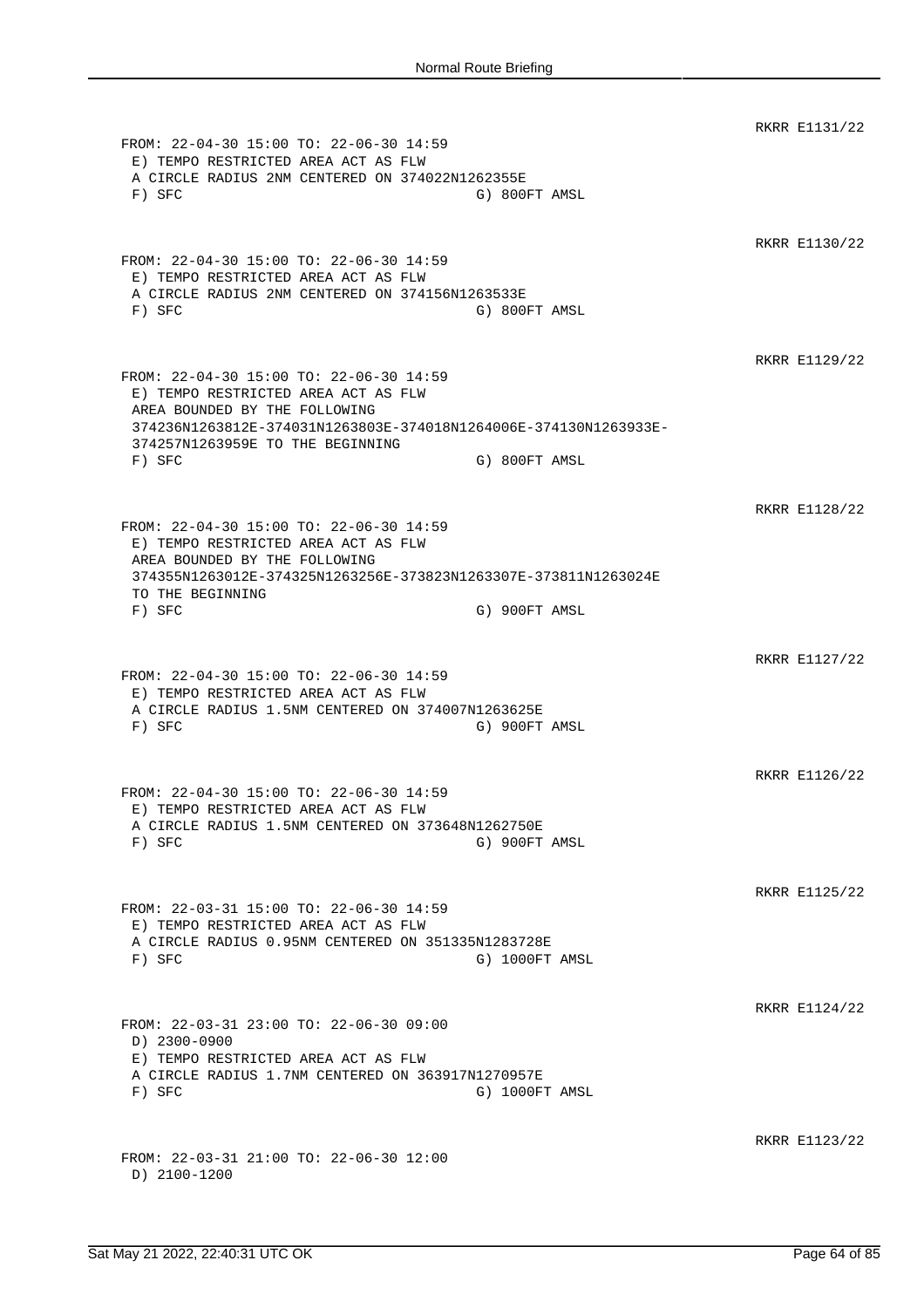E) TEMPO RESTRICTED AREA ACT AS FLW A CIRCLE RADIUS 2NM CENTERED ON 360852N1274330E F) SFC G) 1000FT AMSL RKRR E1122/22 FROM: 22-04-01 00:00 TO: 22-06-30 07:00 D) 0000-0700 E) TEMPO RESTRICTED AREA ACT AS FLW A CIRCLE RADIUS 2NM CENTERED ON 365805N1274407E F) SFC G) 500FT AMSL RKRR E1121/22 FROM: 22-04-01 00:00 TO: 22-06-30 08:00 D) 0000-0800 E) TEMPO RESTRICTED AREA ACT AS FLW A CIRCLE RADIUS 1.6NM CENTERED ON 353922N1271525E RMK : EXC WEEKEND AND HOLIDAY F) SFC G) 1000FT AMSL RKRR E1120/22 FROM: 22-03-31 21:00 TO: 22-06-30 12:00 D) 2100-1200 E) TEMPO RESTRICTED AREA ACT AS FLW A CIRCLE RADIUS 2NM CENTERED ON 370633N1281422E F) SFC G) 1000FT AMSL RKRR E1119/22 FROM: 22-03-31 23:00 TO: 22-06-30 09:00 D) 2300-0900 E) TEMPO RESTRICTED AREA ACT AS FLW A CIRCLE RADIUS 1.4NM CENTERED ON 365521N1270929E F) SFC G) 1000FT AMSL RKRR E1118/22 FROM: 22-03-31 15:00 TO: 22-06-30 14:59 D) MAR 31 1500-2359, APR 01-30 0000-0300 1300-2359, MAY 01-31 0000-0300 1300-2359, JUN 01-29 0000-0300 1300-2359, 30 0000-0300 1300-1459 E) TEMPO RESTRICTED AREA ACT AS FLW AREA BOUNDED BY THE FOLLOWING 352112N1291959E-352407N1292112E-352358N1292220E-351935N1292155E TO THE BEGINNING F) SFC G) 1500FT AMSL RKRR E1117/22 FROM: 22-03-31 15:00 TO: 22-06-30 14:59 D) MAR 31 1500-2359, APR 01-30 0000-0300 1300-2359, MAY 01-31 0000-0300 1300-2359, JUN 01-29 0000-0300 1300-2359, 30 0000-0300 1300-1459 E) TEMPO RESTRICTED AREA ACT AS FLW AREA BOUNDED BY THE FOLLOWING 353643N1292709E-353642N1292948E-353350N1292948E-353351N1292709E TO THE BEGINNING F) SFC G) 1000FT AMSL RKRR E1116/22 FROM: 22-03-31 15:00 TO: 22-06-30 14:59 D) MAR 31 1500-2359, APR 01-30 0000-0300 1300-2359, MAY 01-31 0000-0300 1300-2359, JUN 01-29 0000-0300 1300-2359, 30 0000-0300 1300-1459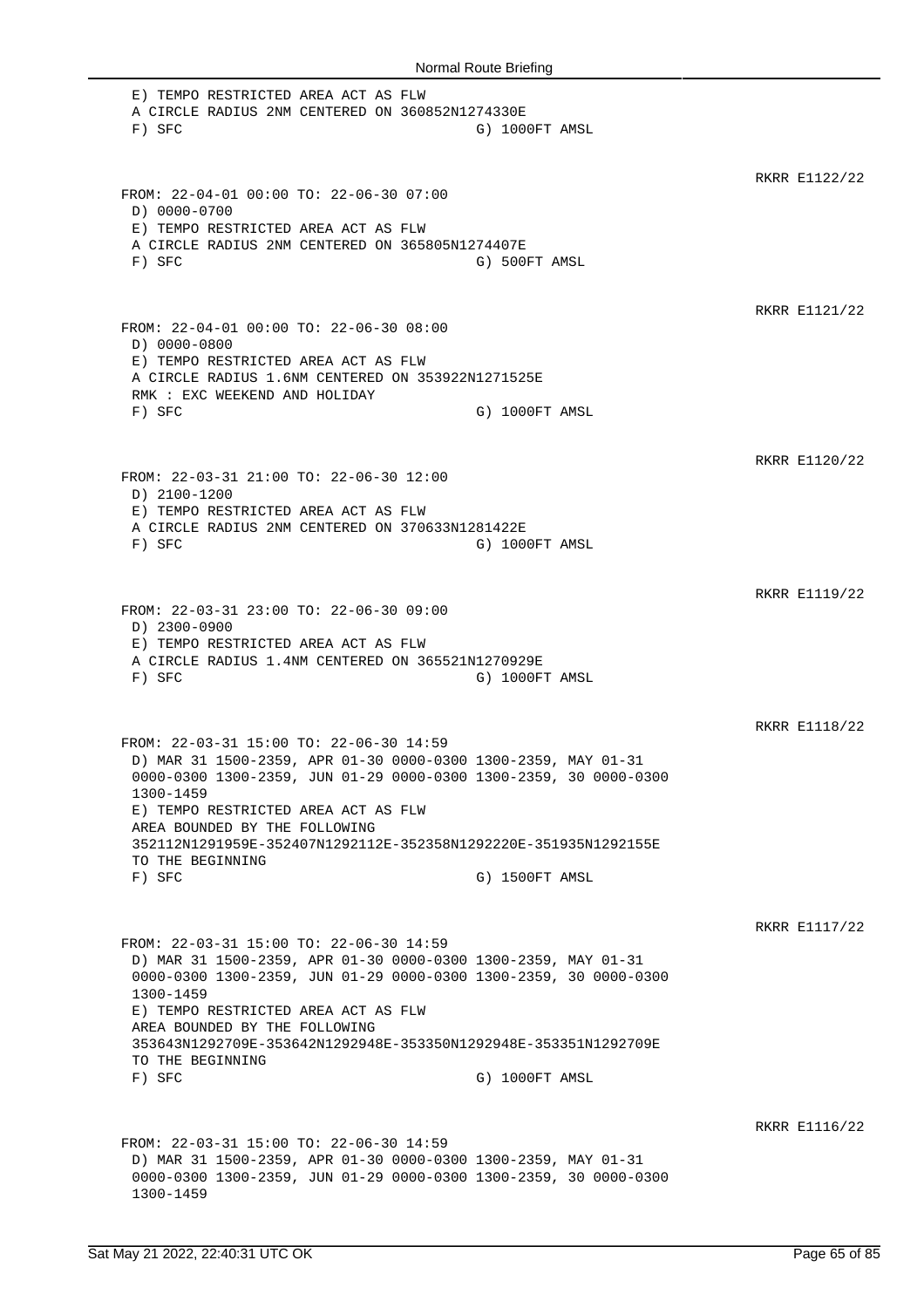E) TEMPO RESTRICTED AREA ACT AS FLW AREA BOUNDED BY THE FOLLOWING 353925N1292631E-353925N1292910E-353642N1292910E-353643N1292630E TO THE BEGINNING F) SFC G) 1000FT AMSL RKRR E1115/22 FROM: 22-03-31 15:00 TO: 22-06-30 14:59 D) MAR 31 1500-2359, APR 01-30 0000-0700 1100-2359, MAY 01-31 0000-0700 1100-2359, JUN 01-29 0000-0700 1100-2359, 30 0000-0700 1100-1459 E) TEMPO RESTRICTED AREA ACT AS FLW AREA BOUNDED BY THE FOLLOWING 350758N1290901E-350709N1290948E-350926N1291242E-351005N1291159E TO THE BEGINNING F) SFC G) 1500FT AMSL RKRR E1114/22 FROM: 22-03-31 15:00 TO: 22-06-30 14:59 D) MAR 31 1500-2359, APR 01-30 0000-0700 1100-2359, MAY 01-31 0000-0700 1100-2359, JUN 01-29 0000-0700 1100-2359, 30 0000-0700 1100-1459 E) TEMPO RESTRICTED AREA ACT AS FLW A CIRCLE RADIUS 2NM CENTERED ON 351439N1291501E F) SFC G) 1500FT AMSL RKRR E1113/22 FROM: 22-03-31 15:00 TO: 22-06-30 14:59 D) MAR 31 1500-2359, APR 01-30 0000-0700 1100-2359, MAY 01-31 0000-0700 1100-2359, JUN 01-29 0000-0700 1100-2359, 30 0000-0700 1100-1459 E) TEMPO RESTRICTED AREA ACT AS FLW A CIRCLE RADIUS 2NM CENTERED ON 351119N1291311E F) SFC G) 1500FT AMSL RKRR E1112/22 FROM: 22-03-31 15:00 TO: 22-06-30 14:59 D) MAR 31 1500-2359, APR 01-30 0000-0700 1100-2359, MAY 01-31 0000-0700 1100-2359, JUN 01-29 0000-0700 1100-2359, 30 0000-0700 1100-1459 E) TEMPO RESTRICTED AREA ACT AS FLW AREA BOUNDED BY THE FOLLOWING 350616N1290539E-350732N1291012E-350621N1291038E-350500N1290615E TO THE BEGINNING F) SFC G) 1500FT AMSL RKRR E1111/22 FROM: 22-03-31 22:00 TO: 22-06-30 09:00 D) 2200-0900 E) TEMPO RESTRICTED AREA ACT AS FLW A CIRCLE RADIUS 0.7NM CENTERED ON 351113N1291056E F) SFC G) 400FT AMSL RKRR E1110/22 FROM: 22-03-31 15:00 TO: 22-06-30 14:59 D) MAR 31 1500-1700 2100-2359, APR 01-30 0000-0200 1300-1700 2100-2359, MAY 01-31 0000-0200 1300-1700 2100-2359, JUN 01-29 0000-0200 1300-1700 2100-2359, 30 0000-0200 1300-1459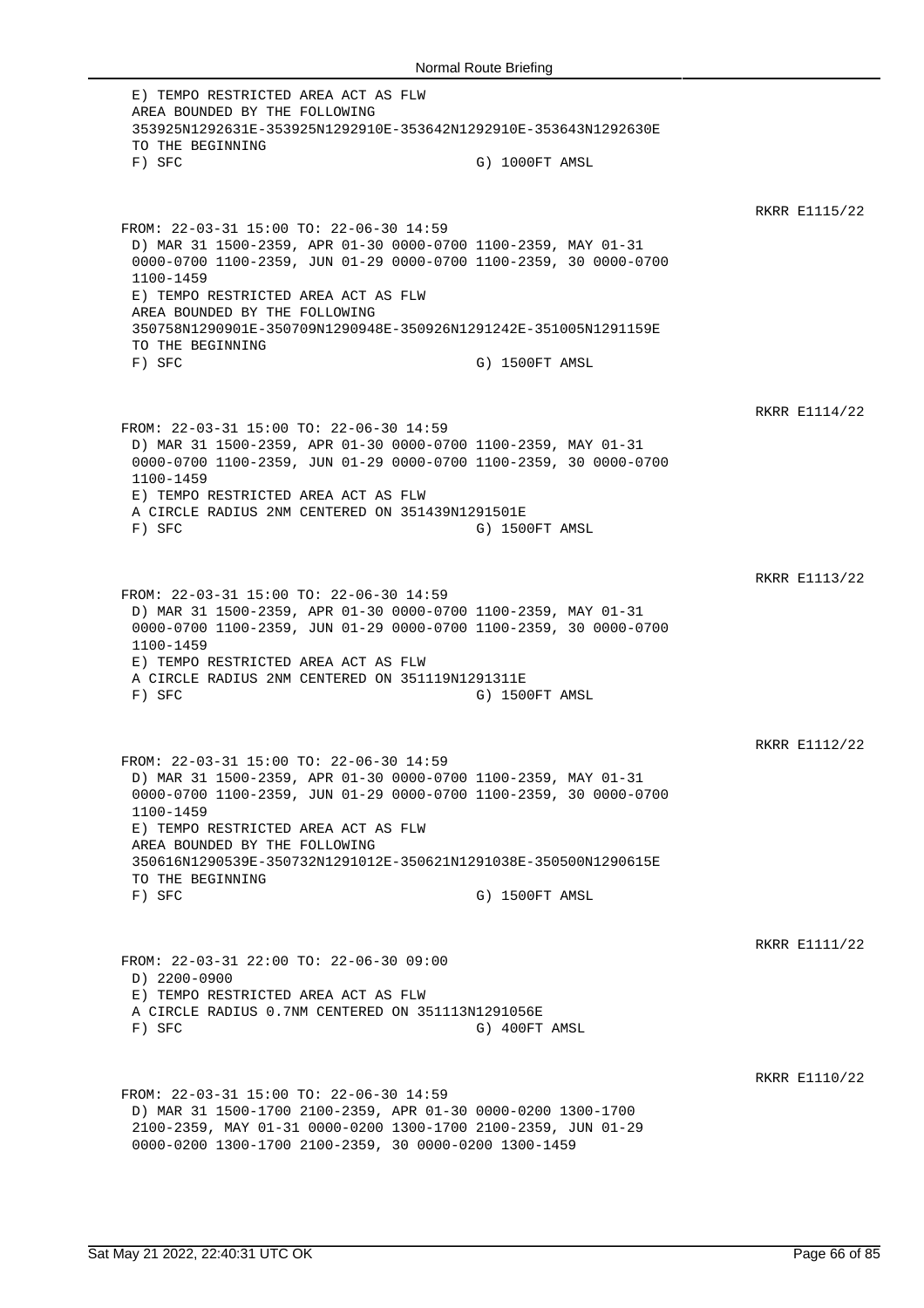E) TEMPO RESTRICTED AREA ACT AS FLW AREA BOUNDED BY THE FOLLOWING 350504N1285950E-350545N1290125E-350017N1290039E-350044N1290708E TO THE BEGINNING F) SFC G) 1000FT AMSL RKRR E1109/22 FROM: 22-03-31 15:00 TO: 22-06-30 14:59 D) MAR 31 1500-1700 2100-2359, APR 01-30 0000-0200 1300-1700 2100-2359, MAY 01-31 0000-0200 1300-1700 2100-2359, JUN 01-29 0000-0200 1300-1700 2100-2359, 30 0000-0200 1300-1459 E) TEMPO RESTRICTED AREA ACT AS FLW AREA BOUNDED BY THE FOLLOWING 350237N1290009E-350040N1290024E-350140N1290604E-350506N1290155E TO THE BEGINNING F) SFC G) 1500FT AMSL RKRR E1108/22 FROM: 22-03-31 15:00 TO: 22-06-30 14:59 D) MAR 31 1500-1700, APR 01-30 1400-1700, MAY 01-31 1400-1700, JUN 01-29 1400-1700, 30 1400-1459 E) TEMPO RESTRICTED AREA ACT AS FLW AREA BOUNDED BY THE FOLLOWING 350650N1285054E-350545N1290125E-350044N1290708E-350016N1285101E TO THE BEGINNING F) SFC G) 1500FT AMSL RKRR E1107/22 FROM: 22-03-31 15:00 TO: 22-06-30 14:59 D) MAR 31 1500-2359, APR 01-30 1100-2359, MAY 01-31 1100-2359, JUN 01-29 1100-2359, 30 1100-1459 E) TEMPO RESTRICTED AREA ACT AS FLW A CIRCLE RADIUS 5NM CENTERED ON 362149N1292335E F) SFC G) 1500FT AMSL RKRR E1106/22 FROM: 22-03-31 15:00 TO: 22-06-30 14:59 D) MAR 31 1500-2359, APR 01-30 1100-2359, MAY 01-31 1100-2359, JUN 01-29 1100-2359, 30 1100-1459 E) TEMPO RESTRICTED AREA ACT AS FLW A CIRCLE RADIUS 5.5NM CENTERED ON 361405N1292243E F) SFC G) 1500FT AMSL RKRR E1104/22 FROM: 22-03-31 15:00 TO: 22-06-30 14:59 D) MAR 31 1500-2300, APR 01-30 1300-2300, MAY 01-31 1300-2300, JUN 01-29 1300-2300, 30 1300-1459 E) TEMPO RESTRICTED AREA ACT AS FLW A CIRCLE RADIUS 4NM CENTERED ON 362824N1292601E F) SFC G) 1500FT AMSL RKRR E1103/22 FROM: 22-03-31 15:00 TO: 22-06-30 14:59 D) MAR 31 1500-2300, APR 01-30 1300-2300, MAY 01-31 1300-2300, JUN 01-29 1300-2300, 30 1300-1459 E) TEMPO RESTRICTED AREA ACT AS FLW AREA BOUNDED BY THE FOLLOWING 364542N1292539E-364603N1293049E-364050N1293053E-364053N1292538E TO THE BEGINNING F) SFC G) 1500FT AMSL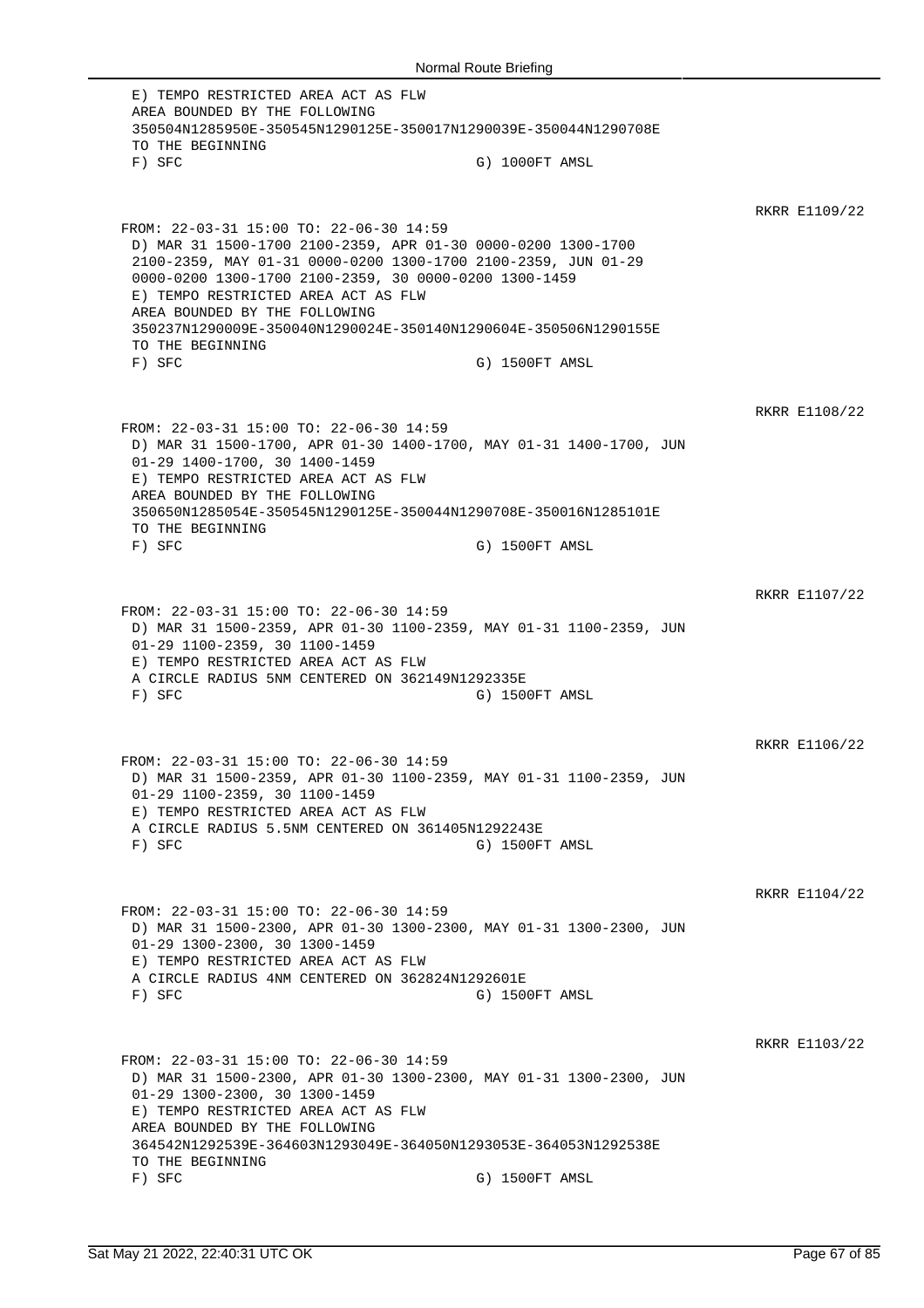RKRR E1102/22 FROM: 22-03-31 15:00 TO: 22-06-30 14:59 D) MAR 31 1500-2300, APR 01-30 1300-2300, MAY 01-31 1300-2300, JUN 01-29 1300-2300, 30 1300-1459 E) TEMPO RESTRICTED AREA ACT AS FLW A CIRCLE RADIUS 5NM CENTERED ON 363549N1292437E F) SFC G) 1500FT AMSL RKRR E1101/22 FROM: 22-03-31 15:00 TO: 22-06-30 14:59 D) MAR 31 1500-2300, APR 01-30 1300-2300, MAY 01-31 1300-2300, JUN 01-29 1300-2300, 30 1300-1459 E) TEMPO RESTRICTED AREA ACT AS FLW A CIRCLE RADIUS 4NM CENTERED ON 370000N1292513E F) SFC G) 1500FT AMSL RKRR E1100/22 FROM: 22-03-31 15:00 TO: 22-06-30 14:59 D) MAR 31 1500-2300, APR 01-30 1300-2300, MAY 01-31 1300-2300, JUN 01-29 1300-2300, 30 1300-1459 E) TEMPO RESTRICTED AREA ACT AS FLW A CIRCLE RADIUS 5NM CENTERED ON 365050N1292548E F) SFC G) 1500FT AMSL RKRR E1099/22 FROM: 22-03-31 15:00 TO: 22-06-30 14:59 E) TEMPO RESTRICTED AREA ACT AS FLW A CIRCLE RADIUS 1.7NM CENTERED ON 344149N1280408E F) SFC G) 1700FT AMSL RKRR E1098/22 FROM: 22-03-31 15:00 TO: 22-06-30 14:59 E) TEMPO RESTRICTED AREA ACT AS FLW A CIRCLE RADIUS 2.5NM CENTERED ON 344553N1280254E F) SFC G) 1700FT AMSL RKRR E1097/22 FROM: 22-03-31 15:00 TO: 22-06-30 14:59 E) TEMPO RESTRICTED AREA ACT AS FLW A CIRCLE RADIUS 2.5NM CENTERED ON 344924N1274951E F) SFC G) 1700FT AMSL RKRR E1096/22 FROM: 22-03-31 15:00 TO: 22-06-30 14:59 E) TEMPO RESTRICTED AREA ACT AS FLW A CIRCLE RADIUS 1.7NM CENTERED ON 344128N1280002E F) SFC G) 1700FT AMSL RKRR E1095/22 FROM: 22-03-31 15:00 TO: 22-06-30 14:59 E) TEMPO RESTRICTED AREA ACT AS FLW A CIRCLE RADIUS 2.5NM CENTERED ON 344432N1275121E F) SFC G) 1700FT AMSL RKRR E1094/22 FROM: 22-03-31 15:00 TO: 22-06-30 14:59 D) MAR 31 1500-2359, APR 01-30 0000-0200 1300-2359, MAY 01-31 0000-0200 1300-2359, JUN 01-29 0000-0200 1300-2359, 30 0000-0200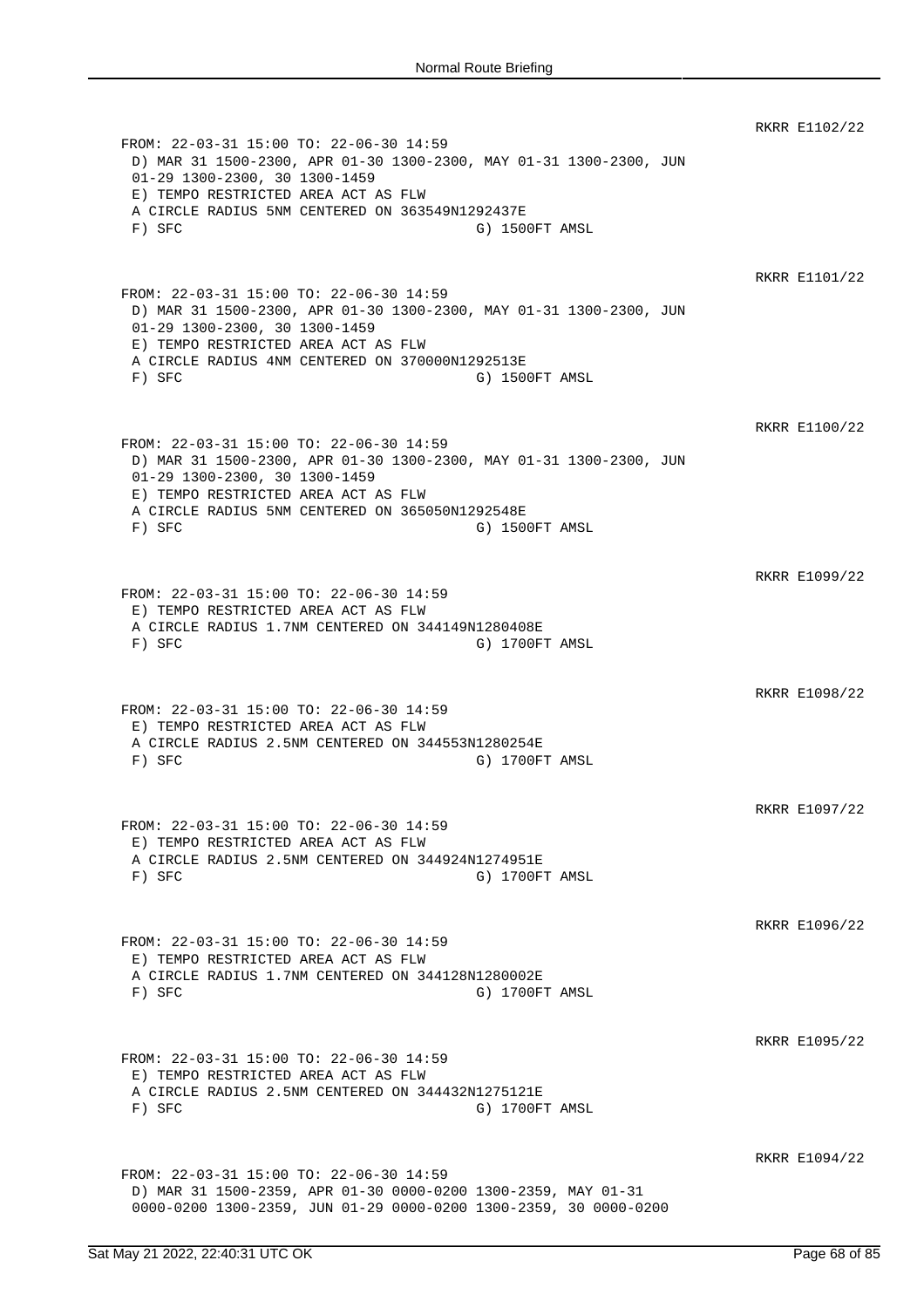1300-1459 E) TEMPO RESTRICTED AREA ACT AS FLW AREA BOUNDED BY THE FOLLOWING 345355N1281638E-345355N1282352E-344937N1282357E-344932N1281639E TO THE BEGINNING F) SFC G) 1000FT AMSL RKRR E1093/22 FROM: 22-03-31 15:00 TO: 22-06-30 14:59 D) MAR 31 1500-2300, APR 01-30 1300-2300, MAY 01-31 1300-2300, JUN 01-29 1300-2300, 30 1300-1459 E) TEMPO RESTRICTED AREA ACT AS FLW A CIRCLE RADIUS 1.5NM CENTERED ON 344335N1283613E F) SFC G) 1000FT AMSL RKRR E1092/22 FROM: 22-03-31 15:00 TO: 22-06-30 14:59 D) MAR 31 1500-2300, APR 01-30 1300-2300, MAY 01-31 1300-2300, JUN 01-29 1300-2300, 30 1300-1459 E) TEMPO RESTRICTED AREA ACT AS FLW A CIRCLE RADIUS 2.5NM CENTERED ON 344803N1284358E F) SFC G) 800FT AMSL RKRR E1091/22 FROM: 22-03-31 23:00 TO: 22-06-30 03:00 D) 2300-0300 E) TEMPO RESTRICTED AREA ACT AS FLW AREA BOUNDED BY THE FOLLOWING 345529N1281123E-345353N1281322E-345214N1281125E-345351N1280926E TO THE BEGINNING F) SFC G) 1000FT AMSL RKRR E1090/22 FROM: 22-03-31 15:00 TO: 22-06-30 14:59 D) MAR 31 1500-2300, APR 01-30 1100-2300, MAY 01-31 1100-2300, JUN 01-29 1100-2300, 30 1100-1459 E) TEMPO RESTRICTED AREA ACT AS FLW AREA BOUNDED BY THE FOLLOWING 345538N1281315E-345541N1280404E-345126N1280401E-345132N1281319E TO THE BEGINNING F) SFC G) 1000FT AMSL RKRR E1089/22 FROM: 22-03-31 15:00 TO: 22-06-30 14:59 D) MAR 31 1500-2359, APR 01-30 0000-0200 1300-2359, MAY 01-31 0000-0200 1300-2359, JUN 01-29 0000-0200 1300-2359, 30 0000-0200 1300-1459 E) TEMPO RESTRICTED AREA ACT AS FLW AREA BOUNDED BY THE FOLLOWING 344754N1282037E-344756N1282715E-344518N1282715E-344514N1282040E TO THE BEGINNING F) SFC G) 1000FT AMSL RKRR E1088/22 FROM: 22-03-31 15:00 TO: 22-06-30 14:59 D) MAR 31 1500-2100, APR 01-30 1100-2100, MAY 01-31 1100-2100, JUN 01-29 1100-2100, 30 1100-1459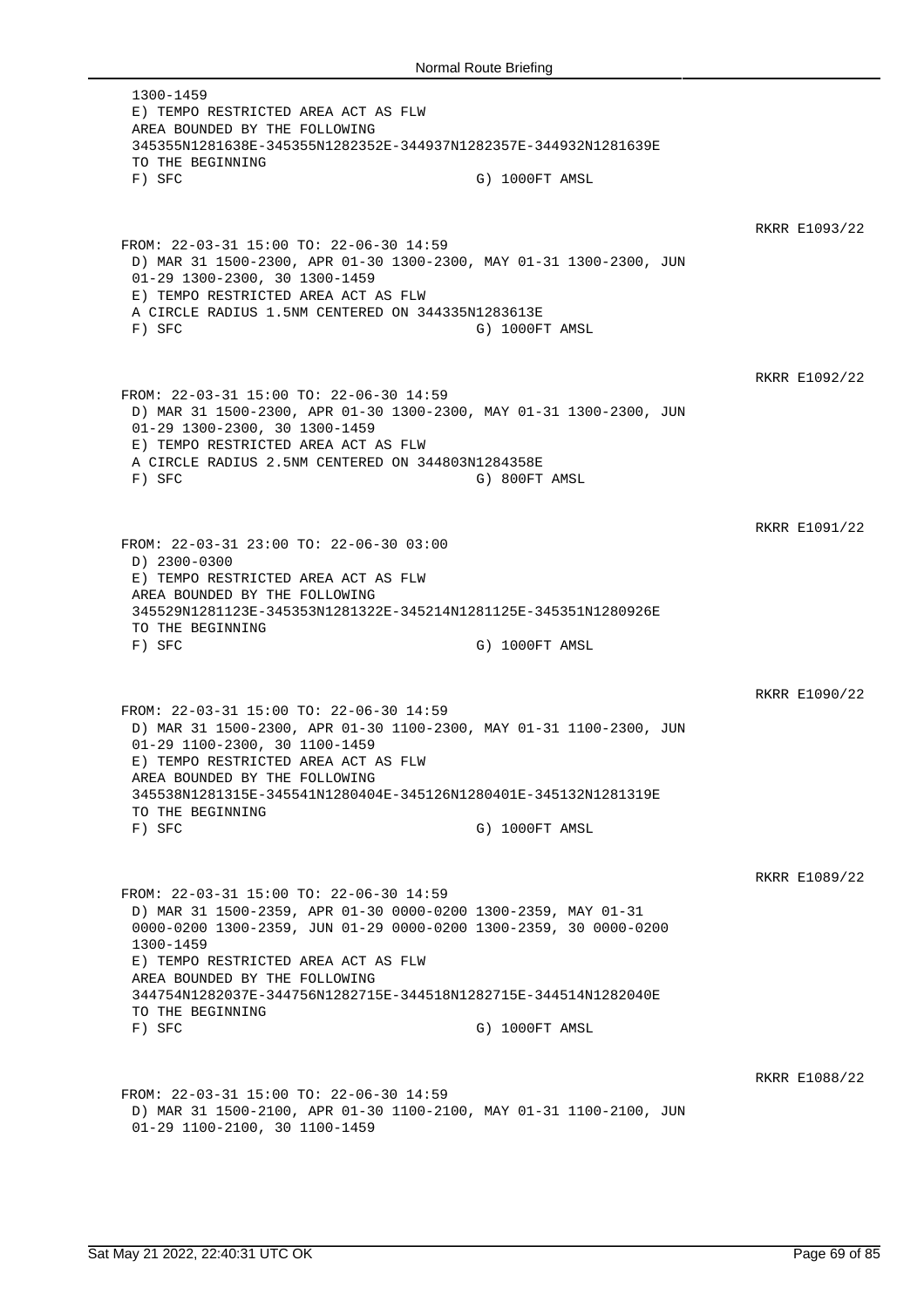E) TEMPO RESTRICTED AREA ACT AS FLW AREA BOUNDED BY THE FOLLOWING 363130N1261959E-362614N1262029E-362606N1261929E-363130N1261931E TO THE BEGINNING F) SFC G) 1000FT AMSL RKRR E1087/22 FROM: 22-03-31 15:00 TO: 22-06-30 14:59 D) MAR 31 1500-2300, APR 01-30 1300-2300, MAY 01-31 1300-2300, JUN 01-29 1300-2300, 30 1300-1459 E) TEMPO RESTRICTED AREA ACT AS FLW AREA BOUNDED BY THE FOLLOWING 365039N1260935E-364558N1260807E-364614N1260619E-365035N1260845E TO THE BEGINNING F) SFC G) 1000FT AMSL RKRR E1086/22 FROM: 22-03-31 15:00 TO: 22-06-30 14:59 D) MAR 31 1500-2300, APR 01-30 1300-2300, MAY 01-31 1300-2300, JUN 01-29 1300-2300, 30 1300-1459 E) TEMPO RESTRICTED AREA ACT AS FLW AREA BOUNDED BY THE FOLLOWING 365143N1260825E-365459N1261156E-364901N1261414E-364628N1261006E TO THE BEGINNING F) SFC G) 1500FT AMSL RKRR E1085/22 FROM: 22-03-31 15:00 TO: 22-06-30 14:59 D) MAR 31 1500-2359, APR 01-30 0000-0700 1100-2359, MAY 01-31 0000-0700 1100-2359, JUN 01-29 0000-0700 1100-2359, 30 0000-0700 1100-1459 E) TEMPO RESTRICTED AREA ACT AS FLW AREA BOUNDED BY THE FOLLOWING 365859N1261452E-365407N1261433E-365232N1261728E-365324N1262509E-365917N1262410E TO THE BEGINNING F) SFC G) 1500FT AMSL RKRR E1084/22 FROM: 22-03-31 15:00 TO: 22-06-30 14:59 D) MAR 31 1500-2359, APR 01-30 0000-0700 1100-2359, MAY 01-31 0000-0700 1100-2359, JUN 01-29 0000-0700 1100-2359, 30 0000-0700 1100-1459 E) TEMPO RESTRICTED AREA ACT AS FLW AREA BOUNDED BY THE FOLLOWING 370003N1262713E-370030N1262653E-370253N1262903E-370300N1263009E TO THE BEGINNING F) SFC G) 1500FT AMSL RKRR E1083/22 FROM: 22-03-31 15:00 TO: 22-06-30 14:59 D) MAR 31 1500-2359, APR 01-30 0000-0700 1100-2359, MAY 01-31 0000-0700 1100-2359, JUN 01-29 0000-0700 1100-2359, 30 0000-0700 1100-1459 E) TEMPO RESTRICTED AREA ACT AS FLW AREA BOUNDED BY THE FOLLOWING 365759N1264019E-370259N1262935E-370254N1263354E-370017N1264037E TO THE BEGINNING F) SFC G) 1500FT AMSL RKRR E1082/22

FROM: 22-03-31 15:00 TO: 22-06-30 14:59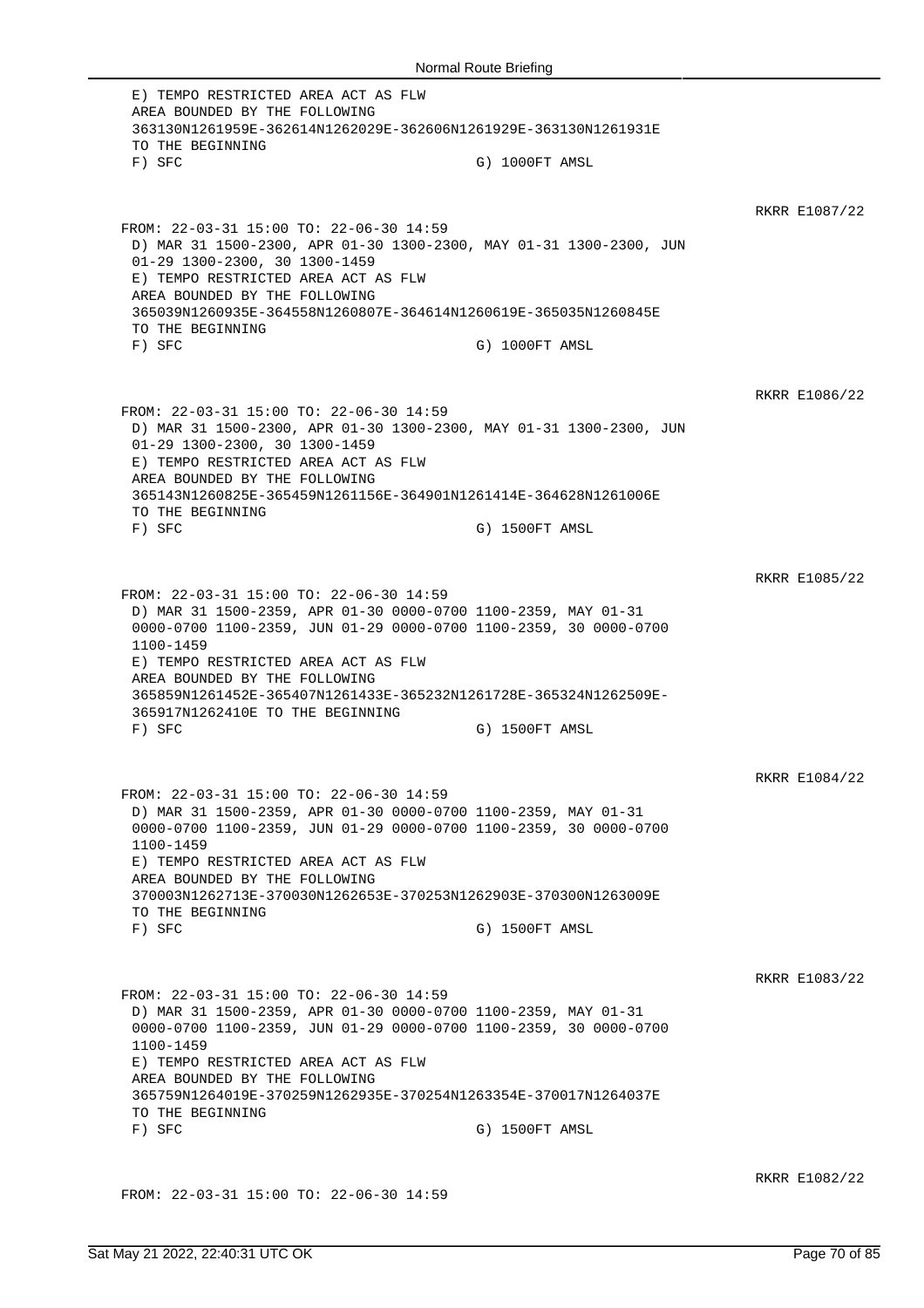D) MAR 31 1500-2300, APR 01-30 1300-2300, MAY 01-31 1300-2300, JUN 01-29 1300-2300, 30 1300-1459 E) TEMPO RESTRICTED AREA ACT AS FLW A CIRCLE RADIUS 3NM CENTERED ON 362214N1262505E F) SFC G) 1500FT AMSL RKRR E1081/22 FROM: 22-03-31 15:00 TO: 22-06-30 14:59 D) MAR 31 1500-2359, APR 01-30 0000-0700 1100-2359, MAY 01-31 0000-0700 1100-2359, JUN 01-29 0000-0700 1100-2359, 30 0000-0700 1100-1459 E) TEMPO RESTRICTED AREA ACT AS FLW AREA BOUNDED BY THE FOLLOWING 362424N1262847E-362247N1262831E-362100N1263256E-362115N1263346E TO THE BEGINNING F) SFC G) 1500FT AMSL RKRR E1080/22 FROM: 22-03-31 15:00 TO: 22-06-30 14:59 D) MAR 31 1500-2300, APR 01-30 1100-2300, MAY 01-31 1100-2300, JUN 01-29 1100-2300, 30 1100-1459 E) TEMPO RESTRICTED AREA ACT AS FLW AREA BOUNDED BY THE FOLLOWING 361907N1263008E-361420N1263055E-361450N1263313E-361951N1263206E TO THE BEGINNING F) SFC G) 1500FT AMSL RKRR E1079/22 FROM: 22-03-31 15:00 TO: 22-06-30 14:59 D) MAR 31 1500-2300, APR 01-30 1100-2300, MAY 01-31 1100-2300, JUN 01-29 1100-2300, 30 1100-1459 E) TEMPO RESTRICTED AREA ACT AS FLW AREA BOUNDED BY THE FOLLOWING 362005N1262937E-361907N1263008E-362016N1263312E-362115N1263346E TO THE BEGINNING F) SFC G) 1500FT AMSL RKRR E1078/22 FROM: 22-03-31 15:00 TO: 22-06-30 14:59 D) MAR 31 1500-2300, APR 01-30 1100-2300, MAY 01-31 1100-2300, JUN 01-29 1100-2300, 30 1100-1459 E) TEMPO RESTRICTED AREA ACT AS FLW AREA BOUNDED BY THE FOLLOWING 362843N1262838E-362428N1262849E-362428N1263207E-362637N1263203E TO THE BEGINNING F) SFC G) 1500FT AMSL RKRR E1077/22 FROM: 22-03-31 15:00 TO: 22-06-30 14:59 D) MAR 31 1500-2100, APR 01-30 1100-2100, MAY 01-31 1100-2100, JUN 01-29 1100-2100, 30 1100-1459 E) TEMPO RESTRICTED AREA ACT AS FLW AREA BOUNDED BY THE FOLLOWING 363125N1262832E-362843N1262838E-362843N1262959E-363126N1262953E TO THE BEGINNING<br>F) SFC G) 1500FT AMSL RKRR E1076/22 FROM: 22-03-31 15:00 TO: 22-06-30 14:59 D) MAR 31 1500-2300, APR 01-30 1300-2300, MAY 01-31 1300-2300, JUN 01-29 1300-2300, 30 1300-1459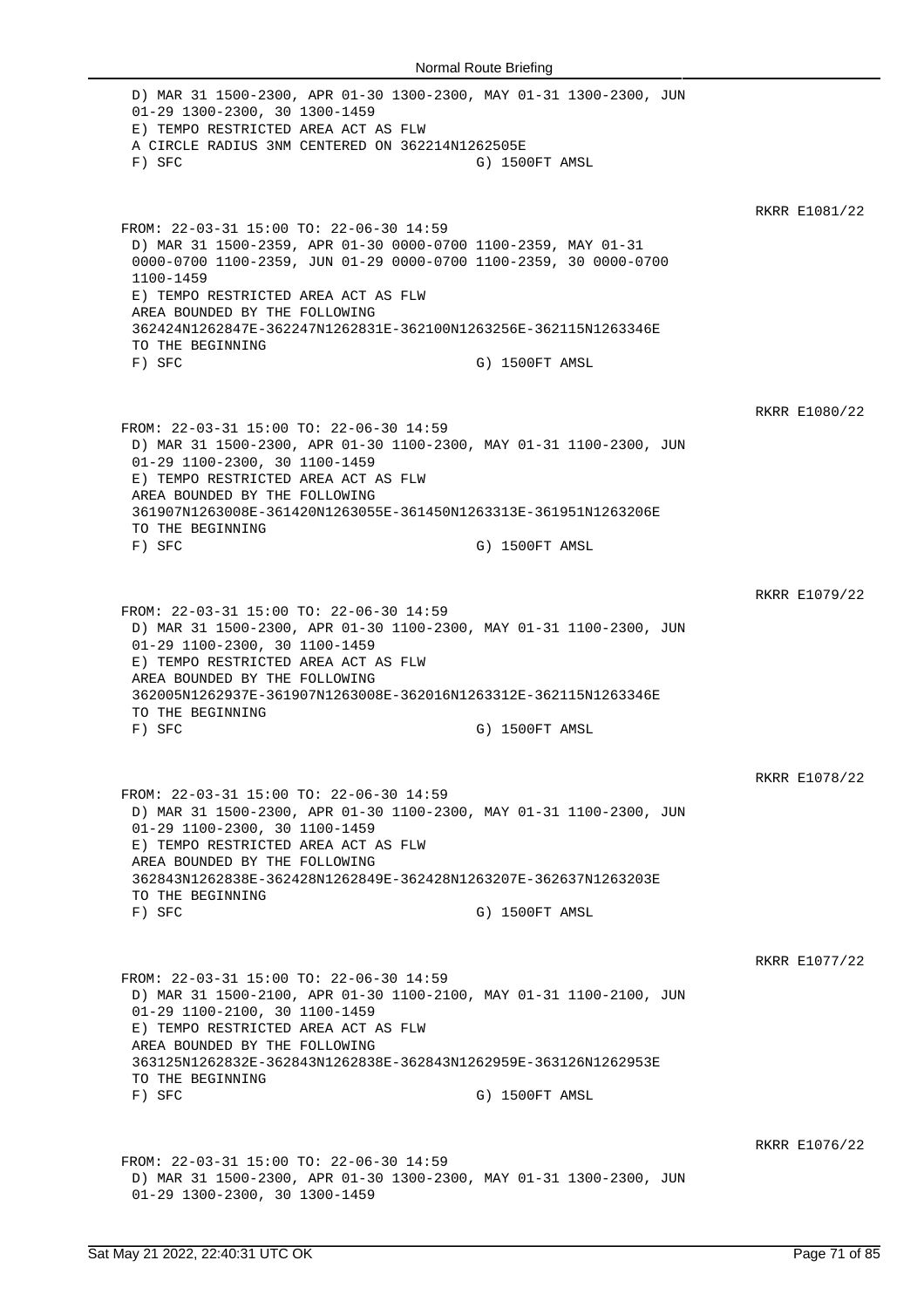E) TEMPO RESTRICTED AREA ACT AS FLW AREA BOUNDED BY THE FOLLOWING 360809N1263319E-360907N1263127E-360747N1263112E-360734N1263245E TO THE BEGINNING F) SFC G) 1500FT AMSL RKRR E1075/22 FROM: 22-03-31 15:00 TO: 22-06-30 14:59 D) MAR 31 1500-2300, APR 01-30 1300-2300, MAY 01-31 1300-2300, JUN 01-29 1300-2300, 30 1300-1459 E) TEMPO RESTRICTED AREA ACT AS FLW AREA BOUNDED BY THE FOLLOWING 361212N1263219E-360955N1262915E-360726N1262920E-360847N1263227E TO THE BEGINNING F) SFC G) 1500FT AMSL RKRR E1074/22 FROM: 22-03-31 22:00 TO: 22-06-30 10:00 D) 2200-1000 E) TEMPO RESTRICTED AREA ACT AS FLW A CIRCLE RADIUS 0.27NM CENTERED ON 351137N1265427E F) SFC G) 200FT AGL RKRR E1073/22 FROM: 22-03-31 22:00 TO: 22-06-30 10:00 D) 2200-1000 E) TEMPO RESTRICTED AREA ACT AS FLW A CIRCLE RADIUS 1NM CENTERED ON 362534N1271528E F) SFC G) 500FT AMSL RKRR E1051/22 FROM: 22-03-31 15:00 TO: 22-06-30 14:59 D) MAR 31 1500-2300, APR 01-30 1300-2300, MAY 01-31 1300-2300, JUN 01-29 1300-2300, 30 1300-1459 E) TEMPO RESTRICTED AREA ACT AS FLW A CIRCLE RADIUS 3NM CENTERED ON 344802N1260410E F) SFC G) 800FT AMSL RKRR E1050/22 FROM: 22-03-31 15:00 TO: 22-06-30 14:59 D) MAR 31 1500-2300, APR 01-30 1300-2300, MAY 01-31 1300-2300, JUN 01-29 1300-2300, 30 1300-1459 E) TEMPO RESTRICTED AREA ACT AS FLW A CIRCLE RADIUS 5NM CENTERED ON 352619N1262555E F) SFC G) 800FT AMSL RKRR E1049/22 FROM: 22-03-31 15:00 TO: 22-06-30 14:59 D) MAR 31 1500-2300, APR 01-30 1300-2300, MAY 01-31 1300-2300, JUN 01-29 1300-2300, 30 1300-1459 E) TEMPO RESTRICTED AREA ACT AS FLW A CIRCLE RADIUS 5NM CENTERED ON 351209N1262114E F) SFC G) 800FT AMSL RKRR E1048/22 FROM: 22-03-31 15:00 TO: 22-06-30 14:59 D) MAR 31 1500-2300, APR 01-30 1300-2300, MAY 01-31 1300-2300, JUN 01-29 1300-2300, 30 1300-1459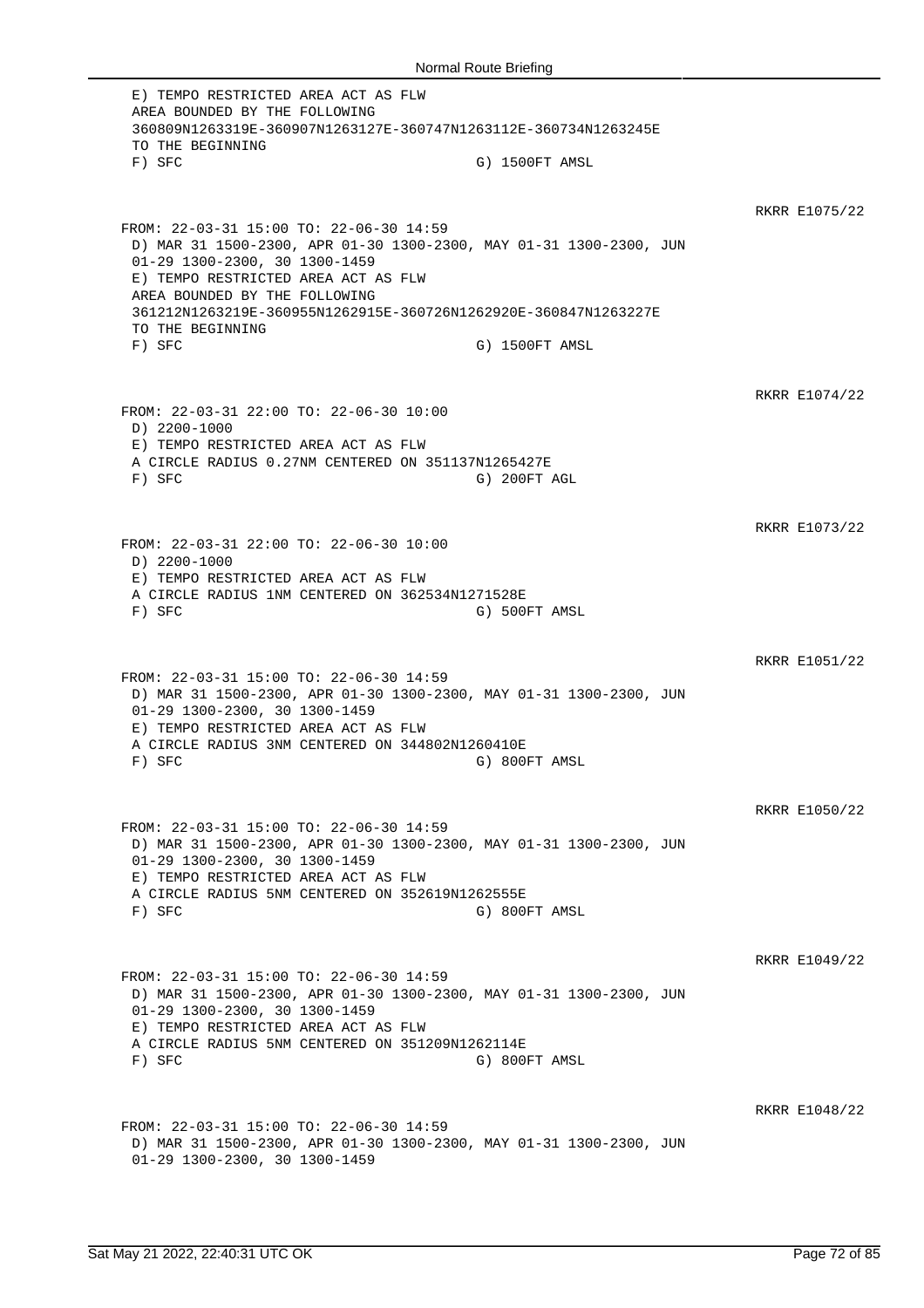E) TEMPO RESTRICTED AREA ACT AS FLW A CIRCLE RADIUS 4NM CENTERED ON 350626N1260446E F) SFC G) 500FT AMSL RKRR E1047/22 FROM: 22-03-31 15:00 TO: 22-06-30 14:59 D) MAR 31 1500-2300, APR 01-30 1300-2300, MAY 01-31 1300-2300, JUN 01-29 1300-2300, 30 1300-1459 E) TEMPO RESTRICTED AREA ACT AS FLW A CIRCLE RADIUS 3NM CENTERED ON 350222N1260840E F) SFC G) 500FT AMSL RKRR E1046/22 FROM: 22-03-31 15:00 TO: 22-06-30 14:59 D) MAR 31 1500-2300, APR 01-30 1300-2300, MAY 01-31 1300-2300, JUN 01-29 1300-2300, 30 1300-1459 E) TEMPO RESTRICTED AREA ACT AS FLW A CIRCLE RADIUS 2.5NM CENTERED ON 345923N1260802E F) SFC G) 500FT AMSL RKRR E1045/22 FROM: 22-03-31 15:00 TO: 22-06-30 14:59 D) MAR 31 1500-2300, APR 01-30 1300-2300, MAY 01-31 1300-2300, JUN 01-29 1300-2300, 30 1300-1459 E) TEMPO RESTRICTED AREA ACT AS FLW A CIRCLE RADIUS 3NM CENTERED ON 345433N1260311E F) SFC G) 500FT AMSL RKRR E1044/22 FROM: 22-03-31 15:00 TO: 22-06-30 14:59 D) MAR 31 1500-2300, APR 01-30 1300-2300, MAY 01-31 1300-2300, JUN 01-29 1300-2300, 30 1300-1459 E) TEMPO RESTRICTED AREA ACT AS FLW A CIRCLE RADIUS 3NM CENTERED ON 345217N1255854E F) SFC G) 800FT AMSL RKRR E1040/22 FROM: 22-03-31 15:00 TO: 22-06-30 14:59 D) MAR 31 1500-2300, APR 01-30 1300-2300, MAY 01-31 1300-2300, JUN 01-29 1300-2300, 30 1300-1459 E) TEMPO RESTRICTED AREA ACT AS FLW A CIRCLE RADIUS 2NM CENTERED ON 343449N1272913E F) SFC G) 800FT AMSL RKRR E1039/22 FROM: 22-03-31 15:00 TO: 22-06-30 14:59 D) MAR 31 1500-2359, APR 01-30 0000-0600 1300-2359, MAY 01-31 0000-0600 1300-2359, JUN 01-29 0000-0600 1300-2359, 30 0000-0600 1300-1459 E) TEMPO RESTRICTED AREA ACT AS FLW A CIRCLE RADIUS 2NM CENTERED ON 342556N1273210E F) SFC G) 1000FT AMSL RKRR E1038/22 FROM: 22-03-31 15:00 TO: 22-06-30 14:59 D) MAR 31 1500-2359, APR 01-30 0000-0600 1300-2359, MAY 01-31 0000-0600 1300-2359, JUN 01-29 0000-0600 1300-2359, 30 0000-0600 1300-1459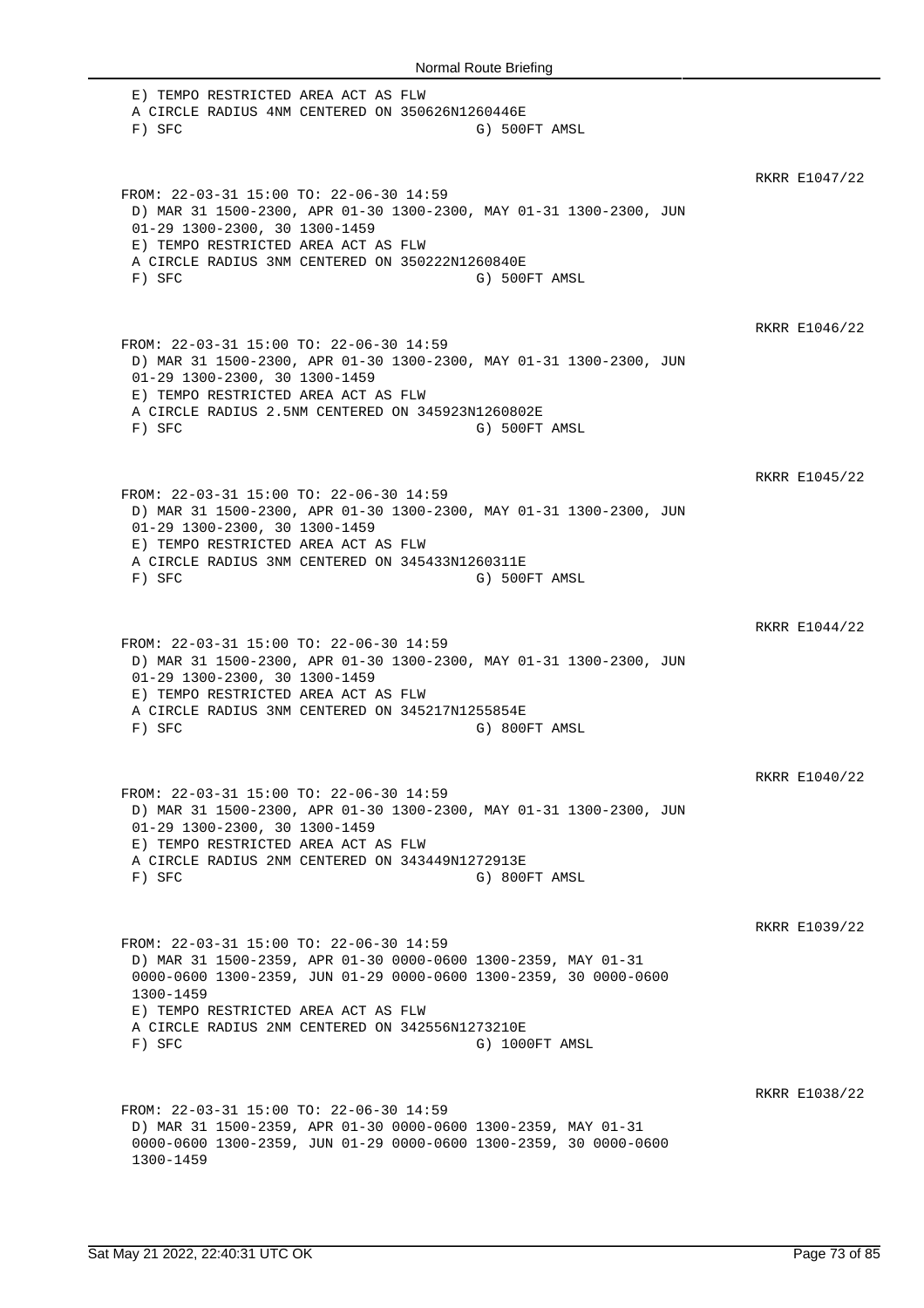E) TEMPO RESTRICTED AREA ACT AS FLW A CIRCLE RADIUS 2NM CENTERED ON 342542N1271314E F) SFC G) 800FT AMSL RKRR E1037/22 FROM: 22-03-31 15:00 TO: 22-06-30 14:59 E) TEMPO RESTRICTED AREA ACT AS FLW A CIRCLE RADIUS 3NM CENTERED ON 343200N1261406E F) SFC G) 1000FT AMSL RKRR E1036/22 FROM: 22-03-31 15:00 TO: 22-06-30 14:59 E) TEMPO RESTRICTED AREA ACT AS FLW A CIRCLE RADIUS 3NM CENTERED ON 342350N1261636E F) SFC G) 1500FT AMSL RKRR E1035/22 FROM: 22-03-31 15:00 TO: 22-06-30 14:59 D) MAR 31 1500-2359, APR 01-30 0000-0300 1100-2359, MAY 01-31 0000-0300 1100-2359, JUN 01-29 0000-0300 1100-2359, 30 0000-0300 1100-1459 E) TEMPO RESTRICTED AREA ACT AS FLW A CIRCLE RADIUS 3NM CENTERED ON 342506N1262643E F) SFC G) 1000FT AMSL RKRR E1034/22 FROM: 22-03-31 15:00 TO: 22-06-30 14:59 D) MAR 31 1500-2359, APR 01-30 0000-0300 1100-2359, MAY 01-31 0000-0300 1100-2359, JUN 01-29 0000-0300 1100-2359, 30 0000-0300 1100-1459 E) TEMPO RESTRICTED AREA ACT AS FLW A CIRCLE RADIUS 3NM CENTERED ON 341813N1263359E F) SFC G) 1000FT AMSL RKRR E1033/22 FROM: 22-03-31 15:00 TO: 22-06-30 14:59 D) MAR 31 1500-2359, APR 01-30 0000-0600 1100-2359, MAY 01-31 0000-0600 1100-2359, JUN 01-29 0000-0600 1100-2359, 30 0000-0600 1100-1459 E) TEMPO RESTRICTED AREA ACT AS FLW A CIRCLE RADIUS 3NM CENTERED ON 342020N1263006E F) SFC G) 1000FT AMSL RKRR E1032/22 FROM: 22-03-31 15:00 TO: 22-06-30 14:59 D) MAR 31 1500-2359, APR 01-30 0000-0300 0800-2359, MAY 01-31 0000-0300 0800-2359, JUN 01-29 0000-0300 0800-2359, 30 0000-0300 0800-1459 E) TEMPO RESTRICTED AREA ACT AS FLW A CIRCLE RADIUS 2.5NM CENTERED ON 342844N1265622E F) SFC G) 1500FT AMSL RKRR E1031/22 FROM: 22-03-31 15:00 TO: 22-06-30 14:59 D) MAR 31 1500-2359, APR 01-30 0000-0800 1300-2359, MAY 01-31 0000-0800 1300-2359, JUN 01-29 0000-0800 1300-2359, 30 0000-0800 1300-1459 E) TEMPO RESTRICTED AREA ACT AS FLW A CIRCLE RADIUS 3NM CENTERED ON 341735N1264618E F) SFC G) 1500FT AMSL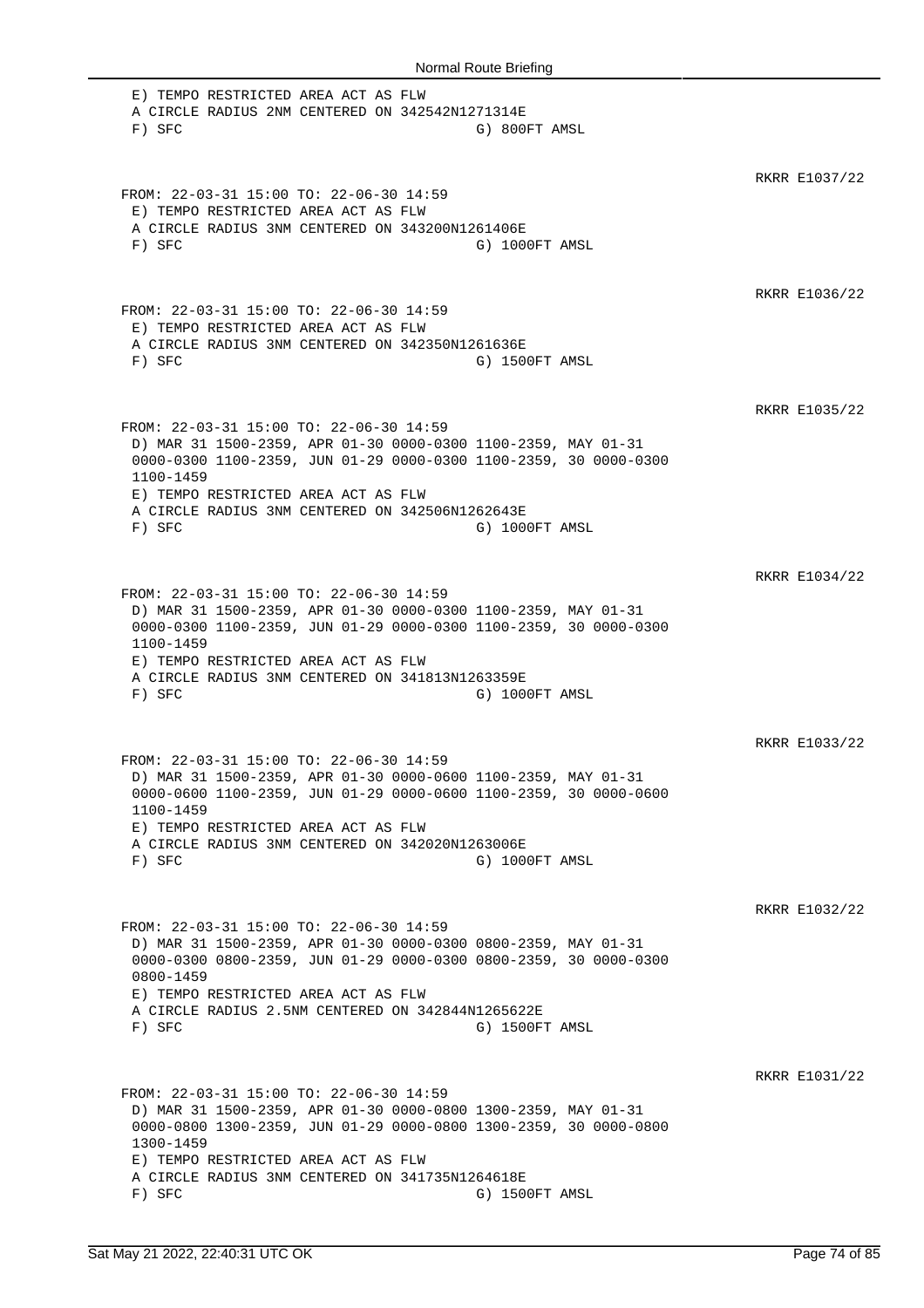RKRR E1030/22 FROM: 22-03-31 15:00 TO: 22-06-30 14:59 D) MAR 31 1500-2359, APR 01-30 0000-0800 1300-2359, MAY 01-31 0000-0800 1300-2359, JUN 01-29 0000-0800 1300-2359, 30 0000-0800 1300-1459 E) TEMPO RESTRICTED AREA ACT AS FLW A CIRCLE RADIUS 3NM CENTERED ON 341756N1264759E F) SFC G) 1500FT AMSL RKRR E1029/22 FROM: 22-03-31 19:00 TO: 22-06-30 14:59 D) MAR 31 1900-2359, APR 01-30 0000-0800 1300-1459 1900-2359, MAY 01-31 0000-0800 1300-1459 1900-2359, JUN 01-29 0000-0800 1300-1459 1900-2359, 30 0000-0800 1300-1459 E) TEMPO RESTRICTED AREA ACT AS FLW A CIRCLE RADIUS 0.4NM CENTERED ON 372432N1265228E F) SFC G) 900FT AMSL RKRR E1028/22 FROM: 22-03-31 19:00 TO: 22-06-30 14:59 D) MAR 31 1900-2359, APR 01-30 0000-0800 1300-1459 1900-2359, MAY 01-31 0000-0800 1300-1459 1900-2359, JUN 01-29 0000-0800 1300-1459 1900-2359, 30 0000-0800 1300-1459 E) TEMPO RESTRICTED AREA ACT AS FLW A CIRCLE RADIUS 0.5NM CENTERED ON 372347N1265304E F) SFC G) 900FT AMSL RKRR E1027/22 FROM: 22-03-31 19:00 TO: 22-06-30 14:59 D) MAR 31 1900-2359, APR 01-30 0000-0800 1300-1459 1900-2359, MAY 01-31 0000-0800 1300-1459 1900-2359, JUN 01-29 0000-0800 1300-1459 1900-2359, 30 0000-0800 1300-1459 E) TEMPO RESTRICTED AREA ACT AS FLW A CIRCLE RADIUS 0.42NM CENTERED ON 372304N1265328E F) SFC G) 900FT AMSL RKRR E1026/22 FROM: 22-03-31 15:00 TO: 22-06-29 23:59 D) 1500-1800 2100-2359 E) TEMPO RESTRICTED AREA ACT AS FLW A CIRCLE RADIUS 1.6NM CENTERED ON 371105N1263913E F) SFC G) 300FT AMSL RKRR E1025/22 FROM: 22-03-31 15:00 TO: 22-06-29 23:59 D) 1500-1800 2100-2359 E) TEMPO RESTRICTED AREA ACT AS FLW A CIRCLE RADIUS 3NM CENTERED ON 370658N1264111E F) SFC G) 500FT AMSL RKRR E1024/22 FROM: 22-03-31 15:00 TO: 22-06-29 23:59 D) 1500-1800 2100-2359 E) TEMPO RESTRICTED AREA ACT AS FLW A CIRCLE RADIUS 4NM CENTERED ON 370202N1264726E F) SFC G) 500FT AMSL RKRR E1023/22 FROM: 22-03-31 15:00 TO: 22-06-29 23:59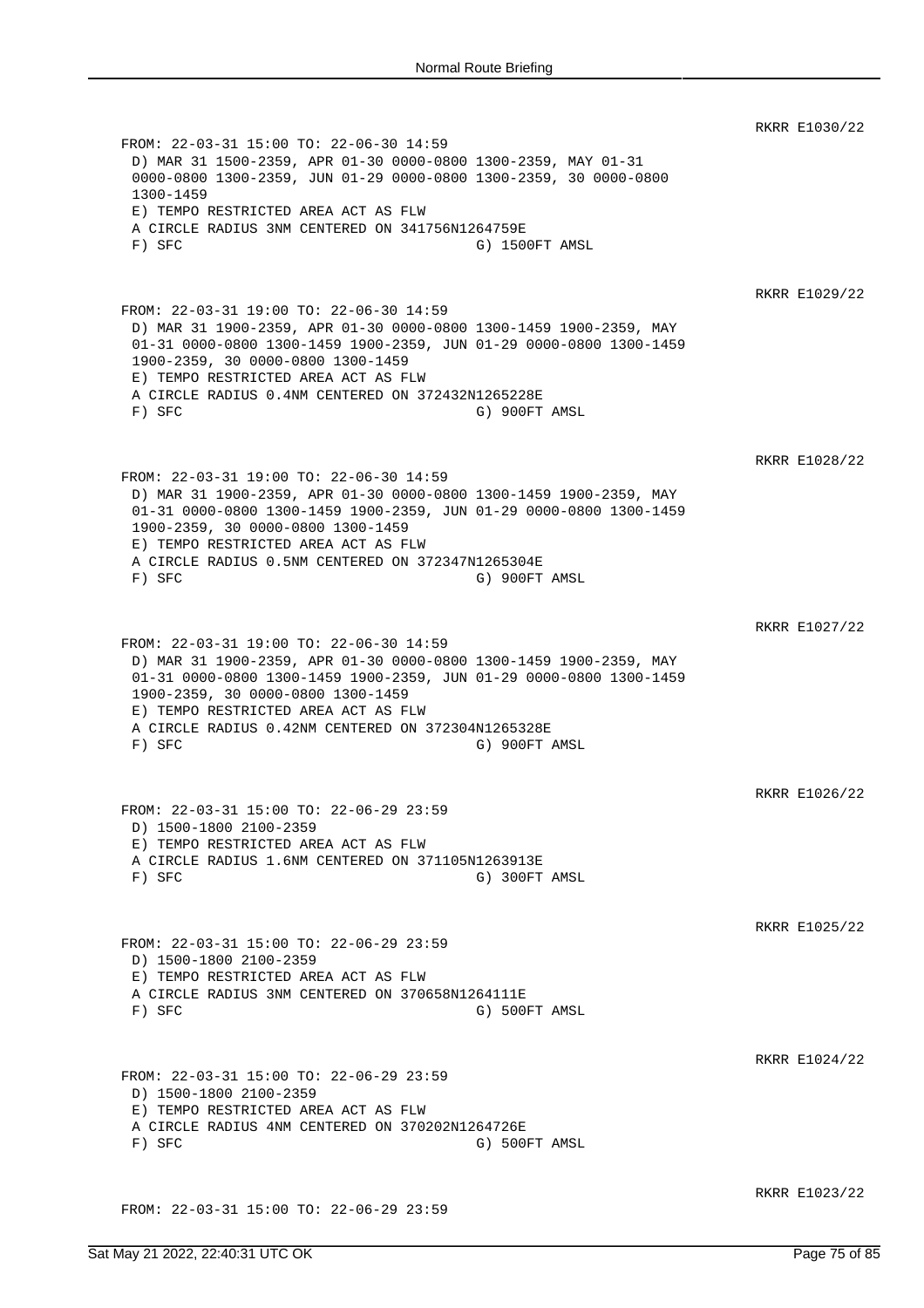D) 1500-1800 2100-2359 E) TEMPO RESTRICTED AREA ACT AS FLW A CIRCLE RADIUS 4NM CENTERED ON 370235N1264449E F) SFC G) 500FT RKRR E1022/22 FROM: 22-03-31 21:00 TO: 22-06-30 12:00 D) MAR 31 2100-2359, APR 01-30 0900-1200 2100-2359, MAY 01-31 0900-1200 2100-2359, JUN 01-29 0900-1200 2100-2359, 30 0900-1200 E) TEMPO RESTRICTED AREA ACT AS FLW A CIRCLE RADIUS 1.5NM CENTERED ON 371515N1263133E F) SFC G) 300FT AMSL RKRR E1021/22 FROM: 22-03-31 21:00 TO: 22-06-30 12:00 D) MAR 31 2100-2359, APR 01-30 0900-1200 2100-2359, MAY 01-31 0900-1200 2100-2359, JUN 01-29 0900-1200 2100-2359, 30 0900-1200 E) TEMPO RESTRICTED AREA ACT AS FLW A CIRCLE RADIUS 2NM CENTERED ON 371400N1262604E F) SFC G) 300FT AMSL RKRR E1020/22 FROM: 22-03-31 21:00 TO: 22-06-30 12:00 D) MAR 31 2100-2359, APR 01-30 0900-1200 2100-2359, MAY 01-31 0900-1200 2100-2359, JUN 01-29 0900-1200 2100-2359, 30 0900-1200 E) TEMPO RESTRICTED AREA ACT AS FLW A CIRCLE RADIUS 2NM CENTERED ON 371602N1262613E F) SFC G) 300FT AMSL RKRR E1019/22 FROM: 22-03-31 21:00 TO: 22-06-30 12:00 D) MAR 31 2100-2359, APR 01-30 0900-1200 2100-2359, MAY 01-31 0900-1200 2100-2359, JUN 01-29 0900-1200 2100-2359, 30 0900-1200 E) TEMPO RESTRICTED AREA ACT AS FLW A CIRCLE RADIUS 2NM CENTERED ON 371713N1262814E F) SFC G) 300FT AMSL RKRR E1018/22 FROM: 22-03-31 21:00 TO: 22-06-30 12:00 D) MAR 31 2100-2359, APR 01-30 0900-1200 2100-2359, MAY 01-31 0900-1200 2100-2359, JUN 01-29 0900-1200 2100-2359, 30 0900-1200 E) TEMPO RESTRICTED AREA ACT AS FLW A CIRCLE RADIUS 2NM CENTERED ON 372009N1264132E F) SFC G) 300FT AMSL RKRR E1017/22 FROM: 22-03-31 15:00 TO: 22-06-30 14:59 E) TEMPO RESTRICTED AREA ACT AS FLW AREA BOUNDED BY THE FOLLOWING 374030N1264112E-374003N1264033E-373908N1264208E-373850N1264247E-373927N1264309E-373954N1264215E TO THE BEGINNING<br>F) SFC G) 500FT AMSL RKRR E1016/22 FROM: 22-03-31 15:00 TO: 22-06-30 14:59 E) TEMPO RESTRICTED AREA ACT AS FLW A CIRCLE RADIUS 2NM CENTERED ON 372353N1263638E F) SFC G) 500FT AMSL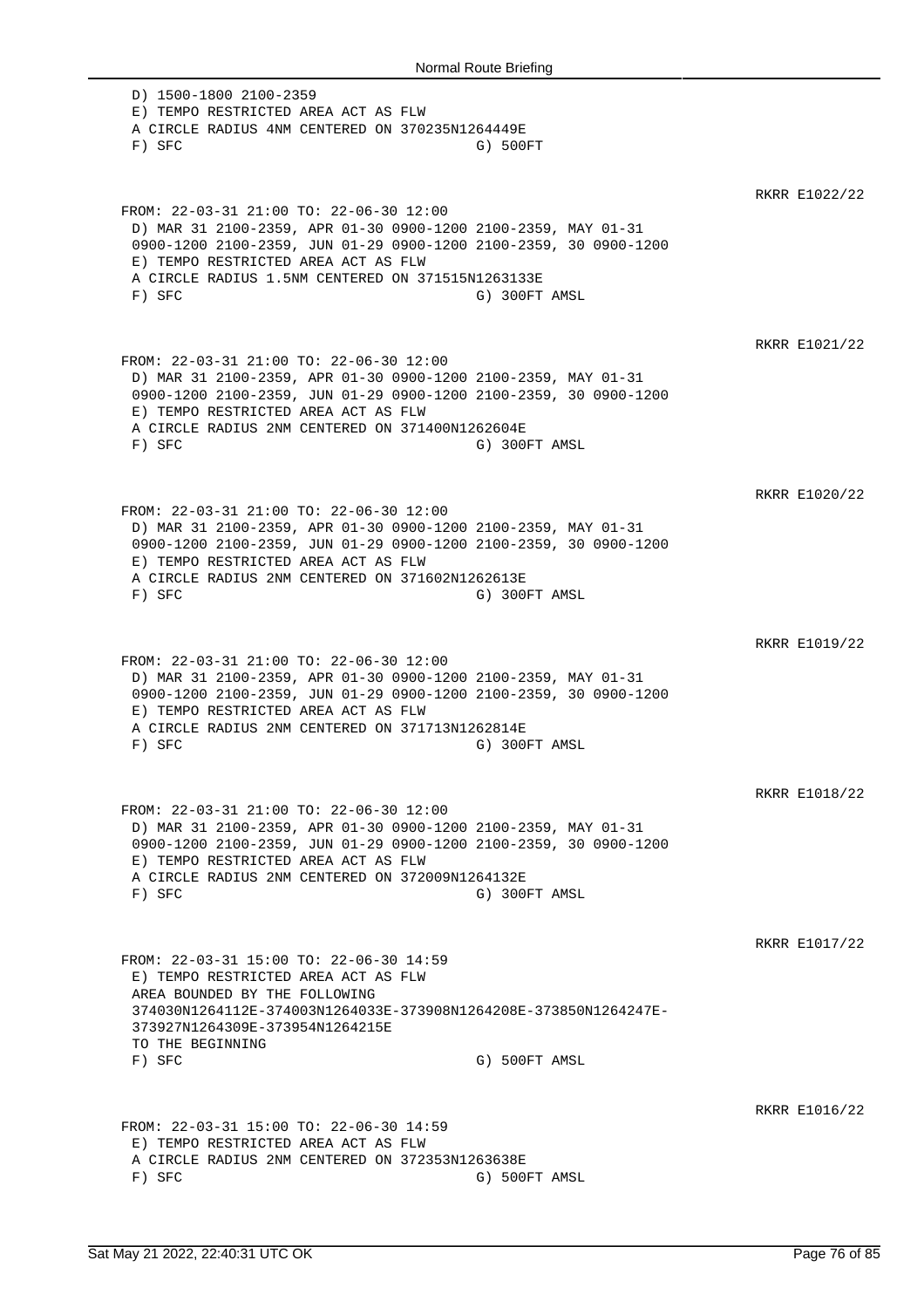RKRR E1015/22 FROM: 22-03-31 15:00 TO: 22-06-30 14:59 E) TEMPO RESTRICTED AREA ACT AS FLW A CIRCLE RADIUS 2NM CENTERED ON 372524N1263542E F) SFC G) 500FT AMSL RKRR E1014/22 FROM: 22-03-31 15:00 TO: 22-06-30 14:59 E) TEMPO RESTRICTED AREA ACT AS FLW A CIRCLE RADIUS 1.2NM CENTERED ON 372223N1264004E F) SFC G) 500FT AMSL RKRR E1013/22 FROM: 22-03-31 15:00 TO: 22-06-30 14:59 E) TEMPO RESTRICTED AREA ACT AS FLW A CIRCLE RADIUS 2NM CENTERED ON 372124N1263917E F) SFC G) 500FT AMSL RKRR E1012/22 FROM: 22-03-31 15:00 TO: 22-06-30 14:59 E) TEMPO RESTRICTED AREA ACT AS FLW A CIRCLE RADIUS 2NM CENTERED ON 372053N1263622E F) SFC G) 500FT AMSL RKRR E1011/22 FROM: 22-03-31 15:00 TO: 22-06-30 14:59 E) TEMPO RESTRICTED AREA ACT AS FLW A CIRCLE RADIUS 2.5NM CENTERED ON 373112N1263612E F) SFC G) 700FT AMSL RKRR E1010/22 FROM: 22-04-01 00:00 TO: 22-06-30 07:00 D) 0000-0700 E) TEMPO RESTRICTED AREA ACT AS FLW A CIRCLE RADIUS 1.5NM CENTERED ON 373718N1263717E F) SFC G) 800FT AMSL RKRR E1009/22 FROM: 22-03-31 15:00 TO: 22-06-30 14:59 E) TEMPO RESTRICTED AREA ACT AS FLW AREA BOUNDED BY THE FOLLOWING 373802N1263245E-373737N1263211E-373234N1263417E-373316N1263611E TO THE BEGINNING F) SFC G) 700FT AMSL RKRR E1008/22 FROM: 22-03-31 21:30 TO: 22-06-30 08:00 D) MAR 31 2130-2359, APR 01-30 0000-0130 0400-0800 2130-2359, MAY 01-31 0000-0130 0400-0800 2130-2359, JUN 01-29 0000-0130 0400-0800 2130-2359, 30 0000-0130 0400-0800 E) TEMPO RESTRICTED AREA ACT AS FLW AREA BOUNDED BY THE FOLLOWING 380907N1283552E-381038N1283550E-381051N1283825E-380915N1283826E TO THE BEGINNING F) SFC G) 800FT AMSL RKRR E1006/22 FROM: 22-03-31 15:00 TO: 22-06-30 14:59 D) MAR 31 1500-2300, APR 01-30 0900-2300, MAY 01-31 0900-2300, JUN 01-29 0900-2300, 30 0900-1459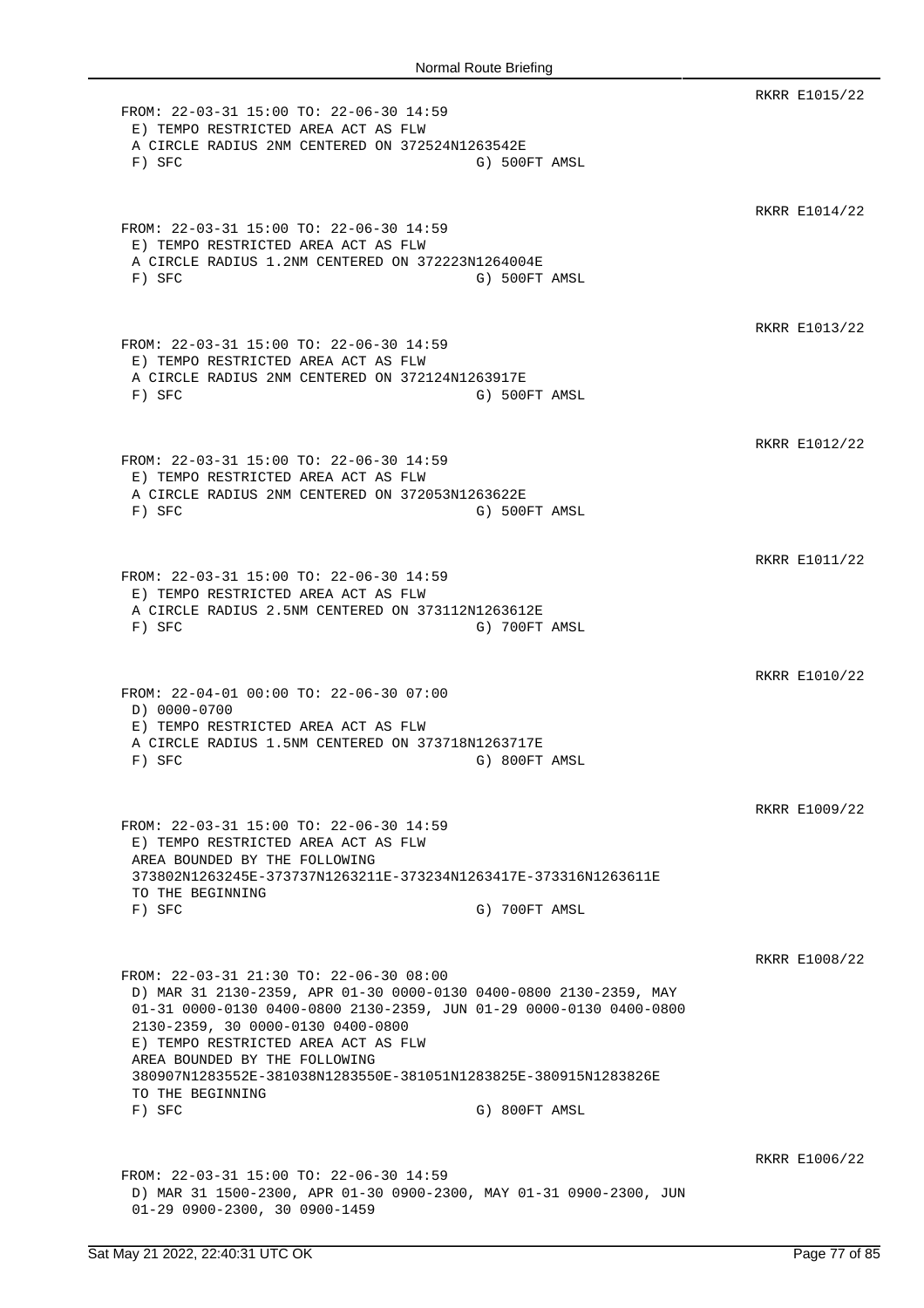E) TEMPO RESTRICTED AREA ACT AS FLW AREA BOUNDED BY THE FOLLOWING 375351N1284827E-375514N1285247E-374935N1285828E-374823N1285252E TO THE BEGINNING F) SFC G) 800FT AMSL RKRR E1005/22 FROM: 22-03-31 15:00 TO: 22-06-30 14:59 E) TEMPO RESTRICTED AREA ACT AS FLW AREA BOUNDED BY THE FOLLOWING 371556N1291916E-371621N1292118E-371432N1292233E-371402N1292051E TO THE BEGINNING F) SFC G) 800FT AMSL RKRR E1004/22 FROM: 22-03-31 15:00 TO: 22-06-30 14:59 E) TEMPO RESTRICTED AREA ACT AS FLW A CIRCLE RADIUS 0.5NM CENTERED ON 372802N1290929E F) SFC G) 300FT AMSL RKRR E1003/22 FROM: 22-03-31 15:00 TO: 22-06-30 14:59 E) TEMPO RESTRICTED AREA ACT AS FLW A CIRCLE RADIUS 3NM CENTERED ON 371146N1292037E F) SFC G) 800FT AMSL RKRR E1002/22 FROM: 22-03-31 15:00 TO: 22-06-30 14:59 E) TEMPO RESTRICTED AREA ACT AS FLW AREA BOUNDED BY THE FOLLOWING 372516N1291114E-372702N1291539E-371651N1292537E-371526N1291755E-371953N1291409E TO THE BEGINNING F) SFC G) 800FT AMSL RKRR E1001/22 FROM: 22-03-31 15:00 TO: 22-06-30 14:59 E) TEMPO RESTRICTED AREA ACT AS FLW AREA BOUNDED BY THE FOLLOWING 373658N1290338E-372913N1290838E-372959N1291136E-373509N1290941E-373756N1290539E TO THE BEGINNING F) SFC G) 800FT AMSL RKRR E1000/22 FROM: 22-03-31 15:00 TO: 22-06-30 14:59 E) TEMPO RESTRICTED AREA ACT AS FLW AREA BOUNDED BY THE FOLLOWING 374113N1290149E-374143N1290242E-374039N1290607E-373536N1290726E-373458N1290548E-373701N1290242E TO THE BEGINNING<br>F) SFC G) 800FT AMSL RKRR E0999/22 FROM: 22-03-31 21:00 TO: 22-06-30 14:59 D) MAR 31 2100-2300, APR 01-30 1300-1459 2100-2300, MAY 01-31 1300-1459 2100-2300, JUN 01-29 1300-1459 2100-2300, 30 1300-1459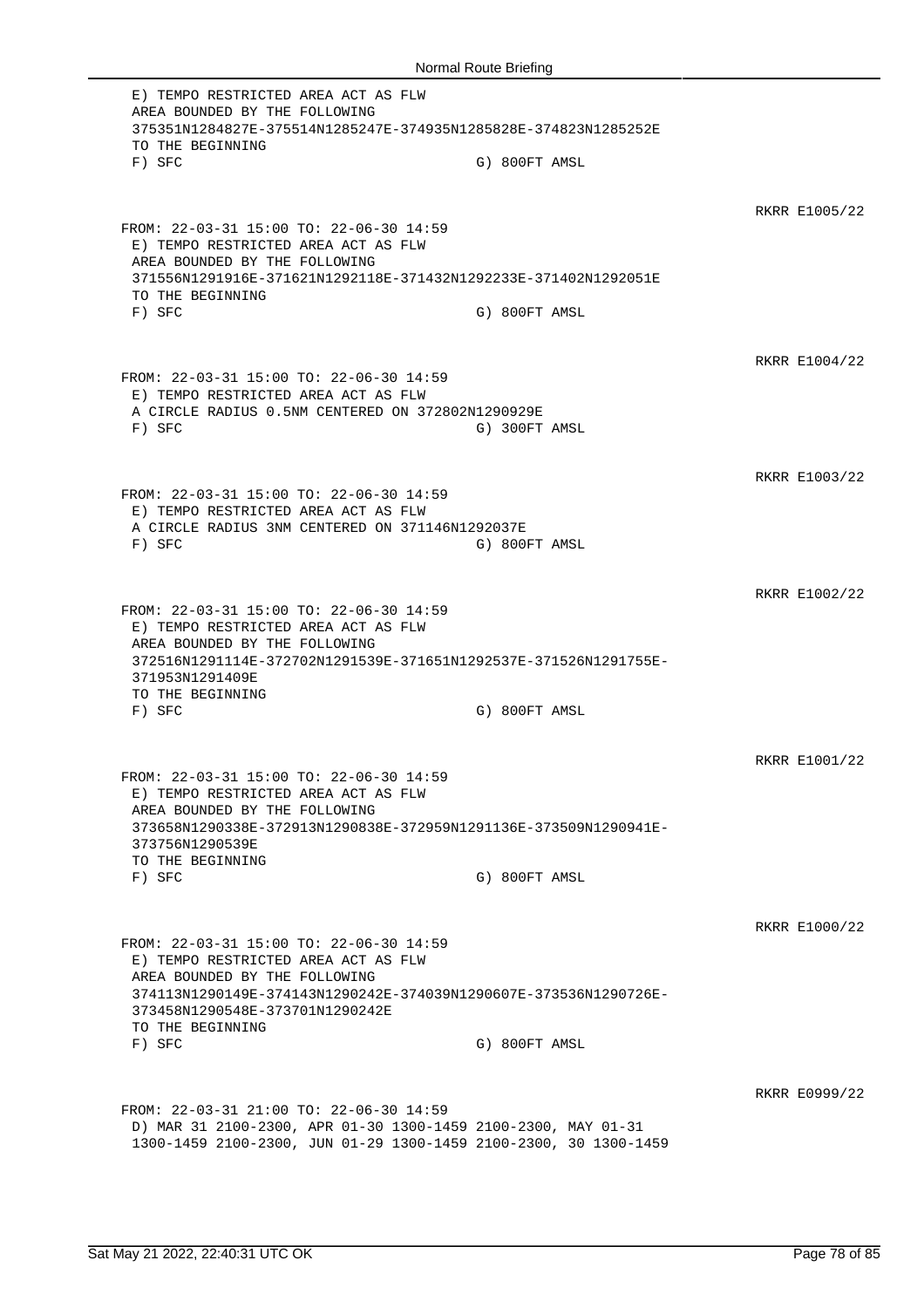E) TEMPO RESTRICTED AREA ACT AS FLW AREA BOUNDED BY THE FOLLOWING 374410N1285841E-374457N1290102E-374102N1290456E-374022N1290248E TO THE BEGINNING F) SFC G) 500FT AMSL RKRR E0998/22 FROM: 22-03-31 21:00 TO: 22-06-30 14:59 D) MAR 31 2100-2300, APR 01-30 1300-1459 2100-2300, MAY 01-31 1300-1459 2100-2300, JUN 01-29 1300-1459 2100-2300, 30 1300-1459 E) TEMPO RESTRICTED AREA ACT AS FLW AREA BOUNDED BY THE FOLLOWING 375840N1284452E-375933N1284749E-375440N1285220E-375357N1284928E TO THE BEGINNING F) SFC G) 500FT AMSL RKRR E0997/22 FROM: 22-04-01 13:00 TO: 22-06-30 19:00 D) 1300-1900 E) TEMPO RESTRICTED AREA ACT AS FLW AREA BOUNDED BY THE FOLLOWING 381330N1284218E-372442N1291854E-372443N1290327E-380711N1283342E TO THE BEGINNING F) 7000FT AMSL G) 10000FT AMSL RKRR E0996/22 FROM: 22-03-31 15:00 TO: 22-06-30 14:59 E) TEMPO RESTRICTED AREA ACT AS FLW AREA BOUNDED BY THE FOLLOWING 383402N1282418E-383317N1282443E-383307N1282445E-382932N1282621E-382652N1282358E-382026N1282259E-381842N1282117E-380628N1283245E-381330N1284218E-383403N1282950E TO THE BEGINNING F) 7000FT AMSL G) 10000FT AMSL RKRR E0995/22 FROM: 22-03-31 15:00 TO: 22-06-30 14:59 E) TEMPO RESTRICTED AREA ACT AS FLW 1NM EITHER SIDE OF CENTER LINE 381033N1283630E-381544N1283809E-382350N1283230E F) 1000FT AGL G) 7000FT AMSL RKRR E0994/22 FROM: 22-03-31 15:00 TO: 22-06-30 14:59 E) TEMPO RESTRICTED AREA ACT AS FLW 1NM EITHER SIDE OF CENTER LINE 380836N1283554E-381033N1283630E F) SFC G) 1000FT AGL RKRR E0993/22 FROM: 22-03-31 15:00 TO: 22-06-30 14:59 E) TEMPO RESTRICTED AREA ACT AS FLW A CIRCLE RADIUS 2NM CENTERED ON 380836N1283554E F) SFC G) 3500FT AGL RKRR E0992/22 FROM: 22-03-31 15:00 TO: 22-06-30 14:59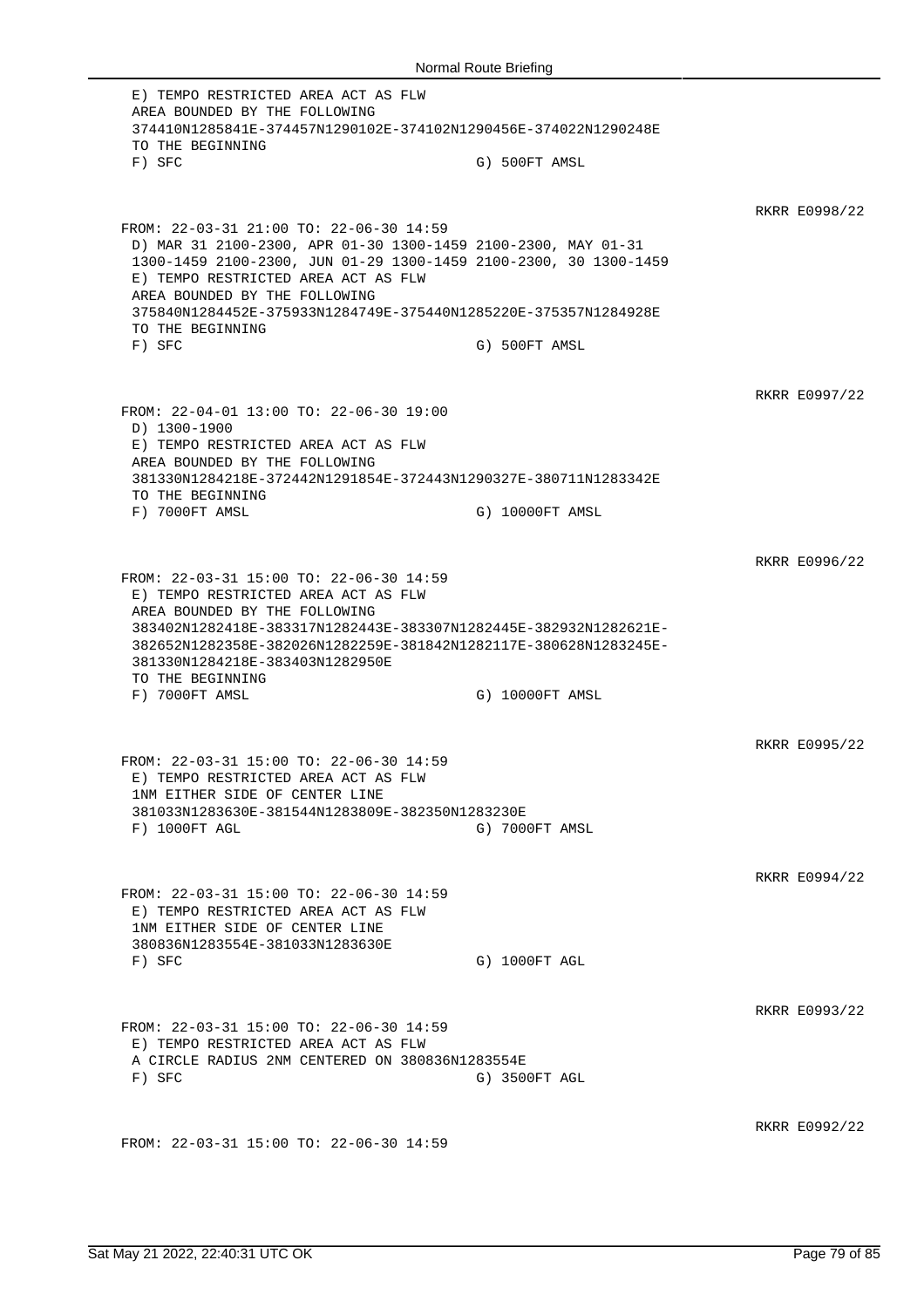E) TEMPO RESTRICTED AREA ACT AS FLW 1NM EITHER SIDE OF CENTER LINE 374100N1275200E-374000N1274500E-375310N1274144E-380550N1273805E F) 4000FT AGL G) 8500FT AMSL RKRR E0991/22 FROM: 22-03-31 15:00 TO: 22-06-30 14:59 E) TEMPO RESTRICTED AREA ACT AS FLW 1NM EITHER SIDE OF CENTER LINE 374212N1275421E-374100N1275200E F) SFC G) 4000FT AGL RKRR E0990/22 FROM: 22-03-31 15:00 TO: 22-06-30 14:59 E) TEMPO RESTRICTED AREA ACT AS FLW A CIRCLE RADIUS 2NM CENTERED ON 374212N1275421E F) SFC G) 4000FT AGL RKRR E0973/22 FROM: 22-04-03 15:00 TO: 22-07-03 14:59 E) TEMPO RESTRICTED AREA ACT AS FLW A CIRCLE RADIUS 3.5NM CENTERED ON 364844N1264748E F) 2000FT AMSL G) 4000FT AMSL RKRR E0972/22 FROM: 22-04-03 15:00 TO: 22-07-03 14:59 E) TEMPO RESTRICTED AREA ACT AS FLW 1NM EITHER SIDE OF CENTER LINE 365454N1265648E-365433N1265045E-365114N1265021E-365454N1265648E F) 2000FT AMSL G) 4000FT AMSL RKRR E0971/22 FROM: 22-04-03 15:00 TO: 22-07-03 14:59 E) TEMPO RESTRICTED AREA ACT AS FLW AREA BOUNDED BY THE FOLLOWING 370444N1244748E-365221N1244748E-365221N1243440E-370444N1243440E TO THE BEGINNING F) 6000FT AMSL G) 7000FT AMSL RKRR E0970/22 FROM: 22-04-03 15:00 TO: 22-07-03 14:59 E) TEMPO RESTRICTED AREA ACT AS FLW 1NM EITHER SIDE OF CENTER LINE 370645N1254804E-370444N1244748E F) 3000FT AMSL G) 6000FT AMSL RKRR E0969/22 FROM: 22-04-03 15:00 TO: 22-07-03 14:59 E) TEMPO RESTRICTED AREA ACT AS FLW 1NM EITHER SIDE OF CENTER LINE 370300N1262430E-370646N1261027E-370645N1254804E F) 2000FT AMSL G) 3000FT AMSL RKRR E0968/22 FROM: 22-04-03 15:00 TO: 22-07-03 14:59 E) TEMPO RESTRICTED AREA ACT AS FLW 1NM EITHER SIDE OF CENTER LINE 365433N1265045E-365725N1264450E-370300N1262430E F) 1500FT AMSL G) 2500FT AMSL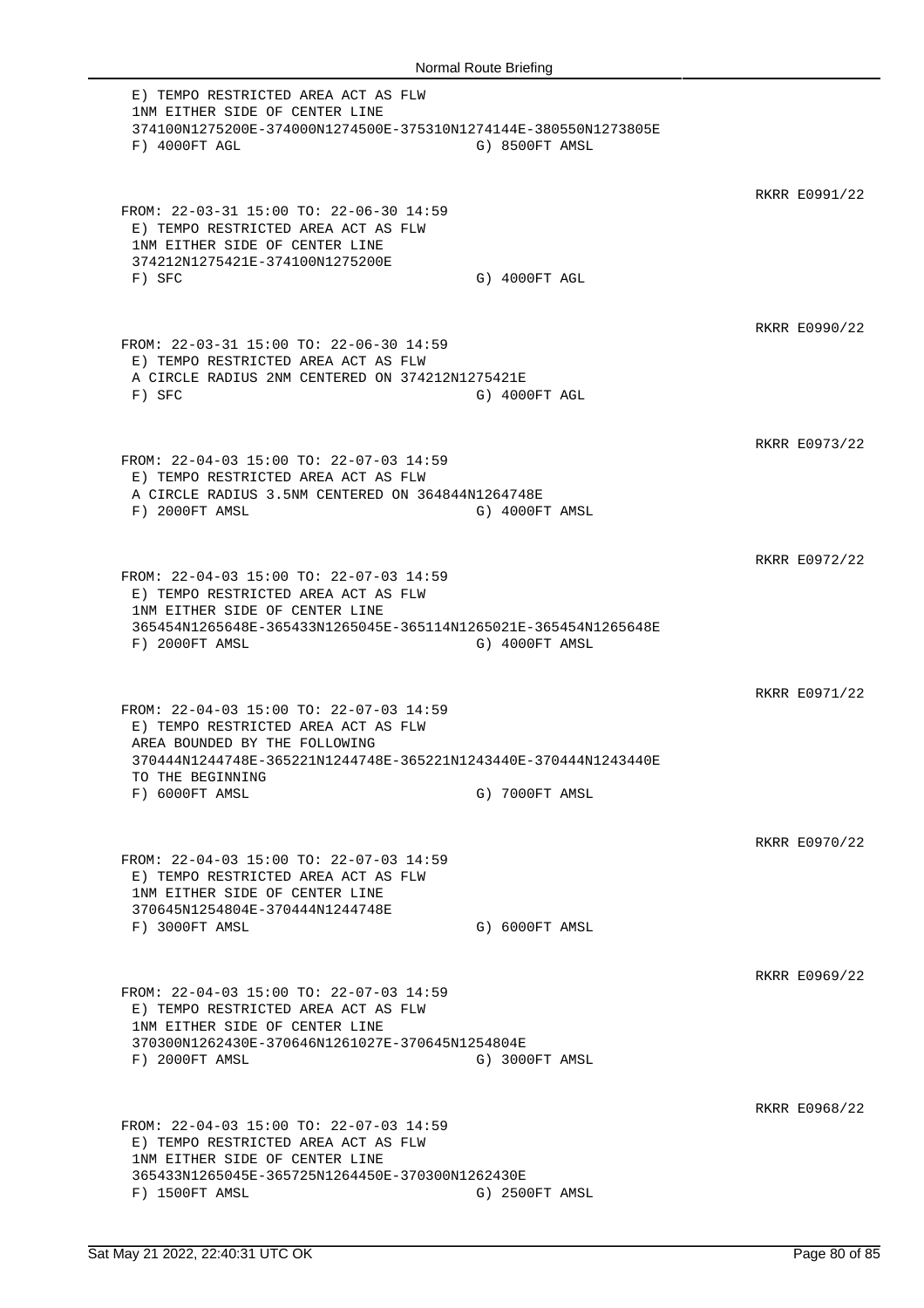RKRR E0886/22 FROM: 22-03-31 18:00 TO: 22-05-31 11:00 D) 1800-1100 E) TEMPO RESTRICTED AREA ACT AS FLW A CIRCLE RADIUS 0.2NM CENTERED ON 365647N1264826E F) SFC G) 1640FT AMSL RKRR E0885/22 FROM: 22-03-21 04:00 TO: 22-05-23 06:00 D) 0400-0600 E) TEMPO RESTRICTED AREA ACT AS FLW A CIRCLE RADIUS 0.5NM CENTERED ON 362429N1263015E F) SFC G) 1000FT AMSL RKRR E0884/22 FROM: 22-03-19 00:00 TO: 22-05-27 08:00 D) 0000-0800 E) TEMPO RESTRICTED AREA ACT AS FLW A CIRCLE RADIUS 0.2NM CENTERED ON 372048N1265812E F) SFC G) 1640FT AMSL RKRR E0881/22 FROM: 22-05-02 01:00 TO: 22-07-29 08:00 D) 0100-0800 E) TEMPO RESTRICTED AREA ACT AS FLW A CIRCLE RADIUS 1.5NM CENTERED ON 372746N1283609E TEL : 033-560-2184 F) SFC G) 990FT AGL RKRR E0645/22 FROM: 22-02-28 22:00 TO: 22-05-31 09:00 D) 2200-0900 E) TEMPO RESTRICTED AREA ACT AS FLW A CIRCLE RADIUS 0.1NM CENTERED ON 350708N1290251E CONTACT POINT : 051-442-8871 F) SFC G) 800FT AGL RKRR E0463/22 FROM: 22-03-02 04:00 TO: 22-05-31 05:00 D) 0400-0500 E) TEMPO RESTRICTED AREA ACT AS FLW A CIRCLE RADIUS 0.1NM CENTERED ON 350924N1290320E F) SFC G) 700FT AGL **UIII - IRKUTSK** NOTAM WARN UUUU J6713/22 FROM: 22-05-22 05:00 TO: 22-05-22 09:30 E) AIRSPACE CLSD WI CIRCLE RADIUS 0.4KM CENTRE 523415N1035013E. F) SFC G) 730M AMSL UUUU J6710/22 FROM: 22-05-22 03:00 TO: 22-05-24 11:00 D) 22-24 0300-1100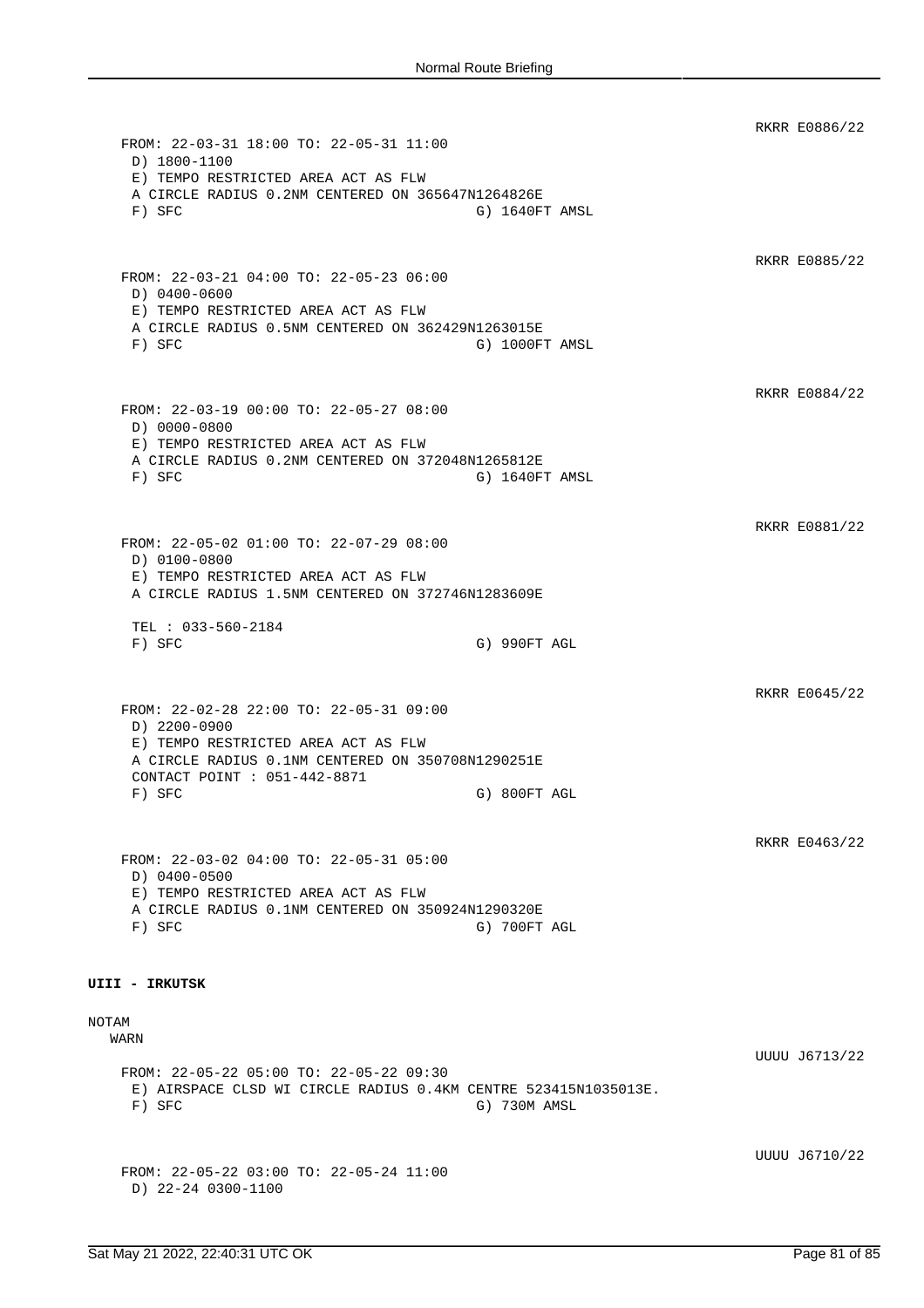E) AIRSPACE CLSD WI AREA: 583338N1143545E-583342N1143718E-583305N1143721E-583304N1143548E-583338N1143545E. F) SFC G) 3000M AMSL UUUU J6700/22 FROM: 22-05-22 02:00 TO: 22-05-24 09:00 D) 22-24 0200-0900 E) AIRSPACE CLSD WI CIRCLE RADIUS 0.8KM CENTRE 530800N1173400E. F) SFC G) 2000M AMSL UUUU J6694/22 FROM: 22-05-22 01:00 TO: 22-05-26 10:00 D) 22-26 0100-1000 E) AIRSPACE CLSD WI AREA: 550353N1060346E-551601N1055344E-551128N1053512E-552104N1052800E-552505N1054538E-552907N1054137E-553732N1060400E-551357N1063457E-550353N1060346E. F) 1200M AMSL G) 1400M AMSL UUUU J6663/22 FROM: 22-05-21 04:00 TO: 22-05-24 10:00 D) DAILY 0400-1000 E) AIRSPACE CLSD WI AREA: 584327N1150311E-584207N1150920E-584100N1150826E-584221N1150217E-584327N1150311E. F) SFC G) 3000M AMSL UUUU J6656/22 FROM: 22-05-21 01:00 TO: 22-05-24 11:00 D) DAILY 0100-1100 E) AIRSPACE CLSD WI AREA: 583500N1152700E-583300N1153500E-583000N1153200E-583300N1152500E-583500N1152700E. F) 1000M AMSL G) 1500M AMSL UUUU J6639/22 FROM: 22-05-21 03:00 TO: 22-05-24 11:00 D) 21-24 0300-1100 E) AIRSPACE CLSD WI AREA: 584504N1153206E-584501N1153548E-584401N1153546E-584404N1153204E-584504N1153206E F) SFC G) 3000M AMSL UUUU J6508/22 FROM: 22-05-22 05:00 TO: 22-05-24 12:00 D) DAILY 0500-1200 E) AIRSPACE CLSD WI CIRCLE RADIUS 3KM CENTRE 525833N1113614E. F) SFC G) 2000M AMSL UUUU J6451/22 FROM: 22-05-21 00:00 TO: 22-05-26 11:00 D) 21-26 0000-1100 E) AIRSPACE CLSD WI AREA: 601023N1104730E-600710N1105743E-600006N1104928E-595318N1110131E-594709N1110045E-594617N1110456E-593708N1112150E-592917N1112954E-592851N1112836E-593532N1111711E-594013N1105635E-592951N1104100E-593956N1102711E-594659N1104331E-600158N1102758E-600630N1103125E-601023N1104730E. F) 750M AMSL G) 800M AMSL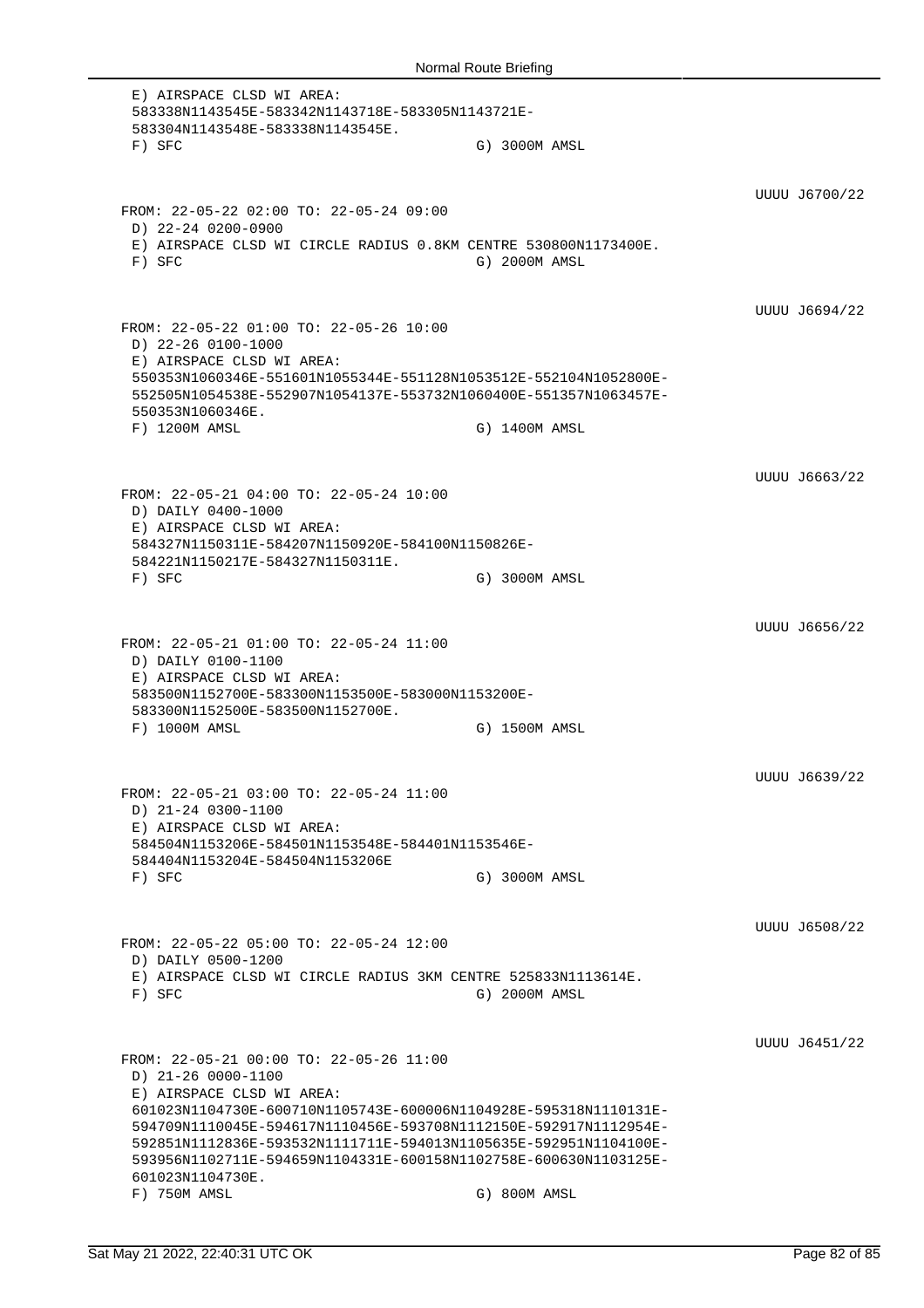UUUU J6377/22 FROM: 22-05-16 00:00 TO: 22-05-31 15:00 D) 16-27 30 31 0000-1500 E) RESTRICTED AREA ACT: UNR1112. F) GND G) FL050 UUUU J6375/22 FROM: 22-05-16 00:00 TO: 22-05-31 16:50 D) 16-27 30 31 0000-1010 1200-1650 E) RESTRICTED AREA ACT: UNR1104. F) GND G) FL200 UUUU J6325/22 FROM: 22-05-20 02:00 TO: 22-05-25 12:00 D) 20-25 0200-1200 E) AIRSPACE CLSD WI CIRCLE RADIUS 3KM CENTRE 563658N1182339E. F) SFC G) 2500M AMSL UUUU J5687/22 FROM: 22-05-04 04:00 TO: 22-05-31 06:00 D) 04-31 0400-0600 E) RESTRICTED AREA ACT: UNR1271. F) GND G) 1400M AMSL UUUU J5502/22 FROM: 22-05-01 02:00 TO: 22-05-31 08:00 D) 01-31 0200-0800 E) RESTRICTED AREA ACT: UNR1132. F) GND G) 900M AGL UUUU J5296/22 FROM: 22-05-01 04:00 TO: 22-05-31 10:00 D) 01-31 0400-1000 E) RESTRICTED AREA ACT: UNR1153. F) GND G) 1300M AGL UUUU J5212/22 FROM: 22-05-01 01:00 TO: 22-05-31 14:59 D) 01-31 0100-1459 E) RESTRICTED AREA ACT: UNR1207. CIVIL ACFT OVERFLIGHT CARRING OUT APCH TO RWY 12 AD IRKUTSK PERMITTED SUBJ ATS CONTROLLER CLR. APCH TIME CAN BE EXTENDED SUBJ HOLDING PROCEDURES. F) 150M AMSL G) FL260 UUUU J5211/22 FROM: 22-05-01 01:00 TO: 22-05-31 14:59 D) 01-31 0100-1459 E) RESTRICTED AREA ACT: UNR1206. F) 2000M AGL G) 30100M AMSL UUUU J5203/22 FROM: 22-05-01 03:00 TO: 22-05-31 11:00 D) 01-31 0300-1100 E) RESTRICTED AREA ACT: UNR1155. F) GND G) 2000M AMSL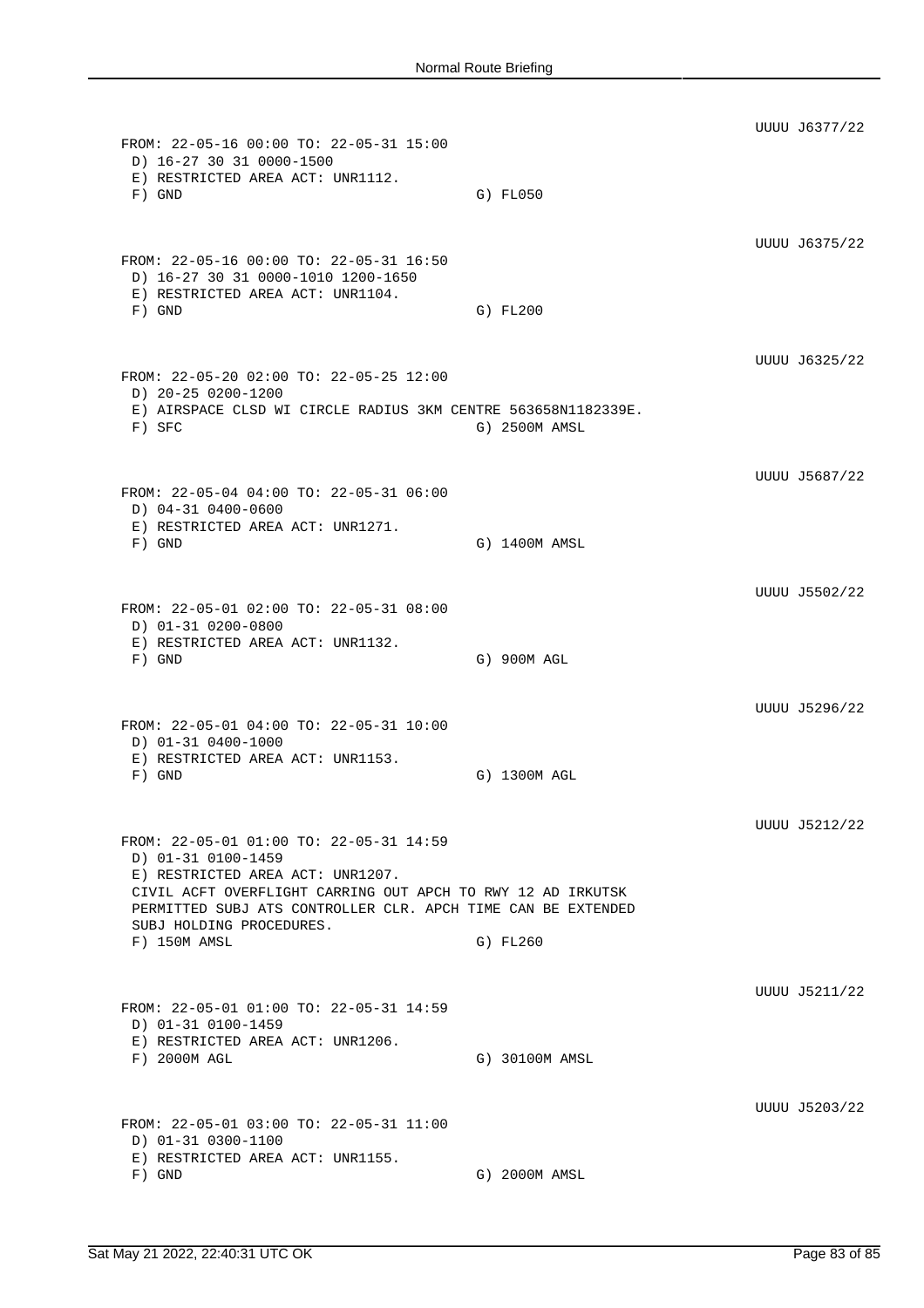UUUU J5202/22 FROM: 22-05-01 03:00 TO: 22-05-31 11:00 D) 01-31 0300-1100 E) RESTRICTED AREA ACT: UNR1154. F) GND G) 2000M AMSL UUUU J5190/22 FROM: 22-05-03 04:00 TO: 22-05-31 07:00 D) 03-06 10-31 0400-0700 E) RESTRICTED AREA ACT: UNR1144. F) GND G) 700M AGL UUUU J5183/22 FROM: 22-05-01 04:00 TO: 22-05-31 11:00 D) 01-31 0400-1100 E) RESTRICTED AREA ACT: UNR1229. F) GND G) 2150M AMSL UUUU J5038/22 FROM: 22-05-04 00:00 TO: 22-05-31 23:59 D) 04 05 06 11-13 16-20 23-27 30 31 0000-2359 E) RESTRICTED AREA ACT: UNR1115. F) GND G) FL270 UUUU J5022/22 FROM: 22-05-01 00:00 TO: 22-05-31 17:00 D) 01-31 0000-1700 E) RESTRICTED AREA ACT: UNR1952. F) GND G) FL360 UUUU J5021/22 FROM: 22-05-01 04:00 TO: 22-05-31 12:00 D) 01-31 0400-1200 E) RESTRICTED AREA ACT: UNR1182. F) GND G) 1600M AMSL UUUU J5020/22 FROM: 22-05-01 04:00 TO: 22-05-31 12:00 D) 01-31 0400-1200 E) RESTRICTED AREA ACT: UNR1181. F) GND G) 1600M AMSL UUUU J5000/22 FROM: 22-05-01 01:00 TO: 22-05-31 08:00 D) 01-31 0100-0800 E) RESTRICTED AREA ACT: UNR1177. F) GND G) 1450M AMSL UUUU J4879/22 FROM: 22-05-02 00:00 TO: 22-05-31 23:59 D) 02-06 10-13 16-20 23-27 30 31 0000-2359 E) RESTRICTED AREA ACT: UNR1228. F) FL230 G) 17000M AGL UUUU J4878/22 FROM: 22-05-02 00:00 TO: 22-05-31 23:59 D) 02-06 10-13 16-20 23-27 30 31 0000-2359 E) RESTRICTED AREA ACT: UNR1114. F) GND G) FL170